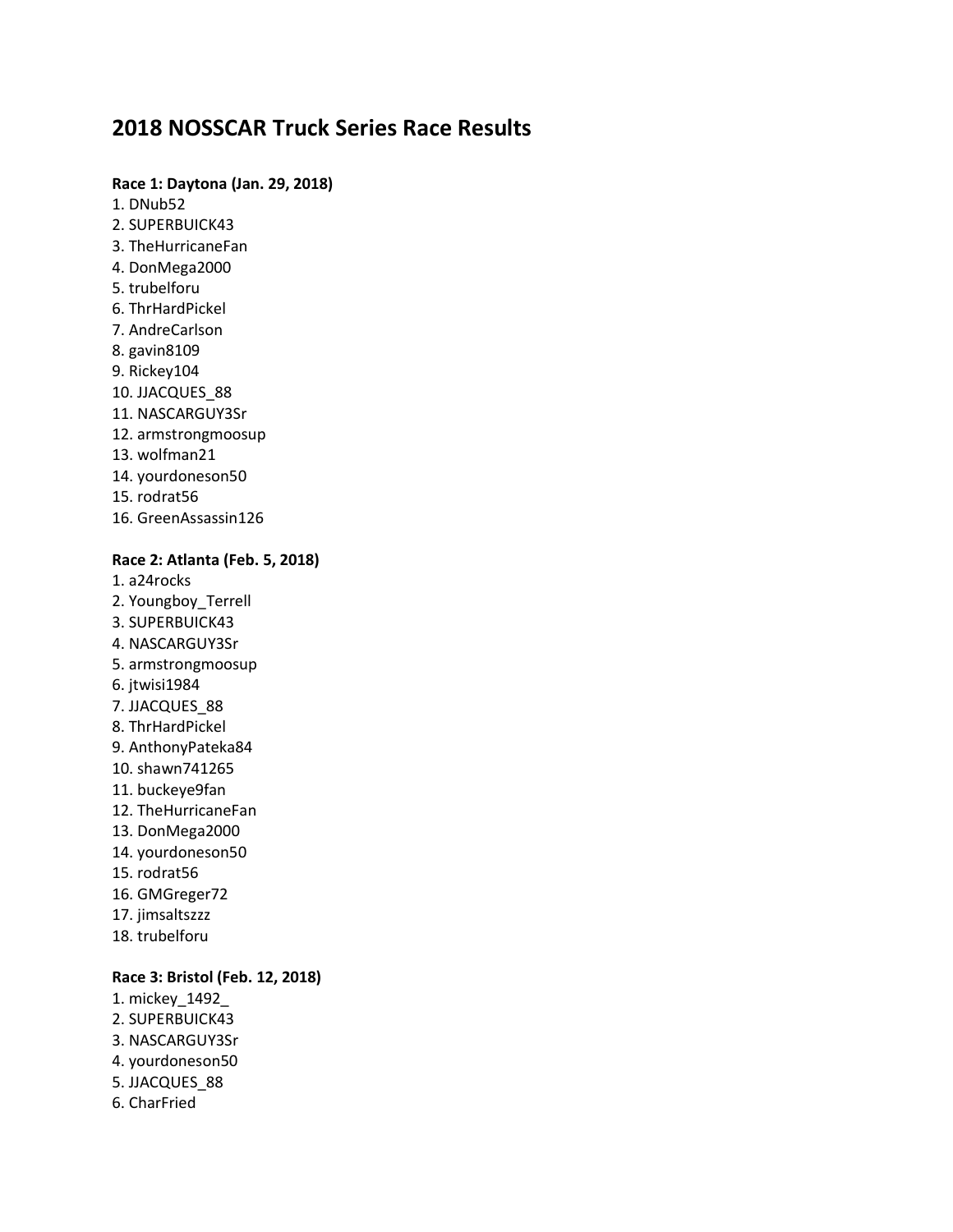- 7. DanielJHarmon 8. ThrHardPickel 9. Rickey104 10. gavin8109 11. a24rocks 12. AnthonyPateka84 13. jtwisi1984 14. GMGreger72
- 15. jimsaltszzz

#### **Race 4: Martinsville (Feb. 19, 2018)**

1. Youngboy\_Terrell 2. yourdoneson50 3. TheHurricaneFan 4. humppy1799 5. NASCARGUY3Sr 6. THR\_HardPickel 7. CodyPugh 8. deercajunrainbow 9. DonMega2000 10. DSuarezFan19 11. armstrongmoosup 12. jtwisi1984

#### **Race 5: Kansas (Feb. 26, 2018)**

- 1. TheHurricaneFan 2. Kidcoyote414 3. trav5034 4. justsasquatch 5. codypugh 6. JJACQUES\_88 7. ThrHardPickel 8. trubelforu 9. jimd1971x 10. yourdoneson50 11. DoverRacing5 12. jimsaltszzz 13. NASCARGUY3Sr 14. CUTTERPRO 15. CountryBoy8615 16. Rickey104 17. deercajunrainbow 18. armstrongmoosup 19. jtwisi1984
- 20. GMGreger72

### **Race 6: Charlotte**

1. CharFried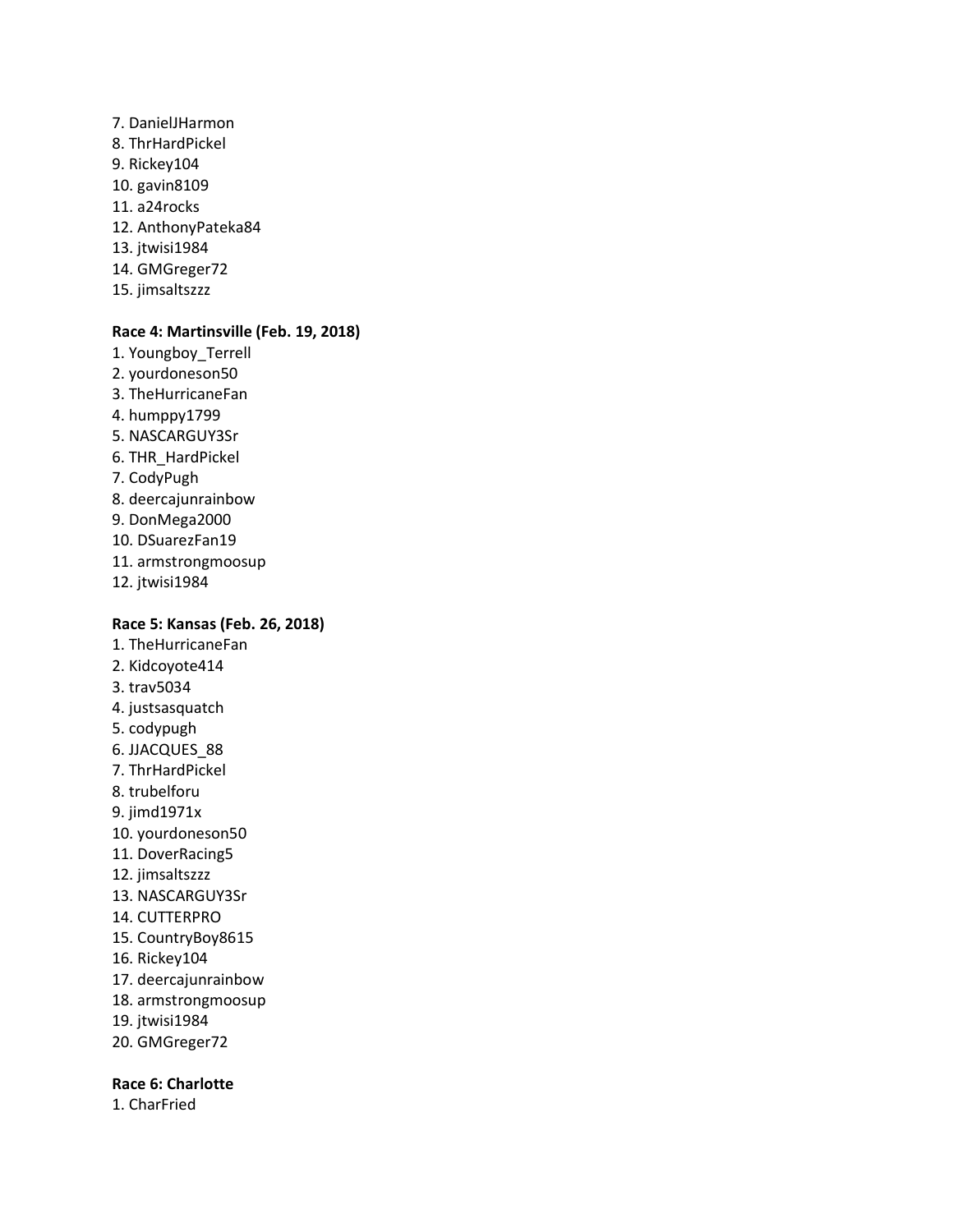### 2. armstrongmoosup

- 3. TheHurricaneFan
- 4. GMGreger72
- 5. DustyandKaren
- 6. yourdoneson50
- 7. DonMega2000
- 8. trubelforu
- 9. KidCoyote414
- 10. buckeye9fan
- 11. JJACQUES\_88
- 12. jimsaltszzz
- 13. ThrHardPickel
- 14. codypugh
- 15. SUPERBUICK43
- 16. NASCARGUY3Sr
- 17. Youngboy\_Terrell
- 18. a24rocks
- 19. Countryboy8615
- 20. CUTTERPRO

### **Race 7: Dover**

- 1. KidCoyote414 2. JJACQUES\_88 3. trubelforu 4. Youngboy\_Terrell 5. justsasquatch 6. tony91101 7. TheHurricaneFan 8. THR\_HardPickel 9. armstrongmoosup 10. buckeye9fan 11. GMGreger72 12. NASCARGUY3Sr 13. codypugh 14. jadeburr76 15. yourdoneson50 16. wolfman21 17. tony14tony14
- 18. Dale42030

### **Race 8: Texas**

- 1. Youngboy\_Terrell
- 2. trubelforu
- 3. ThrHardPickel
- 4. GMGreger72
- 5. deercajunrainbow
- 6. armstrongmoosup
- 7. KidCoyote414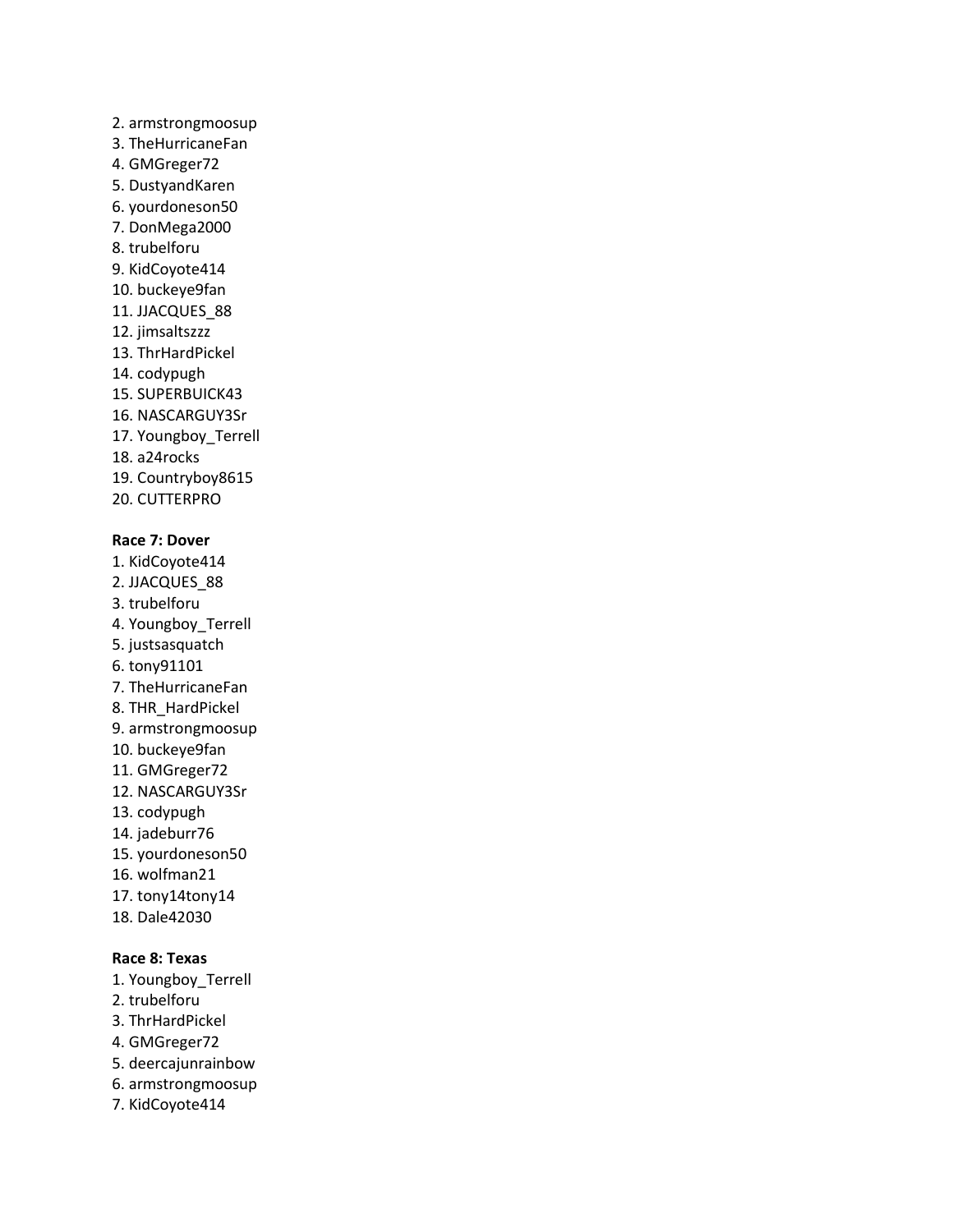- 8. justSasquatch 9. robfridd 10. JJACQUES\_88 11. Countryboy8615 12. Buckeye9fan 13. NASCARGUY3Sr 14. jimsaltszzz 15. jtwisi1984 16. jadeburr76 17. Jaldte911 18. jimd1971x 19. PINKPONY-25 20. SUPERBUICK43 21. skevinNWG
- 22. Bags475

### **Race 9: Canadian Tire Motorsport Park**

- 1. JadeBurr76 2. yourdoneson50 3. armstrongmoosup
- 4. PINK-PONY-25
- 5. jimsaltszzz
- 6. trubelforu
- 7. JJACQUES\_88
- 8. TheHurricaneFan
- 9. AndreCarlson
- 10. noluck24
- 11. DNub52
- 12. Buckeye9fan
- 13. ThrHardPickel
- 14. jtwisi1984
- 15. GMGreger72
- 16. gavin8109
- 17. justsasquatch
- 18. robfridd
- 19. Jaldte911

#### **Race 10: Gateway**

- 1. Rattie4g
- 2. skevinNWG
- 3. PINKPONY-25
- 4. AndreCarlson
- 5. yourdoneson50
- 6. justsasquatch
- 7. DNub52
- 8. JJACQUES\_88
- 9. stevensmith20032
- 10. Youngboy\_Terrell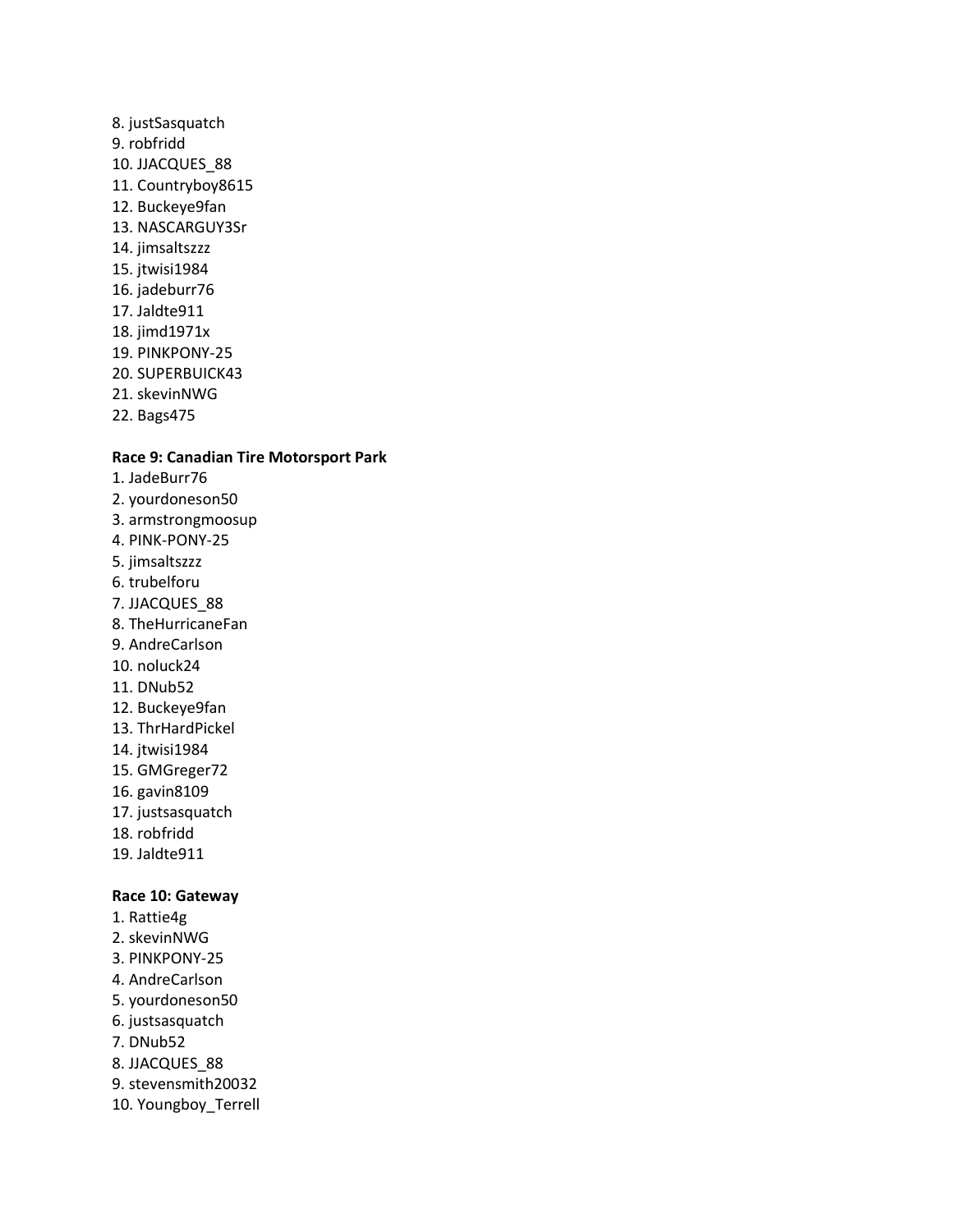#### 11. NASCARGUY3Sr

- 12. noluck24
- 13. GMGreger72
- 14. jimsaltszzz
- 15. TheHurricaneFan
- 16. armstrongmoosup
- 17. deercajunrainbow
- 18. buckeye9fan
- 19. Jaldte911
- 20. Rocker-DaddyTazz
- 21. ThrHardPickle
- 22. trubelforu
- 23. jadeburr76

#### **Race 11: Iowa**

- 1. TheHurricaneFan 2. Youngboy\_Terrell 3. JJACQUES\_88 4. DonMega2000 5. justSasquatch 6. D1Clay 7. yourdoneson50 8. ThrHardPickel 9. buckeye9fan 10. armstrongmoosup 11. trubelforu 12. humppy1799 13. calebstarr15 14. GMGreger72 15. WoodDog99 16. jadeburr76 17. Breen38
- **Race 12: Kentucky** 1. JJACQUES\_88 2. KidCoyote414 3. TheHurricaneFan 4. armstrongmoosup 5. ThrHardPickel 6. jtwisi1984 7. PINK-PONY-25 8. NASCARGUY3Sr 9. justSasquatch
- 10. jadeburr76

#### **Race 13: Eldora**

1. JJACQUES\_88 2. buckeye9fan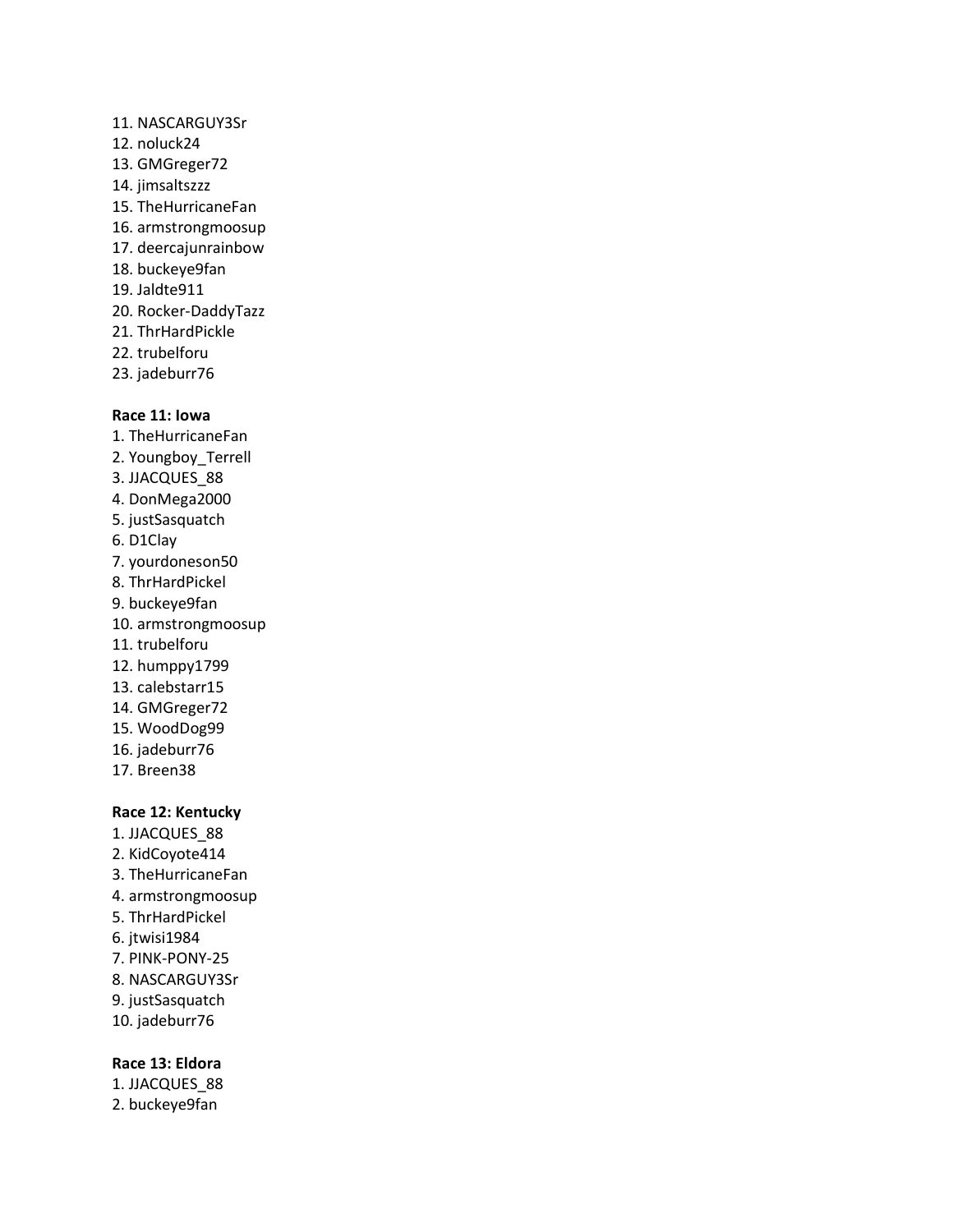- 3. trubelforu 4. calebstarr15 5. armstrongmoosup 6. NASCARGUY3Sr 7. deercajunrainbow 8. noluck24 9. ThrHardPickel 10. jadeburr76 11. humppy1799 12. justsasquatch 13. jimsaltszzz
- 14. PINKPONY-25

#### **Race 14: Pocono**

1. armstrongmoosup 2. jadeburr76 3. justSasquatch 4. buckeye9fan 5. humppy1799 6. Jtwisi1984 7. noluck24 8. ThrHardPickel 9. NASCARGUY3Sr 10. JJACQUES\_88

- 11. trav5034
- 12. BS\_14cars \*DQ

#### **Race 15: Michigan**

- 1. armstrongmoosup 2. AndreCarlson 3. DustyandKaren 4. ThrHardPickel 5. JJACQUES\_88 6. jimsaltszzz 7. xox\_nemo 8. jtwisi1984 9. humppy1799 10. PINKPONY-25 11. NASCARGUY3Sr 12. GMGreger72 13. DonMega2000 14. BS\_14cars 15. justSasquatch
- 16. JadeBurr76

#### **Race 16: Bristol (2)**

1. jadeburr76

2. xox\_nemo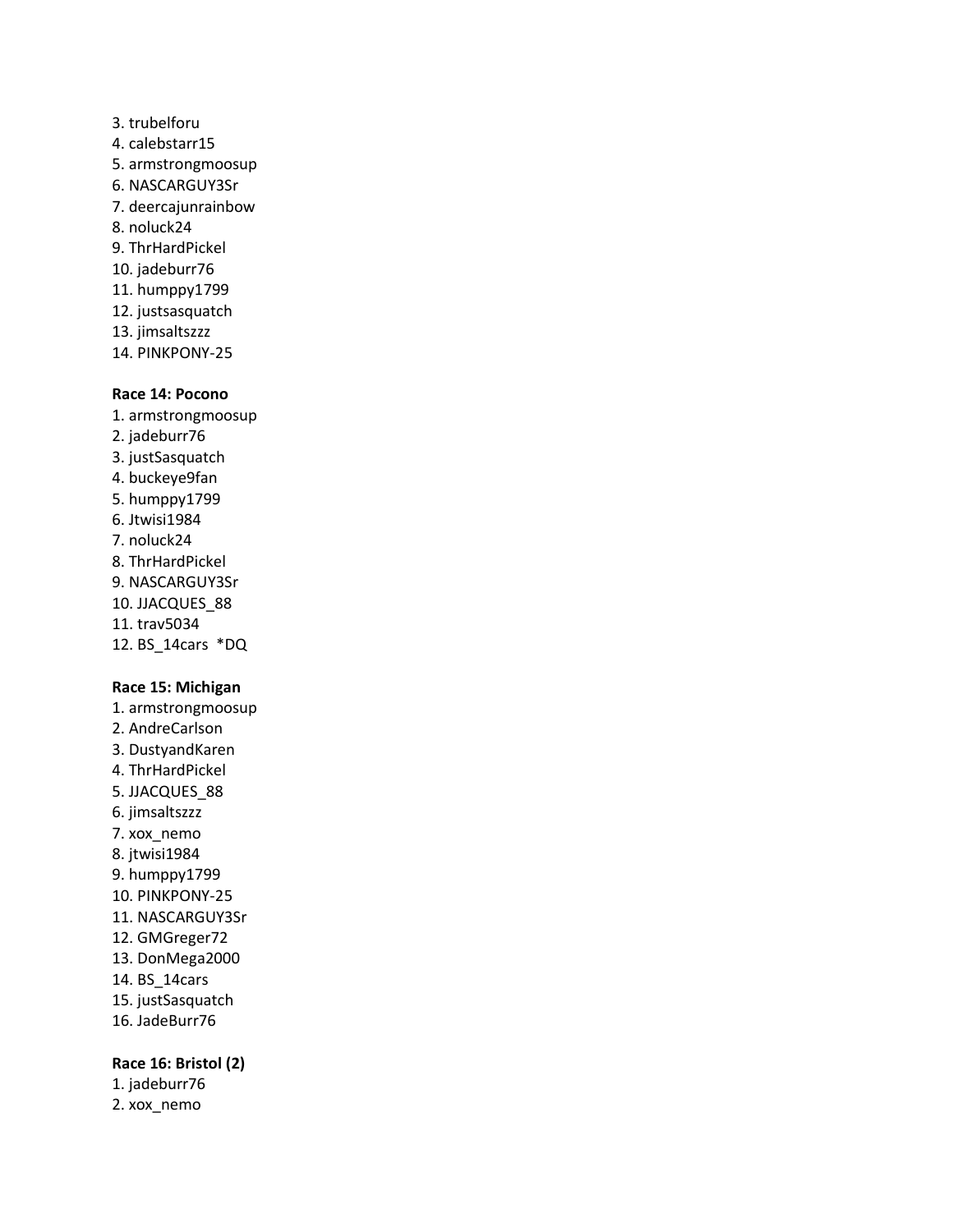3. TheHurricaneFan 4. PINKPONY-25 5. JJACQUES\_88 6. buckeye9fan 7. jtwisi1984 8. GMGreger72 9. jimsaltszzz 10. armstrongmoosup 11. NASCARGUY3Sr 12. ThrHardPickel 13. noluck24

### **\*PLAYOFFS BEGIN\***

#### **Race 17: Canadian Tire Motorsport Park**

- 1. xoX\_nemo\_Xox
- 2. TheHurricaneFan
- 3. JJACQUES\_88
- 4. armstrongmoosup
- 5. PINKPONY-25
- 6. rockinlunatic85
- 7. jimsaltszzz
- 8. ThrHardPickel
- 9. humppy1799
- 10. Moonshine504

#### **Race 18: Chicagoland**

- 1. sladeg84
- 2. TheHurricaneFan
- 3. JJACQUES\_88
- 4. armstrongmoosup
- 5. jimsaltszzz
- 6. buckeye9fan
- 7. NASCARGUY3Sr
- 8. xoX\_nemo\_Xox
- 9. jtwisi1984
- 10. PUNISHERDRUMMER
- 11. GMGreger72
- 12. ThrHardPickel
- 13. yourdoneson50
- 14. TyMac11
- 15. humppy1799
- 16. rockinlunatic85
- 17. burrows3333
- 18. Moonshine504

#### **Race 19: New Hampshire**

1. Bags475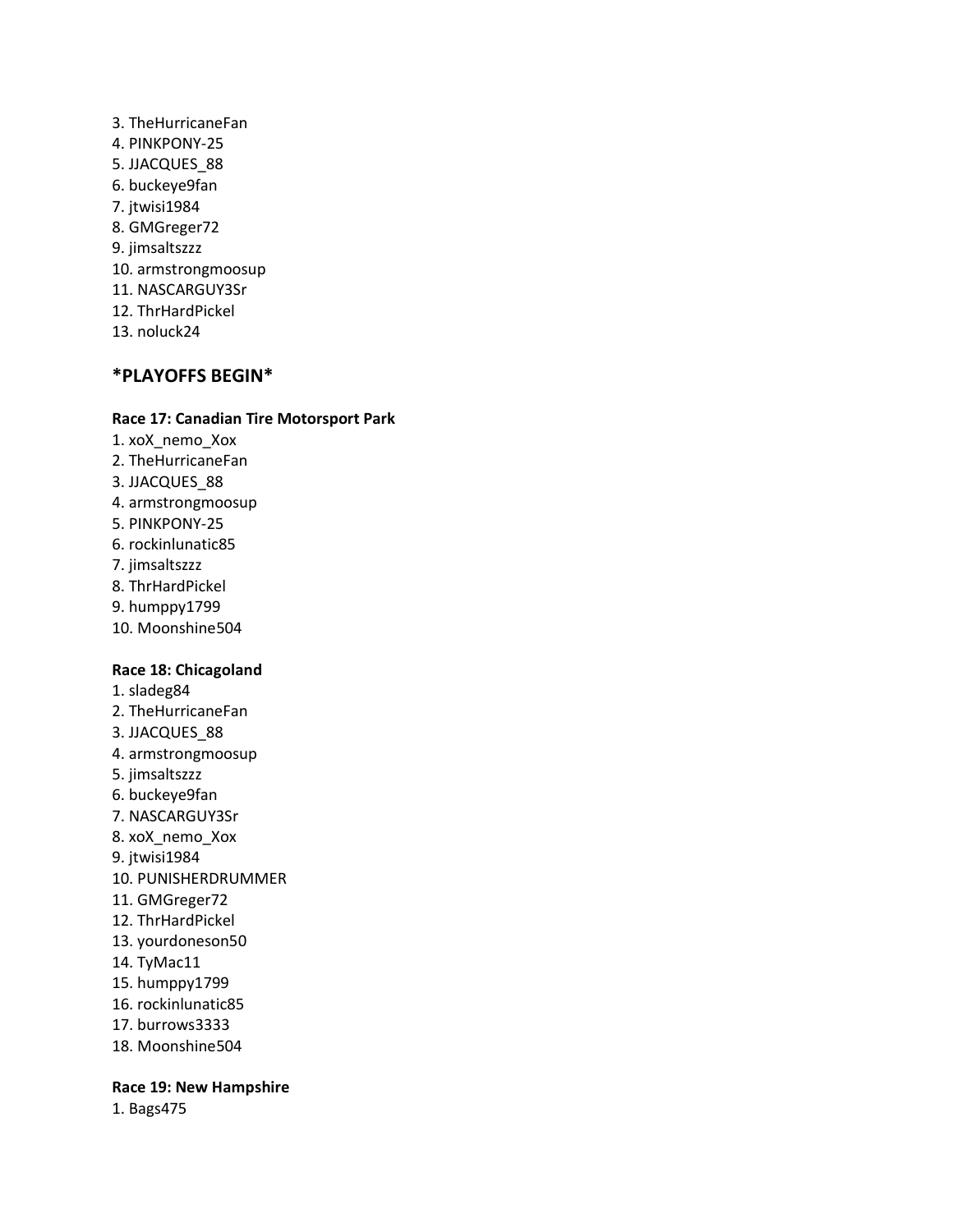### 2. sladeg84 3. drake24489543868 4. xoX\_nemo\_Xox 5. TyMac11 6. TheHurricaneFan 7. JJACQUES\_88 8. PINKPONY-25 9. NASCARGUY3Sr 10. humppy1799 11. jtwisi1984 12. jimsaltszzz 13. ThrHardPickel 14. JadeBurr76 15. justSasquatch

16. armstrongmoosup

#### **Race 20: Las Vegas**

1. drake24489543868 2. JJACQUES\_88 3. armstrongmoosup 4. TheHurricaneFan 5. PINKPONY-25 6. ThrHardPickle 7. TyMac11 8. jtwisi1984 9. jimsaltszzz 10. K3V1N\_Long-Isle 11. yourdoneson50 12. JC\_NEW-IT 13. justSasquatch 14. xoX\_nemo\_Xox

#### **Race 21: Eldora (2)**

- 1. Bags475 2. armstrongmoosup 3. sladeg84 4. drake24489543868 5. TyMac11 6. TheHurricaneFan 7. GMGreger72 8. yourdoneson50 9. JadeBurr76 10. buckeye9fan 11. jtwisi1984 12. ThrHardPickel 13. K3V1N\_Long-Isle 14. tewingjr
- 15. humppy1799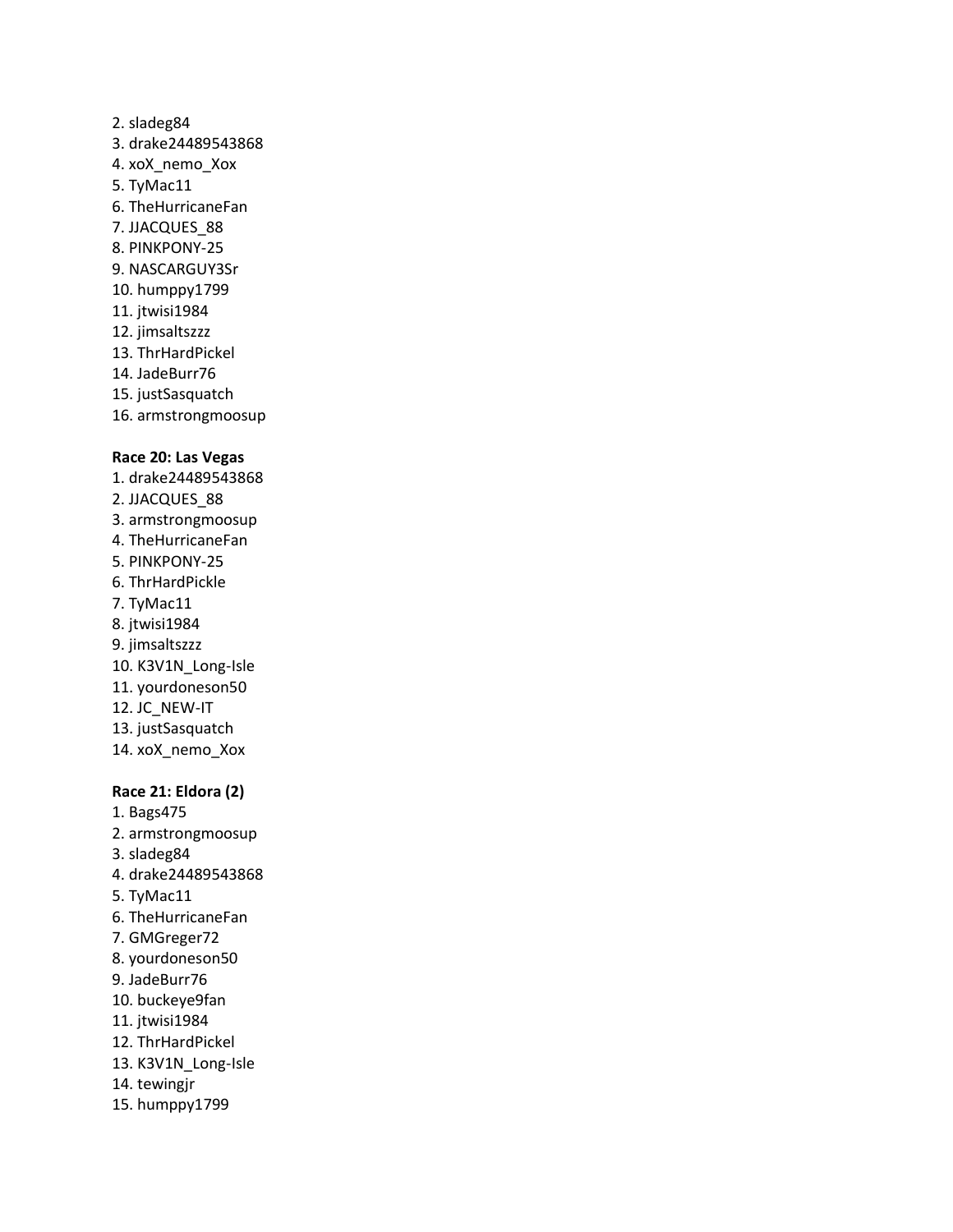16. Countryboy8615 17. floridaflash1990 18. Moonshine504

### **Race 22: Talladega**

1. sladeg84 2. xoX\_nemo\_Xox 3. batpoop101 4. jtwisi1984 5. drake244895543868 6. Bags475 7. DonMega2000 8. Angelo\_787 9. ON\_FIRE\_RCN\_18 10. NASCARGUY3Sr 11. yourdoneson50 12. SmokeyBandit42 13. K3V1N\_Long-Isle 14. TyMac11 15. armstrongmoosup 16. justSasquatch 17. JadeBurr76 18. buckeye9fan 19. GMGreger72 20. ThrHardPickel 21. PINKPONY-25

### **Race 23: Martinsville (2)**

- 1. Bags475
- 2. sladeg84
- 3. SmokeZemog
- 4. BcracerKid
- 5. JadeBurr76
- 6. yourdoneson50
- 7. TheHurricaneFan
- 8. xoX\_Nemo\_Xox
- 9. armstrongmoosup
- 10. buckeye9fan
- 11. ThrHardPickel
- 12. jtwisi1984
- 13. daverule318
- 14. Drake24489543868
- 15. ON\_FIRE\_RCN\_18
- 16. GMGreger72
- 17. PINKPONY-25
- 18. Countryboy8615

**Race 24: Texas (2)**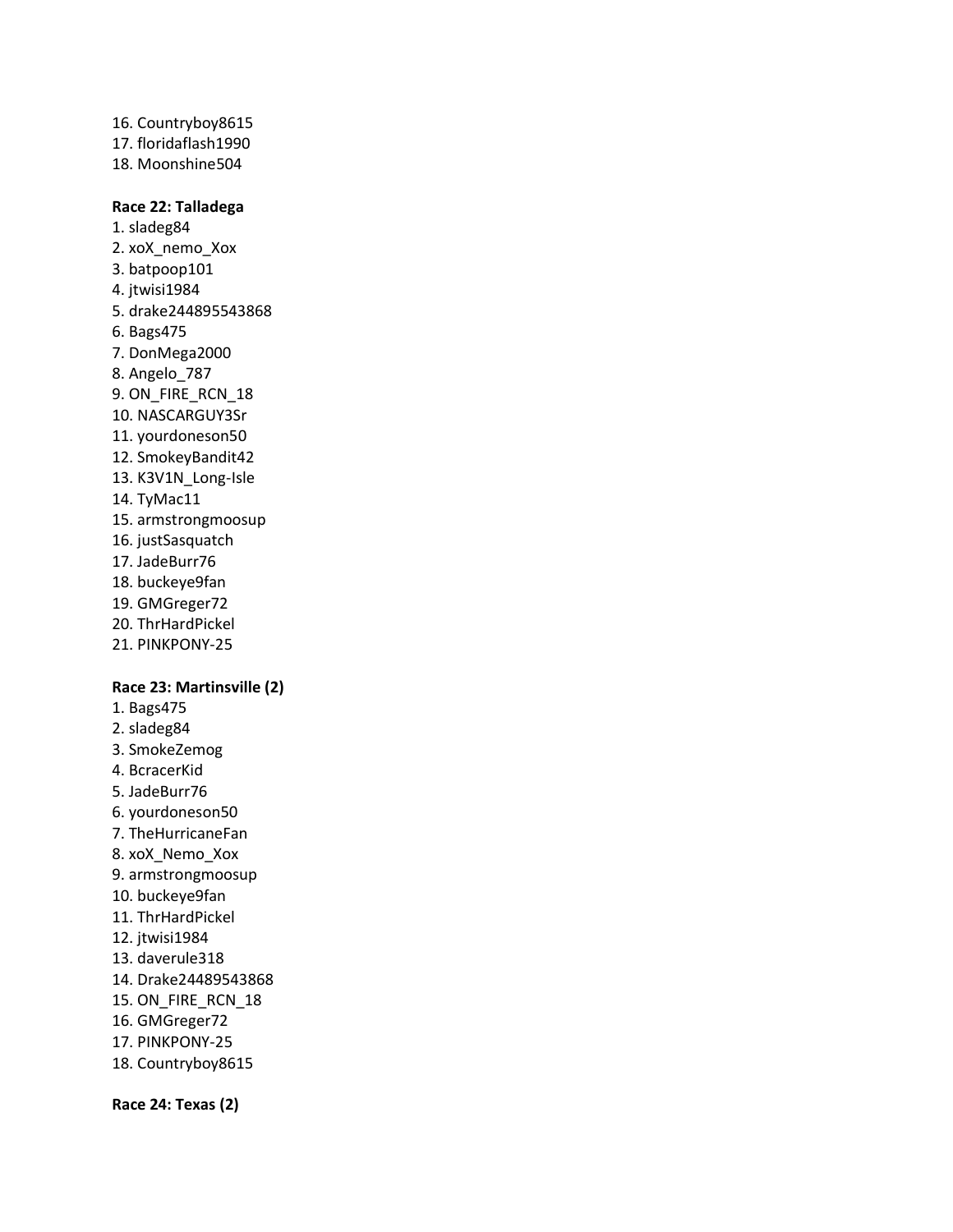- 1. SmokeZemog 2. sladeg84 3. xoX\_nemo\_Xox 4. TheHurricaneFan 5. TyMac11 6. BcracerKid 7. armstrongmoosup 8. drake24489543868 9. PINKPONY-25 10. ThrHardPickel 11. jtwisi1984 12. daverule318 13. Countryboy8615 14. t-Ravis-Rex3
- 15. ON\_FIRE\_RCN\_18

#### **Race 25: Phoenix**

- 1. sladeg84
- 2. Bags475
- 3. Angelo\_787
- 4. drake24489543868
- 5. xoX\_nemo\_Xox
- 6. TyMac11
- 7. TheHurricaneFan
- 8. armstrongmoosup
- 9. BcracerKid
- 10. ThrHardPickel
- 11. daverule318
- 12. jtwisi1984
- 13. deercajunrainbow
- 14. Donnie-F
- 15. GMGreger72
- 16. NASCARGUY3Sr
- 17. JadeBurr76

### **Race 26: Homestead-Miami**

- 1. SmokeZemog
- 2. Bags475
- 3. sladeg84
- 4. ThrHardPickel
- 5. NASCARGUY3Sr
- 6. TheHurricaneFan
- 7. newWORLDorder125
- 8. armstrongmoosup
- 9. humppy1799
- 10. TyMac11
- 11. buckeye9fan
- 12. twm1987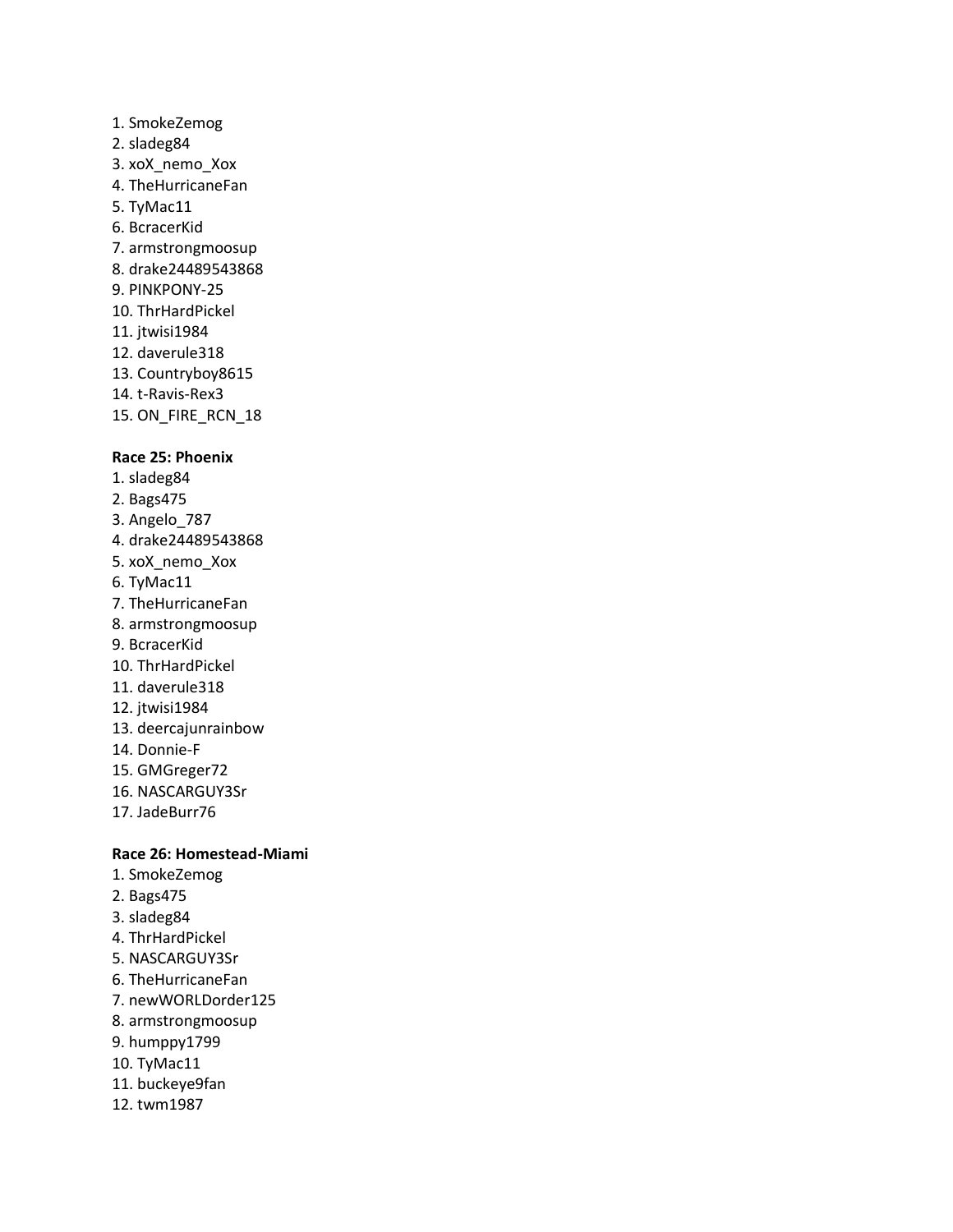13. GMGreger72 14. jtwisi1984 15. BUBBA\_RULES13 16. Angelo\_787

# **2018 NOSSCAR Truck Series Final Standings (80 drivers)**

1. ThrHardPickel: 4,030 \*2018 CHAMPION 2. TheHurricaneFan: 4,028 \*2 wins 3. armstrongmoosup: 4,026 \*2 wins 4. jtwisi1984: 4,020 ------------------------------ 5. GMGreger72: 3,058 6. JadeBurr76: 3,052 \*2 wins 7. buckeye9fan: 3,047 8. yourdoneson50: 3,028 ------------------------------- 9. NASCARGUY3Sr: 2,071 10. JJACQUES\_88: 2,040 \*2 wins 11. justSasquatch: 2,039 12. jimsaltszzz: 2,025 ------------------------------- 13. trubelforu: 1,000 ------------------------------- 14. PINKPONY-25: 324 15. xoX\_nemo\_Xox: 294 \*1 win 16. sladeg84: 274 \*3 wins 17. Youngboy\_Terrell: 230 \*2 wins 18. humppy1799: 217 19. Bags475: 216 \*3 wins 20. TyMac11: 206 21. drake24489543868: 203 \*1 win 22. DonMega2000: 184 23. KidCoyote414: 169 \*1 win 24. SUPERBUICK43: 148 25. deercajunrainbow: 127 26. noluck24: 119 27. AndreCarlson: 116 28. Countryboy8615: 112 29. SmokeZemog: 104 \*2 wins 30. codypugh: 104 31. DNub52: 95 \*1 win 32. BcracerKid: 83 33. a24rocks: 78 \*1 win 34. Angelo\_787: 76 35. Rickey104: 68 36. gavin8109: 68 37. K3V1N\_Long-Isle: 66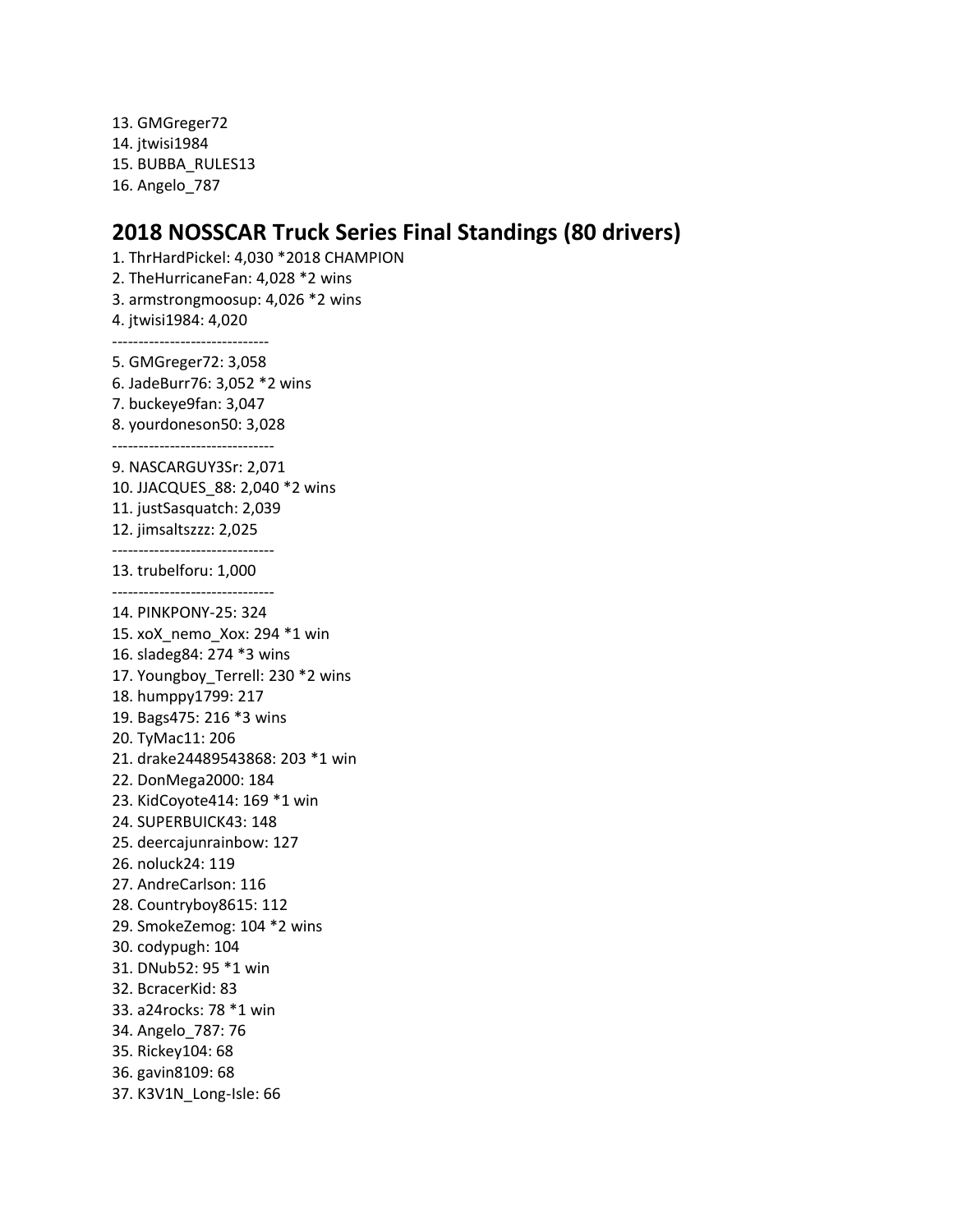38. daverule318: 66 39. CharFried: 65 \*1 win 40. ON\_FIRE\_RCN\_18: 63 41. DustyandKaren: 61 42. trav5034: 54 43. calebstarr15: 51 44. skevinNWG: 47 45. Jaldte911: 47 46. AnthonyPateka84: 45 47. rockinlunatic85: 44 48. jimd1971x: 41 49. robfridd: 41 50. rodrat56: 40 51. wolfman21: 40 52. mickey\_1492\_: 39 \*1 win 53. Moonshine504: 39 54. Rattie4g: 36 \*1 win 55. CUTTERPRO: 34 56. batpoop101: 32 57. DSuarez19Fan: 29 58. D1Clay: 28 59. tony91101: 28 60. newWORLDorder125: 27 61. DanielJHarmon: 27 62. BS\_14cars: 26 63. DoverRacing5: 25 64. stevensmith20032: 25 65. PUNISHERDRUMMER: 24 66. shawn741265: 24 67. SmokeyBandit62: 22 68. twm1987: 22 69. JC\_NEW-IT: 22 70. tewingjr: 20 71. t-Ravis-Rex3: 20 72. Donnie-F: 20 73. WoodDog99: 19 74. BUBBA\_RULES13: 19 75. GreenAssassin126: 19 76. tony14tony14: 18 77. Breen38: 17 78. Burrows3333: 17 79. Dale42030: 17 80. Rocker-DaddyTazz: 14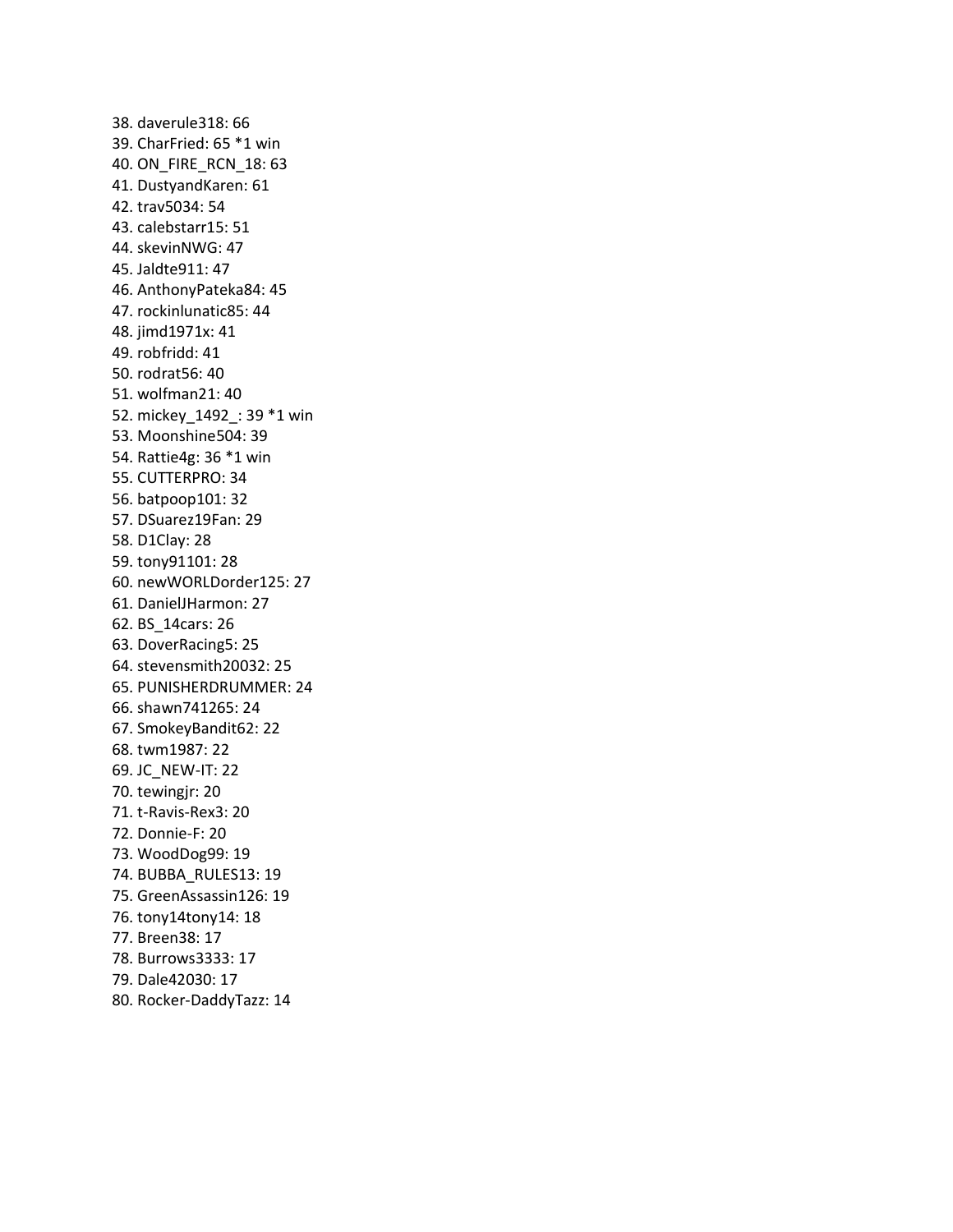# **2019 NOSSCAR Truck Series Race Results**

### **1) \*Tailgate 250 at Daytona\* Feb. 19**

1. Kenny Adair 2. Jimmie Best 3. Timmy Brown 4. Nate L.C. 5. Jade Burr 6. Nathan O'Hara 7. BJ Thomas 8. Noah Underwood 9. Jason Armstrong \*Pole Winner 10. J. Twisi 11. Trei Hollywood 12. Keith Ayers 13. Dave Marks Jr. 14. Dustin Franklin 15. Octane 16. Randy "TKO" O'Quinn 17. KY Colonel 18. Robert Lohman Sr. 19. Anthony Tripi 20. Dakota Brough 21. Michael Burch 22. Michael Wheat 23. Eddy Fikes 24. Nic Donfrancesco 25. Jeffery Robinson Jr. 26. Kevin Tattersall 27. Shawn Lucas 28. Thomas Geyer

#### STAGE 1:

- 1. KY Colonel
- 2. Keith Ayers
- 3. Michael Wheat
- 4. Jimmie Best
- 5. Jade Burr

### STAGE 2:

- 1. Nic Donfrancesco
- 2. Jade Burr
- 3. Dustin Franklin
- 4. Octane
- 5. Timmy Brown

**2) Atlanta Feb. 26**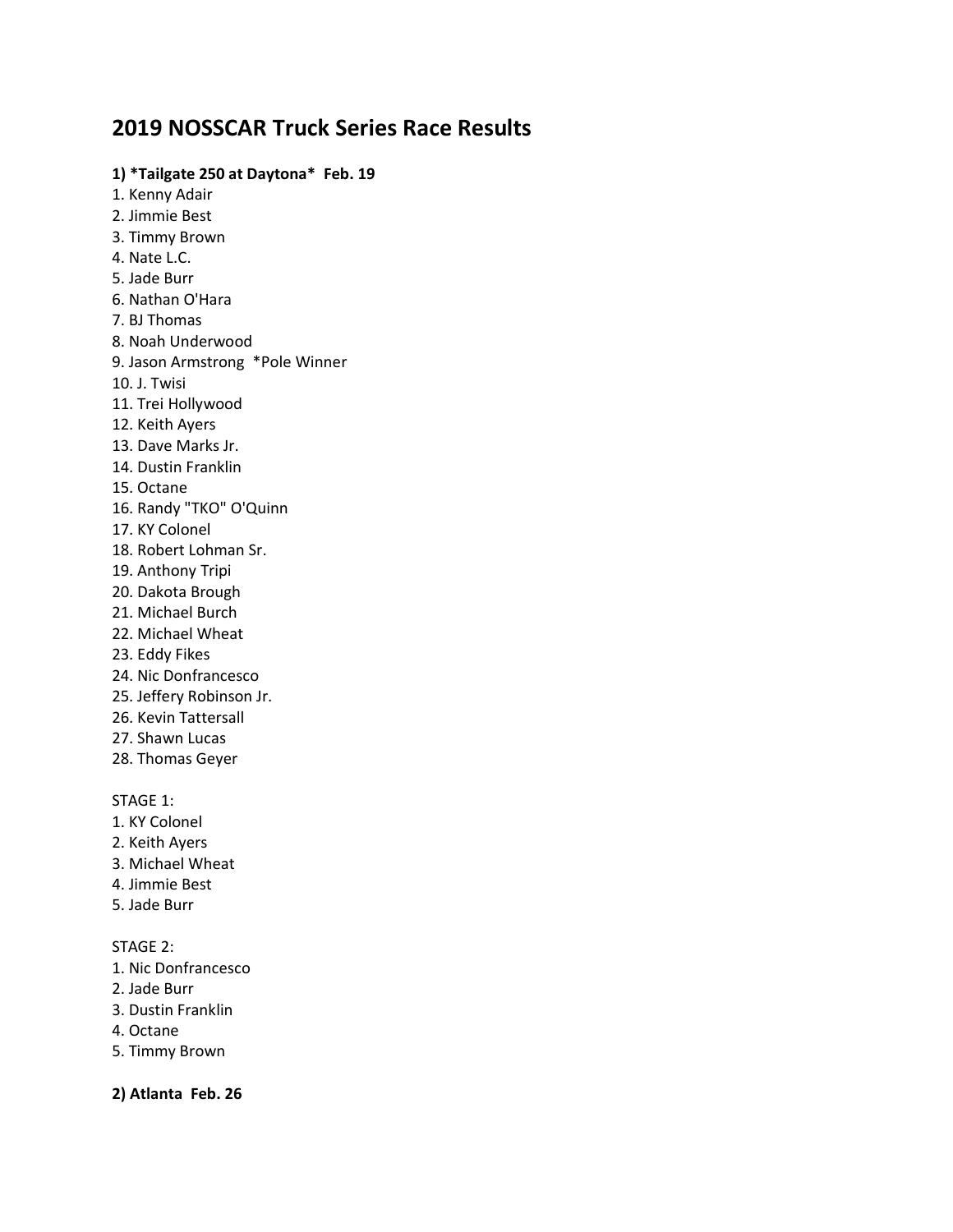1. Pat Dale 2. Noah Underwood 3. Trei Hollywood 4. Randy O'Quinn 5. Jade Burr 6. Kevin Tattersall 7. Keith Ayers 8. Anthony Tripi 9. Dustin Franklin 10. Kenny Adair 11. Jimmie Best 12. Timmy Brown 13. Shadow 14. Dave Marks Jr. 15. Jason Armstrong \*Pole Winner 16. Dakota Brough 17. Nic Donfrancesco 18. Octane 19. CD-Derby 20. Nathan O'Hara 21. Billy Milner 22. Jeff Grady 23. Robert Lohman Sr. 24. Michael Burch 25. Jeffery Robinson Jr.

26. KY Colonel

### STAGE 1:

- 1. Jade Burr
- 2. Noah Underwood
- 3. Dustin Franklin
- 4. Jason Armstrong
- 5. Timmy Brown

STAGE 2:

- 1. Noah Underwood
- 2. Jade Burr
- 3. Timmy Brown
- 4. Keith Ayers
- 5. Dustin Franklin

### **3) Las Vegas Feb. 26**

- 1. Dakota Brough
- 2. Keith Ayers
- 3. Anthony Tripi
- 4. Noah Underwood
- 5. Trei Hollywood
- 6. Dave Marks Jr.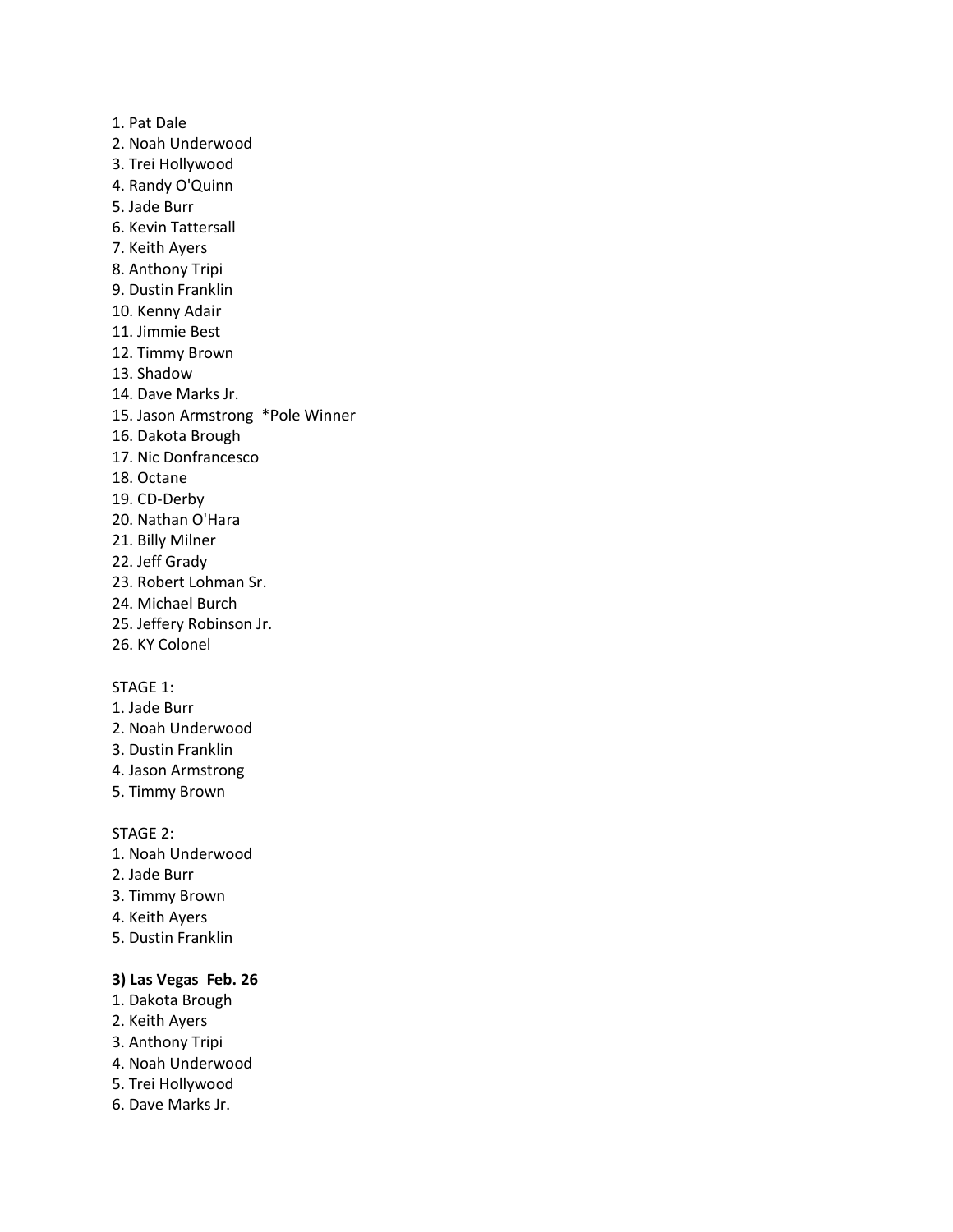- 7. Nic Donfrancesco \*Pole Winner
- 8. Randy O'Quinn
- 9. Kenny Adair
- 10. Dustin Franklin
- 11. Kevin Tattersall
- 12. Timmy Brown
- 13. Nathan O'Hara
- 14. Jason Armstrong
- 15. Nate L.C.
- 16. Pat Dale
- 17. CD-Derby
- 18. Jade Burr
- 19. Michael Burch
- 20. Jimmie Best
- 21. Octane
- 22. Jeffery Robinson Jr.
- 23. BJ Thomas
- 24. Jeff Grady

- 1. Nic Donfrancesco
- 2. Dakota Brough
- 3. Jade Burr
- 4. Kevin Tattersall
- 5. Keith Ayers

STAGE 2:

- 1. Dakota Brough
- 2. Nic Donfrancesco
- 3. Keith Ayers
- 4. Jade Burr
- 5. Noah Underwood

### **4) Bristol Mar. 5**

- 1. Noah Underwood
- 2. Jade Burr
- 3. Jimmie Best
- 4. Keith Ayers
- 5. Dustin Franklin
- 6. Trei Hollywood
- 7. BJ Thomas
- 8. Randy O'Quinn
- 9. Dakota Brough
- 10. Timmy Brown
- 11. Jeff Grady
- 12. Dave Marks Jr.
- 13. CD-Derby
- 14. Kevin Tattersall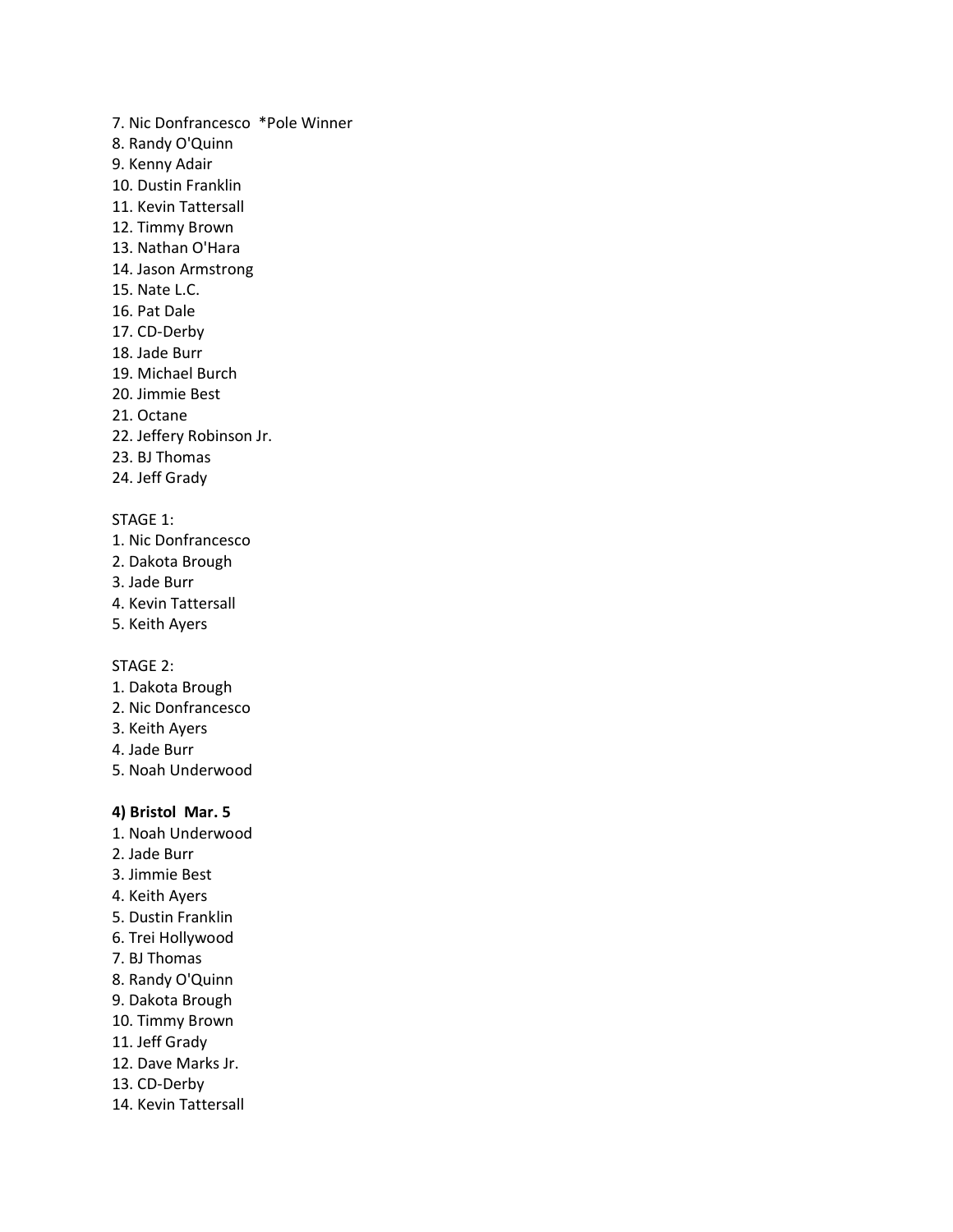#### 15. Jeffery Robinson Jr.

- 16. Jason Armstrong
- 17. RJ Haywood
- 18. Caleb Lopez
- 19. Jerry Ashley
- 20. Michael Burch
- 21. Kenny Adair
- 22. Anthony Tripi \*Pole Winner
- 23. Nic Donfrancesco

#### STAGE 1:

- 1. Jimmie Best
- 2. Keith Ayers
- 3. Jade Burr
- 4. Noah Underwood
- 5. Michael Burch

#### STAGE 2:

- 1. Jimmie Best
- 2. Keith Ayers
- 3. Noah Underwood
- 4. Jade Burr
- 5. Kevin Tattersall

### **5) Martinsville Mar. 5**

- 1. Jade Burr \*Pole Winner
- 2. Jimmie Best
- 3. BJ Thomas
- 4. Keith Ayers
- 5. Pat Dale
- 6. Timmy Brown
- 7. Jason Armstrong
- 8. Kevin Tattersall
- 9. Randy O'Quinn
- 10. Trei Hollywood
- 11. Dave Marks Jr.
- 12. Dustin Franklin
- 13. Caleb Lopez
- 14. Jeff Grady
- 15. RJ Haywood
- 16. CD-Derby
- 17. Jerry Ashley
- 18. Dakota Brough
- 19. Nathan O'Hara
- 20. Kenny Adair
- 21. Noah Underwood
- 22. Jeffery Robinson Jr.
- 23. Anthony Tripi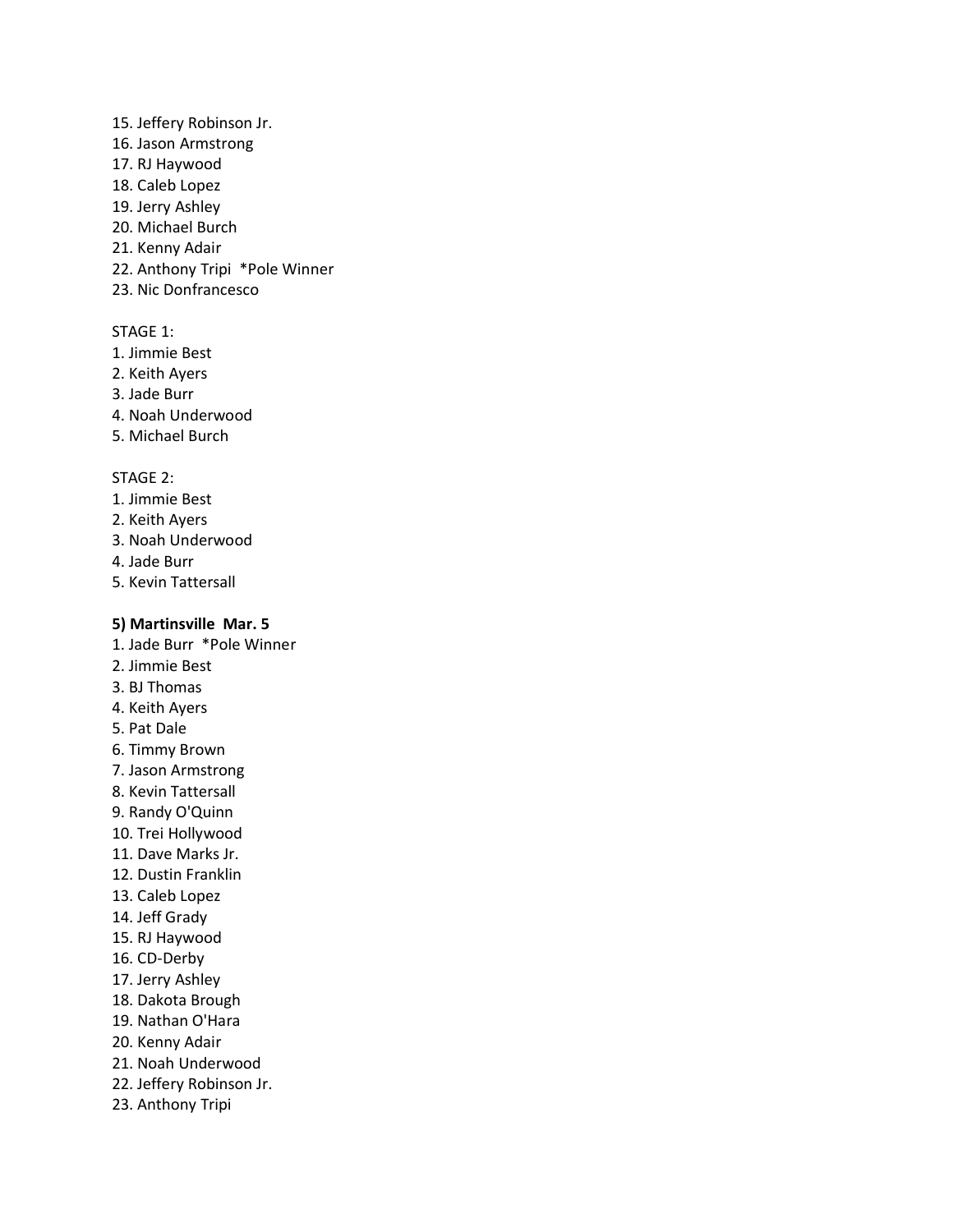#### 24. Michael Burch

STAGE 1:

- 1. Jade Burr
- 2. Jimmie Best
- 3. Keith Ayers
- 4. Timmy Brown
- 5. BJ Thomas

### STAGE 2:

- 1. Jimmie Best
- 2. Keith Ayers
- 3. Jade Burr
- 4. Pat Dale
- 5. BJ Thomas

### **6) Kansas Mar. 12**

- 1. Noah Underwood 2. Dakota Brough
- 3. Jason Armstrong
- 4. Anthony Tripi
- 5. Dustin Franklin
- 6. Angelo
- 7. Trei Hollywood
- 8. Nate L.C.
- 9. Michael Burch
- 10. Michael Wheat
- 11. Keith Ayers \*Pole Winner
- 12. Nathan O'Hara
- 13. Jade Burr
- 14. Jimmie Best
- 15. Kevin Tattersall
- 16. Jeff Grady
- 17. Caleb Lopez
- 18. Dave Marks Jr.
- 19. CD-Derby
- 20. Timmy Brown
- 21. BJ Thomas
- 22. RJ Haywood
- 23. Randy O'Quinn

### STAGE 1:

- 1. Angelo
- 2. Dakota Brough
- 3. Jade Burr
- 4. Keith Ayers
- 5. Noah Underwood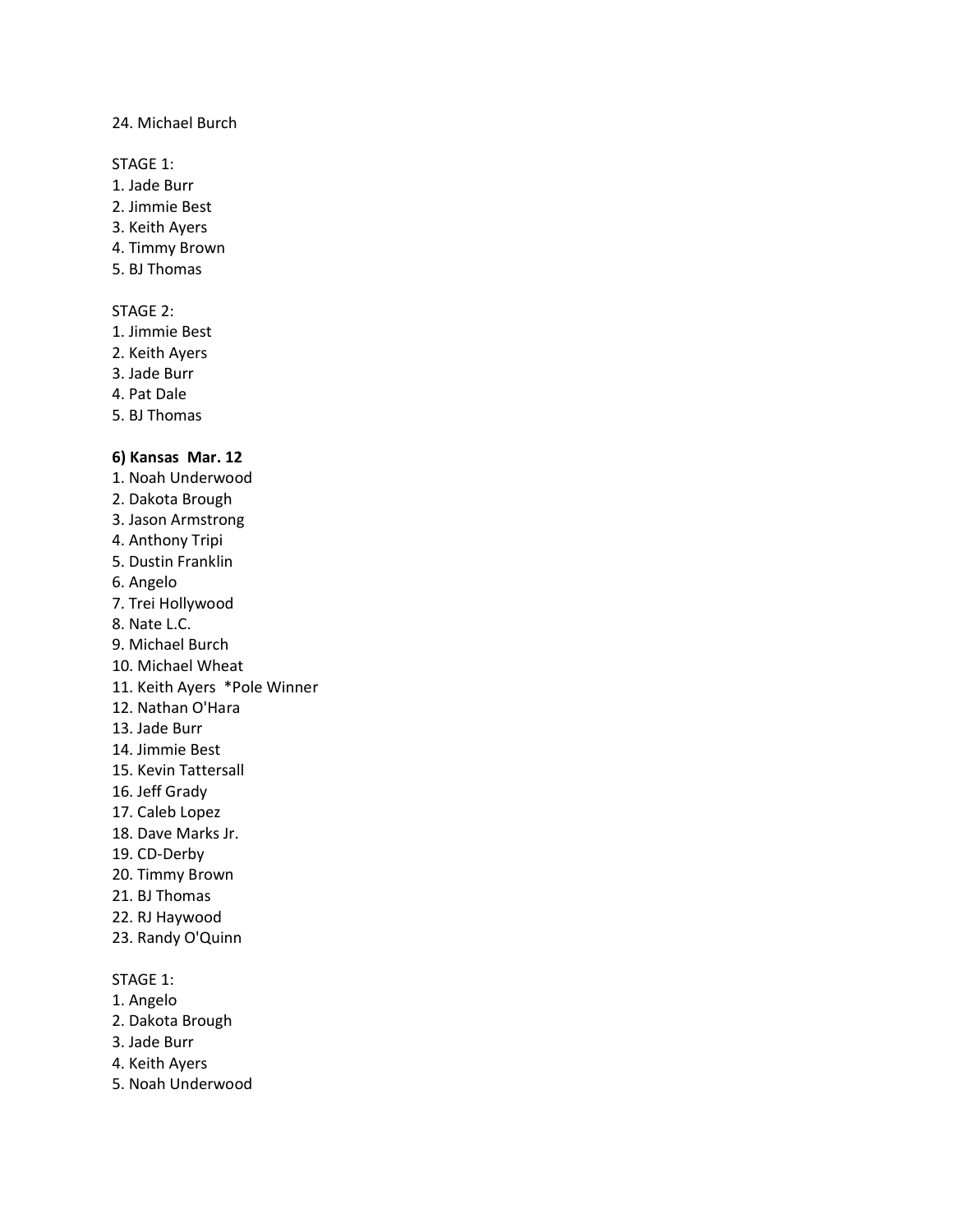#### STAGE 2:

- 1. Noah Underwood
- 2. Dakota Brough
- 3. Angelo
- 4. Michael Burch
- 5. Keith Ayers

### **7) Charlotte Mar. 12**

- 1. Jade Burr
- 2. Keith Ayers \*Pole Winner
- 3. Nate L.C.
- 4. Jason Armstrong
- 5. Trei Hollywood
- 6. Anthony Tripi
- 7. Dustin Franklin
- 8. Dave Marks Jr.
- 9. Noah Underwood
- 10. CD-Derby
- 11. Kenny Adair
- 12. Jeff Grady
- 13. Timmy Brown
- 14. Michael Burch
- 15. Nathan O'Hara
- 16. Randy O'Quinn
- 17. Tyler McMurter
- 18. Caleb Lopez
- 19. Jimmie Best

#### STAGE 1:

- 1. Keith Ayers
- 2. Michael Burch
- 3. Jade Burr
- 4. Anthony Tripi
- 5. Timmy Brown

STAGE 2:

- 1. Noah Underwood
- 2. Keith Ayers
- 3. Tyler McMurter
- 4. Jade Burr
- 5. Timmy Brown

### **8) Dover Mar. 19**

- 1. Jimmie Best \*Pole Winner
- 2. Nic Donfrancesco
- 3. Brad Dove
- 4. Dakota Brough
- 5. Patrick Hazelett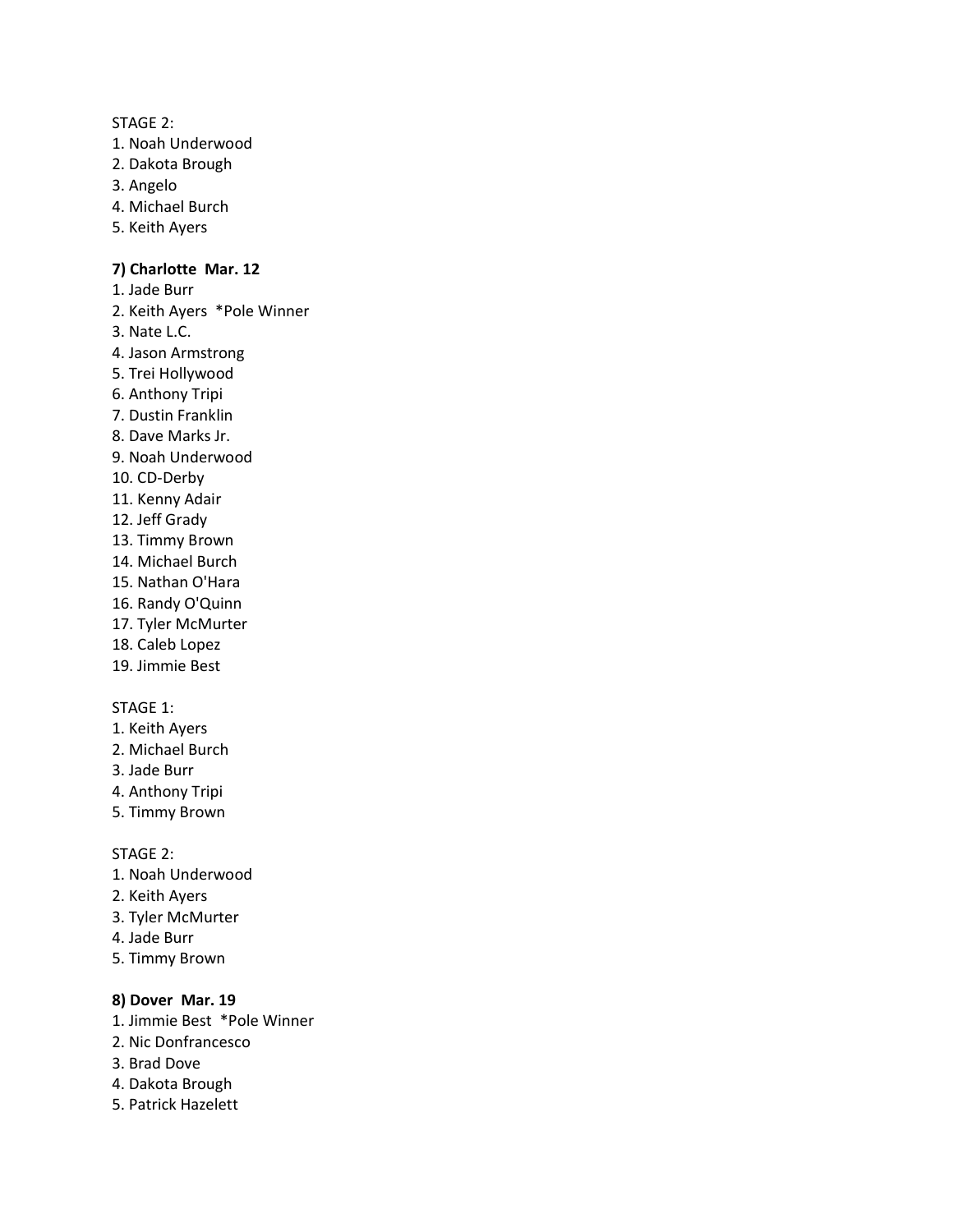6. Michael Burch 7. Pat Dale 8. Dustin Franklin 9. BJ Thomas 10. Anthony Tripi 11. Jason Armstrong 12. Noah Underwood 13. Nathan O'Hara 14. Randy O'Quinn 15. Jade Burr \*NO POINTS 16. Keith Ayers 17. Trei Hollywood 18. CD Derby 19. Nate L.C. 20. Dave Marks Jr. 21. Kevin Tattersall 22. Kenny Adair 23. Payton Larson

- 24. Cameron Norton
- 25. Jeff Grady
- 26. RJ Haywood

#### STAGE 1:

- 1. Michael Burch
- 2. Anthony Tripi
- 3. Pat Dale
- 4. Dakota Brough
- 5. Jimmie Best

### STAGE 2:

- 1. Nic Donfrancesco
- 2. Jimmie Best
- 3. Dakota Brough
- 4. Anthony Tripi
- 5. Patrick Hazelett

### **9) Texas Mar. 19**

- 1. Noah Underwood
- 2. Nate L.C.
- 3. Jason Armstrong
- 4. Kenny Adair
- 5. Anthony Tripi
- 6. Michael Burch
- 7. Timmy Brown
- 8. Keith Ayers
- 9. Jade Burr \*Pole Winner \*NO PTS
- 10. BJ Thomas
- 11. Brad Dove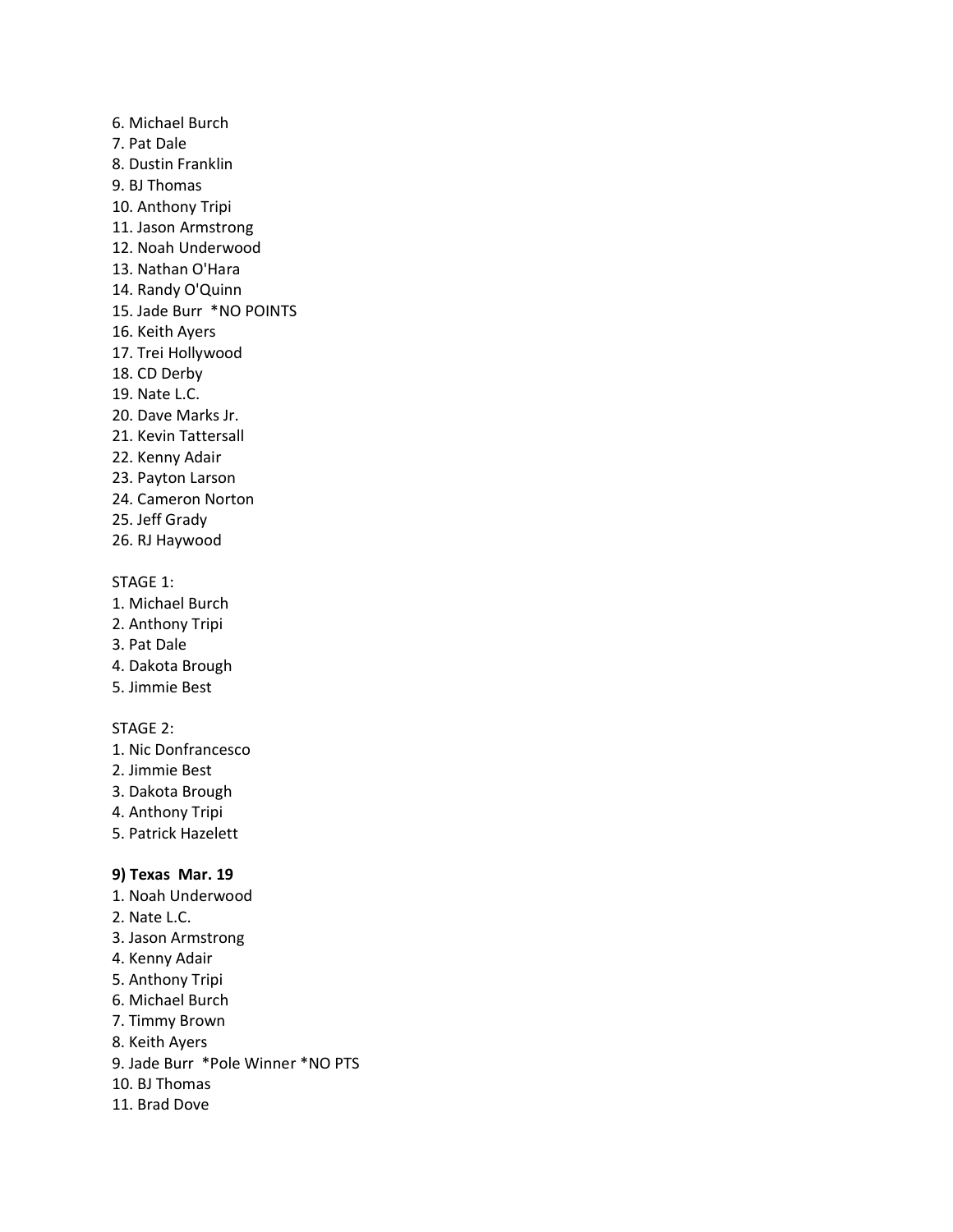### 12. Dave Marks Jr. 13. CD-Derby 14. Nathan O'Hara

- 15. Crazed Curt
- 16. RJ Haywood
- 17. Jimmie Best
- 18. Jeff Grady
- 19. Payton Larson
- 20. The Outlaw
- 21. Dustin Franklin
- 22. Dakota Brough
- 23. Randy O'Quinn
- 24. Trei Hollywood
- 25. Pat Dale

### STAGE 1:

- 1. Keith Ayers
- 2. Anthony Tripi
- 3. Jimmie Best
- 4. Jade Burr
- 5. Brad Dove

### STAGE 2:

- 1. Noah Underwood
- 2. Jade Burr
- 3. Anthony Tripi
- 4. Keith Ayers
- 5. Jason Armstrong

### **10) Canadian Tire Motorsport Park Mar. 26**

- 1. Tyler McMurter
- 2. Keith Ayers \*Penalty
- 3. Noah Underwood
- 4. BJ Thomas \*Pole Winner
- 5. Dakota Brough
- 6. Pillsbury
- 7. Jason Armstrong
- 8. Jimmie Best
- 9. Jade Burr
- 10. RJ Haywood
- 11. Shawn Lucas
- 12. Trei Hollywood
- 13. Michael Burch
- 14. Curtis Fields
- 15. CD Derby
- 16. Nate L.C.
- 17. Kenny Adair
- 18. Jeffery Robinson Jr.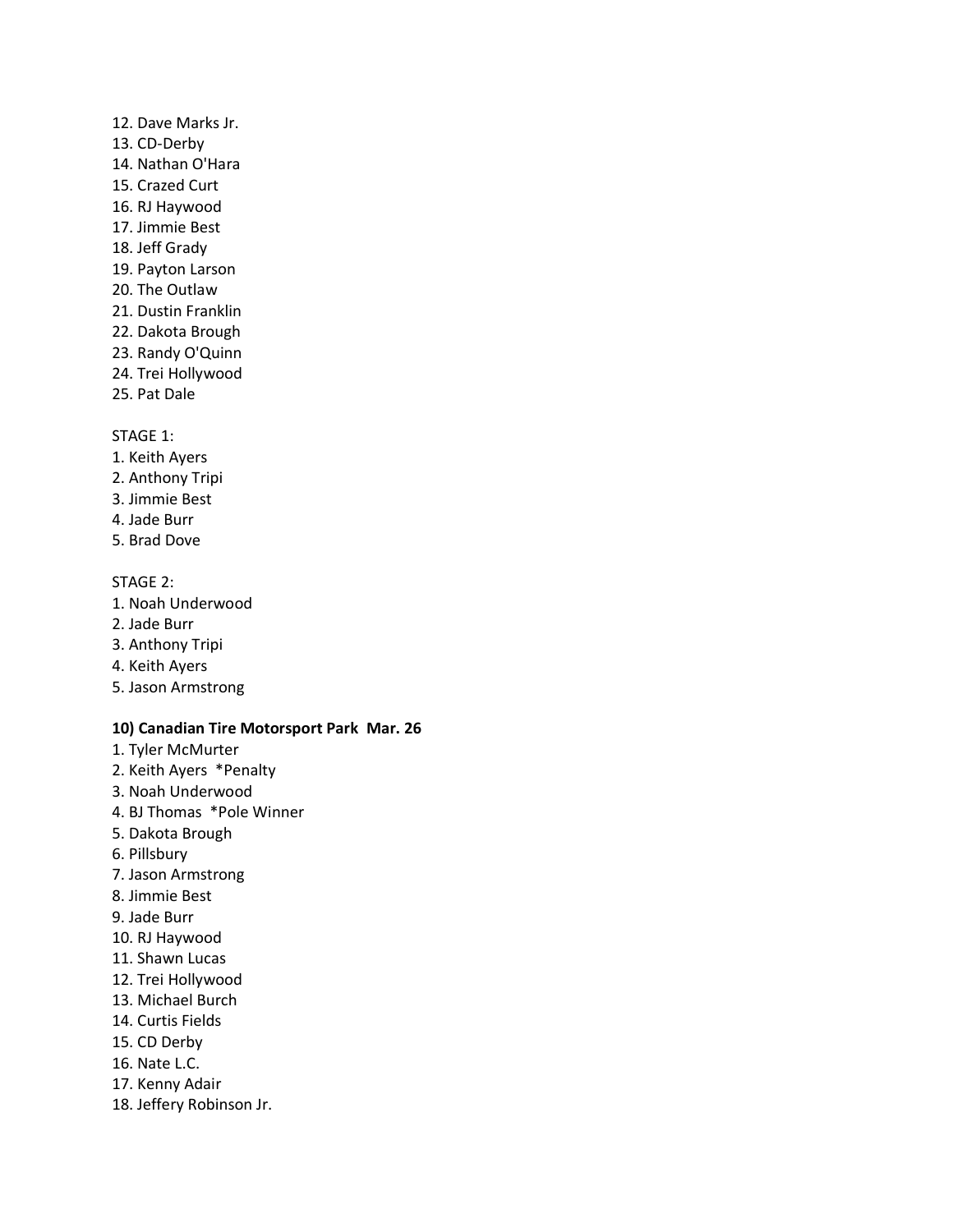- 19. Jeff Grady
- 20. Michael Wheat
- 21. Kevin Tattersall
- 22. Nathan O'Hara
- 23. Dave Marks Jr.

- 1. BJ Thomas
- 2. Keith Ayers
- 3. Pillsbury
- 4. Dakota Brough
- 5. Tyler McMurter

### STAGE 2:

- 1. BJ Thomas
- 2. Dakota Brough
- 3.Keith Ayers
- 4. Pillsbury
- 5. Noah Underwood

### **11) Gateway Mar. 26**

- 1. Tyler McMurter
- 2. Noah Underwood \*Pole Winner
- 3. Keith Ayers
- 4. Jade Burr
- 5. Jimmie Best
- 6. Trei Hollywood
- 7. Kenny Adair
- 8. Jason Armstrong
- 9. Curtis Fields
- 10. BJ Thomas
- 11. Nate L.C.
- 12. CD Derby
- 13. Dave Marks Jr.
- 14. Shawn Lucas
- 15. Jeff Grady
- 16. Pillsbury
- 17. Michael Burch
- 18. RJ Haywood
- 19. Payton Larson
- 20. Dakota Brough
- 21. Michael Wheat

### STAGE 1:

- 1. Jade Burr
- 2. Michael Burch
- 3. Jimme Best
- 4. Tyler McMurter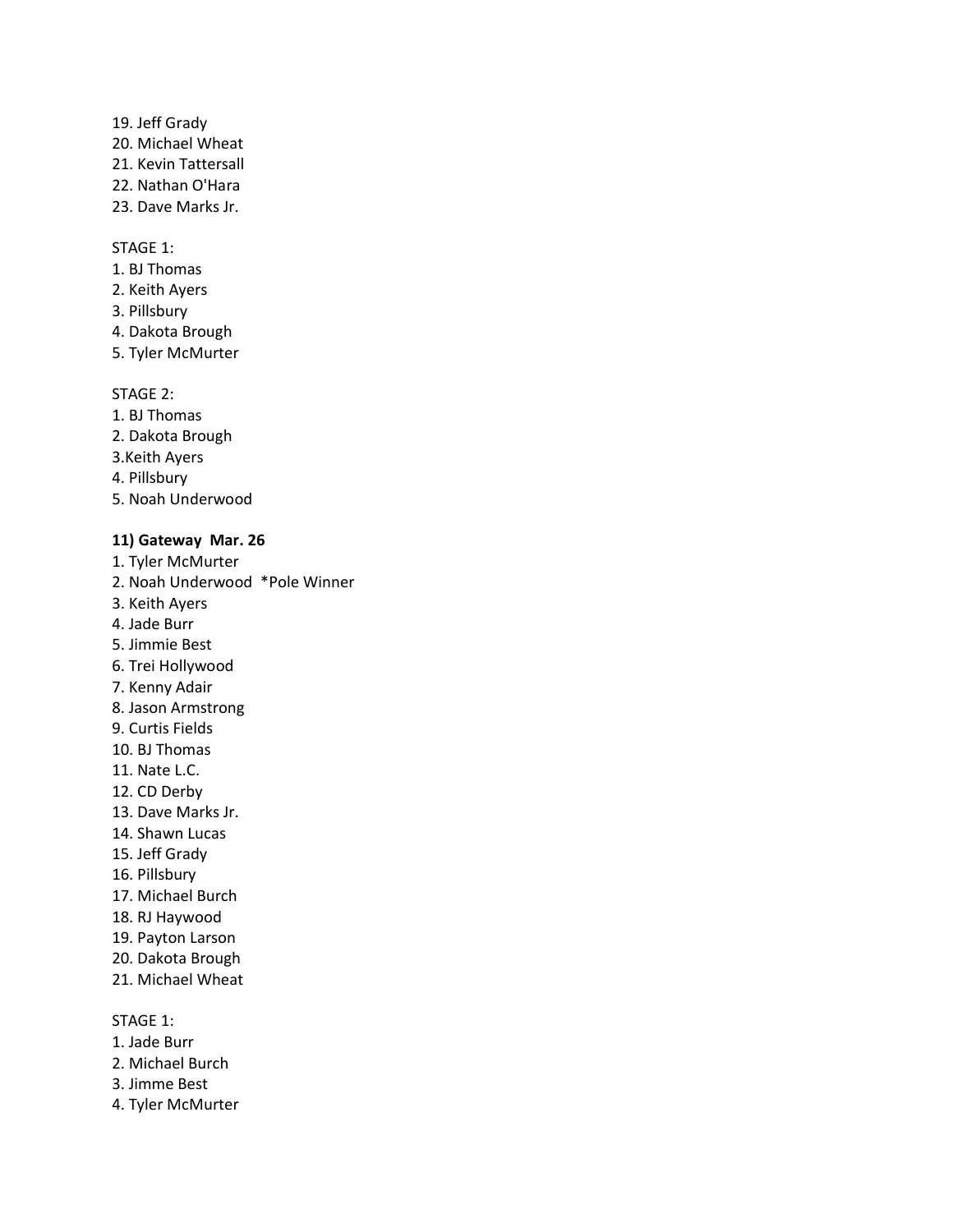#### 5. Keith Ayers

STAGE 2:

- 1. Jimmie Best
- 2. Jade Burr
- 3. Tyler McMurter
- 4. Michael Burch
- 5. Pillsbury

### **12) Iowa Apr. 2**

- 1. Jimmie Best
- 2. Dakota Brough
- 3. Keith Ayers \*Pole Winner
- 4. Noah Underwood
- 5. Jade Burr
- 6. Nic Donfrancesco
- 7. Jeff Grady
- 8. BJ Thomas
- 9. Kevin Tattersall
- 10. Kenny Adair
- 11. Trei Hollywood
- 12. Curtis Fields
- 13. Timmy Brown
- 14. CD Derby
- 15. Dave Marks Jr.
- 16. Tyler T. House Housley
- 17. Anthony Tripi
- 18. Trevor Lane
- 19. Jason Armstrong
- 20. Payton Larson
- 21. Pillsbury

### STAGE 1:

- 1. Jimmie Best
- 2. Dakota Brough
- 3. Keith Ayers
- 4. Nic Donfrancesco
- 5. Jade Burr

### STAGE 2:

- 1. Jimmie Best
- 2. Keith Ayers
- 3. Noah Underwood
- 4. Nic Donfrancesco
- 5. Jade Burr

#### **13) Kentucky Apr. 2**

1. Jimmie Best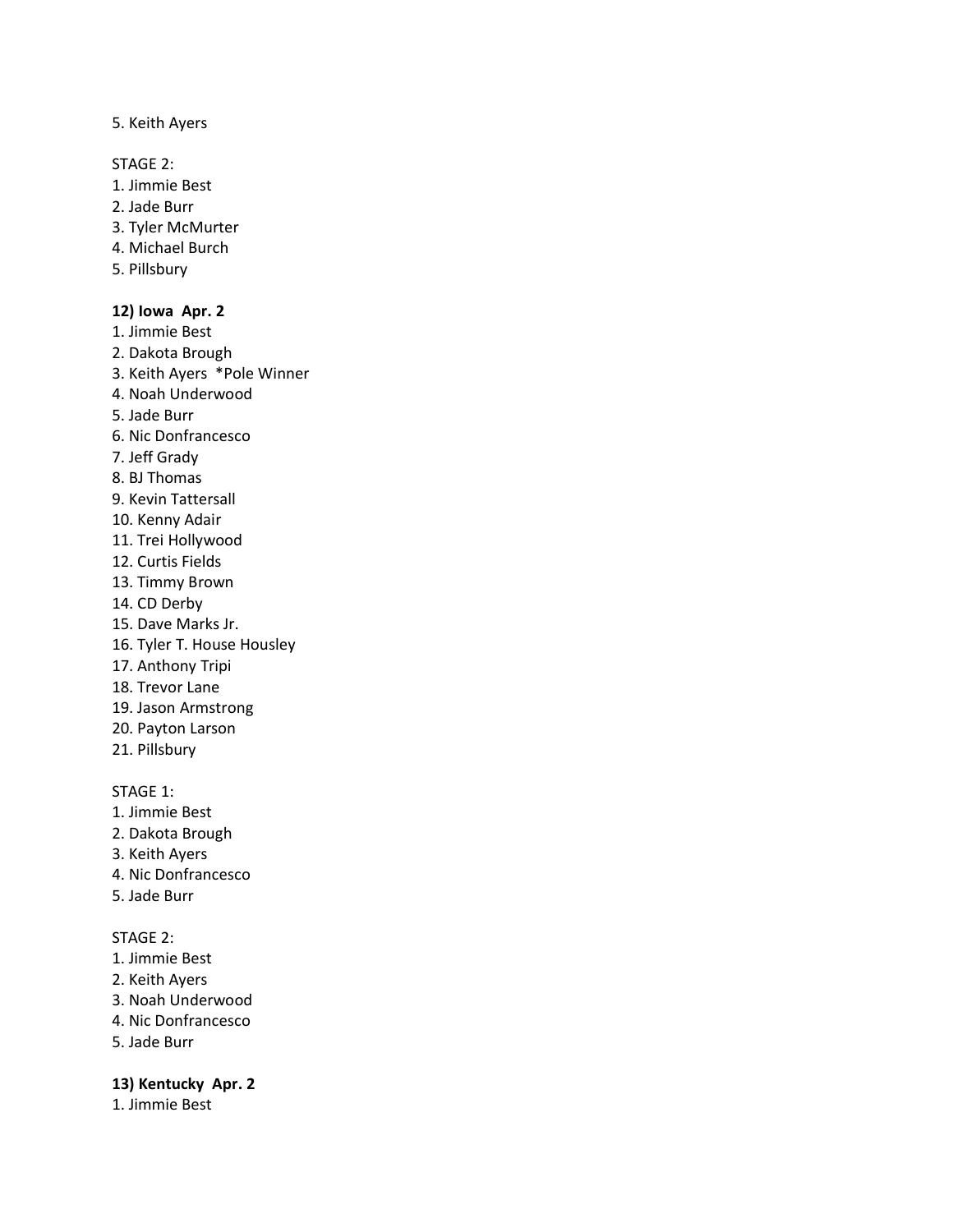- 2. Anthony Tripi
- 3. Dakota Brough
- 4. Jade Burr \*Pole Winner
- 5. Jason Armstrong
- 6. Keith Ayers
- 7. Jeff Grady
- 8. Trei Hollywood
- 9. Dave Marks Jr.
- 10. BJ Thomas
- 11. Timmy Brown
- 12. Kenny Adair
- 13. CD Derby
- 14. Tyler T. House Housley
- 15. Nic Donfrancesco
- 16. Curtis Fields
- 17. Noah Underwood
- 18. Payton Larson

- 1. Jimmie Best
- 2. Dakota Brough
- 3. Keith Ayers
- 4. Nic Donfrancesco
- 5. Jade Burr

STAGE 2:

- 1. Jimmie Best
- 2. Anthony Tripi
- 3. Dakota Brough
- 4. Nic Donfrancesco
- 5. Jade Burr

### **14) Eldora Apr. 9**

- 1. Dakota Brough
- 2. Jade Burr
- 3. BJ Thomas
- 4. Pillsbury
- 5. Nic Donfrancesco
- 6. Jimmie Best
- 7. Keith Ayers
- 8. Timmy Brown
- 9. Curtis Fields
- 10. Randy O'Quinn
- 11. Nate L.C.
- 12. CD Derby
- 13. Kenny Adair
- 14. Jeff Grady
- 15. Trei Hollywood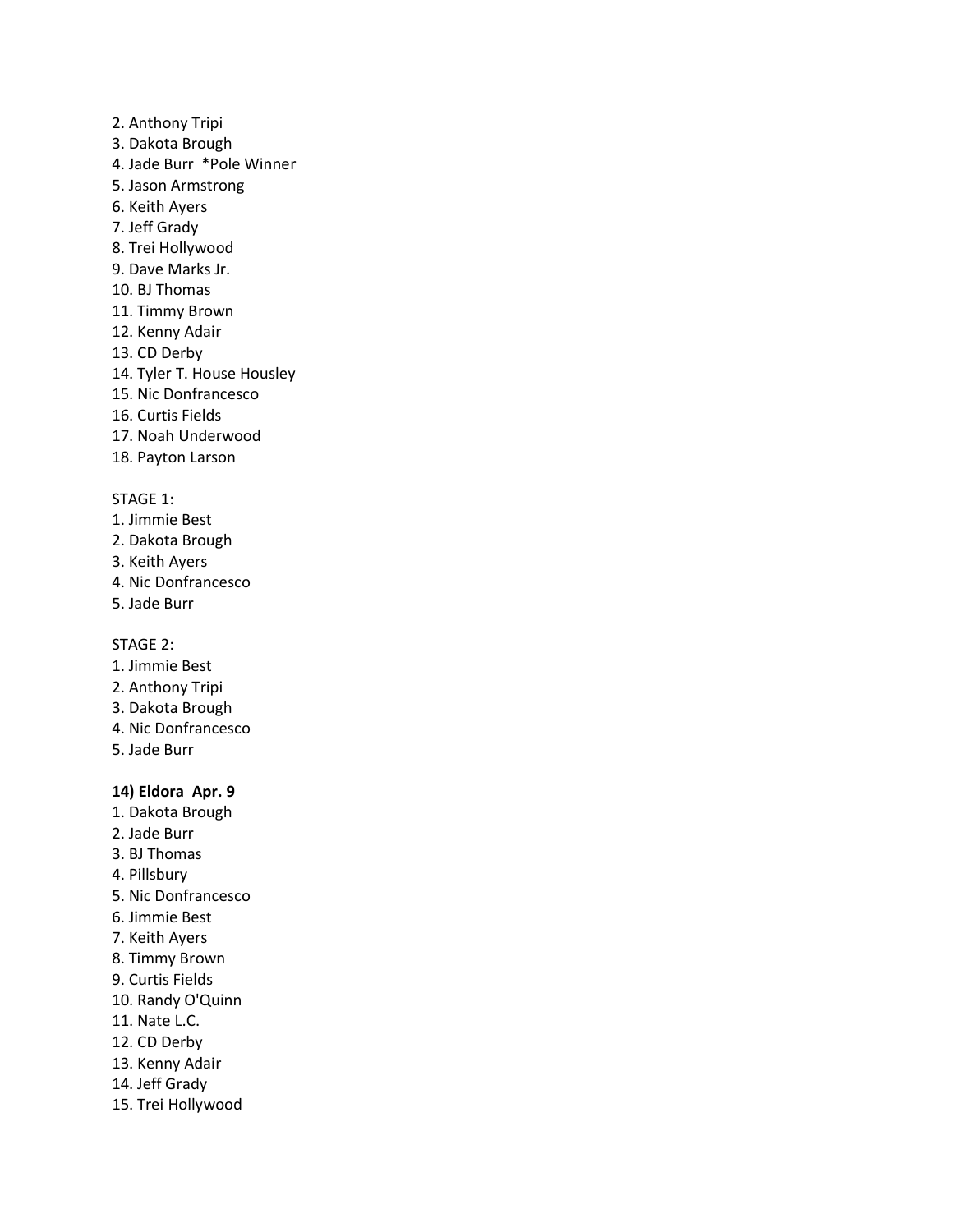- 16. Michael Burch \*Pole Winner
- 17. Blitz Steelers
- 18. Anthony Tripi
- 19. Dave Marks Jr.
- 20. Jason Armstrong

- 1. Michael Burch
- 2. Jade Burr
- 3. Pillsbury
- 4. Keith Ayers
- 5. Nic Donfrancesco

#### STAGE 2:

- 1. Michael Burch
- 2. Pillsbury
- 3. Nic Donfrancesco
- 4. Jade Burr
- 5. Dakota Brough

### **15) Pocono Apr. 9**

- 1. Keith Ayers
- 2. Jimmie Best
- 3. Tyler McMurter
- 4. Anthony Tripi
- 5. Dakota Brough
- 6. Pat Dale
- 7. Pillsbury
- 8. Nate L.C.
- 9. Dustin Franklin
- 10. Trei Hollywood
- 11. Noah Underwood \*Pole Winner
- 12. Timmy Brown
- 13. Kenny Adair
- 14. BJ Thomas
- 15. CD Derby
- 16. Jeff Grady
- 17. Blitz Steelers
- 18. Curtis Fields
- 19. Michael Burch
- 20. Randy O'Quinn
- 21. Jade Burr
- 22. Dave Marks Jr.

STAGE 1:

- 1. Noah Underwood
- 2. Tyler McMurter
- 3. Pat Dale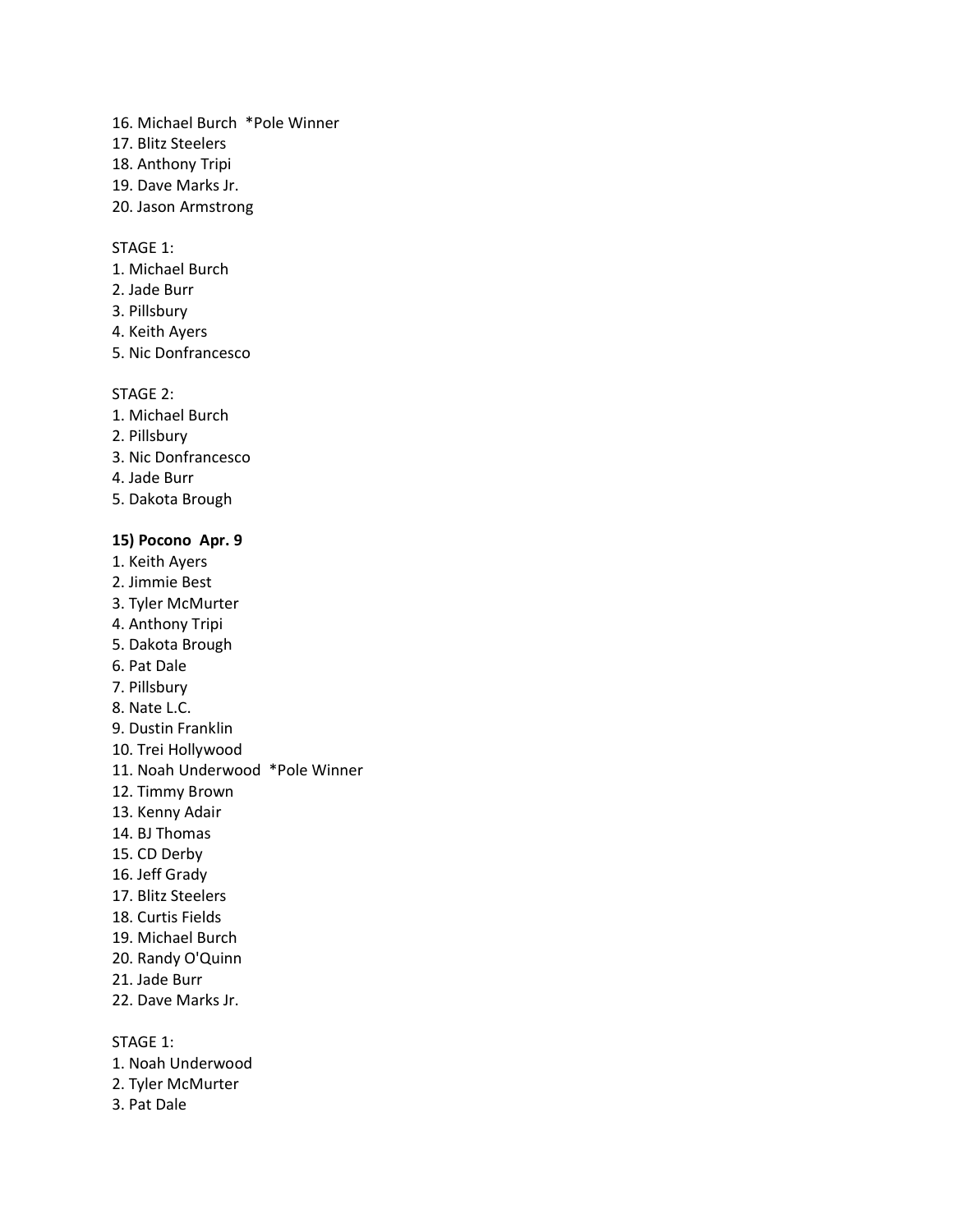### 4. Anthony Tripi

5. Keith Ayers

### STAGE 2:

- 1. Pillsbury
- 2. Tyler McMurter
- 3. Dakota Brough
- 4. Dustin Franklin
- 5. BJ Thomas

### **16) Michigan Apr. 16**

- 1. Nic Donfrancesco
- 2. Keith Ayers
- 3. Jade Burr
- 4. Randy O'Quinn
- 5. Trei Hollywood
- 6. CD Derby
- 7. Noah Underwood
- 8. Timmy Brown
- 9. Kevin Tattersall
- 10. Tyler McMurter
- 11. BJ Thomas
- 12. Dave Marks Jr.
- 13. Thomas Geyer
- 14. Curtis Fields
- 15. Kenny Adair
- 16. Dustin Franklin
- 17. Jimmie Best
- 18. Michael Burch \*Pole Winner
- 19. Jeff Grady
- 20. Joshua Colmdiaz
- 21. Anthony Tripi
- 22. Dakota Brough

#### STAGE 1:

- 1. Anthony Tripi
- 2. Timmy Brown
- 3. Jimmie Best
- 4. Michael Burch
- 5. Kevin Tattersall

### STAGE 2:

- 1. Timmy Brown
- 2. Tyler McMurter
- 3. Nic Donfrancesco
- 4. Dustin Franklin
- 5. Anthony Tripi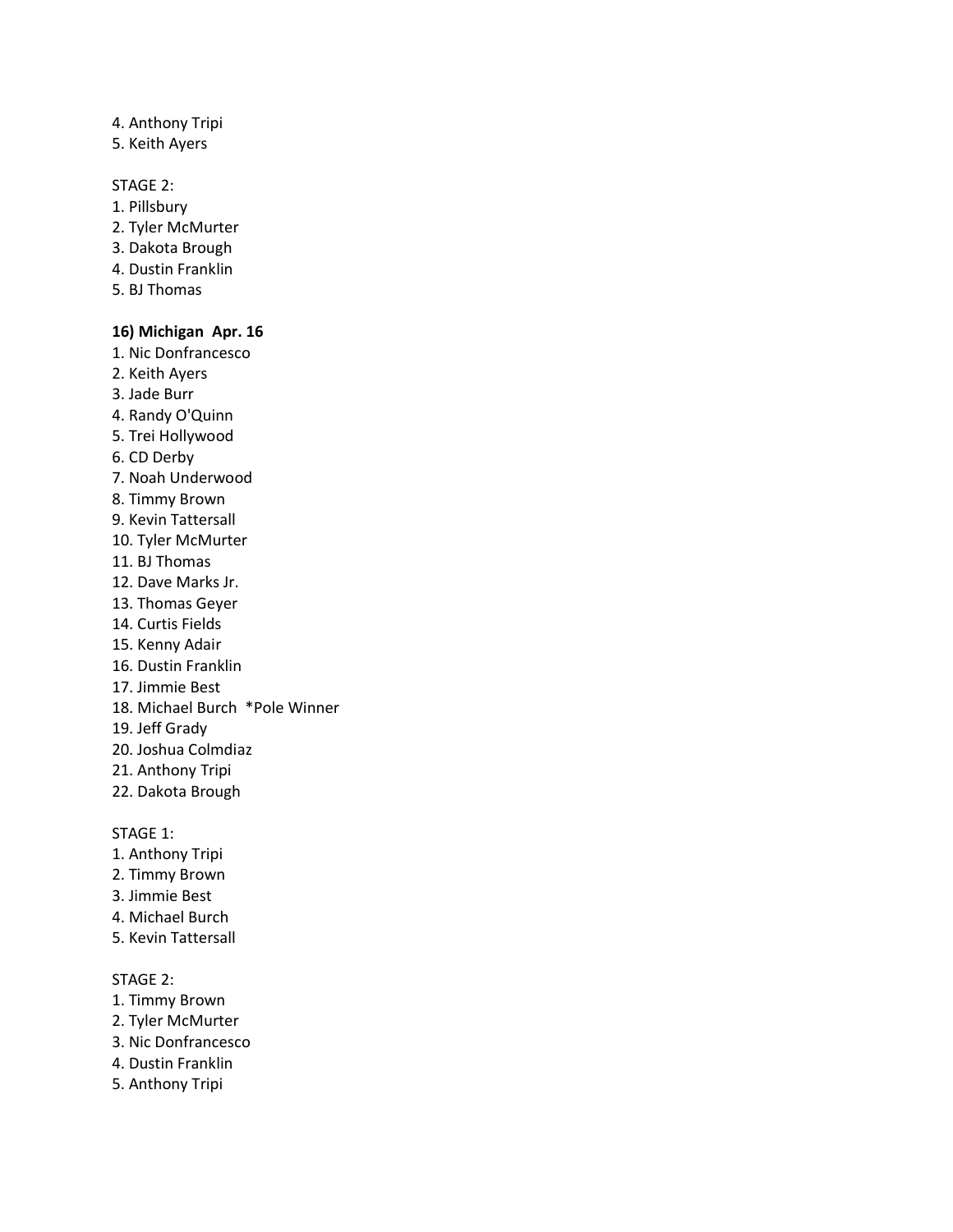#### **17) Daytona (2) Apr. 16**

- 1. Noah Underwood
- 2. Jimmie Best
- 3. Anthony Tripi
- 4. Dustin Franklin
- 5. Jade Burr
- 6. Randy O'Quinn
- 7. Tyler McMurter
- 8. Timmy Brown
- 9. Thomas Geyer
- 10. CD Derby
- 11. Dave Marks Jr.
- 12. Keith Ayers
- 13. Trei Hollywood
- 14. Kenny Adair
- 15. BJ Thomas
- 16. Dakota Brough
- 17. Curtis Fields \*Pole Winner
- 18. Jeff Grady

#### STAGE 1:

- 1. Anthony Tripi
- 2. Trei Hollywood
- 3. Noah Underwood
- 4. Jimmie Best
- 5. Kenny Adair

#### STAGE 2:

- 1. Anthony Tripi
- 2. Dustin Franklin
- 3. Noah Underwood
- 4. Jimmie Best
- 5. Keith Ayers

#### **18) Eldora (2) Apr. 23**

- 1. Dakota Brough
- 2. Jade Burr
- 3. Kevin Tattersall
- 4. Jordan Rotton
- 5. Jimmie Best
- 6. Tyler McMurter
- 7. Anthony Tripi
- 8. Curtis Fields
- 9. Noah Underwood
- 10. Keith Ayers
- 11. Kenny Adair
- 12. Michael Burch \*Pole Winner
- 13. Dave Marks Jr.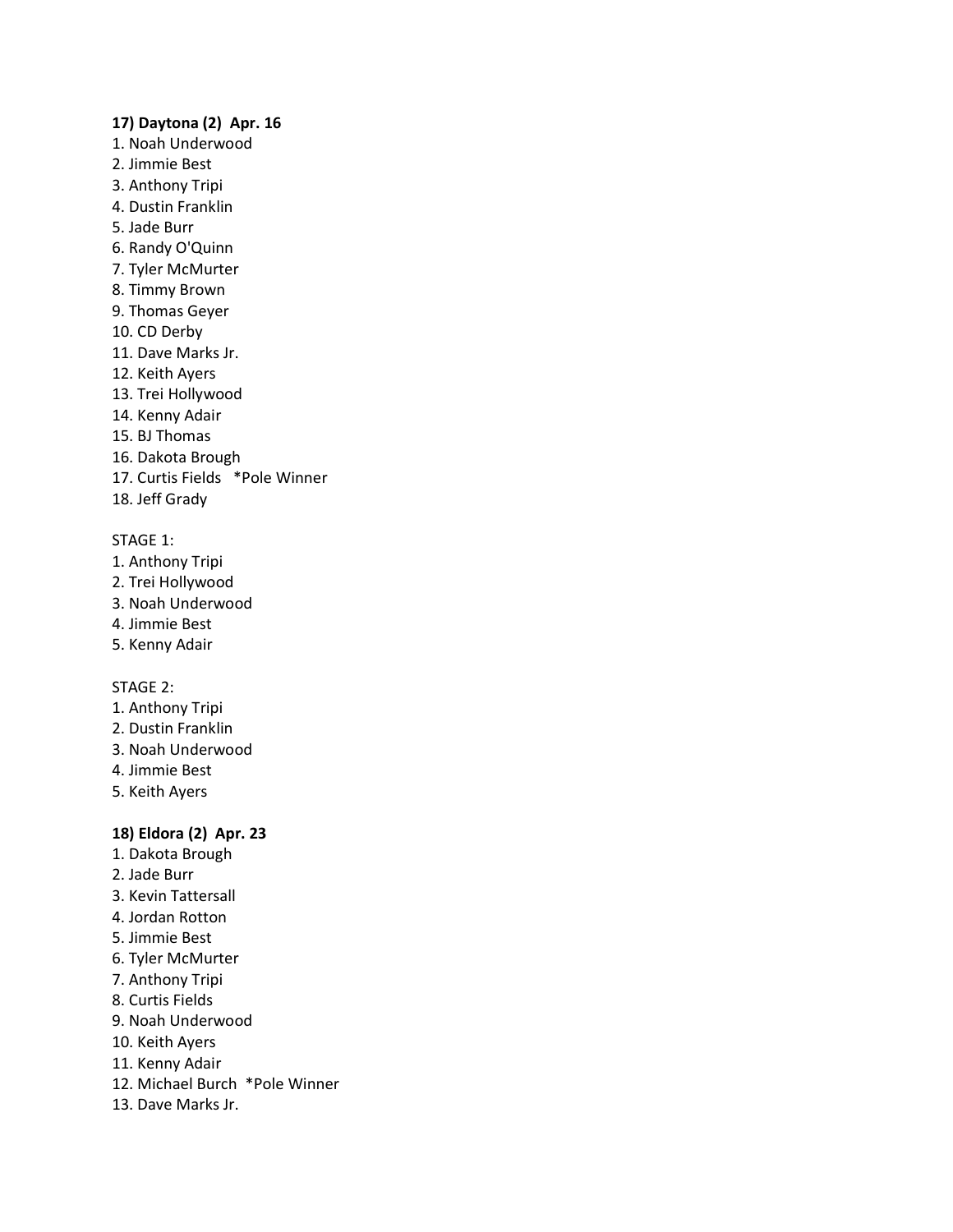#### 14. Jason Armstrong

- 15. Timmy Brown
- 16. BJ Thomas
- 17. CD Derby
- 18. Trei Hollywood
- 19. Dustin Franklin
- 20. Tony Flyers
- 21. Thomas Geyer
- 22. Shawn Lucas
- 23. Jeff Grady

### STAGE 1:

- 1. Dakota Brough
- 2. Michael Burch
- 3. Jade Burr
- 4. Kevin Tattersall
- 5. Anthony Tripi

### STAGE 2:

- 1. Dakota Brough
- 2. Michael Burch
- 3. Jordan Rotton
- 4. Jimmie Best
- 5. Jade Burr

### **19) Chicagoland Apr. 23**

- 1. Jason Armstrong
- 2. Anthony Tripi \*Pole Winner
- 3. Jade Burr
- 4. Chase
- 5. Trei Hollywood
- 6. Michael Burch
- 7. BJ Thomas
- 8. CD Derby
- 9. Kenny Adair
- 10. Jeff Grady
- 11. Dakota Brough
- 12. Timmy Brown
- 13. Randy O'Quinn
- 14. Dave Marks Jr.
- 15. Kevin Tattersall
- 16. Keith Ayers
- 17. Jordan Rotton
- 18. Curtis Fields
- 19. Tony Flyers
- 20. Noah Underwood
- 21. Dustin Franklin
- 22. Jimmie Best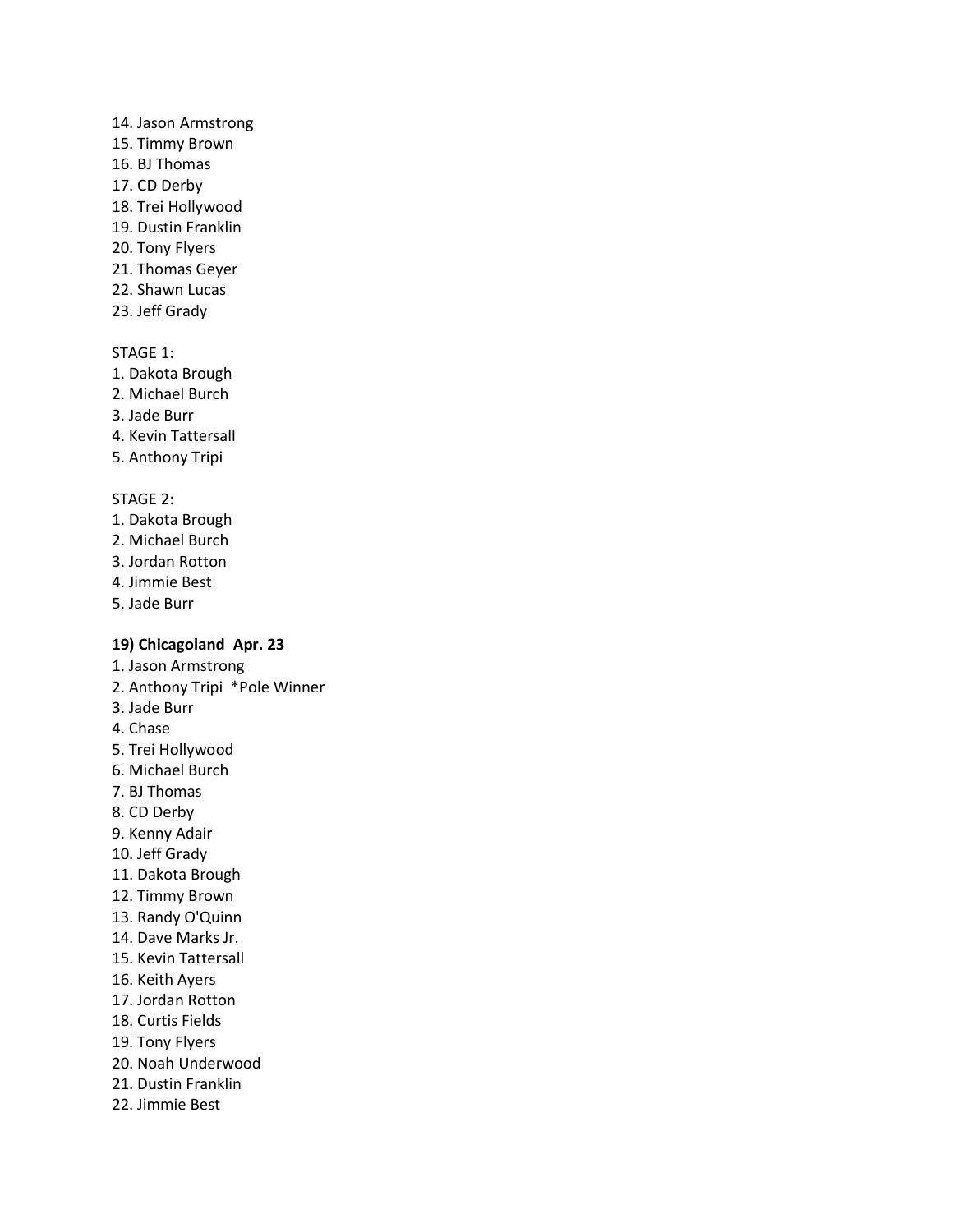#### 23. Thomas Geyer

STAGE 1:

- 1. Jade Burr
- 2. Jason Armstrong
- 3. Chase
- 4. Timmy Brown
- 5. CD Derby

### STAGE 2:

- 1. Chase
- 2. Jason Armstrong
- 3. Jade Burr
- 4. Anthony Tripi
- 5. BJ Thomas

### **\*\*PLAYOFFS BEGIN\*\***

### **20) Las Vegas (2) Apr. 30**

- 1. Jimmie Best
- 2. Jordan Rotton
- 3. BJ Thomas
- 4. Jason Armstrong
- 5. Nic Donfrancesco
- 6. Noah Underwood \*Pole Winner
- 7. Jade Burr
- 8. Keith Ayers
- 9. Trei Hollywood
- 10. Kenny Adair
- 11. Payton Larson
- 12. CD Derby
- 13. Dakota Brough
- 14. Dave Marks Jr.
- 15. Logan Brough
- 16. Timmy Brown
- 17. Thomas Geyer
- 18. Jarty
- 19. Michael Burch
- 20. Dash
- 21. Caleb Lopez
- 22. Dustin Franklin

### STAGE 1:

- 1. Keith Ayers
- 2. Noah Underwood
- 3. Dakota Brough
- 4. Nic Donfrancesco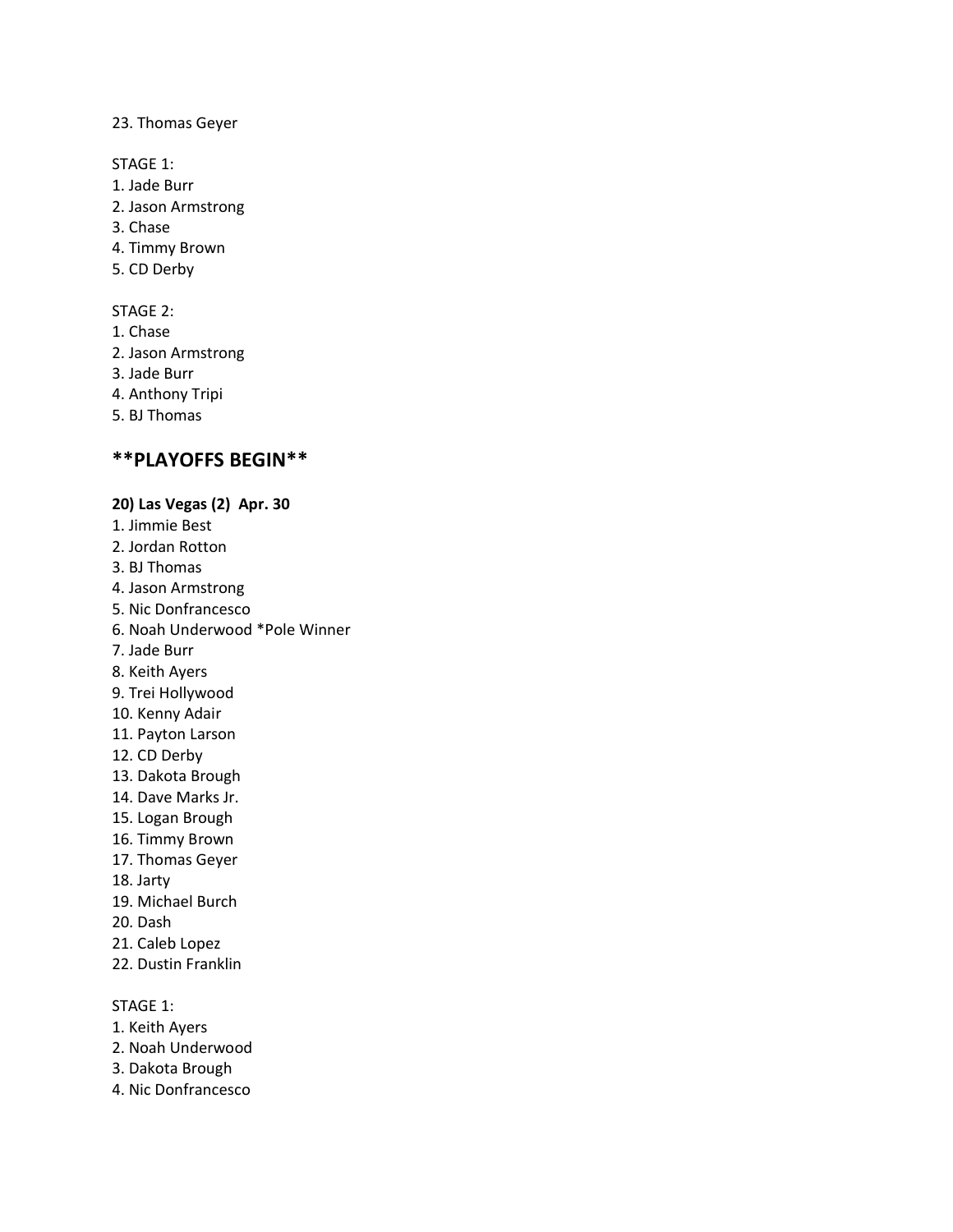5. Jimmie Best

STAGE 2:

- 1. Noah Underwood
- 2. Nic Donfrancesco
- 3. Keith Ayers
- 4. Jimmie Best
- 5. Jason Armstrong

### **21) Canadian Tire Motorsport Park Apr. 30**

1. BJ Thomas

2. Keith Ayers \*Pole Winner

3. Dash

- 4. Jason Armstrong
- 5. Jade Burr
- 6. Michael Burch
- 7. Jimmie Best
- 8. Trei Hollywood
- 9. Logan Brough
- 10. Anthony Tripi
- 11. Tyler McMurter
- 12. Curtis Fields
- 13. CD Derby
- 14. Dave Marks Jr.
- 15. Jordan Rotton
- 16. Kenny Adair
- 17. Noah Underwood
- 18. Dakota Brough
- 19. Jeff Grady
- 20. Thomas Geyer
- 21. Timmy Brown
- 22. Payton Larson

STAGE 1:

- 1. Keith Ayers
- 2. Michael Burch
- 3. BJ Thomas
- 4. Jason Armstrong
- 5. Tyler McMurter

### STAGE 2:

- 1. Michael Burch
- 2. BJ Thomas
- 3. Noah Underwood
- 4. Tyler McMurter
- 5. Dash

**22) Talladega May 7**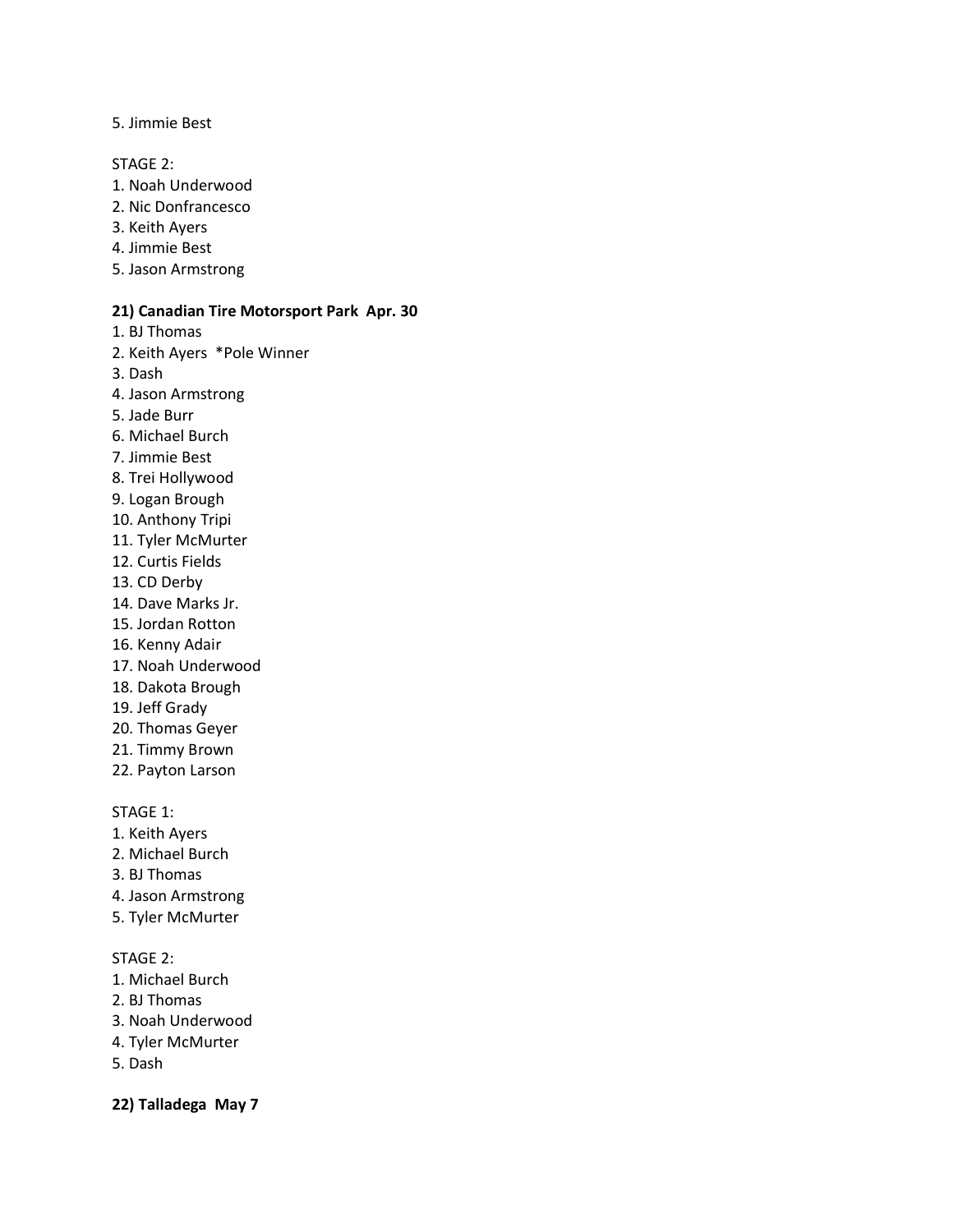1. Jade Burr \*Pole Winner 2. Tony Flyers 3. Jimmie Best 4. Jeff Grady 5. Keith Ayers 6. Jason Armstrong 7. Jarrett Reese 8. Dave Marks Jr. 9. Payton Larson 10. Jordan Rotton 11. Trei Hollywood 12. Thomas Geyer 13. Dakota Brough 14. Noah Underwood 15. Curtis Fields 16. Kenny Adair 17. Shawn Lucas 18. Nic Donfrancesco 19. Dash 20. Pat Dale 21. BJ Thomas 22. CD Derby 23. Logan Brough 24. Angelo 25. Randy O'Quinn 26. Michael Burch 27. Timmy Brown

- 28. Joshua Colmdiaz
- 29. Caleb Lopez
- 30. Anthony Tripi

### STAGE 1:

- 1. Dakota Brough
- 2. Jimmie Best
- 3. Trei Hollywood
- 4. Nic Donfrancesco
- 5. Angelo

### STAGE 2:

- 1. Jimmie Best
- 2. Keith Ayers
- 3. Jade Burr
- 4. Angelo
- 5. Payton Larson

### **23) Martinsville (2) May 7**

- 1. Nathan Scott
- 2. Jade Burr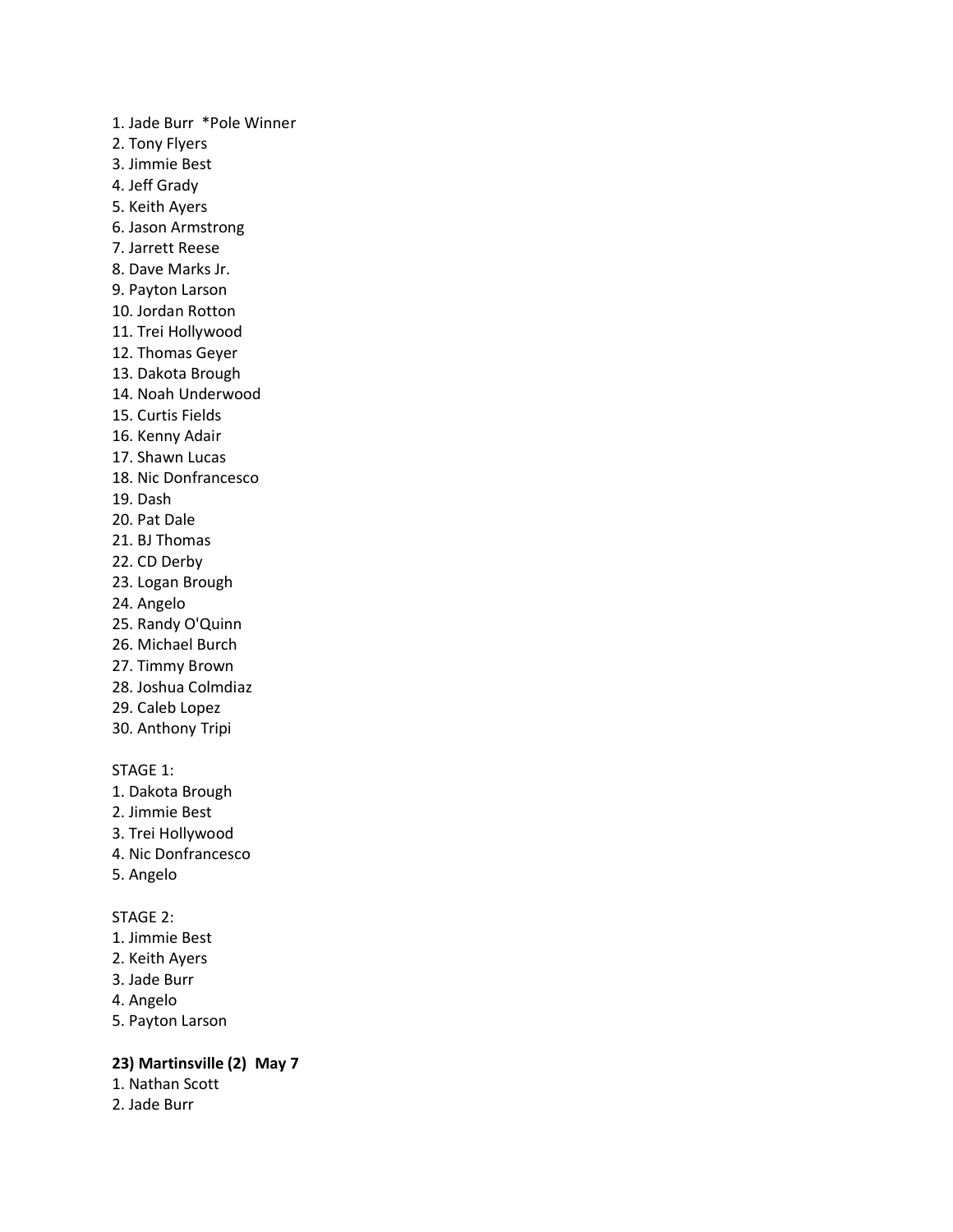- 3. Jimmie Best
- 4. Dash
- 5. Keith Ayers
- 6. Tyler McMurter
- 7. Dakota Brough
- 8. Noah Underwood \*Pole Winner
- 9. BJ Thomas
- 10. Logan Brough
- 11. Trei Hollywood
- 12. Jason Armstrong
- 13. Randy O'Quinn
- 14. Dave Marks Jr.
- 15. Kenny Adair
- 16. CD Derby
- 17. Jarrett Reese
- 18. Timmy Brown
- 19. Michael Burch
- 20. Thomas Geyer
- 21. Tony Flyers
- 22. Curtis Fields
- 23. Shawn Lucas
- 24. Jeff Grady
- 25. Anthony Tripi

- 1. Nathan Scott
- 2. Dash
- 3. Keith Ayers
- 4. Jimmie Best
- 5. Dakota Brough

### STAGE 2:

- 1. Nathan Scott
- 2. Jimmie Best
- 3. Jade Burr
- 4. Keith Ayers
- 5. Dash

### **24) Texas (2) May 14**

- 1. Keith Ayers
- 2. Anthony Tripi
- 3. Jimmie Best
- 4. Dustin Franklin
- 5. Jade Burr
- 6. Dave Marks Jr.
- 7. Noah Underwood
- 8. Trei Hollywood
- 9. Jordan Rotton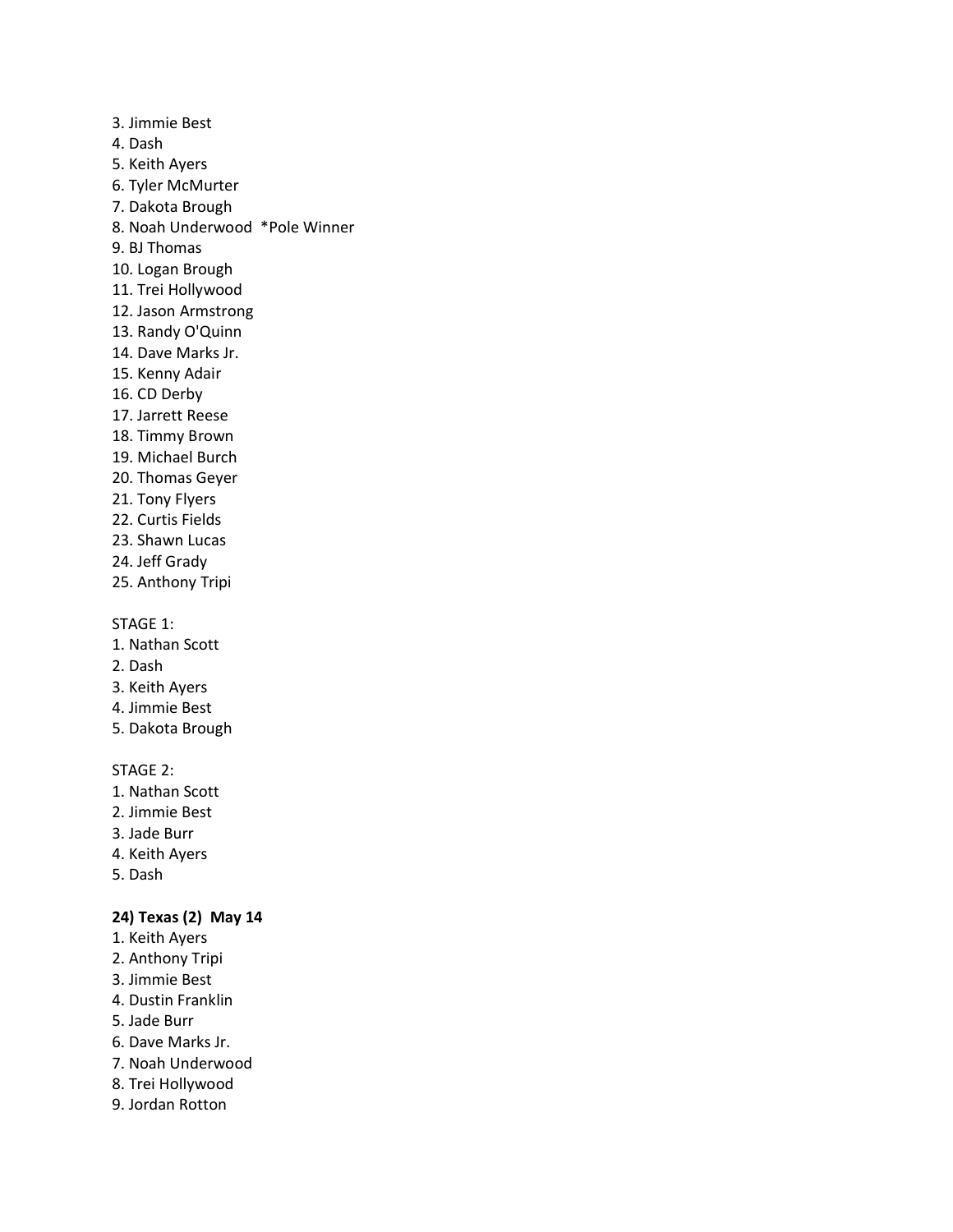- 10. Kenny Adair
- 11. CD Derby
- 12. Dash
- 13. Dakota Brough \*Pole Winner
- 14. Curtis Fields
- 15. Jason Armstrong
- 16. Michael Burch
- 17. BJ Thomas
- 18. Joshua Colmdiaz
- 19. Jeff Grady
- 20. Logan Brough
- 21. Braylon Breeze
- 22. Timmy Brown
- 23. Jarrett Reese

- 1. Noah Underwood
- 2. Dakota Brough
- 3. Jimmie Best
- 4. Dustin Franklin
- 5. Anthony Tripi

### STAGE 2:

- 1. Keith Ayers
- 2. Noah Underwood
- 3. Anthony Tripi
- 4. Jade Burr
- 5. Dakota Brough

### **25) Phoenix May 14**

- 1. BJ Thomas
- 2. Jade Burr
- 3. Jimmie Best
- 4. Michael Burch
- 5. Dash
- 6. Dakota Brough \*Pole Winner
- 7. Noah Underwood
- 8. Jason Armstrong
- 9. Logan Brough
- 10. Kenny Adair
- 11. Keith Ayers
- 12. Dave Marks Jr.
- 13. CD Derby
- 14. Anthony Tripi
- 15. Thomas Geyer
- 16. Dustin Franklin
- 17. Trei Hollywood
- 18. Jarrett Reese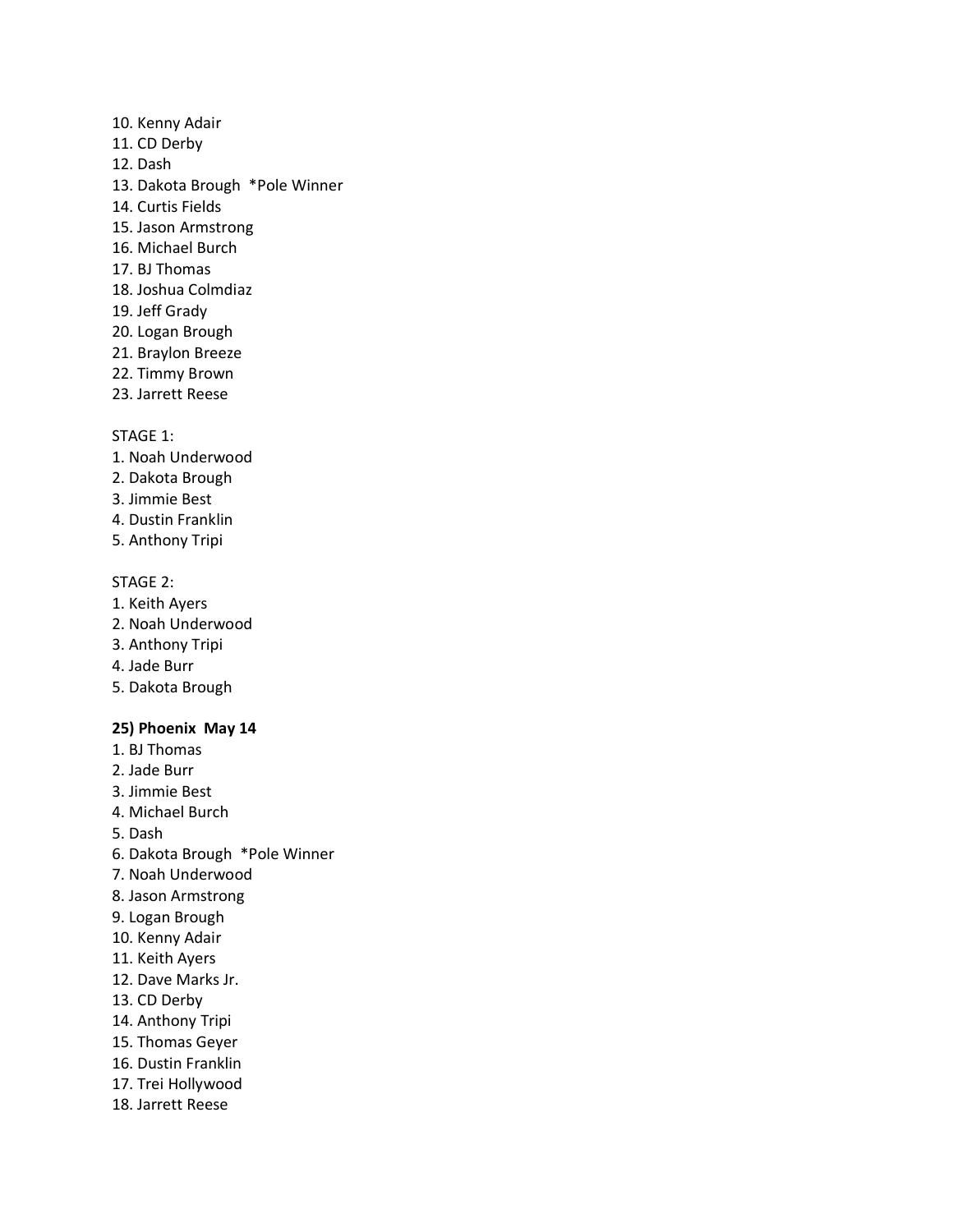- 1. Michael Burch
- 2. Jimmie Best
- 3. Dash
- 4. Noah Underwood
- 5. Jason Armstrong

#### STAGE 2:

- 1. Jason Armstrong
- 2. Kenny Adair
- 3. BJ Thomas
- 4. Michael Burch
- 5. Dave Marks Jr.

### **26) Homestead-Miami May 21**

- 1. Kenny Adair
- 2. Jade Burr
- 3. Jimmie Best
- 4. Curtis Fields
- 5. Logan Brough
- 6. Keith Ayers
- 7. Joshua Colmdiaz
- 8. Nicholas Donfrancesco
- 9. Dash
- 10. BJ Thomas
- 11. Noah Underwood
- 12. Timmy Brown
- 13. Randy O'Quinn
- 14. Jason Armstrong
- 15. CD Derby
- 16. Dakota Brough \*Pole Winner
- 17. Anthony Tripi
- 18. Tony Flyers
- 19. Jarrett Reese
- 20. Michael Burch
- 21. Jeff Grady

### STAGE 1:

- 1. Tony Flyers
- 2. Jade Burr
- 3. Kenny Adair
- 4. BJ Thomas
- 5. Michael Burch

STAGE 2:

- 1. Jade Burr
- 2. Noah Underwood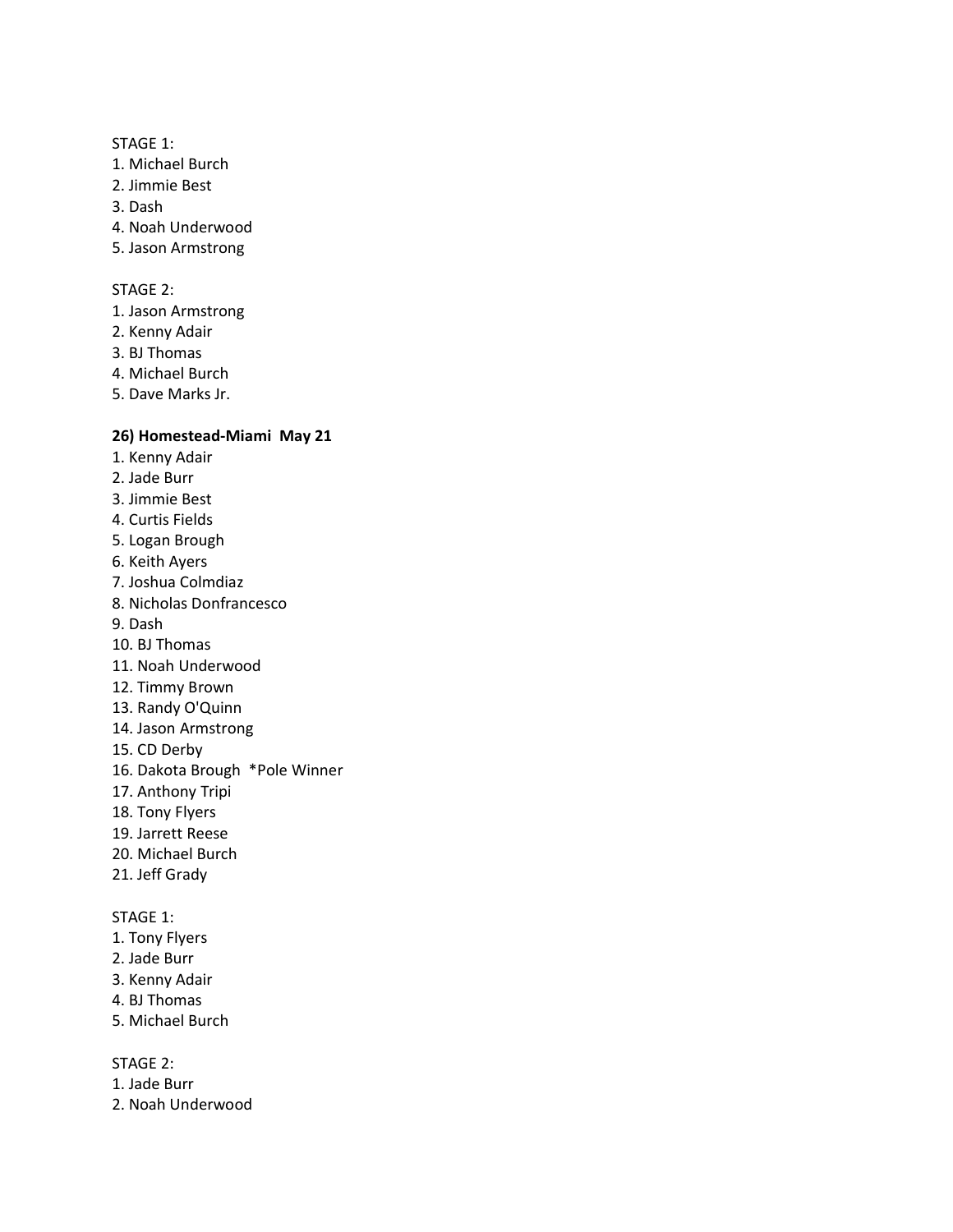3. Jimmie Best 4. Curtis Fields

5. Dash

# **2019 NOSSCAR Truck Series Final Standings**

1. #41 Jade Burr: 3,029 pts \*3 wins \*16 P.P. 2. #47 Jimmie Best: 3,028 pts \*4 wins \*30 P.P. (R) 3. #98 Keith Ayers: 3,025 pts \*2 wins \*28 P.P. (R) 4. #99 BJ Thomas: 3,021 pts \*2 wins \*11 P.P. (R) -----ROUND OF 4 CUT LINE----- 5. #88 Noah Underwood: 2,126 pts \*4 wins \*21 P.P. (R) 6. #52 Dakota Brough: 2,104 pts \*3 wins \*16 P.P. 7. #49 Jason Armstrong: 2,087 pts \*1 win \*7 P.P. 8. #87 Trei Hollywood: 2,057 pts \*1 P.P. (R) -----ROUND OF 8 CUT LINE----- 9. #92 Kenny Adair: 1,149 pts \*2 wins \*6 P.P. 10. #20 Dave Marks Jr.: 1,119 pts (R) 11. #2 Anthony Tripi: 1,098 pts \*7 P.P. (R) 12. #21 Timmy Brown: 1,072 pts \*2 P.P. (R) -----PLAYOFF CUT LINE----- 13. #8 CD-Derby: 426 pts (R) 14. #51 Michael Burch: 414 pts \*5 P.P. (R) 15. #28 Jeff Grady: 356 pts 16. #83 Dustin Franklin: 340 pts (R) 17. #40 Randy O'Quinn: 332 pts \*1 P.P. (R) 18. #24 Nic Donfrancesco: 283 pts \*1 win \*7 P.P. (R) 19. #8 Curtis Fields: 281 pts (R) 20. #75 Nate L.C.: 213 pts \*2 P.P. (R) 21. #10 Kevin Tattersall: 190 pts (R) 22. #02 Tyler McMurter: 156 pts \*2 wins \*6 P.P. 23. #45 Dash: 155 pts \*1 P.P. (R) 24. #3 Nathan O'Hara: 145 pts (R) 25. #4 Pat Dale: 134 pts \*1 win \*3 P.P. 26. #33 Thomas Geyer: 132 pts (R) 27. #75 Jordan Rotton: 132 pts \*1 P.P. (R) 28. #22 Logan Brough: 126 pts (R) 29. #74 Pillsbury: 114 pts 30. #33 Payton Larson: 107 pts (R) 31. #25 RJ Haywood: 93 pts (R) 32. #50 Jarrett Reese: 84 pts (R) 33. #75 Tony Flyers: 80 pts \*2 P.P. (R) 34. #8 Shawn Lucas: 72 pts (R) 35. #54 Caleb Lopez: 70 pts (R) 36 #13 Jeffery Robinson Jr.: 59 pts (R) 37. #16 Michael Wheat: 54 pts (R) 38. #22 Joshua Colmdiaz: 52 pts 39. #38 Brad Dove: 49 pts \*1 P.P.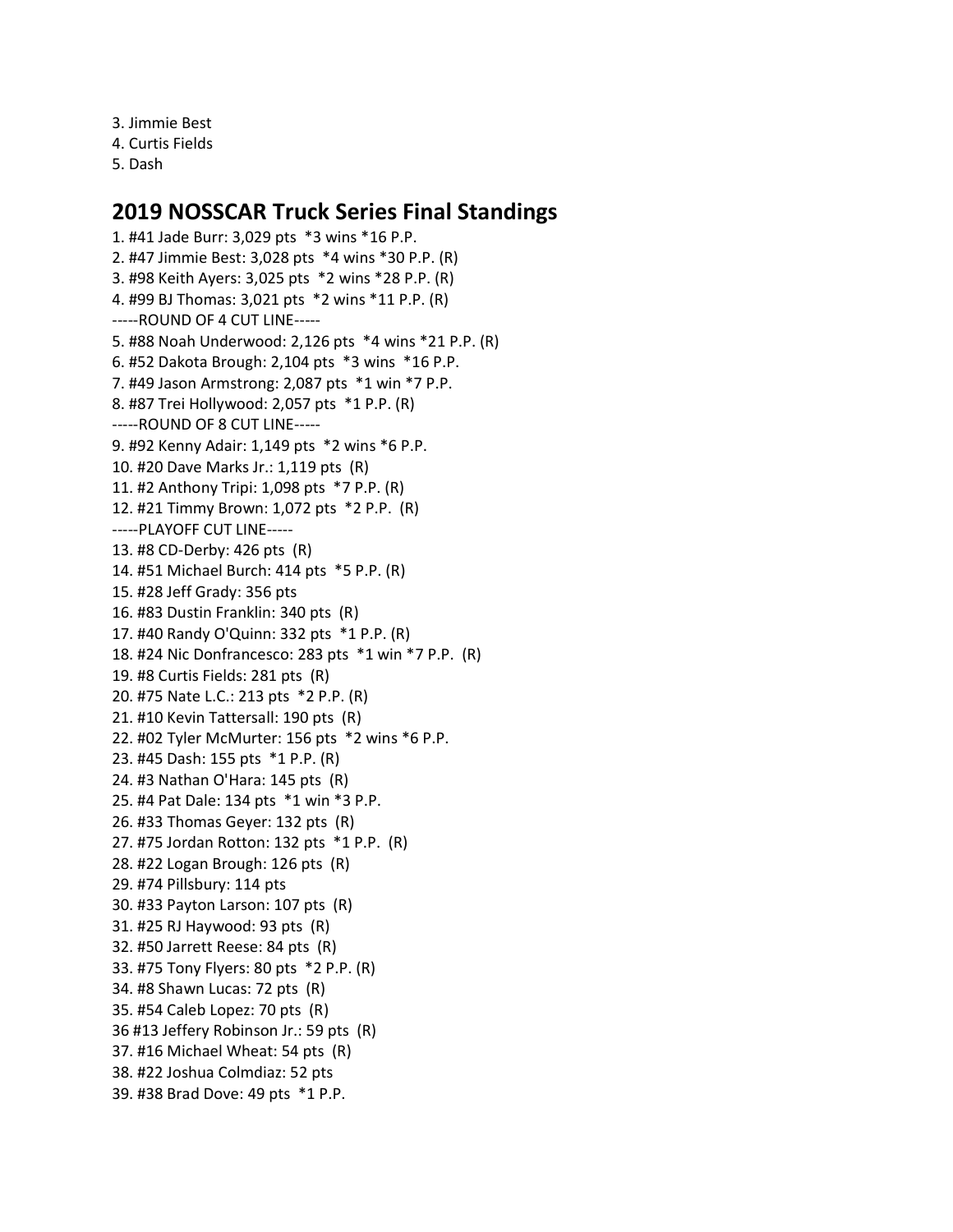40. #1 Angelo: 43 pts \*1 P.P. 41. #7 Octane: 41 pts (R) 42. #16x Nathan Scott: 40 pts \*1 win \*5 P.P. 43. #33 Braylon Breeze: 34 pts \*1 P.P. (R) 44. #02 Tyler T. House Housley: 32 pts (R) 45. #38 Blitz Steelers: 28 pts (R) 46. #15 Patrick Hazelett: 27 pts 47. #68 Chase: 27 pts 48. #74 Jerry Ashley: 26 pts (R) 49. #2 Robert Lohman Sr.: 21 pts (R) 50. #18 Alex "Shadow" Tesdahl: 18 pts 51. #38 Trevor Lane: 13 pts 52. #19 The Outlaw: 11 pts (R) 53. #45 Billy Milner: 10 pts 54. #33 Eddy Fikes: 8 pts (R) 55. #16n Cameron Norton: 7 pts

# **2020 NOSSCAR Brighton Truck Series Race Schedule \*\*NASCAR Heat 4 –PS4\*\***

#### **1) \*Tailgate 250 at Daytona\* Nov. 19, 2019**

- 1. Noah Underwood
- 2. Jason Pitts
- 3. Jimmie Best
- 4. CD-Derby
- 5. Joshua Colmdiaz
- 6. Kevin Tattersall
- 7. Thomas Geyer
- 8. Jeff Parker
- 9. Jordan Rotton
- 10. Steven Corley
- 11. Joshua Stewart
- 12. Anthony Tripi
- 13. Kenny Adair
- 14. Dave Marks Jr.
- 15. Tony Cammarata
- 16. Jarrett Reese
- 17. Dakota Brough
- 18. Michael Burch \*Pole Winner
- 19. Jade Burr
- 20. Ryan Shreck
- 21. Keith Ayers
- 22. BJ Thomas
- 23. Charlie Irwin
- 24. Payton Larson
- 25. KO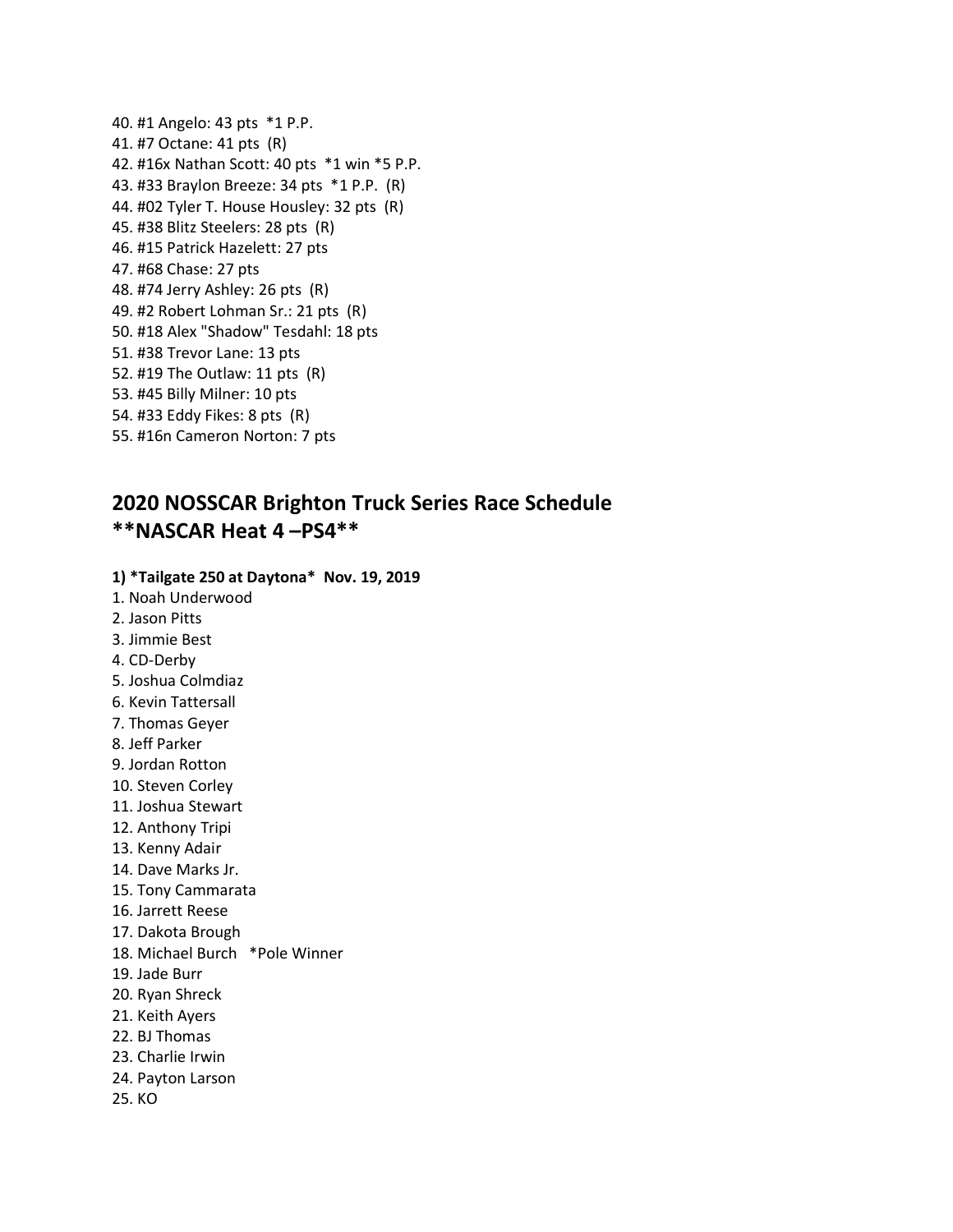- 26. Dakota Pate
- 27. Emmitt
- 28. Jeff Grady
- 29. Nick Donfrancesco
- 30. Timmy Brown
- 31. Robert Lohman Sr.
- 32. Bradley Gilleland

- 1. Noah Underwood
- 2. Nick Donfrancesco
- 3. Michael Burch
- 4. Tony Cammarata
- 5. Jordan Rotton

#### STAGE 2:

- 1. Tony Cammarata
- 2. Michael Burch
- 3. Anthony Tripi
- 4. Noah Underwood
- 5. Jordan Rotton

#### **2) Las Vegas Nov. 26**

- 1. Jimmie Best 2. Nick Donfrancesco
- 3. Jade Burr
- 4. CD-Derby
- 5. Steven Corley
- 6. Kevin Tattersall
- 7. Keith Ayers
- 8. Jeff Parker
- 9. Ryan Shreck
- 10. Noah Underwood \*Pole
- 11. Y. Doneson
- 12. Randy O'Quinn
- 13. Timmy Brown
- 14. Tony Cammarata
- 15. Dave Marks Jr.
- 16. KO
- 17. Bradley Gilleland
- 18. Jeff Grady
- 19. Kenny Adair
- 20. Jason Pitts
- 21. Anthony Tripi
- 22. Jordan Rotton
- 23. Dakota Brough
- 24. Phillip "Angel" Brown
- 25. Patrick Hazelett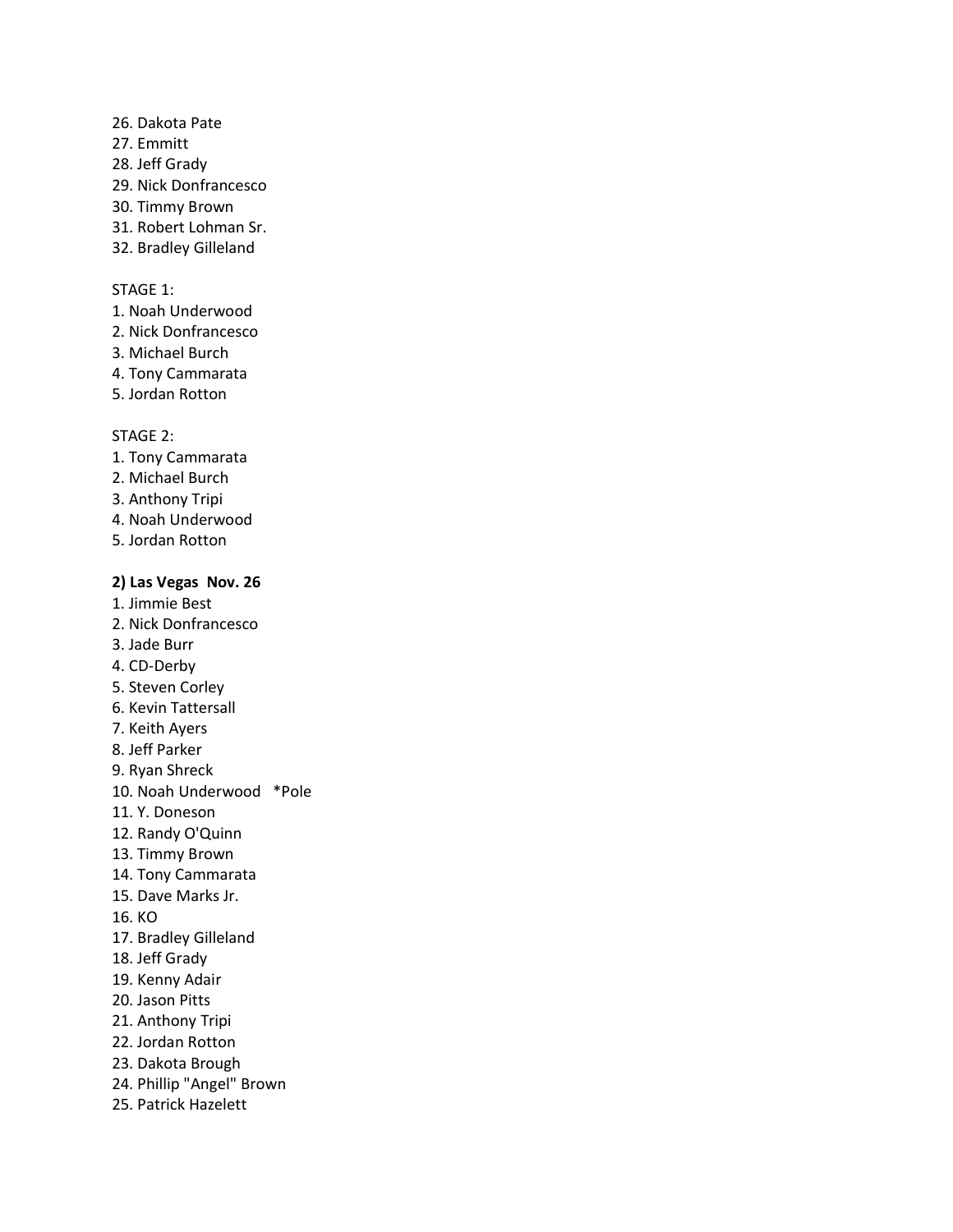26. Cameron Norton

27. Robert Lohman Sr.

28. BJ Thomas

#### STAGE 1:

- 1. Randy O'Quinn
- 2. Jade Burr
- 3. Noah Underwood
- 4. Jimmie Best
- 5. Timmy Brown

## STAGE 2:

- 1. Jade Burr
- 2. Noah Underwood
- 3. Randy O'Quinn
- 4. Keith Ayers
- 5. Jimmie Best

# **3) Atlanta Dec. 3**

- 1. Nick Donfrancesco
- 2. Kevin Tattersall
- 3. Noah Underwood
- 4. CD-Derby
- 5. Jimmie Best
- 6. Payton Larson
- 7. Keith Ayers \*Pole
- 8. Y. Doneson
- 9. Jade Burr
- 10. Dakota Brough
- 11. Anthony Tripi
- 12. Jarrett Reese
- 13. Nate Schultz
- 14. BJ Thomas
- 15. Tony Cammarata
- 16. Randy O'Quinn
- 17. Ryan Shreck
- 18. Jordan Rotton
- 19. Charlie Irwin
- 20. Dave Marks Jr.
- 21. Kenny Adair
- 22. KO
- 23. Steven Corley
- 24. Joshua Colmdiaz
- 25. Thomas Geyer
- 26. Phillip Brown
- 27. Timmy Brown
- 28. Robert Lohman Sr.
- 29. Jeff Grady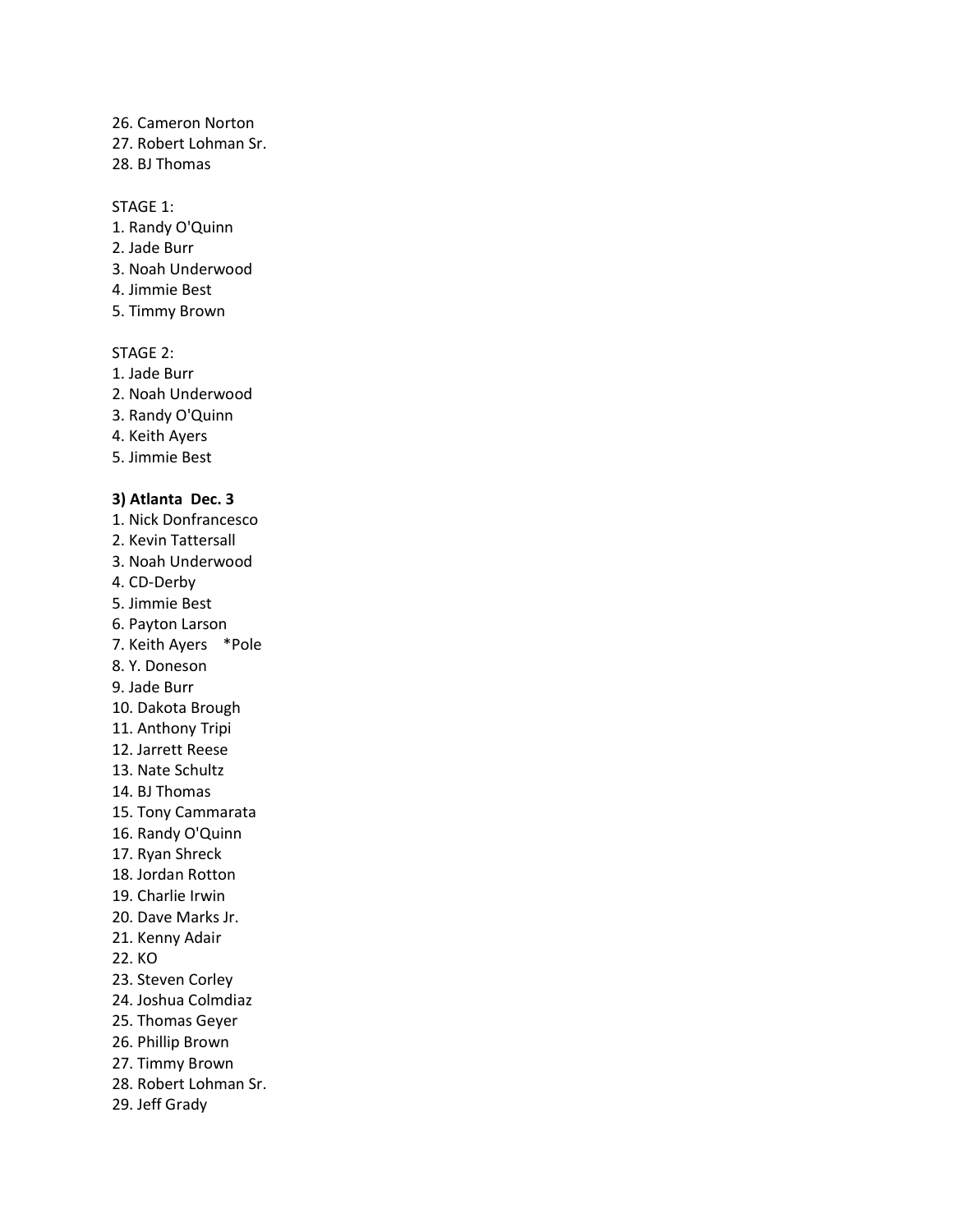30. Bradley Gilleland

31. Jason Pitts

32. Joshua Stewart

## STAGE 1:

- 1. Nate Schultz
- 2. Nick Donfrancesco
- 3. Keith Ayers
- 4. Jimmie Best
- 5. Randy O'Quinn

## STAGE 2:

- 1. Noah Underwood
- 2. Nick Donfrancesco
- 3. CD-Derby
- 4. Jimmie Best
- 5. Payton Larson

# **4) Bristol Dec. 3**

- 1. Jimmie Best
- 2. Kevin Tattersall
- 3. CD-Derby
- 4. Charlie Irwin
- 5. Jordan Rotton
- 6. Dakota Brough
- 7. Steven Corley
- 8. Jade Burr \*Pole
- 9. Tyler McMurter
- 10. Noah Underwood
- 11. Keith Ayers
- 12. Ryan Shreck
- 13. Timmy Brown
- 14. Joshua Colmdiaz
- 15. Bradley Gilleland
- 16. Mikhail
- 17. Payton Larson
- 18. Dave Marks Jr.
- 19. Trent Neilson
- 20. Kenny Adair
- 21. Phillip Brown
- 22. Nick Donfrancesco
- 23. BJ Thomas
- 24. Y. Doneson
- 25. Randy O'Quinn
- 26. Tony Cammarata
- 27. Anthony Tripi
- 28. Thomas Geyer
- 29. Jeff Grady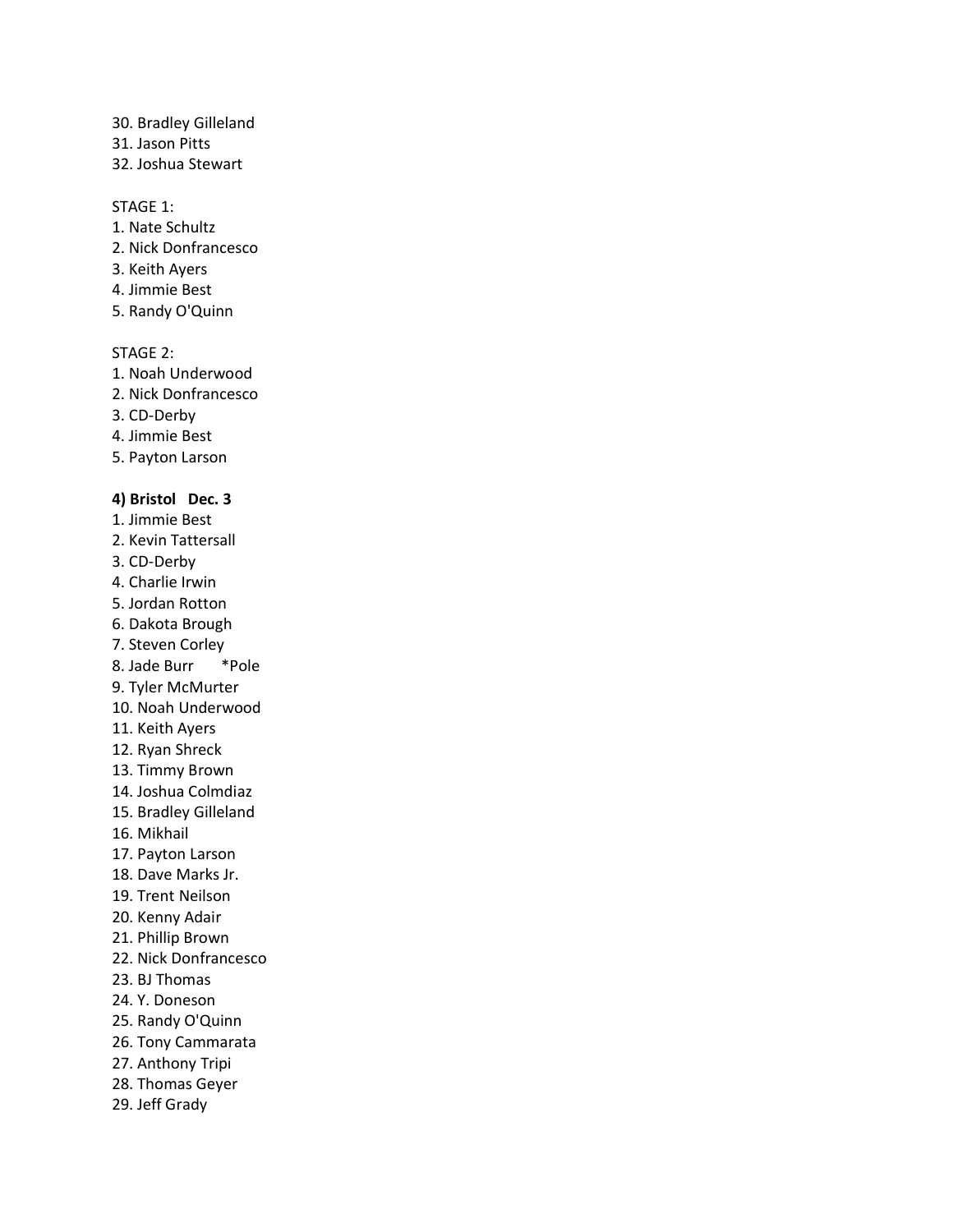30. Jarrett Reese

31. Robert Lohman Sr.

32. Dakota Pate

#### STAGE 1:

- 1. Jimmie Best
- 2. Kevin Tattersall
- 3. Keith Ayers
- 4. Phillip Brown
- 5. Dakota Brough

#### STAGE 2:

- 1. Jimmie Best
- 2. Phillip Brown
- 3. Kevin Tattersall
- 4. Jordan Rotton
- 5. Keith Ayers

### **5) Homestead Dec. 10**

- 1. Charlie Irwin
- 2. Keith Ayers
- 3. Jarrett Reese
- 4. Kevin Tattersall
- 5. Anthony Tripi
- 6. CD-Derby \*Pole
- 7. Tony Cammarata
- 8. Nick Donfrancesco
- 9. Jimmie Best
- 10. Nate Schultz
- 11. Y. Doneson
- 12. Chris Ryan
- 13. Bradley Gilleland
- 14. Payton Larson
- 15. Joshua Colmdiaz
- 16. Steven Corley
- 17. Dakota Brough
- 18. Mikhail
- 19. Jade Burr
- 20. Phillip Brown
- 21. Trent Neilson
- 22. Ryan Shreck
- 23. Jeff Grady
- 24. Dave Marks Jr.
- 25. Jeff Parker
- 26. Robert Lohman Sr.
- 27. Jason Pitts
- 28. Jordan Rotton
- 29. Noah Underwood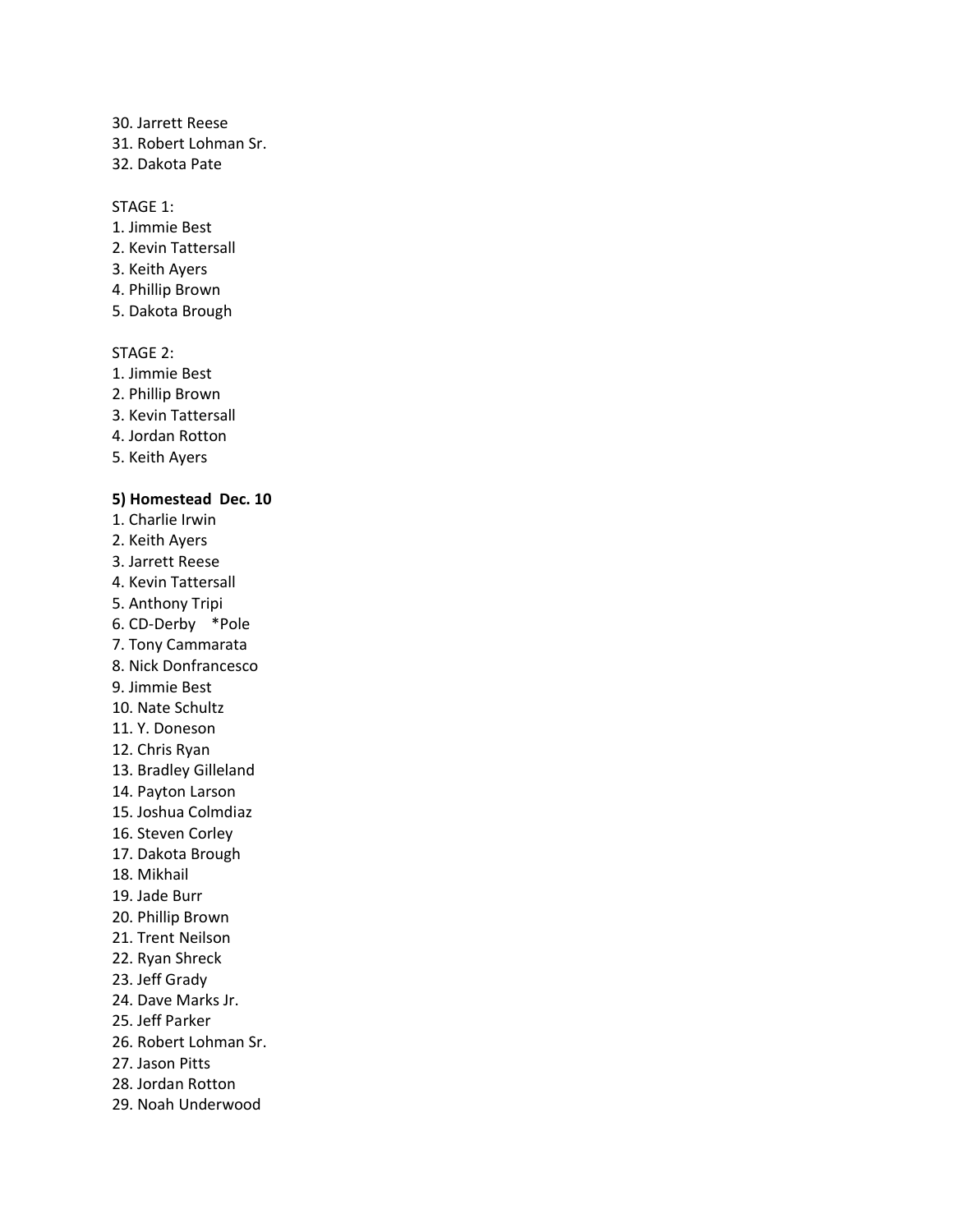- 30. Kenny Adair
- 31. Thomas Geyer
- 32. Timmy Brown

- 1. Keith Ayers
- 2. Charlie Irwin
- 3. Jimmie Best
- 4. Nick Donfrancesco
- 5. Tony Cammarata

#### STAGE 2:

- 1. Tony Cammarata
- 2. Charlie Irwin
- 3. Keith Ayers
- 4. Jimmie Best
- 5. Kevin Tattersall

### **6) Canadian Tire Motorsport Park Dec. 10**

- 1. Tyler McMurter \*Pole
- 2. Charlie Irwin
- 3. Y. Doneson
- 4. Dakota Brough
- 5. Jimmie Best
- 6. Keith Ayers
- 7. CD-Derby
- 8. Joshua Colmdiaz
- 9. Harold Burden
- 10. Nate Schultz
- 11. Jade Burr
- 12. Mikhail
- 13. Dave Marks Jr.
- 14. Kenny Adair
- 15. Jordan Rotton
- 16. Jason Pitts
- 17. Bradley Gilleland
- 18. Payton Larson
- 19. Ryan Shreck
- 20. Steven Corley
- 21. Jeff Grady
- 22. Thomas Geyer
- 23. Phillip Brown
- 24. Anthony Tripi
- 25. Robert Lohman Sr.
- 26. Jarrett Reese
- 27. Chris Ryan

STAGE 1: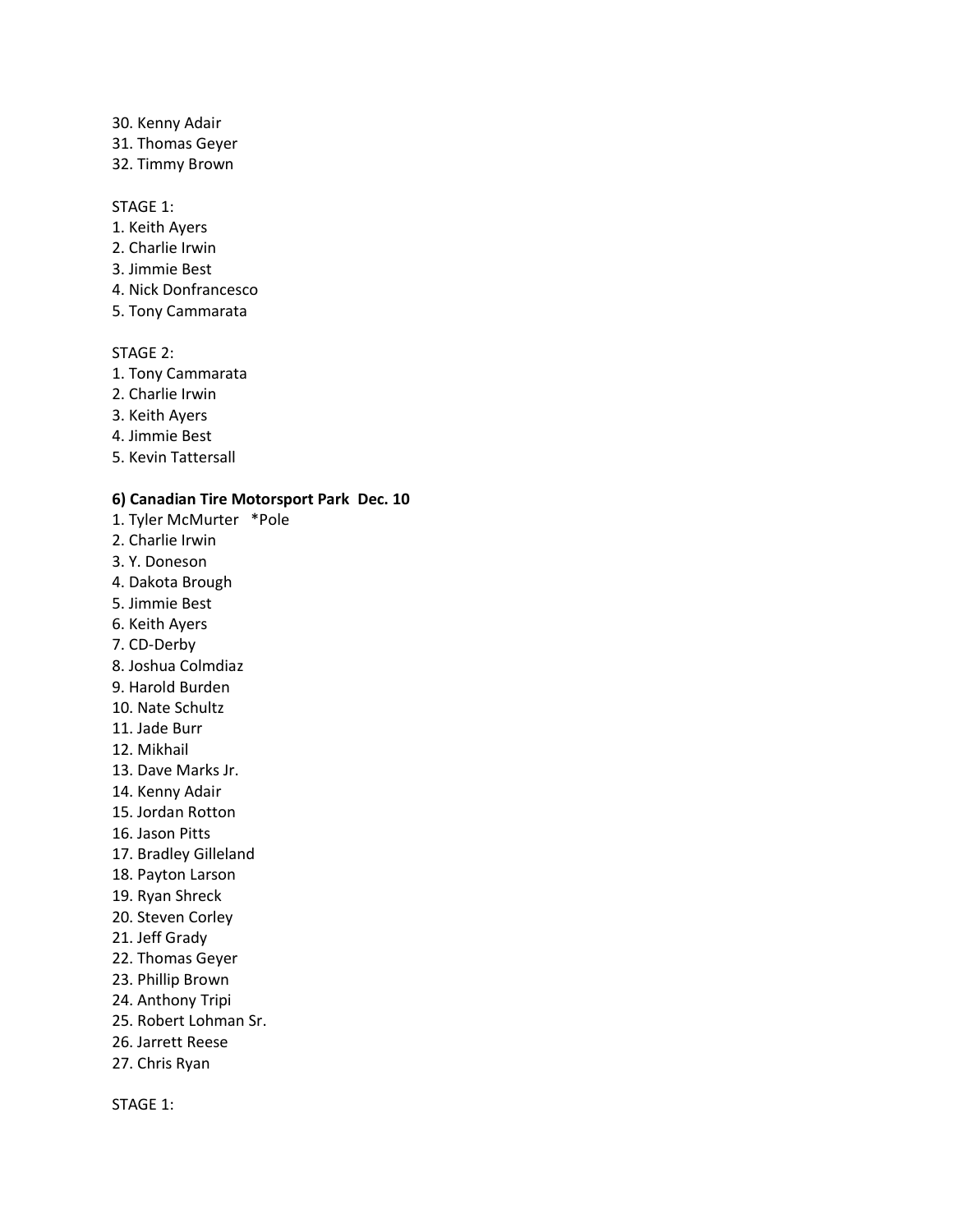- 1. Charlie Irwin
- 2. Tyler McMurter
- 3. Jimmie Best
- 4. Keith Ayers
- 5. Jade Burr

STAGE 2:

- 1. Charlie Irwin
- 2. Tyler McMurter
- 3. Keith Ayers
- 4. Dakota Brough
- 5. Jimmie Best

# **7) Texas Dec. 17**

- 1. Charlie Irwin
- 2. Joshua Colmdiaz
- 3. Keith Ayers \*Pole
- 4. Jimmie Best
- 5. Nick Donfrancesco
- 6. Tony Cammarata
- 7. Anthony Tripi
- 8. CD-Derby
- 9. Jason Pitts
- 10. Harold Burden
- 11. BJ Thomas
- 12. Jarrett Reese
- 13. Nate Schultz
- 14. Payton Larson
- 15. Randy O'Quinn
- 16. Kenny Adair
- 17. Dave Marks Jr.
- 18. Jordan Green
- 19. Jade Burr
- 20. Mikhail
- 21. Bradley Gilleland
- 22. Thomas Geyer
- 23. Kevin Tattersall
- 24. Phillip Brown
- 25. Jeff Grady
- 26. Robert Lohman Sr.
- 27. Dakota Brough
- 28. Y. Doneson
- 29. Jordan Rotton

## STAGE 1:

- 1. Keith Ayers
- 2. Harold Burden
- 3. Tony Cammarata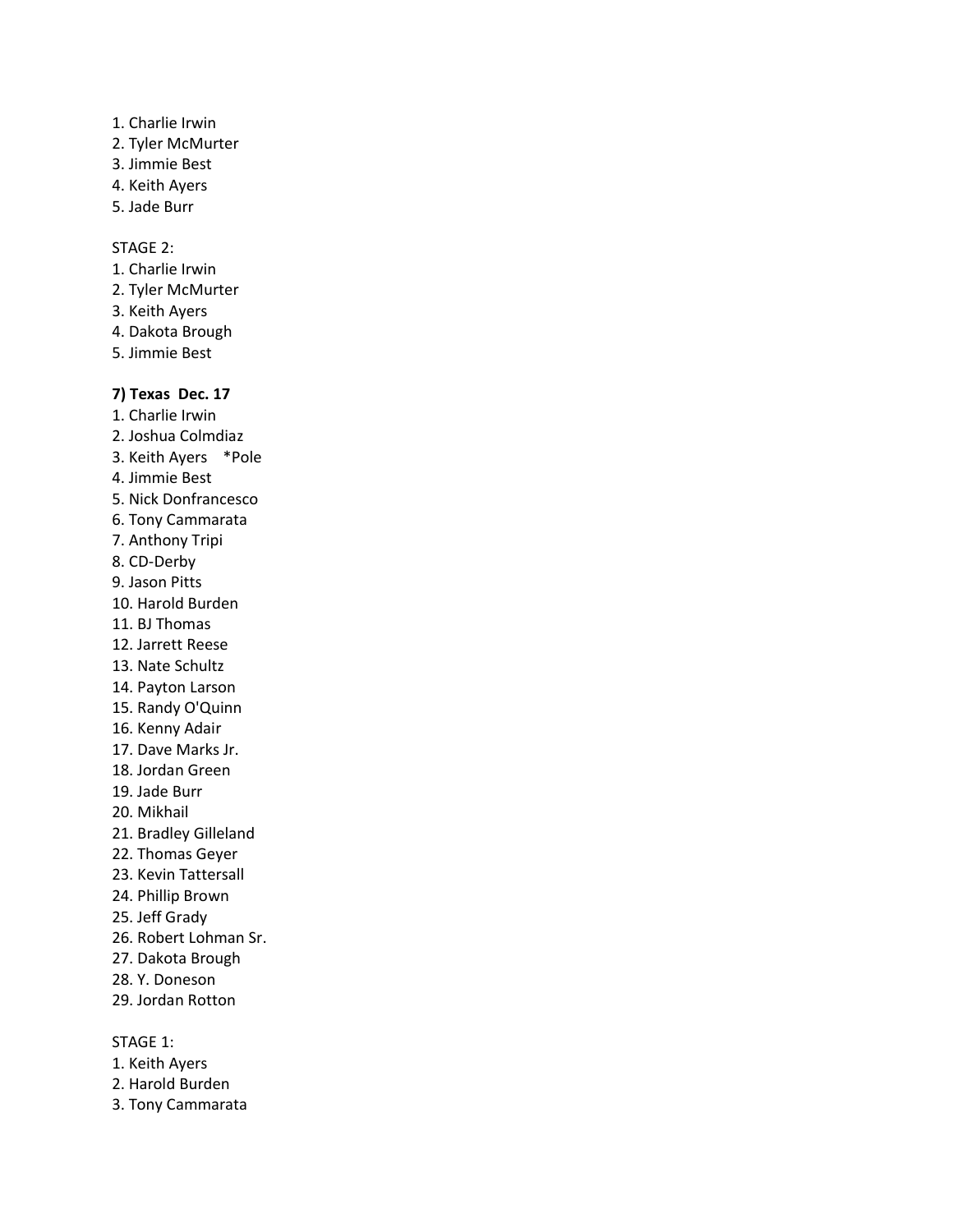- 4. Charlie Irwin
- 5. Jimmie Best

#### STAGE 2:

- 1. Charlie Irwin
- 2. CD Derby
- 3. Keith Ayers
- 4. Nick Donfrancesco
- 5. BJ Thomas

#### **8) Richmond Dec. 17**

- 1. Dakota Brough
- 2. Keith Ayers
- 3. Jade Burr
- 4. Joshua Colmdiaz
- 5. Kevin Tattersall
- 6. Charlie Irwin
- 7. Payton Larson
- 8. Tyler McMurter
- 9. Jimmie Best \*Pole
- 10. Jason Pitts
- 11. Harold Burden
- 12. Jordan Green
- 13. CD-Derby
- 14. Nate Schultz
- 15. Mikhail
- 16. Dave Marks Jr.
- 17. Jarrett Reese
- 18. Trent Neilson
- 19. Kenny Adair
- 20. Bradley Gilleland
- 21. Randy O'Quinn
- 22. Nick Donfrancesco
- 23. Thomas Geyer
- 24. BJ Thomas
- 25. Robert Lohman Sr.
- 26. Phillip Brown

# STAGE 1:

- 1. Kevin Tattersall
- 2. Keith Ayers
- 3. Jimmie Best
- 4. Payton Larson
- 5. Jordan Green

- 1. Payton Larson
- 2. Jordan Green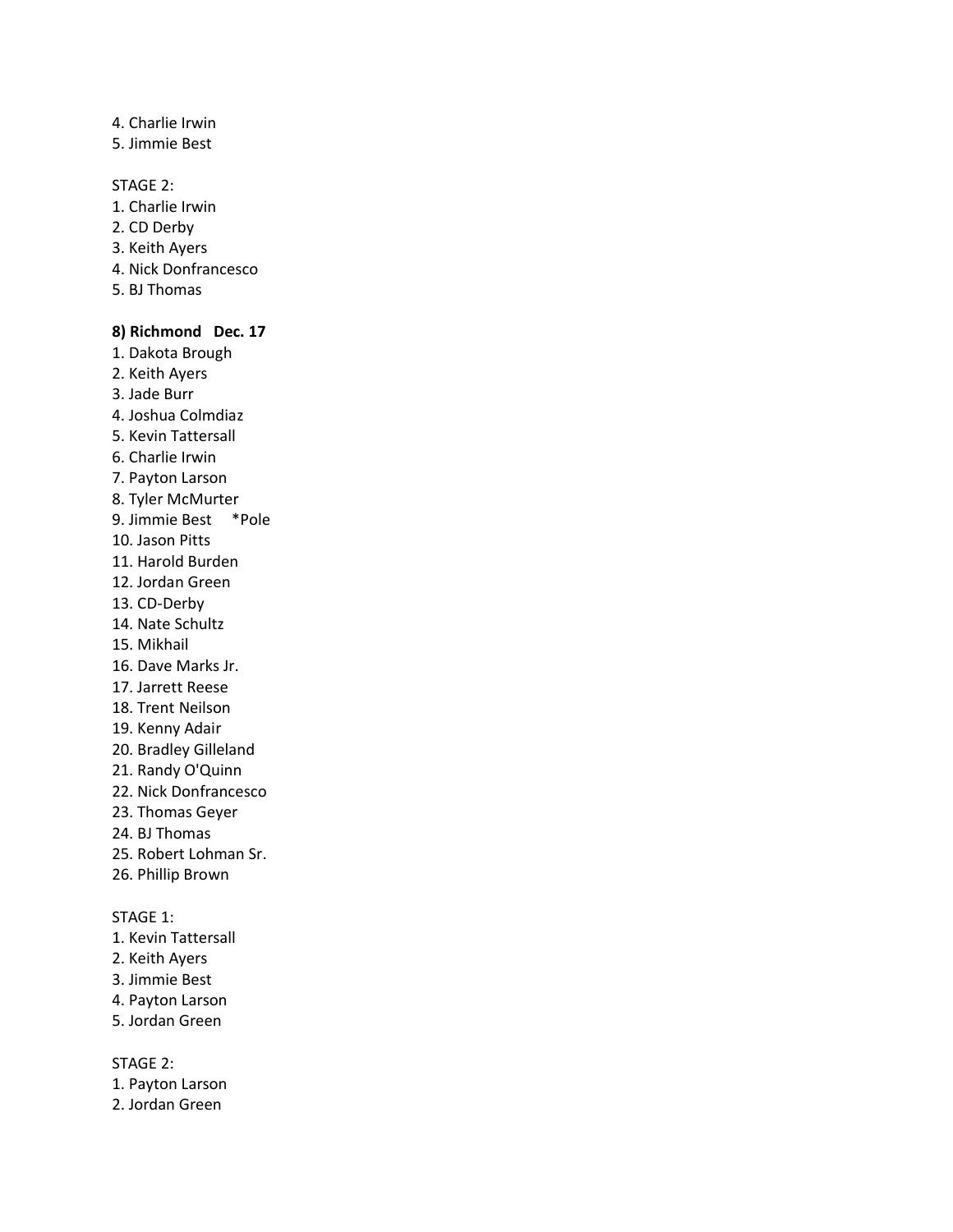- 3. Dakota Brough
- 4. Keith Ayers
- 5. Jade Burr

## **9) Dover Jan. 7**

- 1. Tony Cammarata
- 2. Jade Burr
- 3. Harold Burden
- 4. Anthony Tripi
- 5. Y. Doneson
- 6. Charlie Irwin
- 7. Steven Corley
- 8. Nate Schultz
- 9. Chris Ryan
- 10. Thomas Geyer
- 11. Kevin Tattersall
- 12. Joshua Colmdiaz
- 13. CD-Derby
- 14. Jimmie Best
- 15. Payton Larson
- 16. Tyler McMurter
- 17. Jeff Parker \*1-lap Penalty
- 18. Keith Ayers \*POLE
- 19. Derek Roberts
- 20. Mikhail
- 21. Bradley Gilleland
- 22. Ayr
- 23. Gary Englehart
- 24. Dave Marks Jr.
- 25. Jarrett Reese
- 26. Kenny Adair
- 27. Jason Pitts \*1-lap Penalty
- 28. Jeff Grady
- 29. Randy O'Quinn \*1-lap Penalty
- 30. Dakota Brough
- 31. Ryan Shreck
- 32. Phillip Brown

# STAGE 1:

- 1. Jimmie Best
- 2. Anthony Tripi
- 3. Tony Cammarata
- 4. Charlie Irwin
- 5. Steven Corley

- 1. Y. Doneson
- 2. Thomas Geyer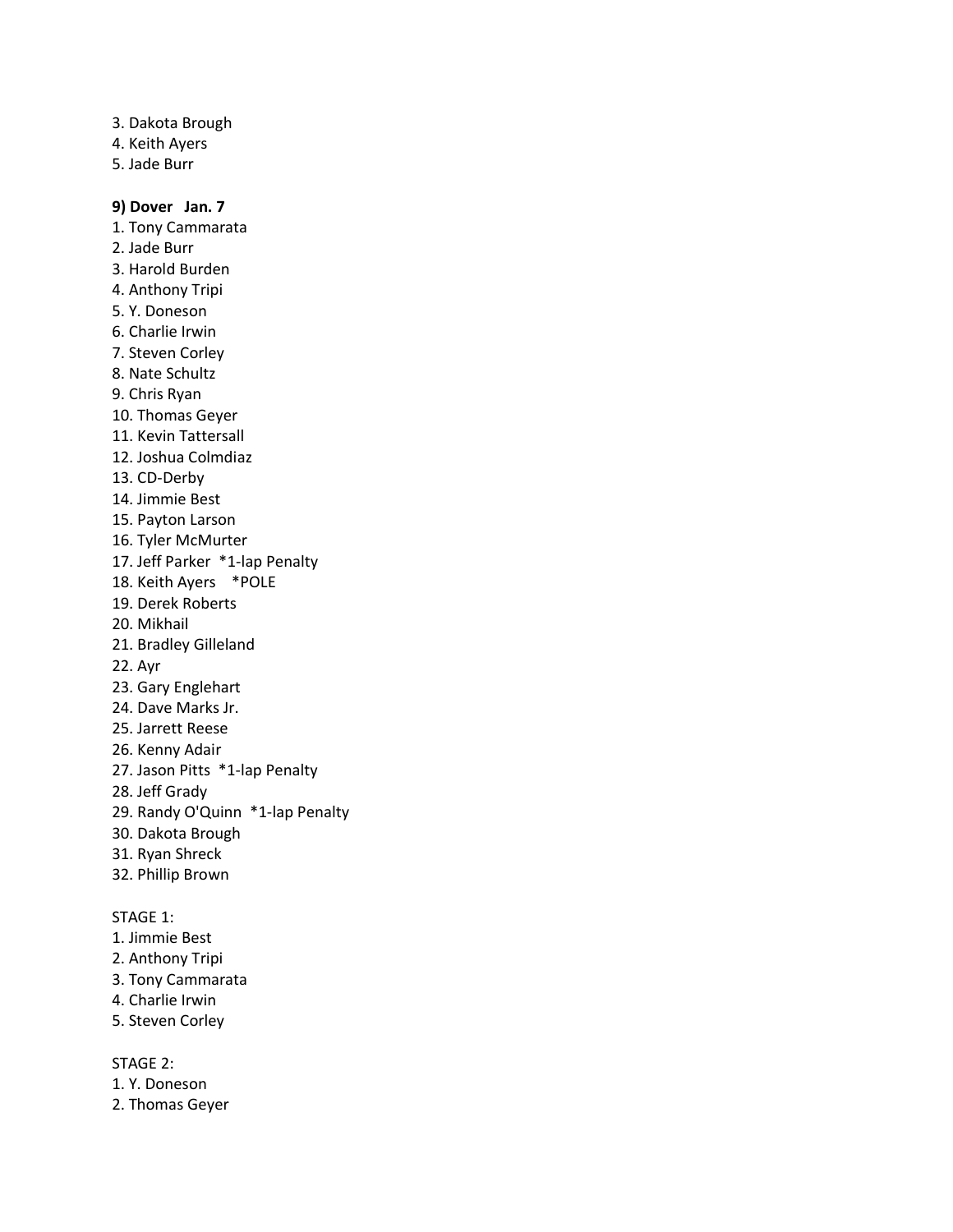3. Jade Burr 4. Tony Cammarata 5. Harold Burden

# **10) Charlotte Jan. 7**

1. Chris Ryan 2. Keith Ayers 3. Jimmie Best 4. Jade Burr \*POLE 5. Ayrton Frederick 6. Y. Doneson 7. Charlie Irwin 8. Harold Burden 9. Bradley Gilleland 10. Tyler McMurter 11. Nate Schultz 12. Joshua Colmdiaz 13. O.K.C. 14. Derek Roberts 15. CD-Derby 16. Dave Marks Jr. 17. Payton Larson 18. Dakota Brough 19. Tony Cammarata 20. Jeff Grady 21. Phillip Brown 22. Steven Corley 23. Jeff Parker 24. Ryan Shreck 25. Thomas Geyer 26. Mikhail 27. Gary Englehart 28. Anthony Tripi 29. KO 30. Jarrett Reese

#### STAGE 1:

- 1. Thomas Geyer
- 2. Chris Ryan
- 3. Keith Ayers
- 4. Jimmie Best
- 5. O.K.C.

- 1. Jimmie Best
- 2. Keith Ayers
- 3. Jade Burr
- 4. Payton LArson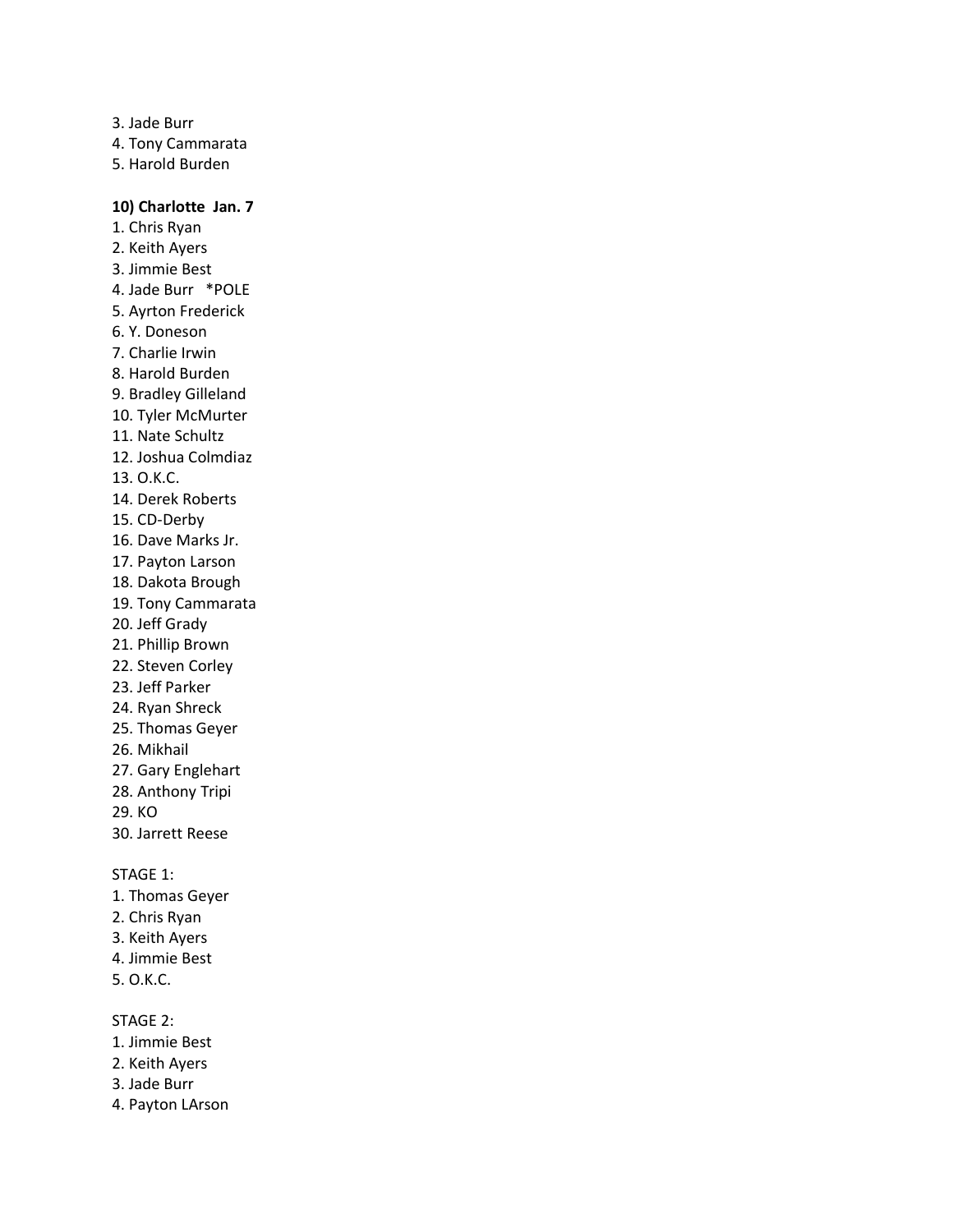5. Chris Ryan

#### **11) Kansas Jan. 14**

- 1. Jimmie Best \*POLE
- 2. Kevin Tattersall
- 3. Jarrett Reese
- 4. Keith Ayers
- 5. Jade Burr
- 6. Gary Englehart
- 7. Joshua Colmdiaz
- 8. Thomas Geyer
- 9. Nate Schultz
- 10. Harold Burden
- 11. Y. Doneson
- 12. Bradley Gilleland
- 13. Anthony Tripi
- 14. Payton Larson
- 15. Jason Pitts
- 16. Chris Ryan
- 17. CD-Derby
- 18. Steven Corley
- 19. Charlie Irwin
- 20. KO
- 21. Dave Marks Jr.
- 22. OKC
- 23. Ayrton Frederick
- 24. Tony Cammarata
- 25. Dakota Brough
- 26. Clay Stanley
- 27. Jeff Grady
- 28. Derek Roberts

## STAGE 1:

- 1. Jimmie Best
- 2. Kevin Tattersall
- 3. Steven Corley
- 4. Jade Burr
- 5. OKC

#### STAGE 2:

- 1. Jimmie Best
- 2. Kevin Tattersall
- 3. Gary Englehart
- 4. Jarrett Reese
- 5. Jade Burr

#### **12) Watkins Glen Jan. 14**

1. Ayrton Frederick \*POLE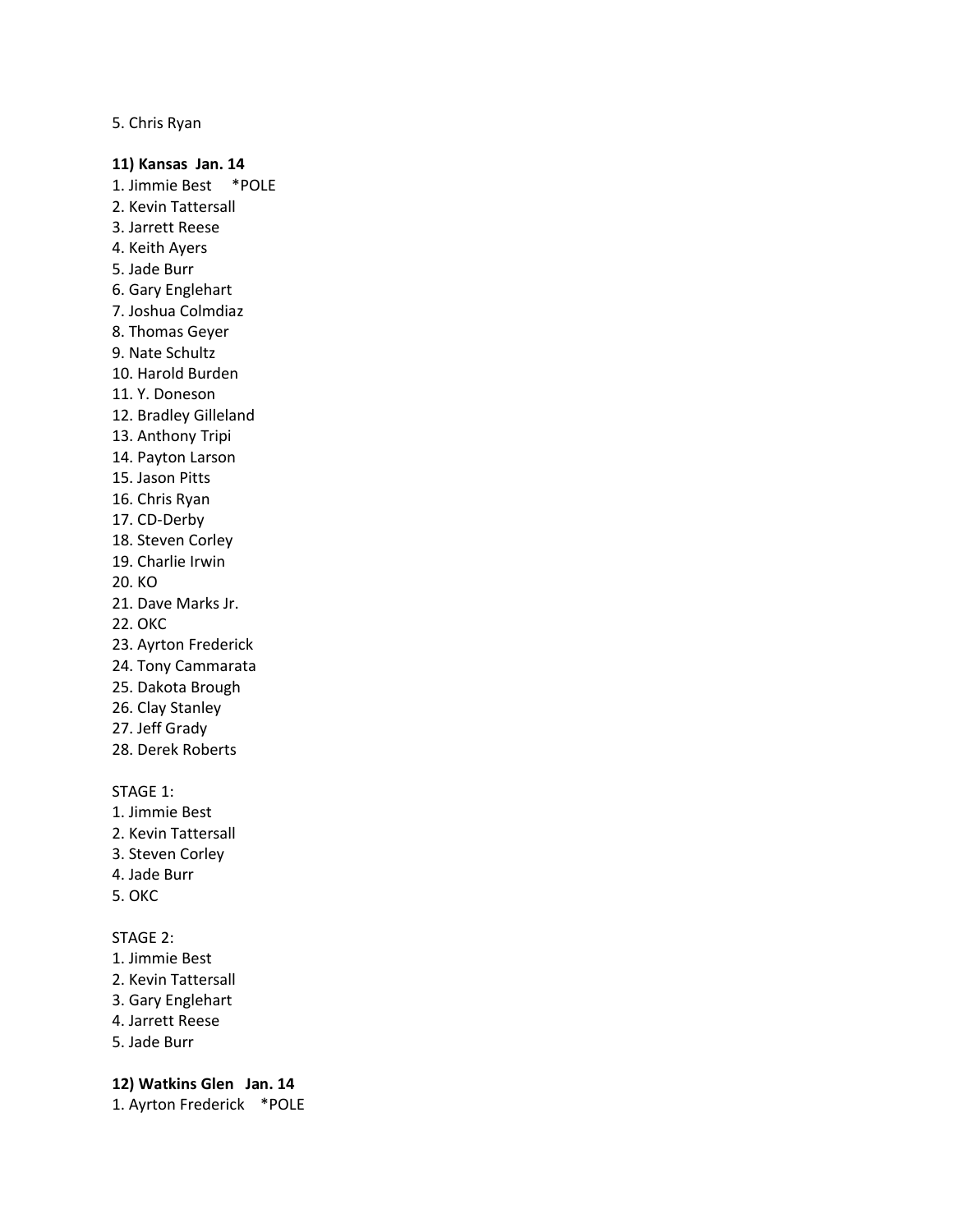- 2. Keith Ayers 3. Jimmie Best 4. Chris Pendell 5. Charlie Irwin 6. Thomas Geyer 7. Joshua Colmdiaz 8. Jade Burr 9. Payton Larson 10. Nate Schultz 11. Chris Ryan 12. CD-Derby 13. Harold Burden 14. Y. Doneson 15. Dave Marks Jr. 16. Trent Neilson 17. Robbie Vids 18. Derek Roberts 19. Dakota Brough 20. Jason Pitts 21. Steven Corley 22. Jarrett Reese 23. Gary Englehart
- 24. Bradley Gilleland
- 25. Phillip Brown

- 1. Ayrton Frederick
- 2. Jimmie Best
- 3. Charlie Irwin
- 4. Chris Pendell
- 5. Keith Ayers

#### STAGE 2:

- 1. Ayrton Frederick
- 2. Chris Pendell
- 3. Jimmie Best
- 4. Keith Ayers
- 5. Jade Burr

# **13) Texas Jan. 21**

- 1. Joshua Colmdiaz
- 2. Jade Burr
- 3. Nate Schultz
- 4. Keith Ayers \*POLE
- 5. Anthony Tripi
- 6. Charlie Irwin
- 7. Jimmie Best
- 8. CD-Derby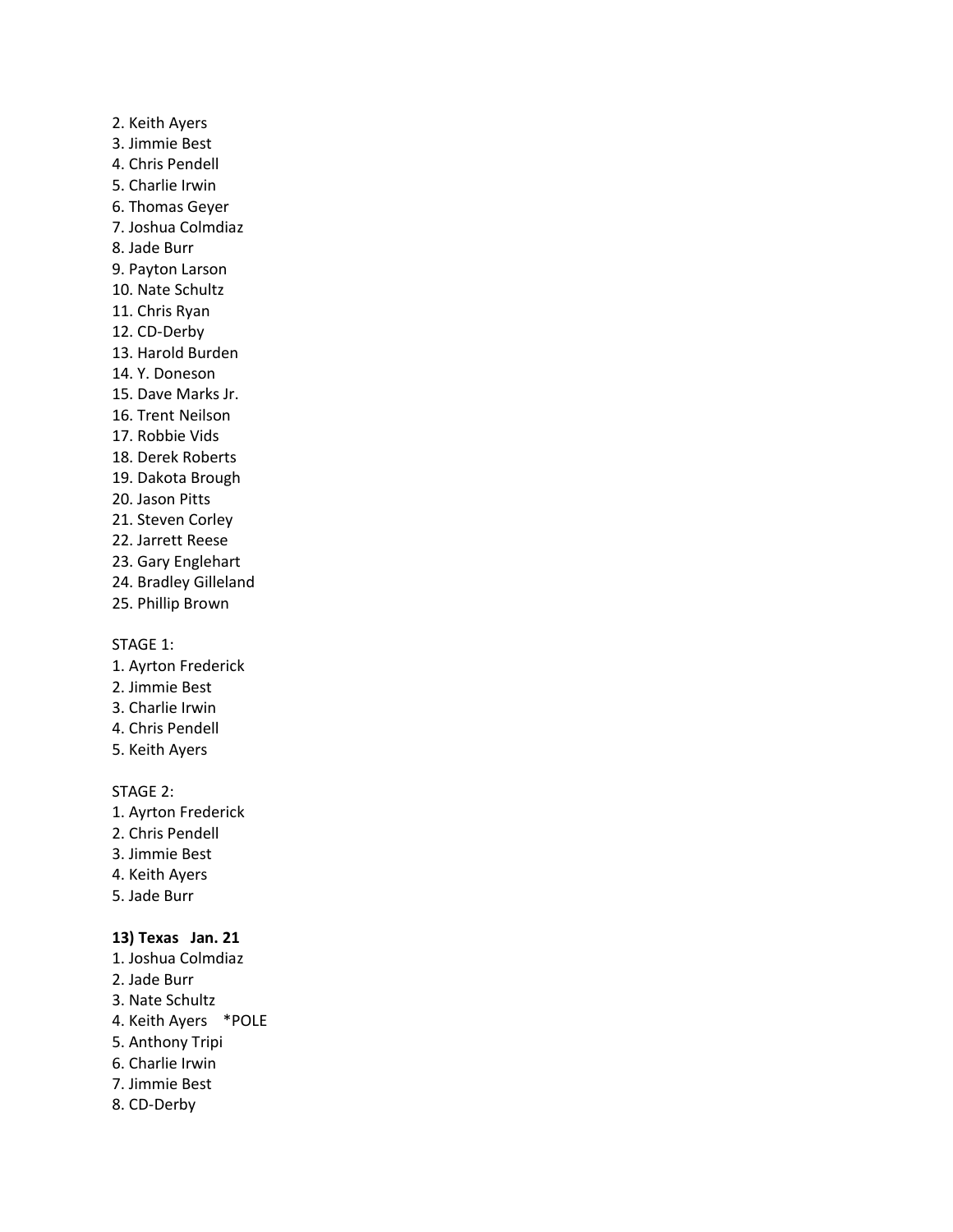- 9. Y. Doneson 10. Payton Larson 11. Jason Pitts 12. BJ Thomas 13. Harold Burden 14. Steven Corley 15. Jeff Parker 16. Jeffery Robinson Jr. 17. Derek Roberts 18. Dave Marks Jr. 19. Gary Englehart 20. Dakota Brough 21. Kevin Tattersall 22. Ryan Shreck 23. Jeff Grady 24. Phillip Brown 25. Bradley Gilleland
- 26. Thomas Geyer
- 27. O.K.C.

- 1. Keith Ayers
- 2. Charlie Irwin
- 3. Steven Corley
- 4. Harold Burden
- 5. Anthony Tripi

## STAGE 2:

- 1. Keith Ayers
- 2. Joshua Colmdiaz
- 3. Jimmie Best
- 4. Gary Englehart
- 5. Jade Burr

## **14) Darlington Jan. 21**

- 1. Charlie Irwin
- 2. Tyler McMurter
- 3. Y. Doneson
- 4. Keith Ayers \*POLE
- 5. Harold Burden
- 6. CD-Derby
- 7. Nate Schultz
- 8. Joshua Colmdiaz
- 9. BJ Thomas
- 10. Payton Larson
- 11. Jade Burr
- 12. Ayrton Frederick
- 13. Derek Roberts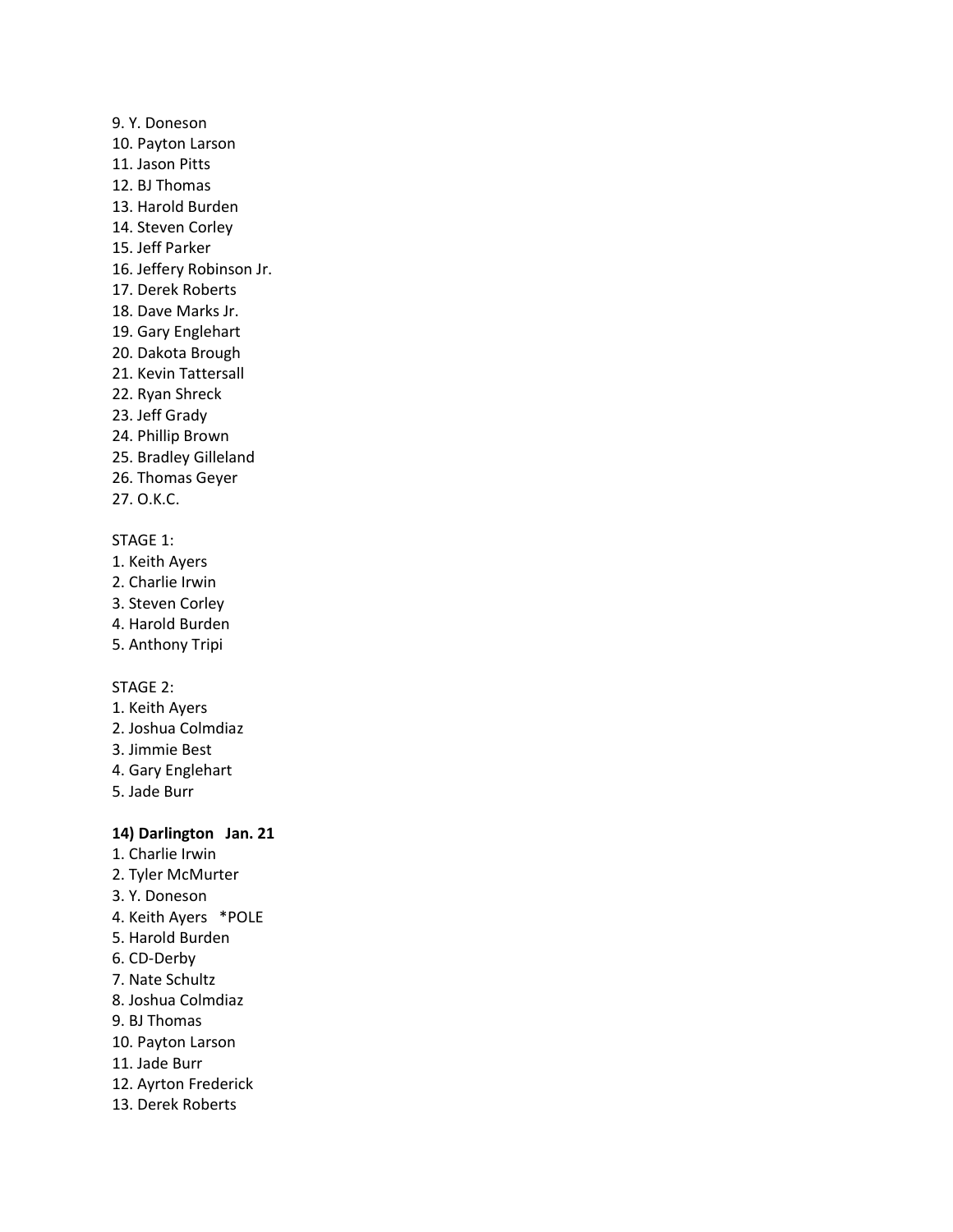- 14. Jimmie Best 15. Dave Marks Jr. 16. Gary Englehart 17. Thomas Geyer 18. Jason Pitts 19. Anthony Tripi 20. Steven Corley 21. Dakota Brough 22. Ryan Shreck 23. Jeff Grady
- 24. Bradley Gilleland
- 25. Mikhail

- 1. Keith Ayers
- 2. Harold Burden
- 3. Y. Doneson
- 4. Tyler McMurter
- 5. Gary Englehart

#### STAGE 2:

- 1. Keith Ayers
- 2. Charlie Irwin
- 3. Tyler McMurter
- 4. Y. Doneson
- 5. Gary Englehart

#### **15) Iowa Jan. 28**

- 1. Kevin Tattersall \*POLE
- 2. Chris Ryan
- 3. Keith Ayers
- 4. Ayrton Frederick
- 5. Anthony Tripi
- 6. Jason Pitts
- 7. Charlie Irwin
- 8. Jade Burr
- 9. Dakota Brough
- 10. Jimmie Best
- 11. Y. Doneson
- 12. CD-Derby
- 13. Robbie Vids
- 14. Harold Burden
- 15. BJ Thomas
- 16. Payton Larson
- 17. Dave Marks Jr.
- 18. Tony Cammarata
- 19. Jeffery Robinson Jr.
- 20. Thomas Geyer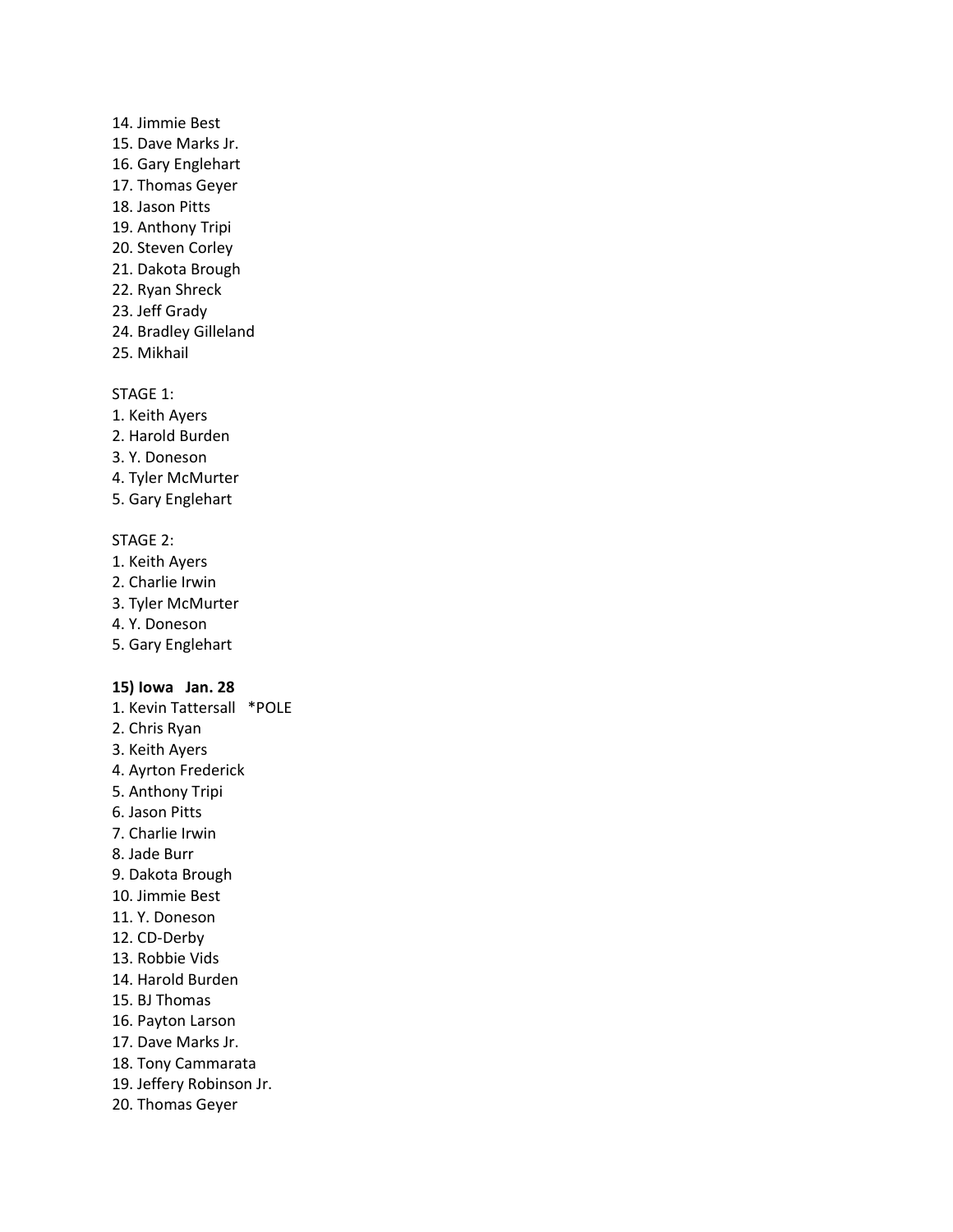# 21. Nate Schultz 22. Joshua Colmdiaz 23. O.K.C.

- 24. Jeff Grady
- 25. Ryan Shreck

# STAGE 1:

- 1. Keith Ayers
- 2. Kevin Tattersall
- 3. Dakota Brough
- 4. Jimmie Best
- 5. Chris Ryan

# STAGE 2:

- 1. Charlie Irwin
- 2. Keith Ayers
- 3. Chris Ryan
- 4. Kevin Tattersall
- 5. Dakota Brough

# **16) Chicagoland Jan. 28**

- 1. Charlie Irwin
- 2. Kevin Tattersall
- 3. Jade Burr
- 4. Jimmie Best
- 5. Keith Ayers
- 6. CD-Derby
- 7. Dakota Brough \*POLE
- 8. Robbie Vids
- 9. Nate Schultz
- 10. Harold Burden
- 11. Joshua Colmdiaz
- 12. Dave Marks Jr.
- 13. Derek Roberts
- 14. Trent Neilson
- 15. Y. Doneson
- 16. Payton Larson
- 17. Jason Pitts
- 18. BJ Thomas
- 19. Jeffery Robinson Jr.
- 20. Anthony Tripi
- 21. Ayrton Frederick
- 22. Thomas Geyer
- 23. Chris Ryan

STAGE 1:

- 1. Kevin Tattersall
- 2. Dakota Brough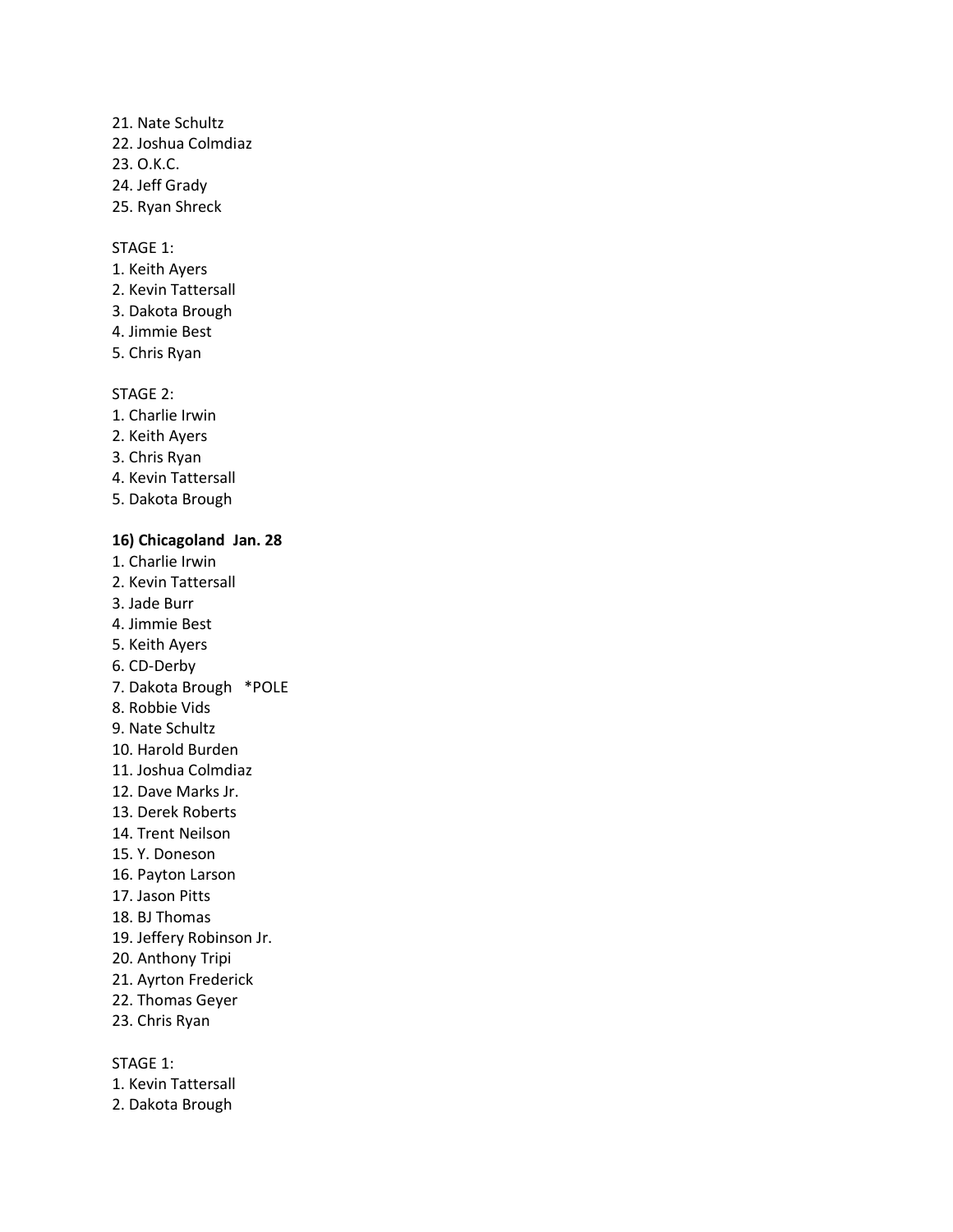- 3. Anthony Tripi
- 4. Jade Burr
- 5. Charlie Irwin

### STAGE 2:

- 1. Dakota Brough
- 2. Y. Doneson
- 3. Charlie Irwin
- 4. Kevin Tattersall
- 5. Jade Burr

# **17) Pocono Feb. 4**

- 1. Jimmie Best
- 2. Jade Burr
- 3. Robbie Vids
- 4. Tony Cammarata
- 5. Jarrett Reese
- 6. Y. Doneson
- 7. Kevin Tattersall
- 8. Ayrton Frederick
- 9. Dakota Brough \*POLE
- 10. Charlie Irwin
- 11. Dave Marks Jr.
- 12. Jeff Parker
- 13. Payton Larson
- 14. Keith Ayers
- 15. Joshua Colmdiaz
- 16. CD-Derby
- 17. Steven Corley
- 18. Harold Burden
- 19. Jason Pitts
- 20. Jeff Grady
- 21. KO
- 22. Derek Roberts
- 23. Anthony Tripi
- 24. Thomas Geyer
- 25. BJ Thomas

# STAGE 1:

- 1. Steven Corley
- 2. Charlie Irwin
- 3. Payton Larson
- 4. Keith Ayers
- 5. Ayrton Frederick

- 1. Robbie Vids
- 2. Charlie Irwin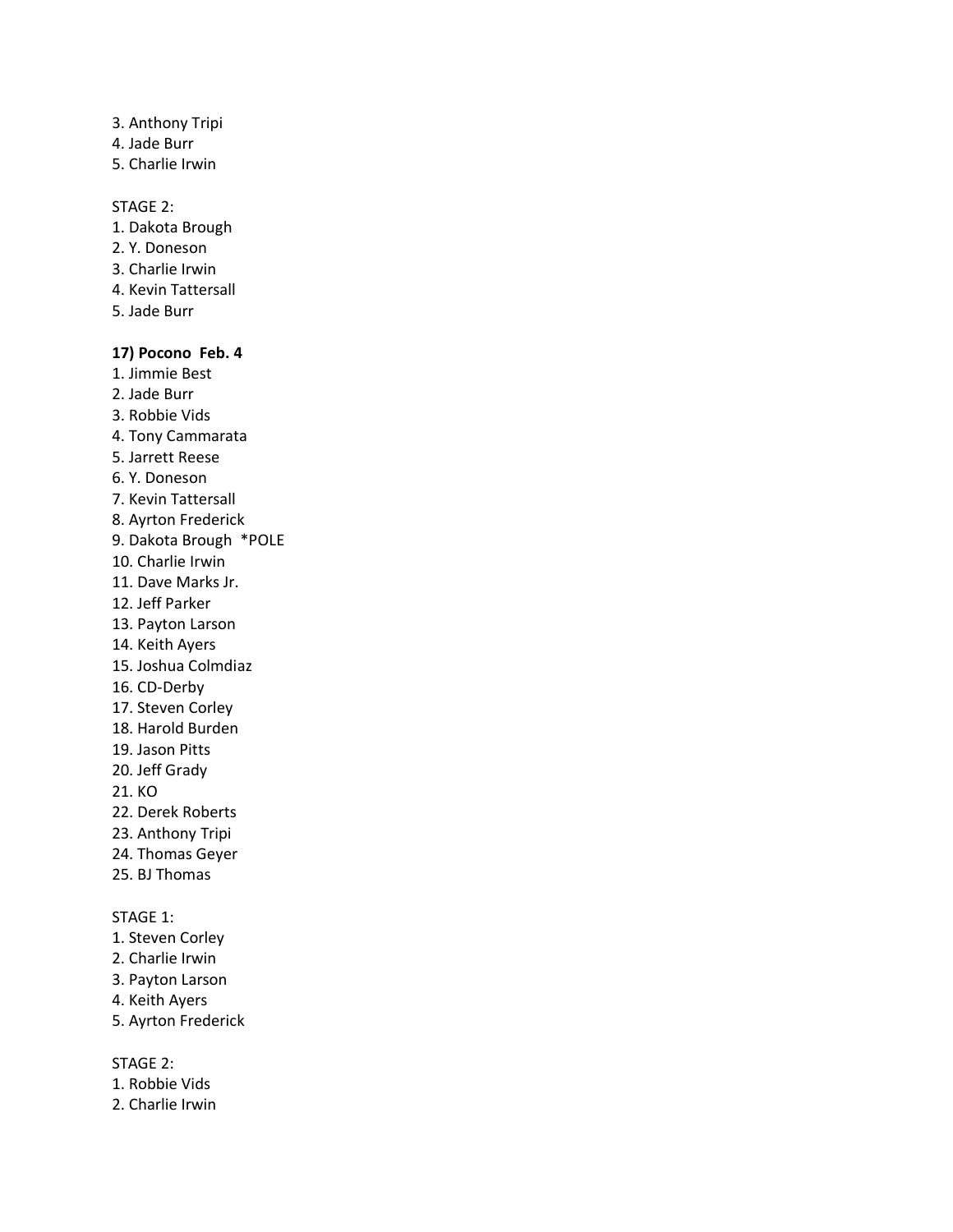- 3. Payton Larson
- 4. Keith Ayers
- 5. Steven Corley

# **18) Kentucky Feb. 4**

1. Jimmie Best 2. Jade Burr \*POLE 3. Payton Larson 4. Jason Pitts 5. Jeff Parker 6. Kevin Tattersall 7. Joshua Colmdiaz 8. Steven Corley 9. Tony Cammarata 10. Jarrett Reese 11. CD-Derby 12. Ayrton Frederick 13. Derek Roberts 14. Keith Ayers 15. Dave Marks Jr. 16. Harold Burden 17. Charlie Irwin 18. Robbie Vids 19. KO 20. Trent Neilson 21. Y. Doneson 22. Dakota Brough 23. Thomas Geyer 24. Anthony Tripi 25. Jeff Grady

# STAGE 1:

- 1. Charlie Irwin
- 2. Steven Corley
- 3. Y. Doneson
- 4. Jade Burr
- 5. Jarrett Reese

# STAGE 2:

- 1. Charlie Irwin
- 2. Jarrett Reese
- 3. Steven Corley
- 4. Kevin Tattersall
- 5. Jason Pitts

# **19) Road America Feb. 11**

- 1. Keith Ayers \*POLE
- 2. Dakota Brough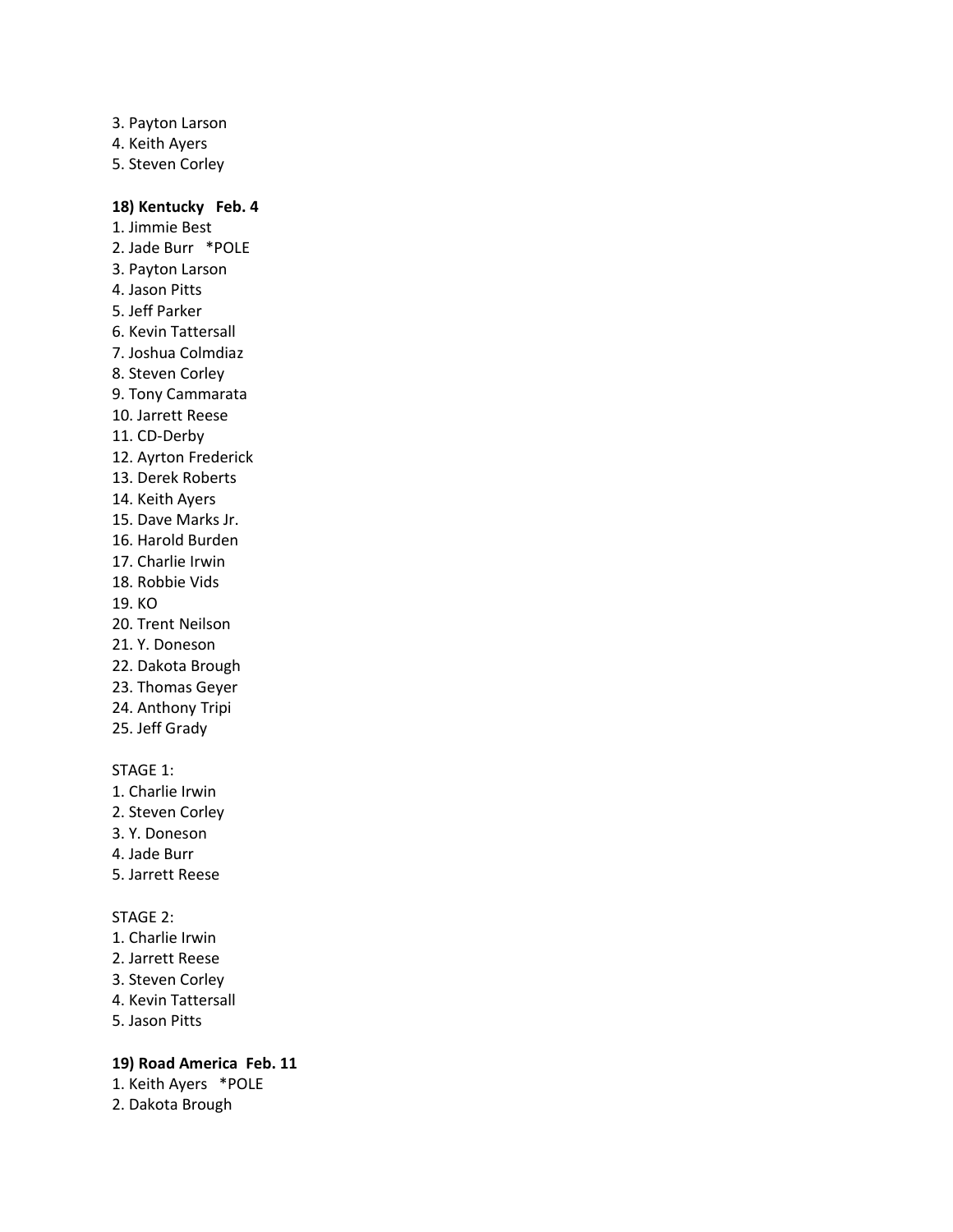# 3. Charlie Irwin

- 4. Jimmie Best
- 5. Y. Doneson
- 6. Tyler McMurter
- 7. Payton Larson
- 8. BJ Thomas
- 9. Jordan Green
- 10. Robbie Vids
- 11. Ayrton Frederick
- 12. Jarrett Reese
- 13. Tony Cammarata
- 14. CD-Derby
- 15. Thomas Geyer
- 16. Chris Ryan
- 17. KO
- 18. Derek Roberts
- 19. Kevin Tattersall
- 20. Joshua Colmdiaz

# STAGE 1:

- 1. Keith Ayers
- 2. Ayrton Frederick
- 3. Dakota Brough
- 4. Charlie Irwin
- 5. Tony Cammarata

# STAGE 2:

- 1. Keith Ayers
- 2. Dakota Brough
- 3. Jimmie Best
- 4. Tyler McMurter
- 5. Robbie Vids

# **20) Eldora Feb. 11**

- 1. Dakota Brough \*POLE
- 2. Jarrett Reese
- 3. Jordan Green
- 4. BJ Thomas
- 5. Charlie Irwin
- 6. Robbie Vids
- 7. Tony Cammarata
- 8. Chris Ryan
- 9. Payton Larson
- 10. Jimmie Best
- 11. CD-Derby
- 12. Keith Ayers
- 13. KO
- 14. Thomas Geyer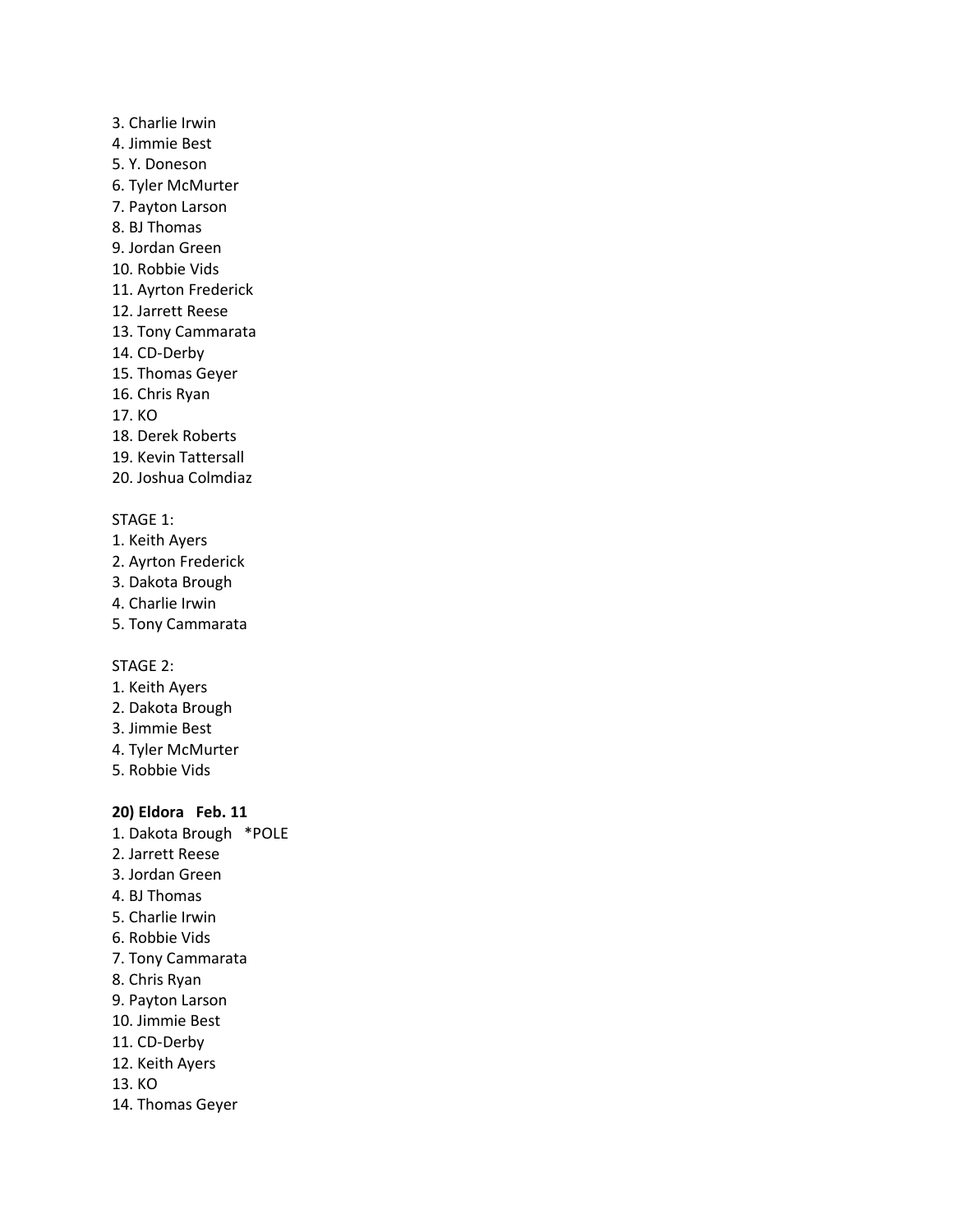#### 15. Y. Doneson

16. Ryan Shreck

#### STAGE 1:

- 1. Dakota Brough
- 2. BJ Thomas
- 3. Robbie Vids
- 4. Jordan Green
- 5. Jimmie Best

#### STAGE 2:

- 1. Jordan Green
- 2. Dakota Brough
- 3. Charlie Irwin
- 4. BJ Thomas
- 5. Tony Cammarata

### **21) Michigan Feb. 18**

- 1. Y. Doneson
- 2. Jade Burr
- 3. Charlie Irwin
- 4. Jeff Parker
- 5. Ayrton Frederick
- 6. Joshua Colmdiaz
- 7. Jimmie Best
- 8. Jarrett Reese
- 9. Jason Pitts
- 10. Steven Corley
- 11. Kevin Tattersall
- 12. Gary Englehart
- 13. Thomas Geyer
- 14. Tony Cammarata \*POLE
- 15. Keith Ayers
- 16. Chris Ryan
- 17. CD-Derby
- 18. Payton Larson
- 19. Robbie Vids
- 20. RoughRaven
- 21. Derek Roberts
- 22. Dakota Pate
- 23. KO
- 24. Anthony Tripi
- 25. BJ Thomas

# STAGE 1:

- 1. Charlie Irwin
- 2. Jimmie Best
- 3. Steven Corley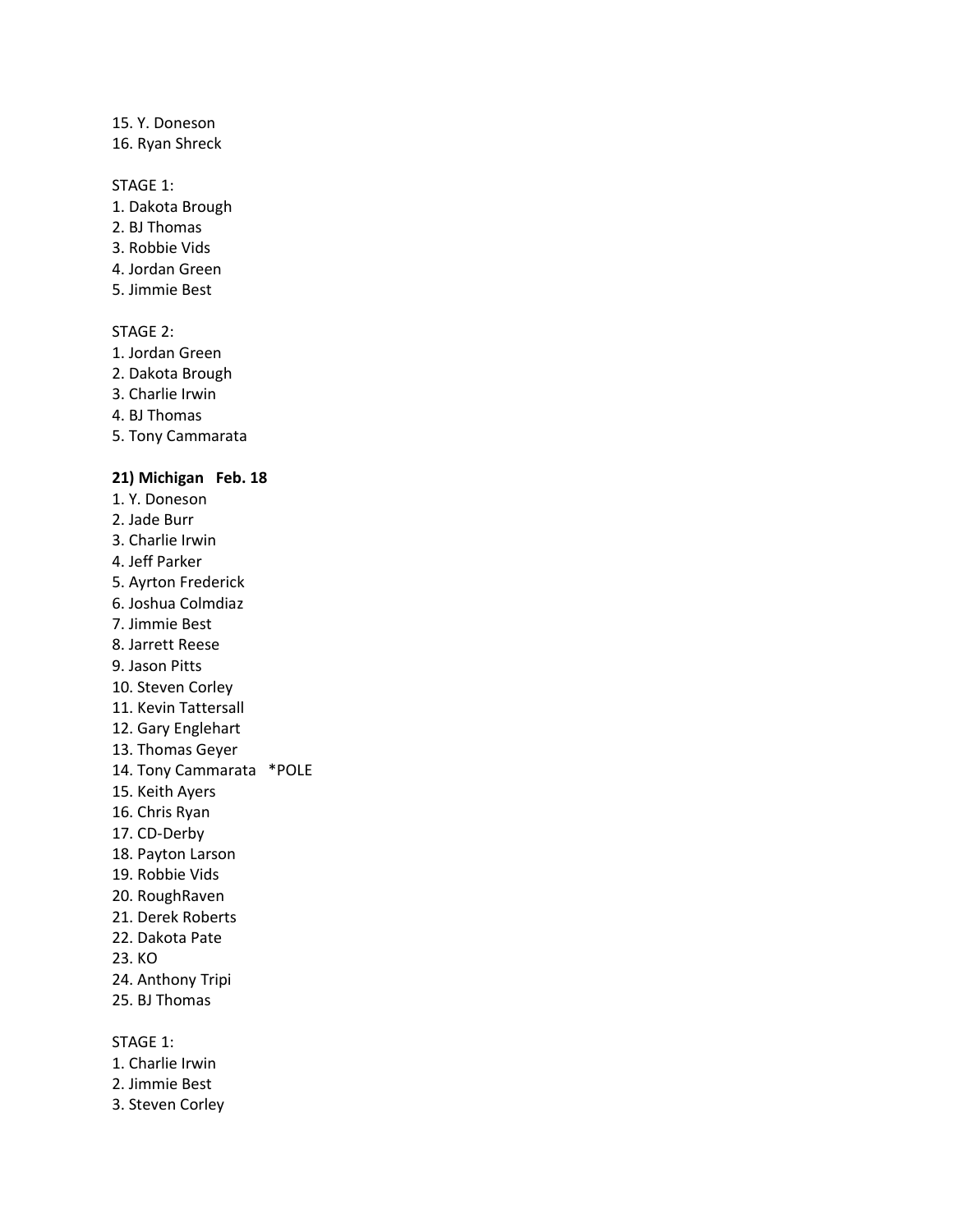#### 4. Payton Larson

5. Keith Ayers

#### STAGE 2:

- 1. Charlie Irwin
- 2. Steven Corley
- 3. Jade Burr
- 4. Anthony Tripi
- 5. Jarrett Reese

## **\*\*PLAYOFFS BEGIN\*\***

## **22) WWT at Gateway Feb. 25**

- 1. Charlie Irwin 2. Tony Cammarata 3. Kevin Tattersall 4. Robbie Vids 5. Payton Larson 6. Steven Corley 7. Jarrett Reese 8. Jade Burr
- 9. Jimmie Best
- 10. Ayrton Frederick
- 11. Derek Roberts
- 12. Keith Ayers
- 13. Harold Burden
- 14. Dakota Brough
- 15. Joshua Colmdiaz
- 16. CD-Derby
- 17. Y. Doneson
- 18. Anthony Tripi
- 19. Gary Englehart
- 20. BJ Thomas
- 21. Dave Marks Jr.
- 22. Anybody2024
- 23. Jason Pitts \*POLE
- 24. Rough Raven
- 25. Jordan Green
- 26. Jeff Grady

#### STAGE 1:

- 1. Dakota Brough
- 2. Charlie Irwin
- 3. Steven Corley
- 4. Jarrett Reese
- 5. Kevin Tattersall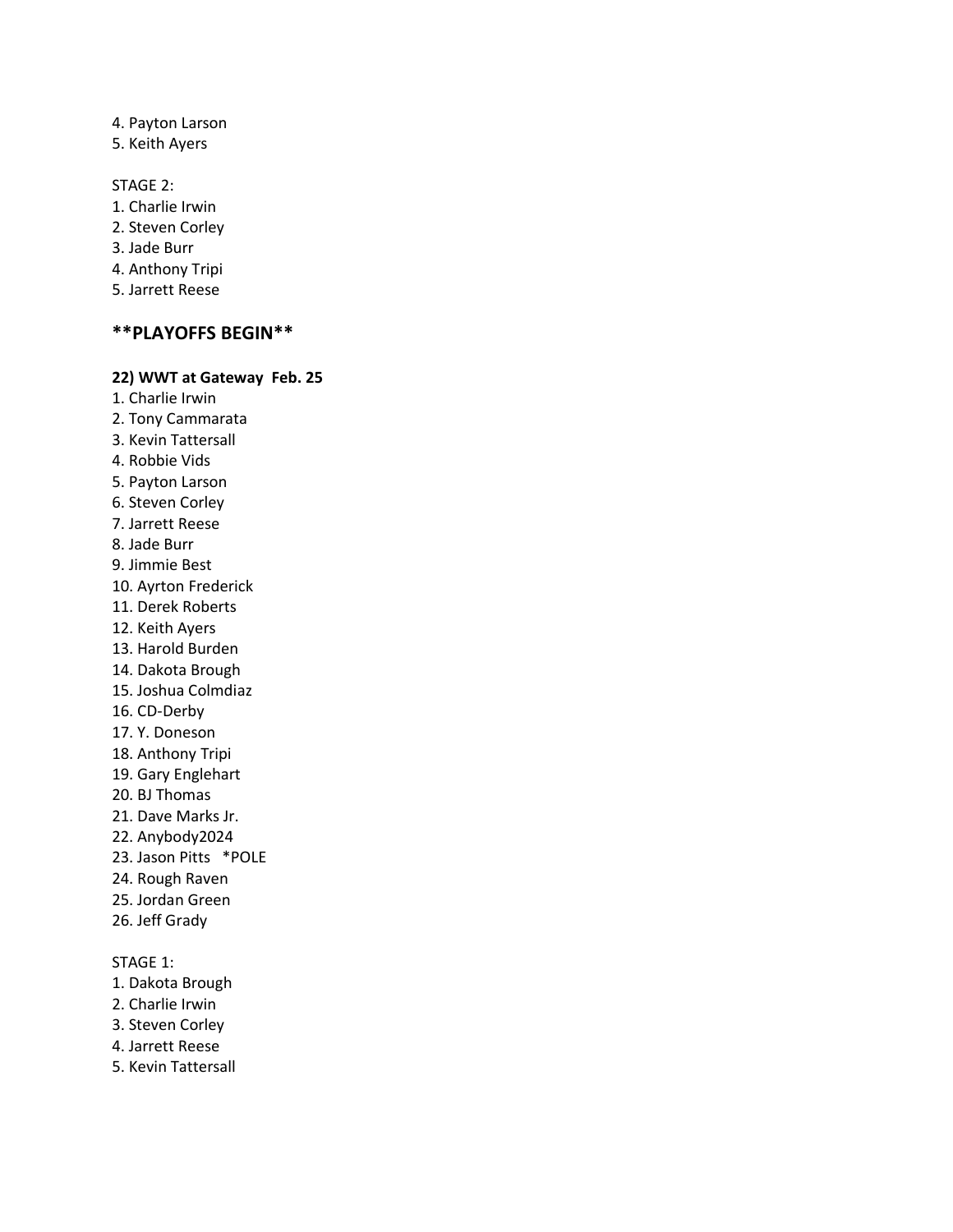#### STAGE 2:

- 1. Charlie Irwin
- 2. Dakota Brough
- 3. Steven Corley
- 4. Kevin Tattersall
- 5. Jade Burr

## **23) Canadian Tire Motorsport Park Feb. 25**

- 1. Keith Ayers \*POLE 2. Jimmie Best
- 3. Tyler McMurter
- 4. Robbie Vids
- 5. Dakota Brough
- 6. Jarrett Reese
- 7. Joshua Colmdiaz
- 8. Payton Larson
- 9. Harold Burden
- 10. Charlie Irwin
- 11. Jade Burr
- 12. Y. Doneson
- 13. Tony Cammarata
- 14. Rough Raven
- 15. CD-Derby
- 16. Ayrton Frederick
- 17. Kevin Tattersall
- 18. Derek Roberts
- 19. Steven Corley
- 20. Anthony Tripi
- 21. Jason Pitts
- 22. Gary Englehart

# STAGE 1:

- 1. Jimmie Best
- 2. Dakota Brough
- 3. Tyler McMurter
- 4. Keith Ayers
- 5. Jade Burr

# STAGE 2:

- 1. Keith Ayers
- 2. Robbie Vids
- 3. Jimmie Best
- 4. Tyler McMurter
- 5. Charlie Irwin

### **24) Bristol Mar. 3**

- 1. Charlie Irwin
- 2. MJO \*POLE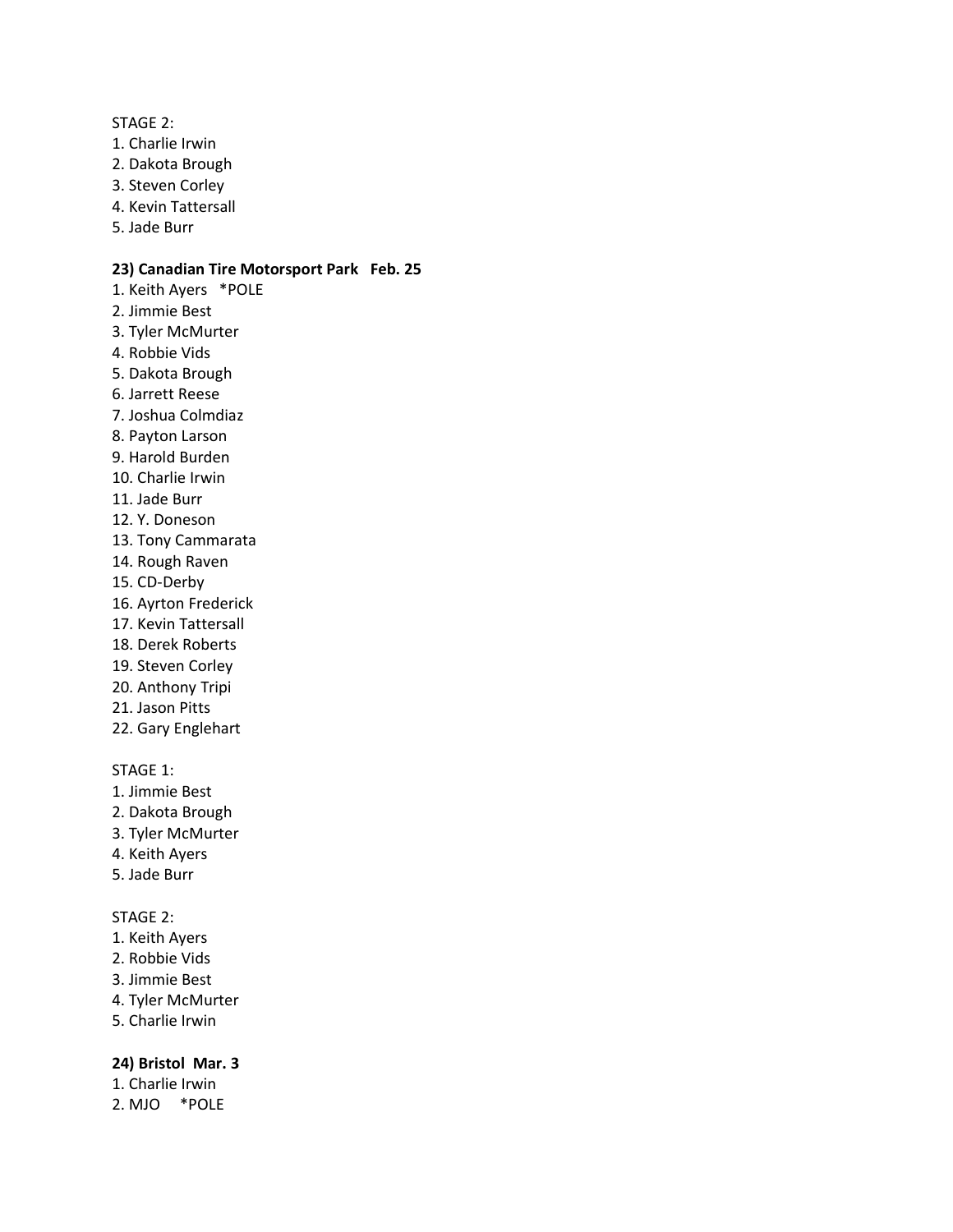- 3. Dakota Brough
- 4. Jimmie Best
- 5. Y. Doneson
- 6. Nick Donfrancesco
- 7. Joshua Coldmiaz
- 8. Brett Baker
- 9. Jason Pitts
- 10. Jeff Parker
- 11. Jeffery Robinson Jr.
- 12. Anthony Tripi
- 13. Thomas Geyer
- 14. Rough Raven
- 15. Harold Burden
- 16. Jeff Grady
- 17. Rob Oglesby
- 18. Proximity
- 19. King-Swag
- 20. Jarrett Reese
- 21. Kodi Horst
- 22. Ryan Shreck
- 23. Dustin McClintlock

- 1. Charlie Irwin
- 2. MJO
- 3. Y. doneson
- 4. Jason Pitts
- 5. Nick Donfrancesco

# STAGE 2:

- 1. Y. Doneson
- 2. Charlie Irwin
- 3. Nick Donfrancesco
- 4. Joshua Colmdiaz
- 5. Jason Pitts

# **25) Las Vegas Mar. 3**

- 1. Tyler McMurter
- 2. Jimmie Best
- 3. Jarrett Reese \*POLE
- 4. Chris Ryan
- 5. Nick Donfrancesco
- 6. Jeff Parker
- 7. Thomas Geyer
- 8. Y. Doneson
- 9. Dave Marks Jr.
- 10. Dustin McClintlock
- 11. Rob Oglesby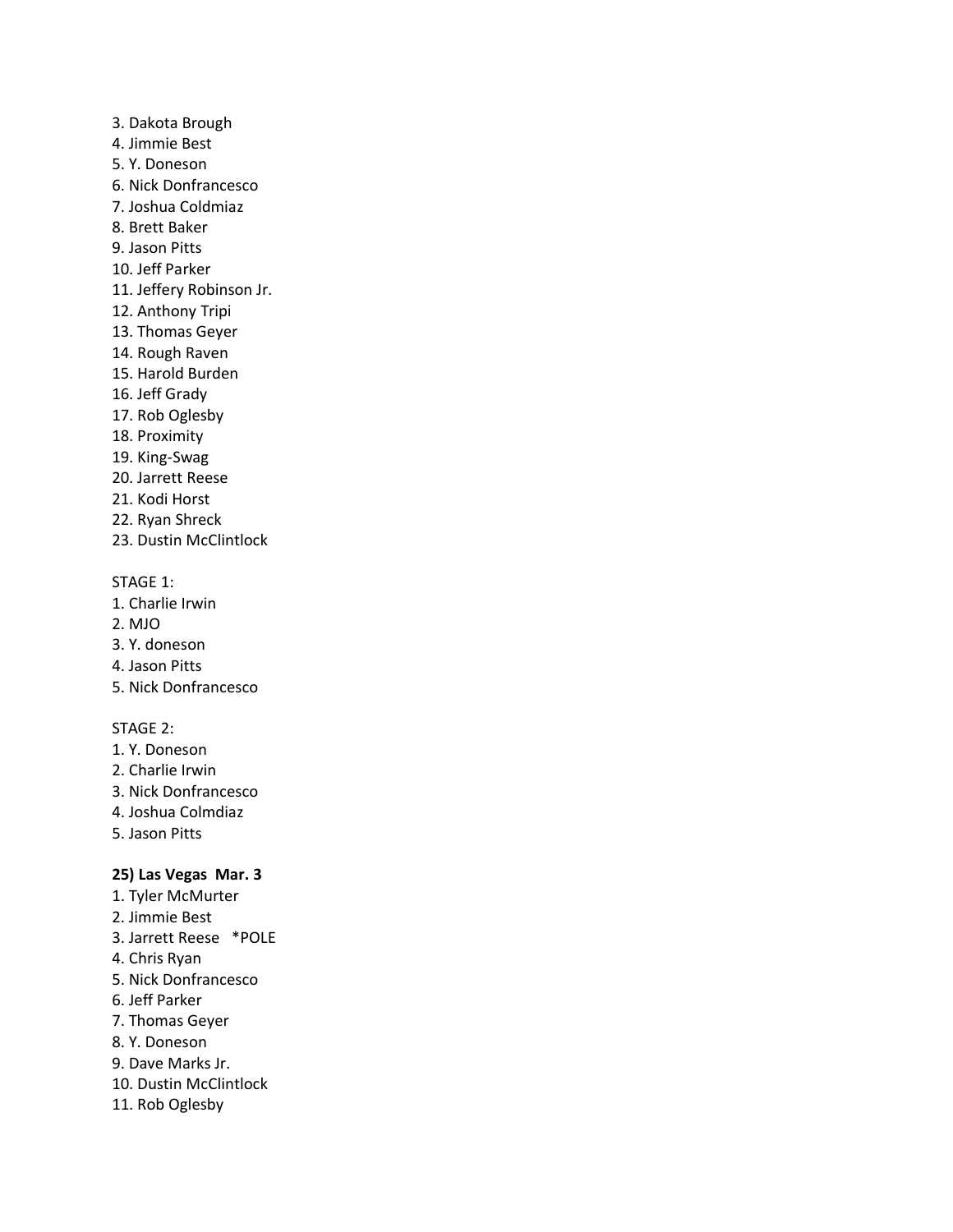#### 12. Harold Burden

- 13. Jeffery Robinson Jr.
- 14. Jason Pitts
- 15. Rough Raven
- 16. Dakota Brough
- 17. Jeff Grady
- 18. King-Swag
- 19. Joshua Colmdiaz
- 20. Proximity

### STAGE 1:

- 1. Jimmie Best
- 2. Jarrett Reese
- 3. Tyler McMurter
- 4. Chris Ryan
- 5. Joshua Colmdiaz

## STAGE 2:

- 1. Jimmie Best
- 2. Jarrett Reese
- 3. Nick Donfrancesco
- 4. Jeff Parker
- 5. Chris Ryan

# **26) Talladega Mar. 10**

- 1. Tyler McMurter
- 2. Joshua Watson
- 3. Jason Pitts
- 4. Thomas Geyer
- 5. Jimmie Best
- 6. Bad\_Moon\_Rising
- 7. Nate Schultz
- 8. Joshua Colmdiaz
- 9. Jeffery Robinson Jr.
- 10. Brett Baker \*POLE
- 11. Jordan Green
- 12. Dakota Brough
- 13. Harold Burden
- 14. BJ Thomas
- 15. Jeff Grady
- 16. Rob Oglesby
- 17. Derek Roberts
- 18. Ayrton Frederick
- 19. King-Swag
- 20. Dave Marks Jr.
- 21. Charlie Irwin
- 22. Keith Ayers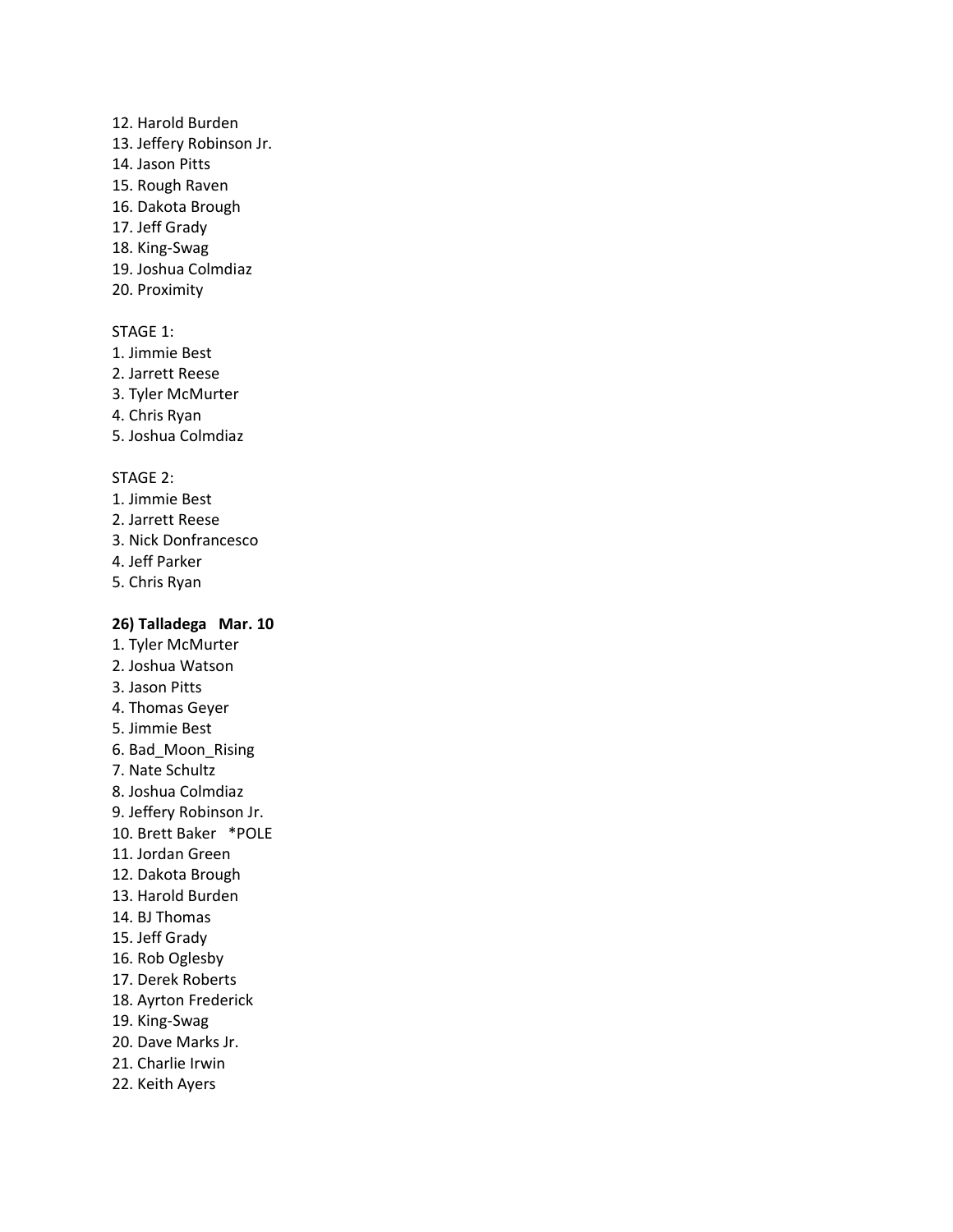- 1. Derek Roberts
- 2. Bad\_Moon\_Rising
- 3. Joshua Watson
- 4. Jimmie Best
- 5. Jordan Green

## STAGE 2:

- 1. Joshua Watson
- 2. Derek Roberts
- 3. Jordan Green
- 4. Dakota Brough
- 5. Jimmie Best

## **27) Martinsville Mar. 10**

- 1. Dakota Brough \*POLE
- 2. Harold Burden
- 3. Jordan Green
- 4. Joshua Watson
- 5. Tyler McMurter
- 6. Y. Doneson
- 7. Joshua Colmdiaz
- 8. Jimmie Best \*3-Lap Penalty: Intentional Wrecking
- 9. Jeffery Robinson Jr.
- 10. Michael Prock
- 11. Bad Moon Rising
- 12. Jason Pitts
- 13. Dave Marks Jr.
- 14. Thomas Geyer
- 15. Rough Raven
- 16. Ayrton Frederick
- 17. Derek Roberts
- 18. Proximity

#### STAGE 1:

- 1. Y. Doneson
- 2. Dakota Brough
- 3. Jordan Green
- 4. Joshua Watson
- 5. Tyler McMurter

- 1. Dakota Brough
- 2. Jordan Green
- 3. Harold Burden
- 4. Y. Doneson
- 5. Joshua Watson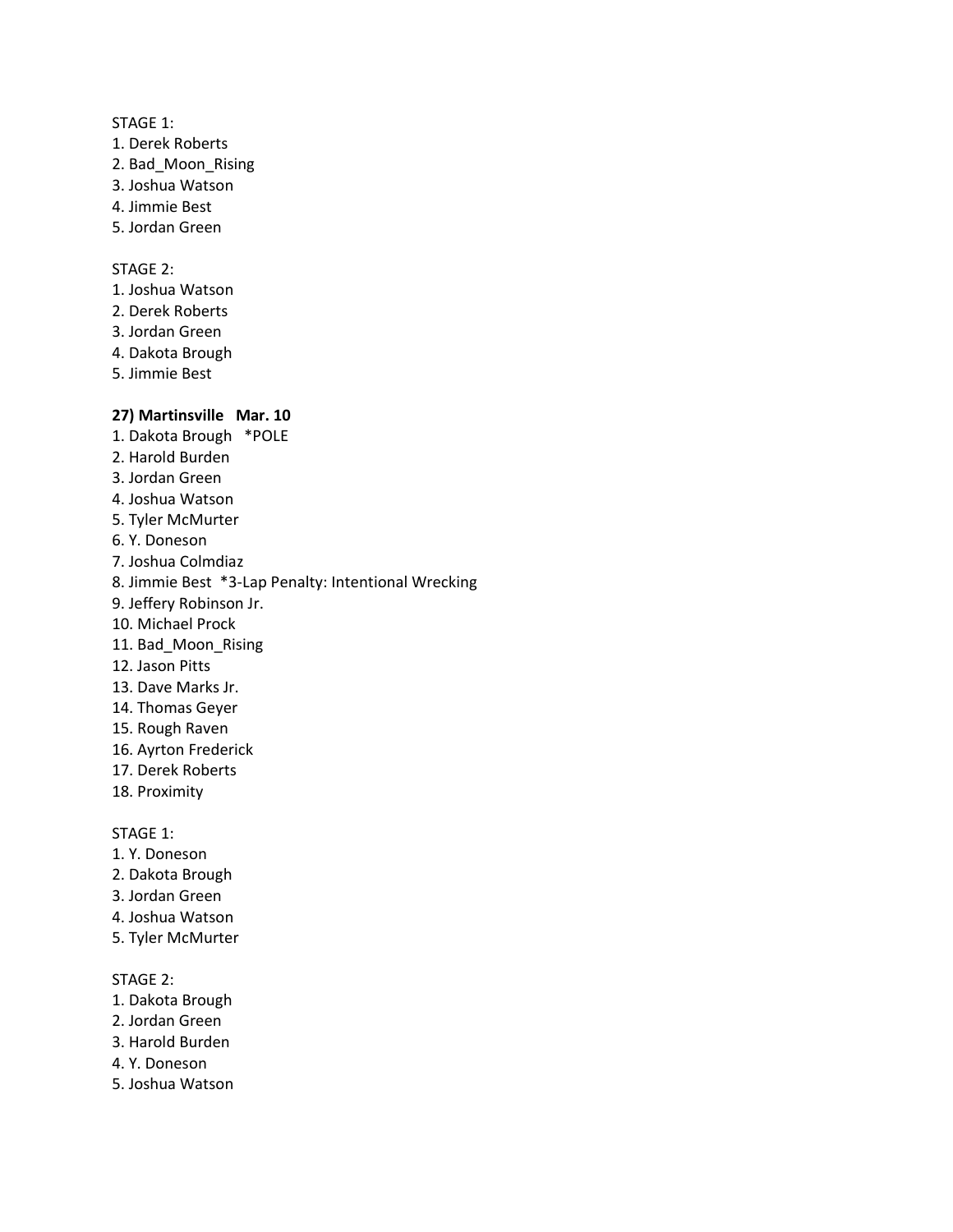- **28) Phoenix Raceway Mar. 17** 1. Jimmie Best 2. Brett Baker 3. Dakota Brough 4. Jason Pitts 5. Jeffery Robinson Jr. 6. Bad\_Moon\_Rising \*POLE 7. Joshua Colmdiaz 8. Qtr-Panel-18 9. Rough Raven 10. Thomas Geyer 11. Ayrton Frederick 12. Nick Donfrancesco 13. Harold Burden 14. Timmy Brown 15. Rob Oglesby
- 16. BJ Thomas
- 17. King-Swag

- 1. Bad\_Moon\_Rising
- 2. Jimmie Best
- 3. Dakota Brough
- 4. Joshua Colmdiaz
- 5. Jason Pitts

STAGE 2:

- 1. Jimmie Best
- 2. Bad\_Moon\_Rising
- 3. Joshua Colmdiaz
- 4. Dakota Brough
- 5. Ayrton Frederick

# **2020 NOSSCAR Brighton Truck Series Final Standings**

1. #2 Jimmie Best: 3,030 pts \*6 wins \*48 P.P. 2. #52 Dakota Brough: 3,028 pts \*3 wins \*16 P.P. 3. #24 Joshua Colmdiaz: 3,024 pts \*1 win \*4 P.P. (R) 4. #15 Harold Burden: 3,018 pts \*2 P.P. **-------Round of 4 Cut Line-------** 5. #51 Y. Doneson: 2,062 pts \*1 win \*8 P.P. 6. #45 Charlie Irwin: 2,041 pts \*6 wins \*31 P.P. (R) 7. #98 Keith Ayers: 2,031 pts \*2 wins \*22 P.P. 8. #3 Kevin Tattersall: 2,010 pts \*1 win \*10 P.P. **-------Round of 8 Cut Line-------** 9. #99 Jade Burr: 1,054 pts \*9 P.P. 10. #27 Tony Cammarata: 1,052 pts \*1 win \*6 P.P. (R) 11. #16 Payton Larson: 1,051 pts \*2 P.P. (R)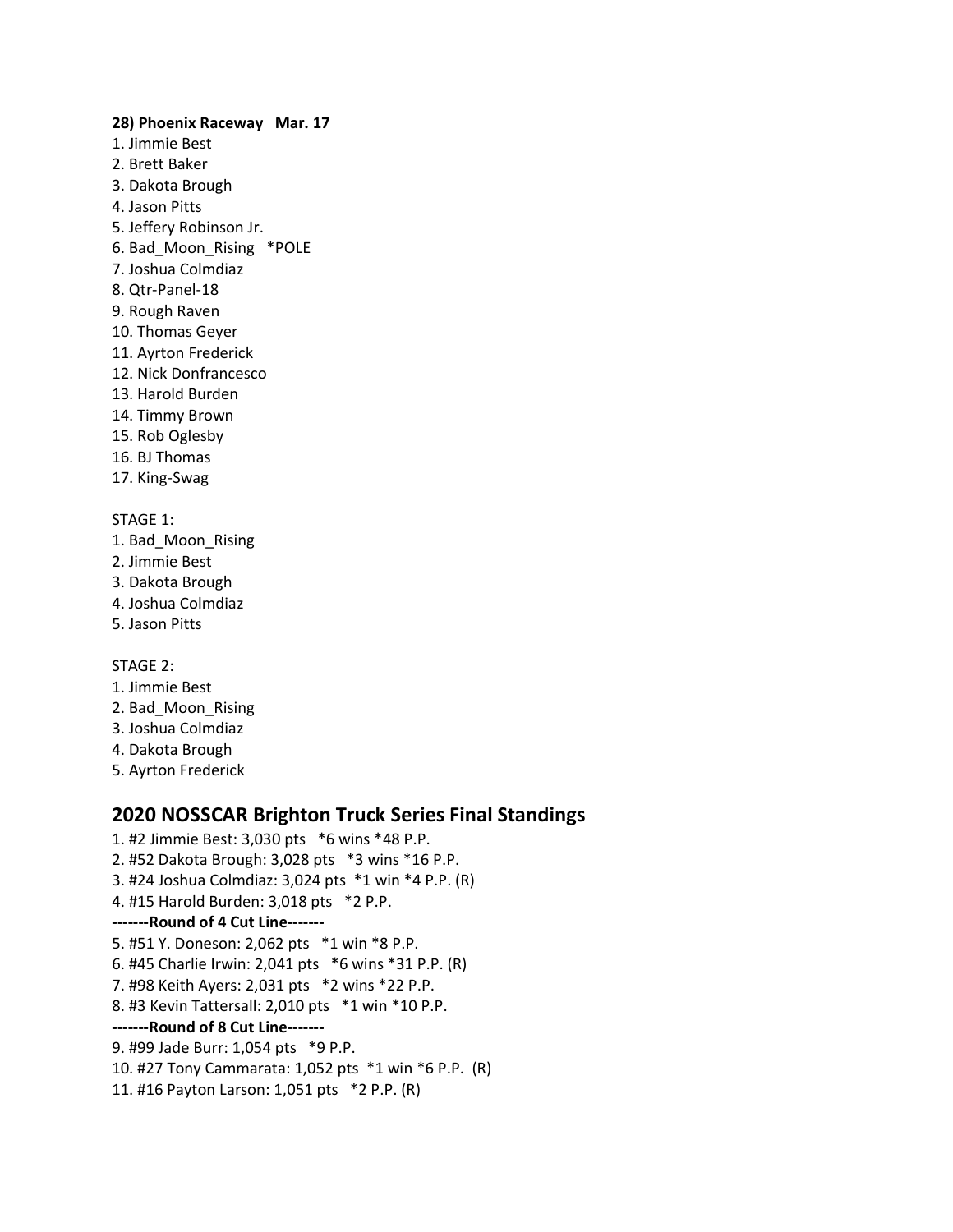12. #8 CD-Derby: 1,032 pts \*1 P.P. **--------PLAYOFF CUT LINE--------** 13. #12 Jason Pitts: 403 pts \*2 P.P. (R) 14. #09 Jarrett Reese: 369 pts \*4 P.P. (R) 15. #62 Thomas Geyer: 356 pts \*1 P.P. 16. #02 Ayrton Frederick: 318 pts \*1 win \*5 P.P. (R) 17. #7 Dave Marks Jr.: 318 pts 18. #19 Steven Corley: 317 pts \*1 P.P. (R) 19. #13 Anthony Tripi: 311 pts 20. #46 Tyler McMurter: 304 pts \*3 wins \*11 P.P. 21. #48 Nate Schultz: 284 pts \*2 P.P. 22. #99 BJ Thomas: 246 pts 23. #17 Chris Ryan: 239 pts \*1 win \*4 P.P. (R) 24. #24 Nick Donfrancesco: 221 pts \*1 win \*4 P.P. 25. #75 Robbie Vids: 221 pts \*2 P.P. (R) 26. #87 Derek Roberts: 215 pts \*1 P.P. (R) 27. #44 Jeff Parker: 210 pts (R) 28. #22 Jordan Green: 159 pts \*3 P.P. (R) 29. #33 Bradley Gilleland: 156 pts (R) 30. #82 Jeff Grady: 152 pts 31. #50 Jeffery Robinson Jr: 147 pts (R) 32. #32 Ryan Shreck: 143 pts (R) 33. #50 Noah Underwood: 121 pts \*1 win \*6 P.P. 34. #54 Gary Englehart: 119 pts 35. #4 Rough Raven: 107 pts (R) 36. #20 KO: 105 pts (R) 37. #88 Kenny Adair: 101 pts 38. #20 Mikhail: 96 pts (R) 39. #54 Jordan Rotton: 95 pts (R) 40. #58 Bad\_Moon\_Rising: 83 pts \*1 P.P. (R) 41. #5 Phillip Brown: 83 pts (R) 42. #68 Trent Neilson: 78 pts (R) 43. #18 Randy O'Quinn: 77 pts \*1 P.P. 44. #75 Joshua Watson: 67 pts \*2 P.P. (R) 45. #44 Rob Oglesby: 65 pts (R) 46. #75 Timmy Brown: 60 pts 47. #99 Brett Baker: 52 pts \*1 P.P. (R) 48. #33 King-Swag: 51 pts (R) 49. #88 O.K.C.: 41 pts (R) 50. #29 Proximity: 37 pts (R) 51. #32 Chris Pendell: 33 pts (R) 52. #27 MJO: 33 pts \*1 P.P. (R) 53. #9 Robert Lohman Sr.: 31 pts (R) 54. #20 Dustin McClintlock: 29 pts (R) 55. #18 Qtr-Panel-18: 23 pts (R) 56. #99 Michael Prock: 21 pts (R) 57. #22 Joshua Stewart: 21 pts (R 58. #13 Michael Burch: 20 pts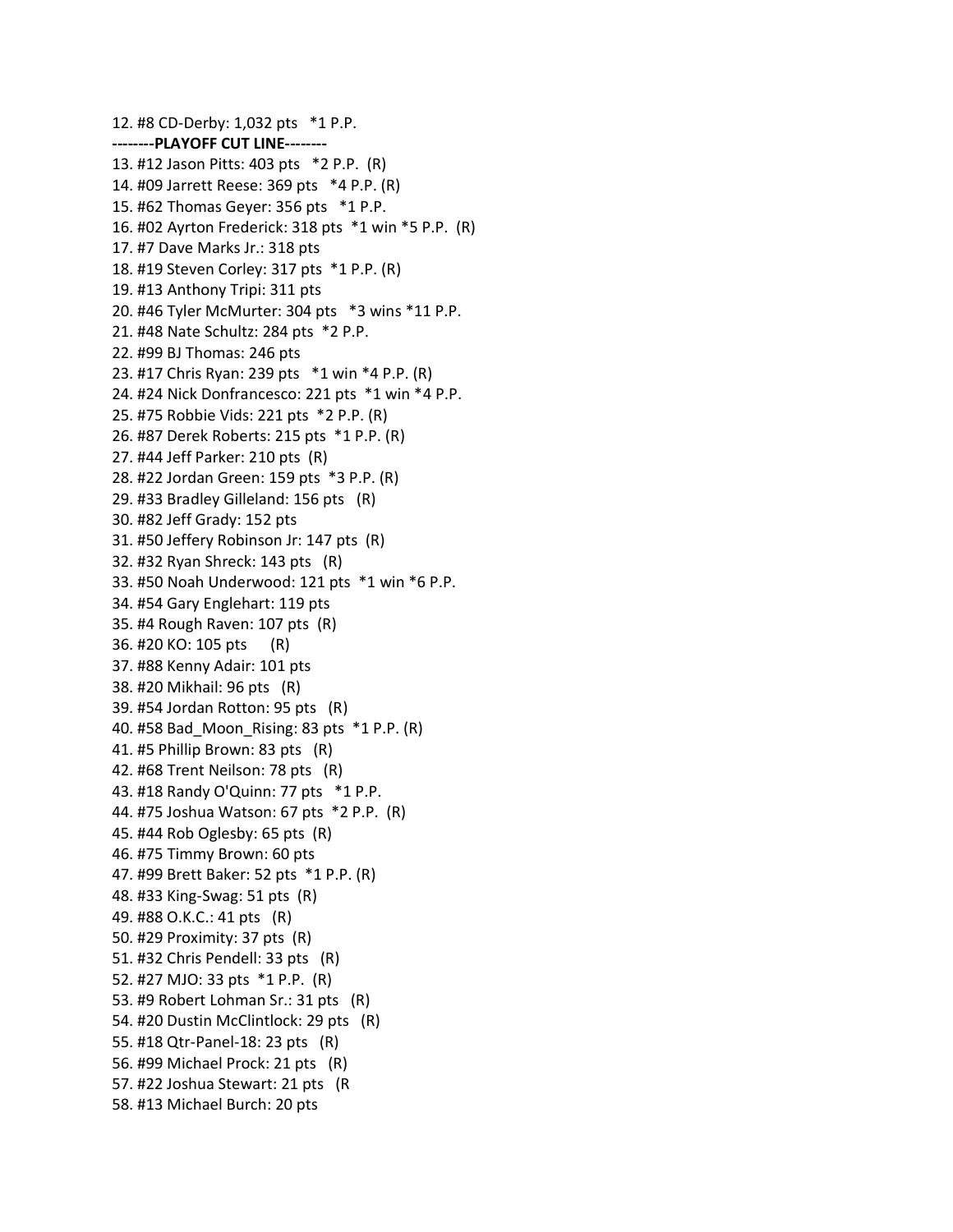59. #08 Dakota Pate: 15 pts (R) 60. #88 Anybody2024: 9 pts (R) 61. #20 Kodeman: 9 pts (R) 62. #12 Patrick Hazelett: 6 pts (R) 63. #4 Cameron Norton: 5 pts (R) 64. #32 Clay Stanley: 5 pts (R) 65. #87 Emmitt: 4 pts (R)

**2018 Champion: Kenny Adair 2019 Champion: Jade Burr 2020 Champion: Jimmie Best**

# **AFTER 2020 (SEASON 3)…**

All-time NOSSCAR Brighton Truck Series Wins List Jimmie Best: 10 Dakota Brough: 7 Charlie Irwin: 6 Jade Burr: 5 Tyler McMurter: 5 Noah Underwood: 5 Keith Ayers: 4 Jason Armstrong: 3 Slade Gravitt: 3 Jason Keffer: 3 Kenny Adair: 2 Nick Donfrancesco: 2 Jarvis Jacques: 2 BJ Thomas: 2 TheHurricaneFan: 2 Y. Terrell: 2 Smoke Zemog: 2 Tony Cammarata: 1 Chris Ryan: 1 Char Baxter: 1 Kid Coyote: 1 Mickey: 1 Rattie: 1 A. Rocks: 1 Nathan Scott: 1 Ayrton Frederick: 1 Joshua Colmdiaz: 1 Kevin Tattersall: 1 Y. Doneson: 1 All-time NOSSCAR Brighton Truck Series Poles List

Keith Ayers: 11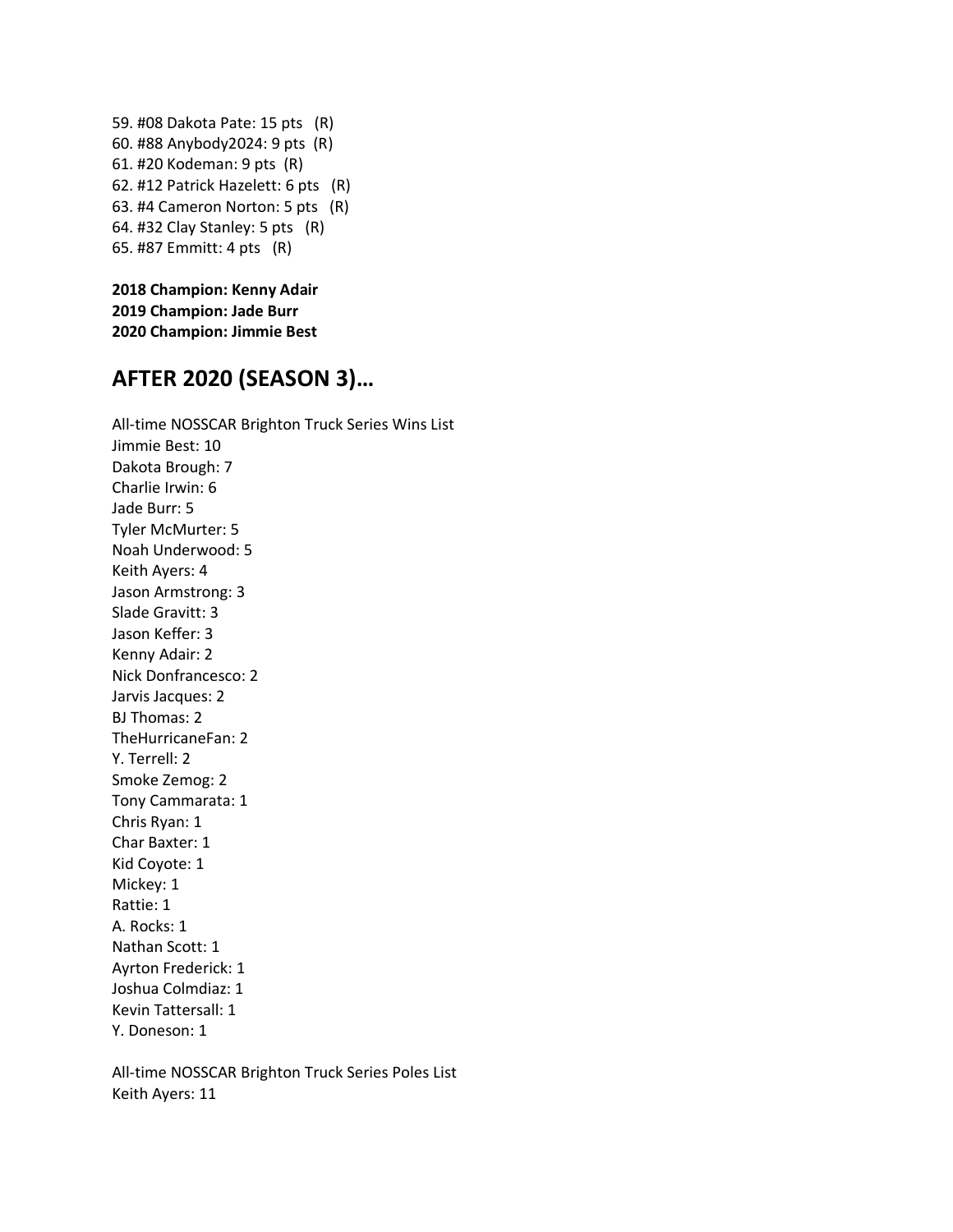Dakota Brough: 7 Jade Burr: 7 Noah Underwood: Michael Burch: 4 Jimmie Best: 3 Jason Armstrong: 2 Anthony Tripi: 2 Nick Donfrancesco: 1 Curtis Fields: 1 BJ Thomas: 1 CD-Derby: 1 Tyler McMurter: 1 Ayrton Frederick: 1 Kevin Tattersall: 1 Tony Cammarata: 1 Jason Pitts: 1 MJO: 1 Jarrett Reese: 1 Brett Baker: 1 Bad\_Moon\_Rising: 1 \*There was no qualifying in 2018\* All-time NOSSCAR Brighton Truck Series Stage Wins List Jimmie Best: 19 Keith Ayers: 15 Charlie Irwin: 10 Noah Underwood: 9 Dakota Brough: 8 Jade Burr: 6 Michael Burch: 5 Nick Donfrancesco: 3 Tony Cammarata: 3 Y. Doneson: 3 Ayrton Frederick: 2 Nathan Scott: 2 Kevin Tattersall: 2 BJ Thomas: 2 Angelo: 1 Jason Armstrong: 1 Braylon Breeze: 1 Pillsbury: 1 Payton Larson: 1 Chase: 1 Randy O'Quinn: 1 Nate Schultz: 1 Thomas Geyer: 1 Steven Corley: 1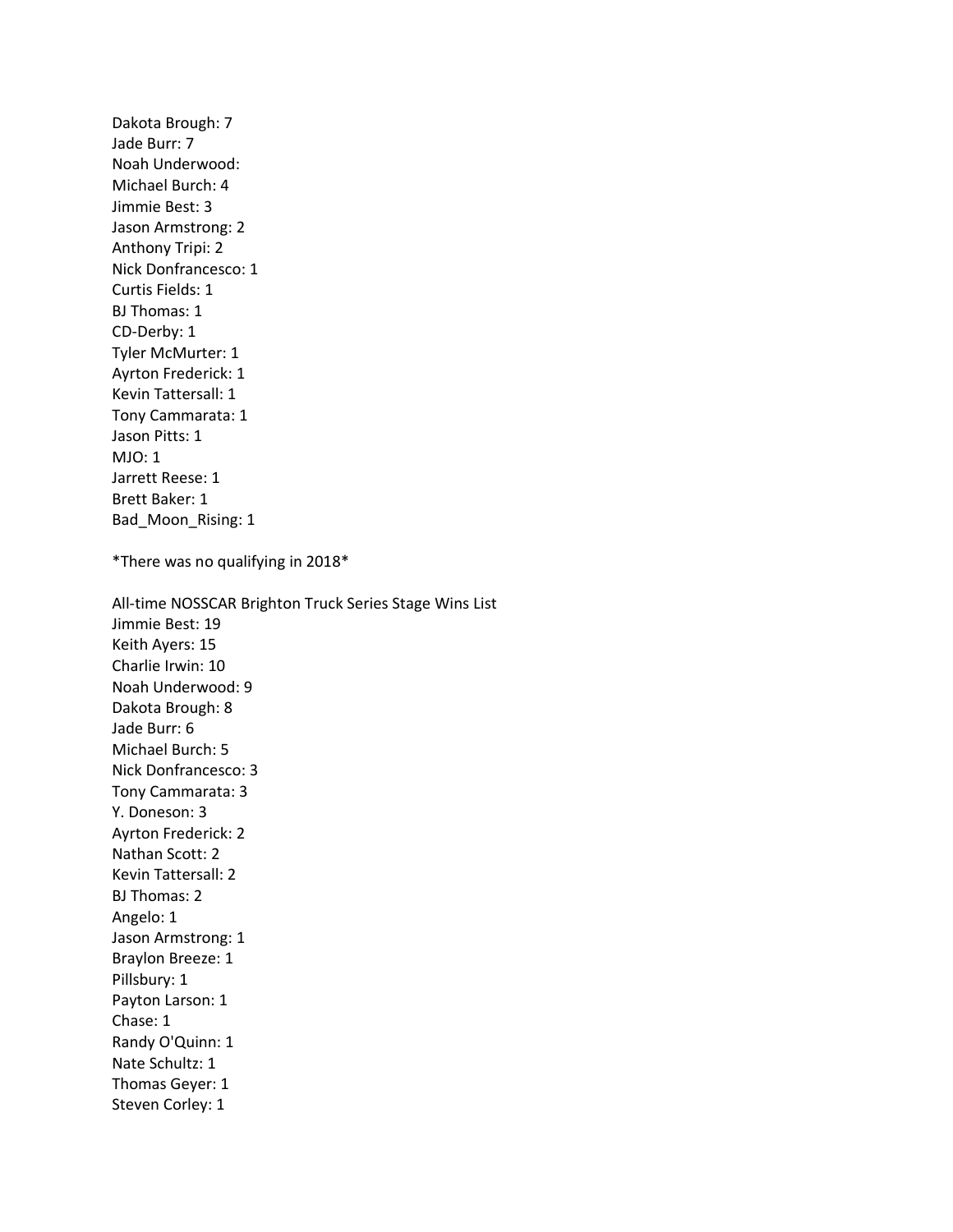Robbie Vids: 1 Jordan Green: 1 Derek Roberts: 1 Joshua Watson: 1 Bad\_Moon\_Rising: 1 \*There were no stages in 2018\* Most NBTS Wins in a Season Jimmie Best (6) Charlie Irwin (6) Noah Underwood (4) Dakota Brough (3) Tyler McMurter (3) Most NBTS Top-5s in a Season Jimmie Best (18) Keith Ayers (12) Charlie Irwin (12) Jade Burr (10) Dakota Brough (8) Kevin Tattersall (8) Anthony Tripi (8) Most NBTS Top-10s in a Season Jimmie Best (26) Keith Ayers (19) Charlie Irwin (19) Noah Underwood (17) Jarvis Jacques (17) BJ Thomas (16) Joshua Colmdiaz (15) Jade Burr (15) Trei Hollywood (14) Dakota Brough (13) Most NBTS Poles in a Season Keith Ayers (7) Noah Underwood (5) Dakota Brough (4) Michael Burch (4) Jimmie Best (3) Jade Burr (3) Most NBTS Stage Wins in a Season Jimmie Best (10) Keith Ayers (10) Charlie Irwin (10)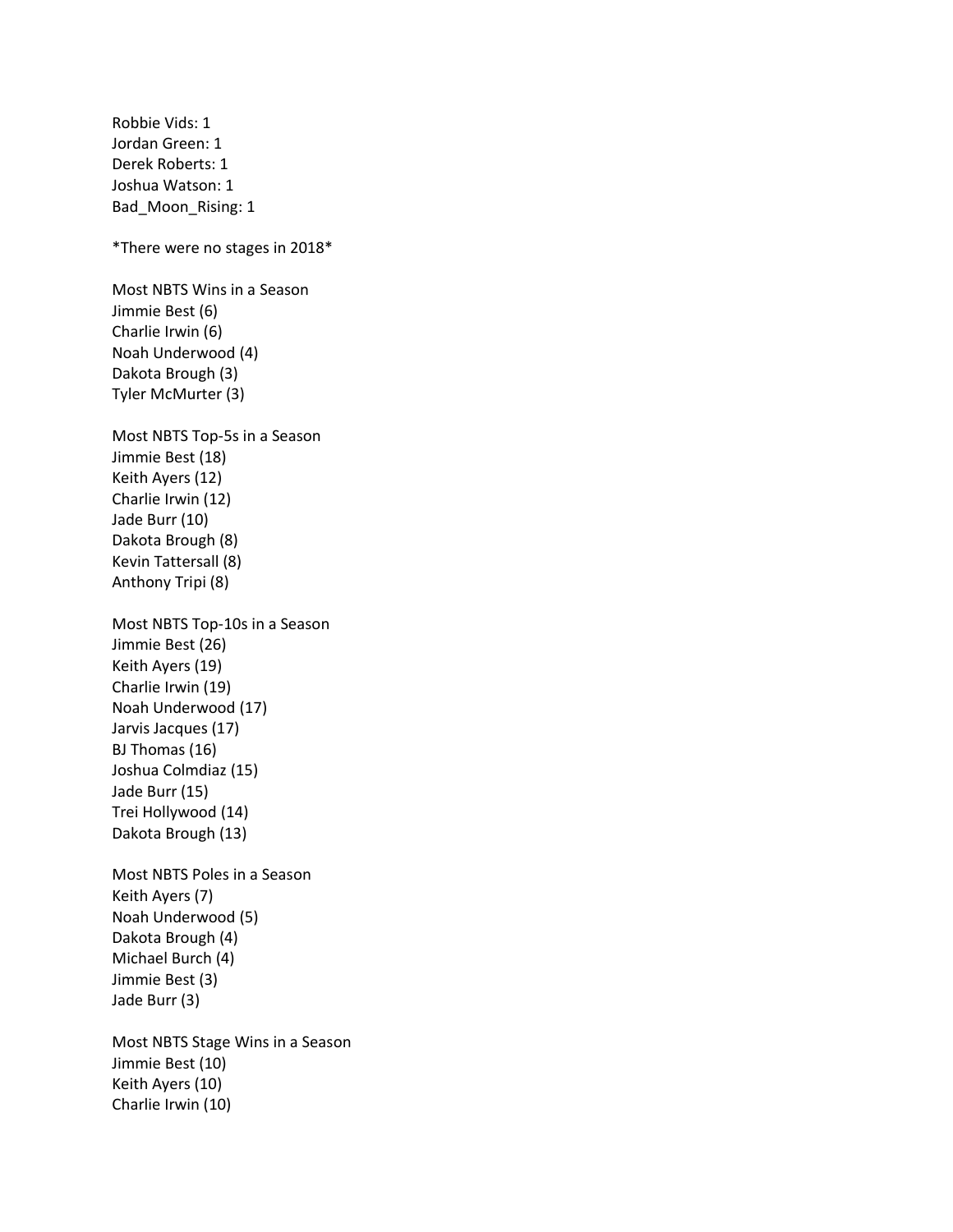Noah Underwood (7) Michael Burch (5) Dakota Brough (4)

# **2021 NOSSCAR Tailgate Truck Series Race Results**

# **1) \*Tailgate 250 at Daytona\* Dec. 1, 2020**

- 1. Joshua Colmdiaz \*POLE
- 2. Harold Burden
- 3. Cameron Norton
- 4. Beam-SKP
- 5. Jordan Green
- 6. Jason Armstrong
- 7. Bradley Gilleland
- 8. Rob Oglesby
- 9. Dave Marks Jr.
- 10. Daniel McGriff
- 11. Jeff Grady
- 12. Jeffery Robinson Jr.
- 13. Timmy Brown
- 14. Nick Donfrancesco
- 15. Natro
- 16. Chris Ryan
- 17. Jessie Carlson
- 18. Tyler Wagner
- 19. Robert Lohman Sr.
- 20. Alex Tesdahl
- 21. Matt Tetmeyer
- 22. Jason Pitts
- 23. Brett Baker
- 24. Steven Corley

STAGE 1:

- 1. Nick Donfrancesco
- 2. Dave Marks Jr.
- 3. Jeffery Robinson Jr.
- 4. Joshua Colmdiaz
- 5. Timmy Brown

- 1. Timmy Brown
- 2. Jordan Green
- 3. Cameron Norton
- 4. Rob Oglesby
- 5. Jeff Grady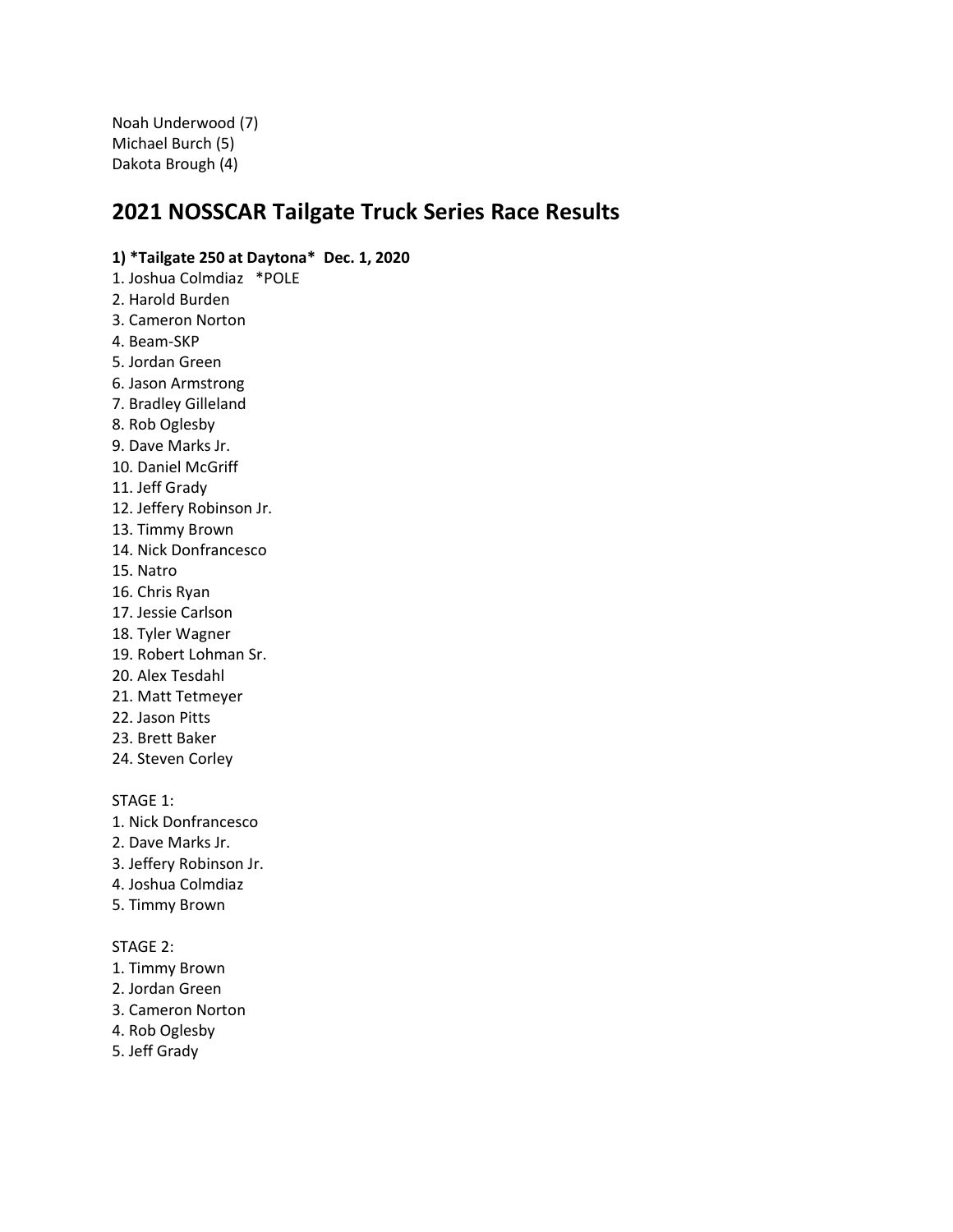#### **2) Las Vegas Dec. 8**

- 1. Nick Donfrancesco
- 2. Brett Baker
- 3. Y. Doneson
- 4. Alex Tesdahl
- 5. Timmy Brown
- 6. Jason Armstrong
- 7. Bradley Gilleland
- 8. Cameron Norton
- 9. Tyler Wagner
- 10. Natro
- 11. Jeffery Robinson Jr.
- 12. Dave Marks Jr.
- 13. Chris Ryan \*POLE
- 14. Rob Oglesby
- 15. Daniel McGriff
- 16. Jeff Grady
- 17. Robert Lohman Sr.
- 18. Beam-SKP
- 19. Joshua Colmdiaz
- 20. Ayrton Frederick
- 21. Harold Burden

#### STAGE 1:

- 1. Nick Donfrancesco
- 2. Cameron Norton
- 3. Y. Doneson
- 4. Alex Tesdahl
- 5. Jeffery Robinson Jr.

#### STAGE 2:

- 1. Brett Baker
- 2. Cameron Norton
- 3. Jeffery Robinson Jr.
- 4. Y. Doneson
- 5. Natro

#### **3) Atlanta Dec. 15**

- 1. Noah Underwood
- 2. Nick Donfrancesco \*POLE
- 3. Jeffery Robinson Jr.
- 4. Alex Tesdahl
- 5. Y. Doneson
- 6. Steven Corley
- 7. Beam-SKP
- 8. Joshua Colmdiaz
- 9. Cameron Norton
- 10. Daniel McGriff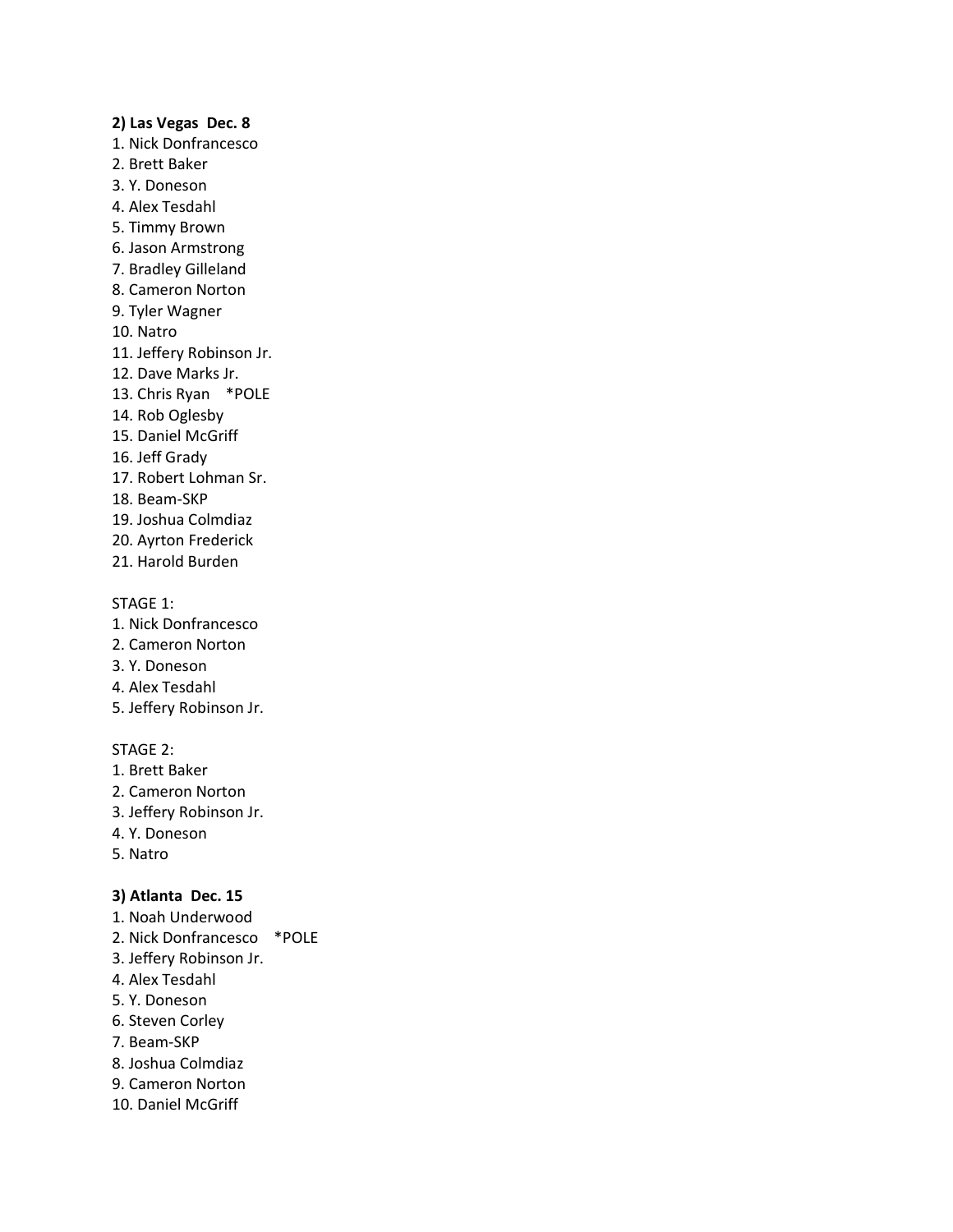- 11. Dave Marks Jr.
- 12. Jessie Carlson
- 13. Timmy Brown
- 14. Tyler Wagner
- 15. Jeff Grady
- 16. Harold Burden
- 17. Jordan Rotton
- 18. Bradley Gilleland
- 19. Robert Lohman Sr.
- 20. Jason Armstrong

- 1. Nick Donfrancesco
- 2. Bradley Gilleland
- 3. Alex Tesdahl
- 4. Noah Underwood
- 5. Cameron Norton

# STAGE 2:

- 1. Noah Underwood
- 2. Nick Donfrancesco
- 3. Alex Tesdahl
- 4. Cameron Norton
- 5. Joshua Colmdiaz

# **4) Bristol Dec. 15**

1. Joshua Colmdiaz 2. Tyler McMurter 3. Jeffery Robinson Jr. 4. Alex Tesdahl 5. Nick Donfrancesco 6. Cameron Norton 7. Noah Underwood \*POLE 8. Timmy Brown 9. Jason Armstrong 10. Dave Marks Jr. 11. Jordan Rotton 12. Harold Burden 13. Daniel McGriff 14. Jeff Grady 15. Jessie Carlson 16. Robert Lohman Sr. 17. Y. Doneson 18. Bradley Gilleland 19. Beam-SKP 20. Steven Corley

STAGE 1: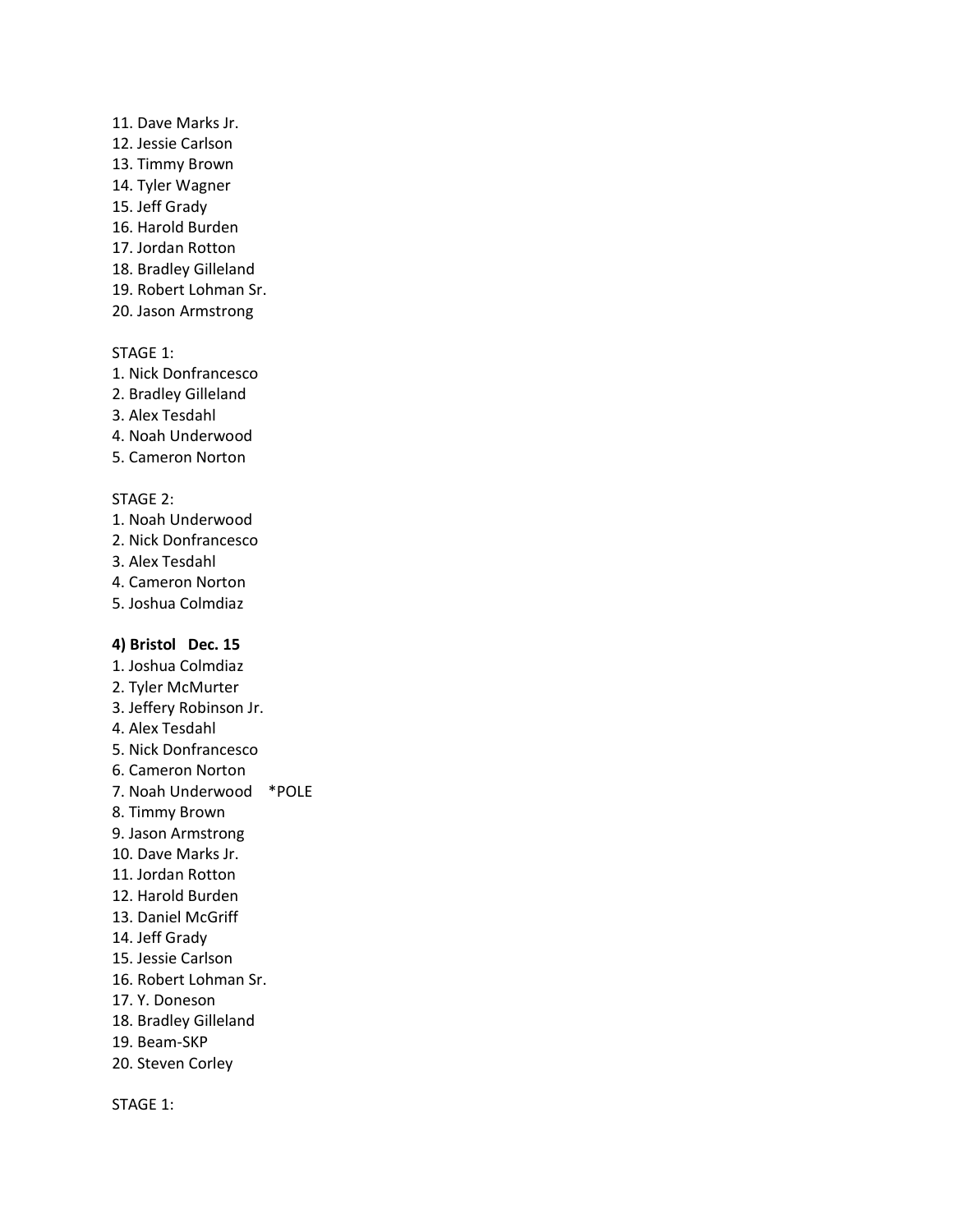- 1. Nick Donfrancesco
- 2. Alex Tesdahl
- 3. Harold Burden
- 4. Jordan Rotton
- 5. Cameron Norton

# STAGE 2:

- 1. Alex Tesdahl
- 2. Joshua Colmdiaz
- 3. Noah Underwood
- 4. Nick Donfrancesco
- 5. Cameron Norton

# **5) Homestead Dec. 22**

- 1. Steven Corley
- 2. Nick Donfrancesco \*POLE
- 3. Jeffery Robinson Jr.
- 4. Cameron Norton
- 5. Jessie Carlson
- 6. Bradley Gilleland
- 7. Jordan Rotton
- 8. Dustin McClintlock
- 9. Jason Armstrong
- 10. Daniel McGriff
- 11. Joshua Colmdiaz
- 12. Beam-SKP
- 13. Tyler Wagner
- 14. Robert Lohman Sr.
- 15. Timmy Brown
- 16. Alex Tesdahl
- 17. Harold Burden
- 18. Y. Doneson
- 19. Rob Oglesby
- 20. Chris Ryan

STAGE 1:

- 1. Nick Donfrancesco
- 2. Joshua Colmdiaz
- 3. Steven Corley
- 4. Bradley Gilleland
- 5. Jeffery Robinson Jr.

- 1. Bradley Gilleland
- 2. Steven Corley
- 3. Joshua Colmdiaz
- 4. Nick Donfrancesco
- 5. Jeffery Robinson Jr.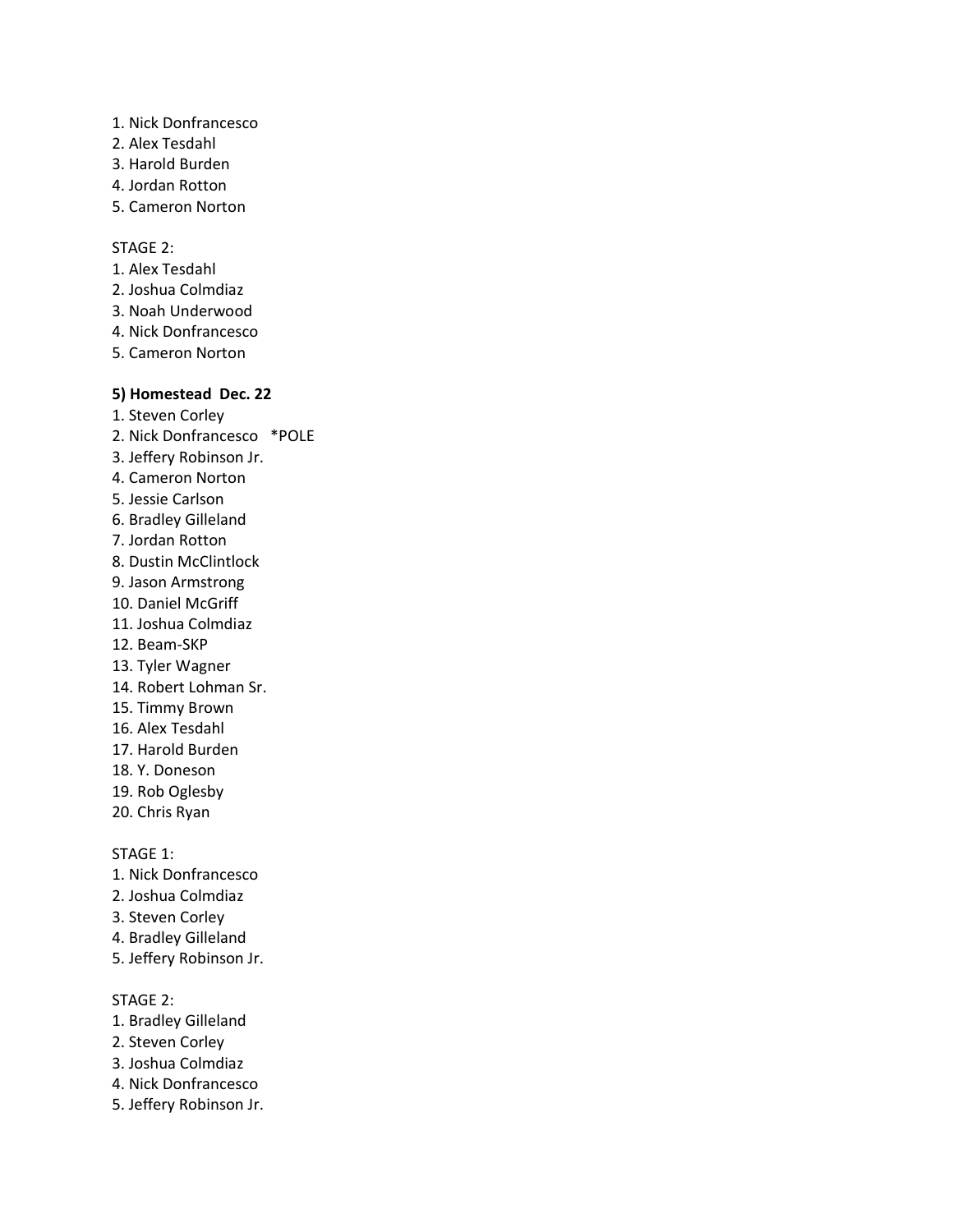## **6) Canadian Tire Motorsport Park Dec. 22**

- 1. Tyler McMurter
- 2. Jessie Carlson
- 3. Beam-SKP
- 4. Joshua Colmdiaz
- 5. Jeffery Robinson Jr.
- 6. Steven Corley
- 7. Jason Armstrong
- 8. Alex Tesdahl
- 9. Cameron Norton
- 10. Timmy Brown
- 11. Nick Donfrancesco \*POLE
- 12. Thomas Geyer
- 13. Dustin McClintlock
- 14. Robert Lohman Sr.
- 15. Jordan Rotton
- 16. Tyler Wagner
- 17. Y. Doneson
- 18. Harold Burden
- 19. Jeff Grady
- 20. Natro

## STAGE 1:

- 1. Tyler McMurter
- 2. Steven Corley
- 3. Jessie Carlson
- 4. Nick Donfrancesco
- 5. Beam-SKP

# STAGE 2:

- 1. Tyler McMurter
- 2. Nick Donfrancesco
- 3. Jessie Carlson
- 4. Cameron Norton
- 5. Beam-SKP

# **7) Texas Jan. 5, 2020**

- 1. Jessie Carlson
- 2. Harold Burden
- 3. Alex Tesdahl
- 4. Jordan Green
- 5. Nick Donfrancesco \*POLE
- 6. Jordan Rotton
- 7. Jeffery Robinson Jr.
- 8. Jason Armstrong
- 9. Bradley Gilleland
- 10. Dustin McClintlock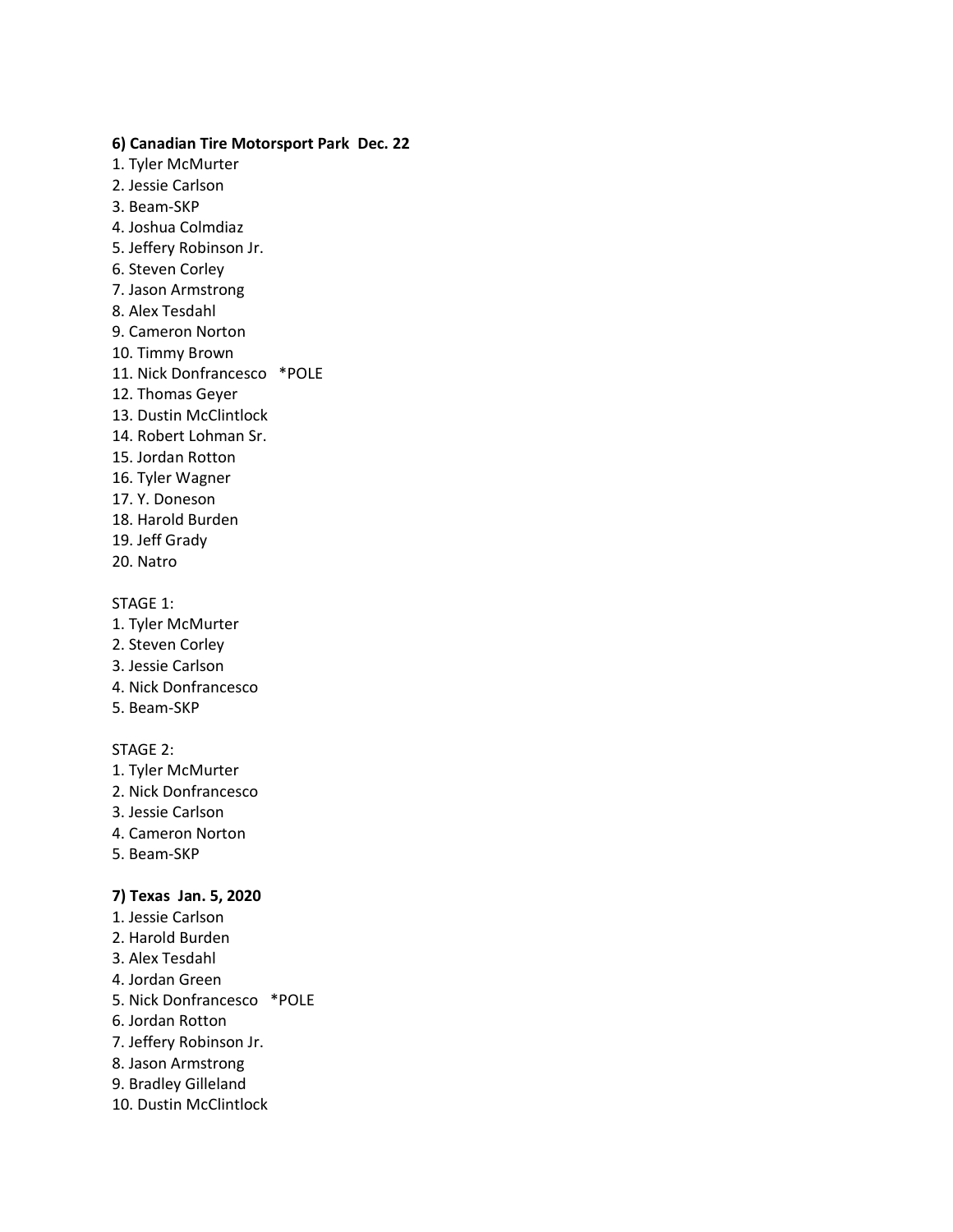## 11. Timmy Brown

- 12. Steven Corley
- 13. Daniel McGriff
- 14. Dave Marks Jr.
- 15. Tyler Wagner
- 16. Cook-Racing
- 17. Joshua Colmdiaz
- 18. Beam-SKP
- 19. Jeff Grady
- 20. Trenton Krentz
- 21. Robert Lohman Sr.
- 22. Cameron Norton

## STAGE 1:

- 1. Nick Donfrancesco
- 2. Joshua Colmdiaz
- 3. Steven Corley
- 4. Harold Burden
- 5. Jordan Rotton

# STAGE 2:

- 1. Nick Donfrancesco
- 2. Jessie Carlson
- 3. Steven Corley
- 4. Joshua Colmdiaz
- 5. Harold Burden

# **8) Richmond Jan. 12**

- 1. Jessie Carlson \*POLE
- 2. Nick Donfrancesco
- 3. Jeffery Robinson Jr.
- 4. Joshua Colmdiaz
- 5. Steven Corley
- 6. Aaron Garcia
- 7. Jordan Rotton
- 8. Alex Tesdahl
- 9. Beam-SKP
- 10. Harold Burden
- 11. Dustin McClintlock
- 12. Jason Armstrong
- 13. Bradley Gilleland
- 14. Dave Marks Jr.
- 15. Timmy Brown
- 16. Daniel McGriff
- 17. Brett Baker
- 18. Cameron Norton
- 19. Thomas Geyer
- 20. Robert Lohman Sr.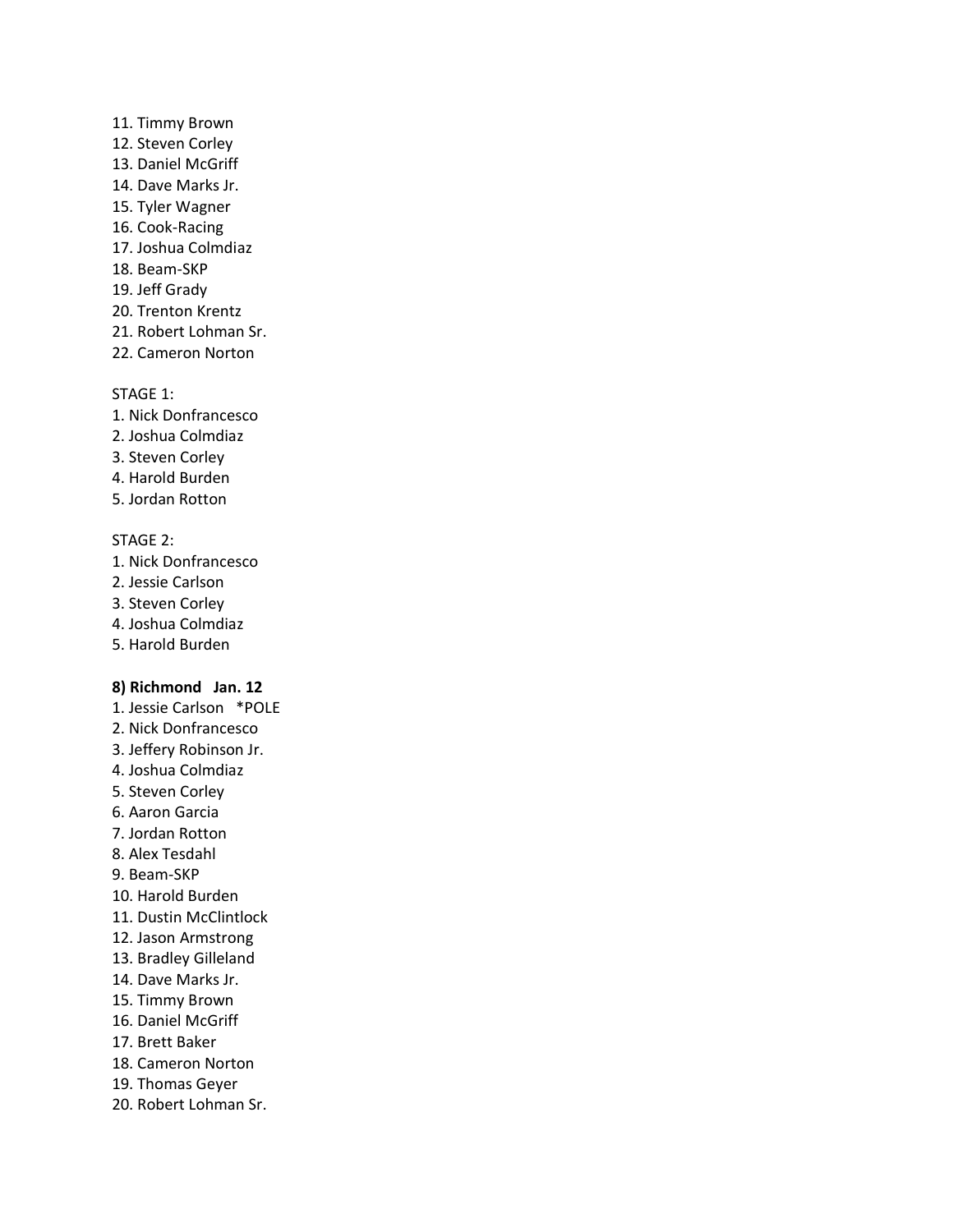#### 21. Jeff Grady

22. Tyler Wagner

### STAGE 1:

- 1. Jessie Carlson
- 2. Nick Donfrancesco
- 3. Steven Corley
- 4. Jeffery Robinson Jr.
- 5. Jordan Rotton

#### STAGE 2:

- 1. Steven Corley
- 2. Jessie Carlson
- 3. Jeffery Robinson Jr.
- 4. Nick Donfrancesco
- 5. Joshua Colmdiaz

#### **9) Dover Jan. 12**

- 1. Tyler McMurter
- 2. Brett Baker
- 3. Joshua Colmdiaz
- 4. Harold Burden
- 5. Alex Tesdahl
- 6. Jessie Carlson
- 7. Steven Corley
- 8. Cameron Norton
- 9. Jordan Rotton \*POLE
- 10. Bradley Gilleland
- 11. Jason Armstrong
- 12. Aaron Garcia
- 13. Jeffery Robinson Jr.
- 14. Timmy Brown
- 15. Dustin McClintlock
- 16. Tyler Wagner
- 17. Robert Lohman Sr.
- 18. Nick Donfrancesco
- 19. Daniel McGriff
- 20. Beam-SKP

#### STAGE 1:

- 1. Aaron Garcia
- 2. Jessie Carlson
- 3. Jordan Rotton
- 4. Alex Tesdahl
- 5. Tyler McMurter

STAGE 2:

1. Jordan Rotton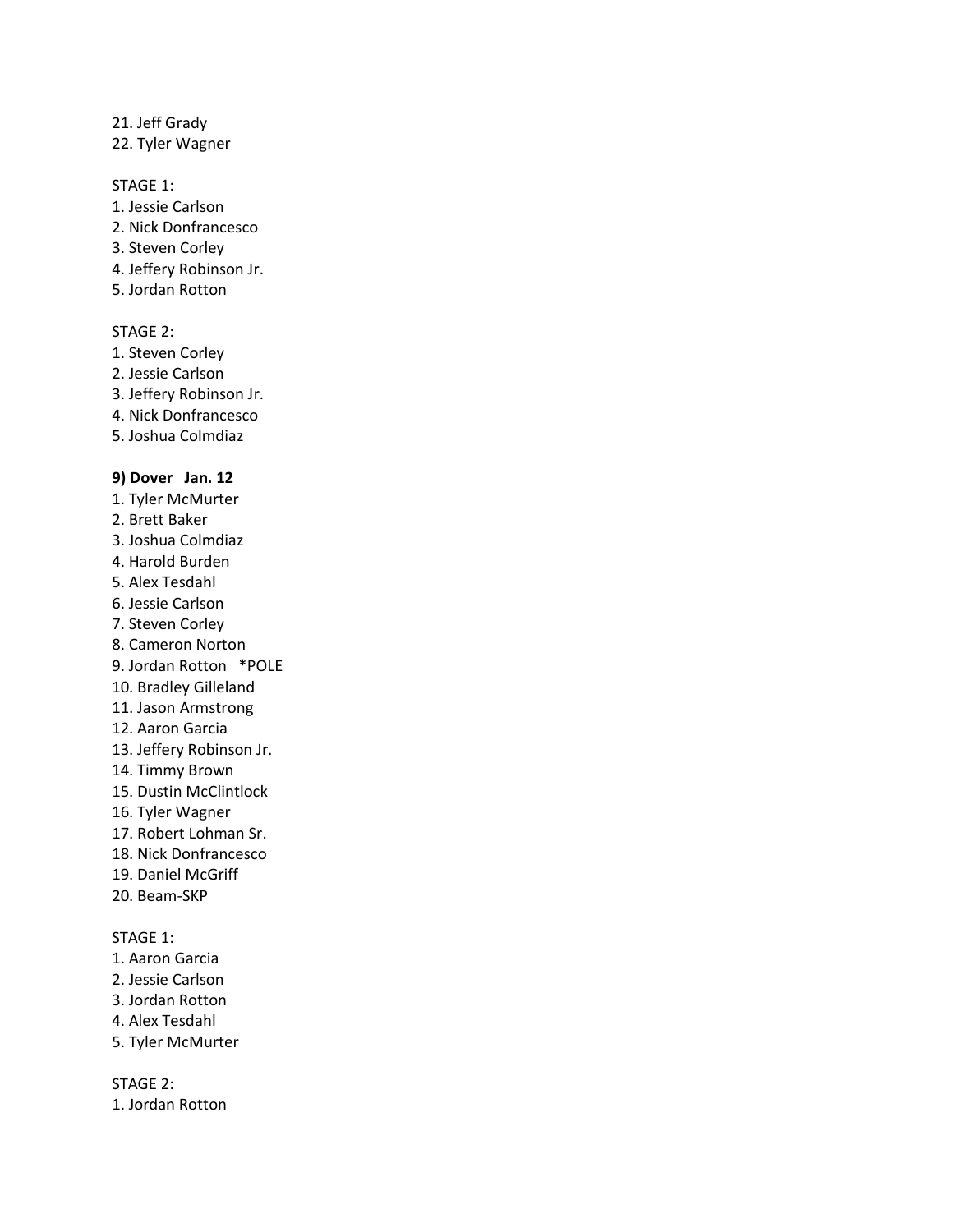- 2. Steven Corley
- 3. Brett Baker
- 4. Cameron Norton
- 5. Harold Burden

## **10) Charlotte Jan. 19**

- 1. Nick Donfrancesco
- 2. Jessie Carlson
- 3. Jeffery Robinson Jr.
- 4. Alex Tesdahl
- 5. Jordan Green \*POLE
- 6. Bradley Gilleland
- 7. Beam-SKP
- 8. Cameron Norton
- 9. Jordan Rotton
- 10. Daniel McGriff
- 11. Jason Armstrong
- 12. Timmy Brown
- 13. Harold Burden
- 14. Dustin McClintlock
- 15. Aaron Garcia
- 16. Steven Corley
- 17. Dave Marks Jr.
- 18. Joshua Colmdiaz
- 19. Robert Lohman Sr.
- 20. Tyler Wagner

## STAGE 1:

- 1. Nick Donfrancesco
- 2. Steven Corley
- 3. Jessie Carlson
- 4. Alex Tesdahl
- 5. Harold Burden

#### STAGE 2:

- 1. Nick Donfrancesco
- 2. Steven Corley
- 3. Jessie Carlson
- 4. Joshua Colmdiaz
- 5. Jordan Rotton

# **11) Indy Road Course Jan. 19**

- 1. Beam-SKP
- 2. Bradley Gilleland
- 3. Jason Armstrong
- 4. Tyler McMurter
- 5. Jeffery Robinson Jr.
- 6. Alex Tesdahl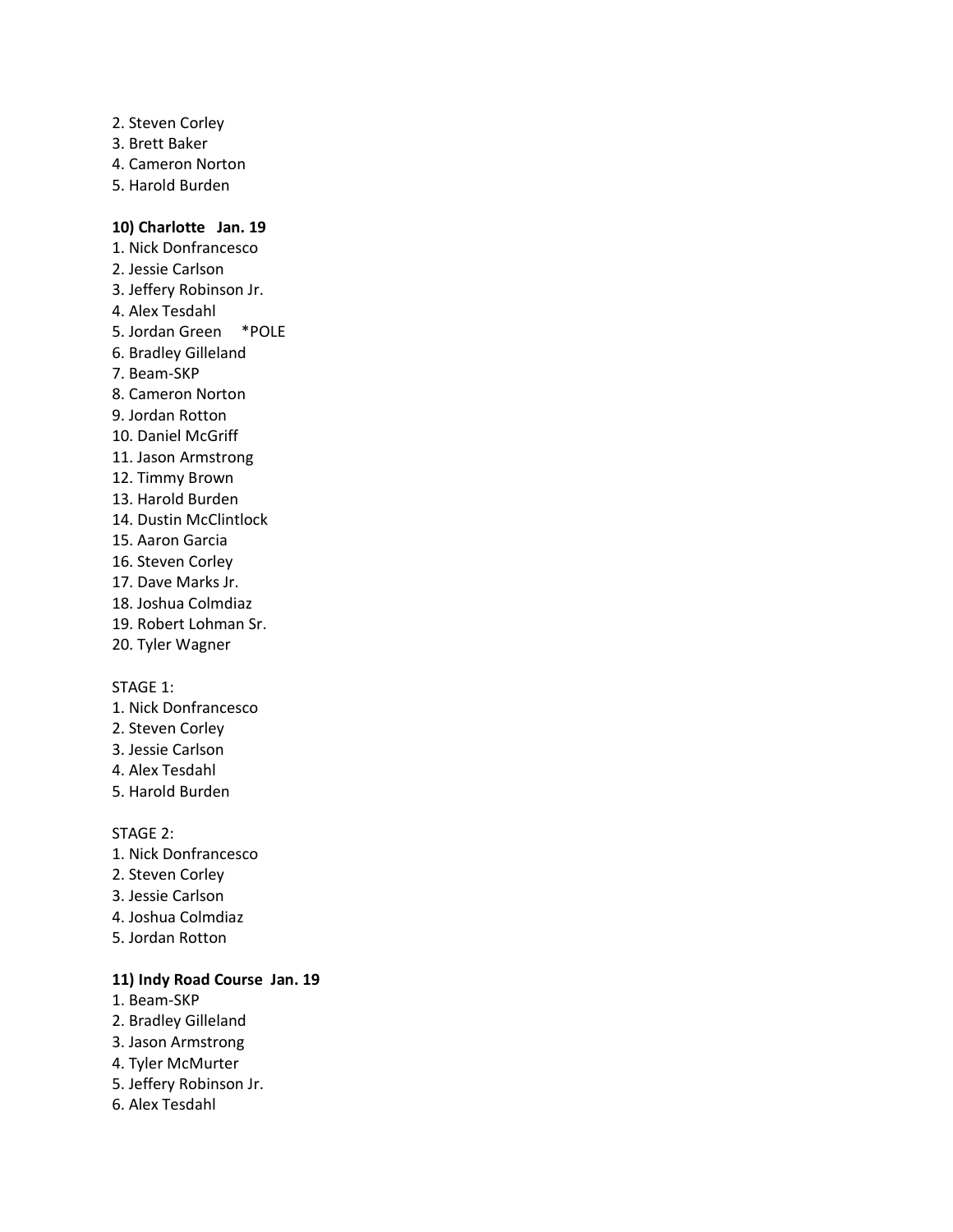- 7. Joshua Colmdiaz
- 8. Nick Donfrancesco
- 9. Dustin McClintlock
- 10. Timmy Brown
- 11. Jessie Carlson \*POLE
- 12. Aaron Garcia
- 13. Brett Baker
- 14. Harold Burden
- 15. Steven Corley
- 16. Robert Lohman Sr.
- 17. Jordan Green
- 18. Cameron Norton
- 19. Jordan Rotton
- 20. Tyler Wagner
- 21. Daniel McGriff
- 22. Dave Marks Jr.

- 1. Jessie Carlson
- 2. Beam-SKP
- 3. Tyler McMurter
- 4. Aaron Garcia
- 5. Bradley Gilleland

## STAGE 2:

- 1. Jessie Carlson
- 2. Tyler McMurter
- 3. Beam-SKP
- 4. Aaron Garcia
- 5. Bradley Gilleland

# **12) Kansas Jan. 26**

- 1. Nick Donfrancesco
- 2. Bradley Gilleland
- 3. Alex Tesdahl
- 4. Steven Corley
- 5. Joshua Colmdiaz
- 6. Jordan Rotton
- 7. Timmy Brown
- 8. Dustin McClintlock
- 9. Trei Hollywood
- 10. Dave Marks Jr.
- 11. Jason Armstrong
- 12. Beam-SKP
- 13. Jessie Carlson
- 14. Aaron Garcia \*POLE
- 15. Cameron Norton
- 16. Harold Burden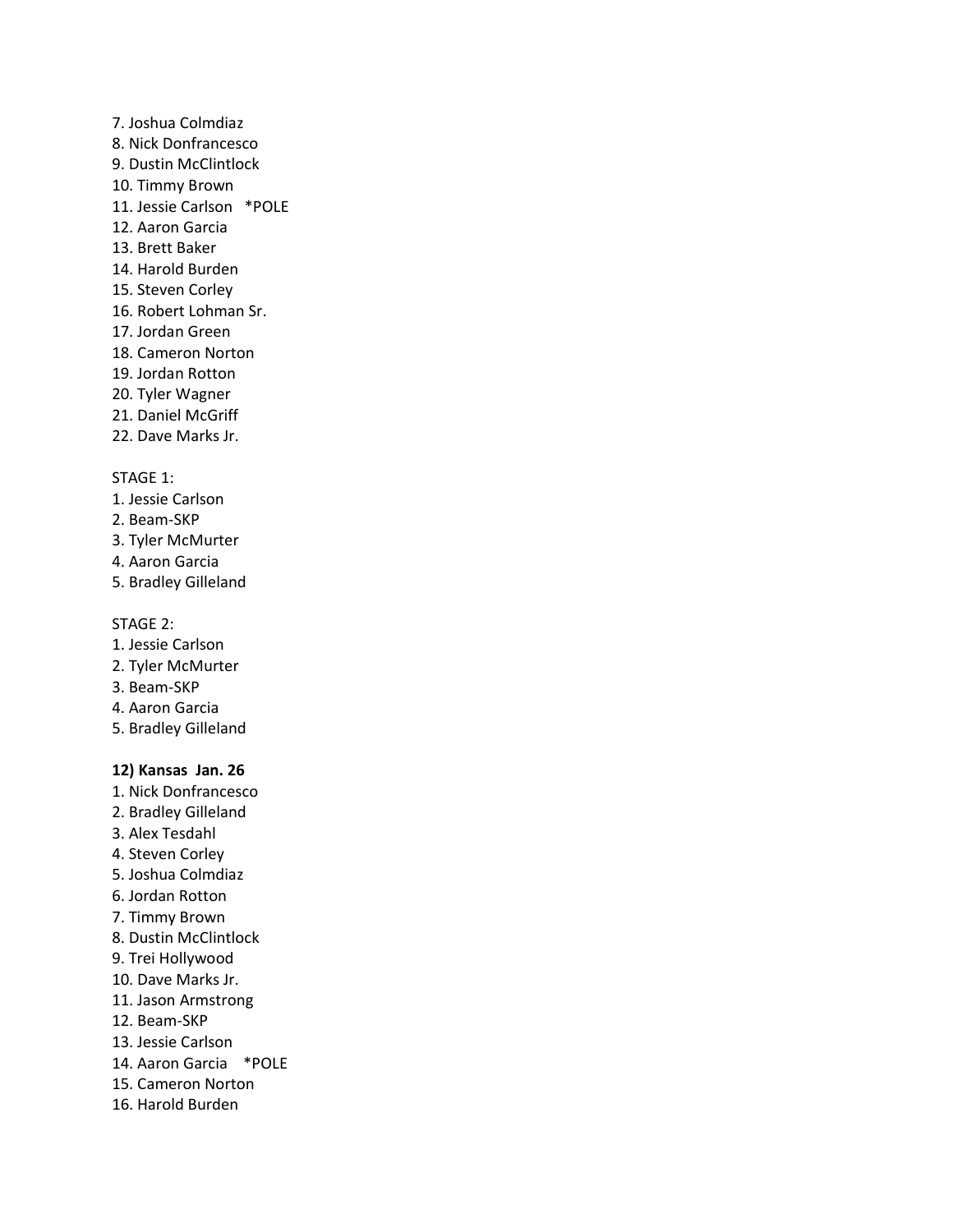#### 17. Jeffery Robinson Jr.

- 18. Brett Baker
- 19. Robert Lohman Sr.
- 20. Jeff Grady
- 21. Daniel McGriff

### STAGE 1:

- 1. Aaron Garcia
- 2. Jessie Carlson
- 3. Jordan Rotton
- 4. Bradley Gilleland
- 5. Cameron Norton

#### STAGE 2:

- 1. Nick Donfrancesco
- 2. Jordan Rotton
- 3. Jessie Carlson
- 4. Aaron Garcia
- 5. Alex Tesdahl

### **13) Watkins Glen Jan. 26**

- 1. Jessie Carlson \*POLE
- 2. Dustin Franklin
- 3. Beam-SKP
- 4. Brett Baker
- 5. Joshua Colmdiaz
- 6. Bradley Gilleland
- 7. Alex Tesdahl
- 8. Harold Burden
- 9. Jason Armstrong
- 10. Timmy Brown
- 11. Trei Hollywood
- 12. Dustin McClintlock
- 13. Cameron Norton
- 14. Steven Corley
- 15. Jordan Rotton
- 16. Nick Donfrancesco
- 17. Robert Lohman Sr.
- 18. Tyler Wagner
- 19. Jeff Grady
- 20. Aaron Garcia

### STAGE 1:

- 1. Jessie Carlson
- 2. Joshua Colmdiaz
- 3. Beam-SKP
- 4. Bradley Gilleland
- 5. Dustin Franklin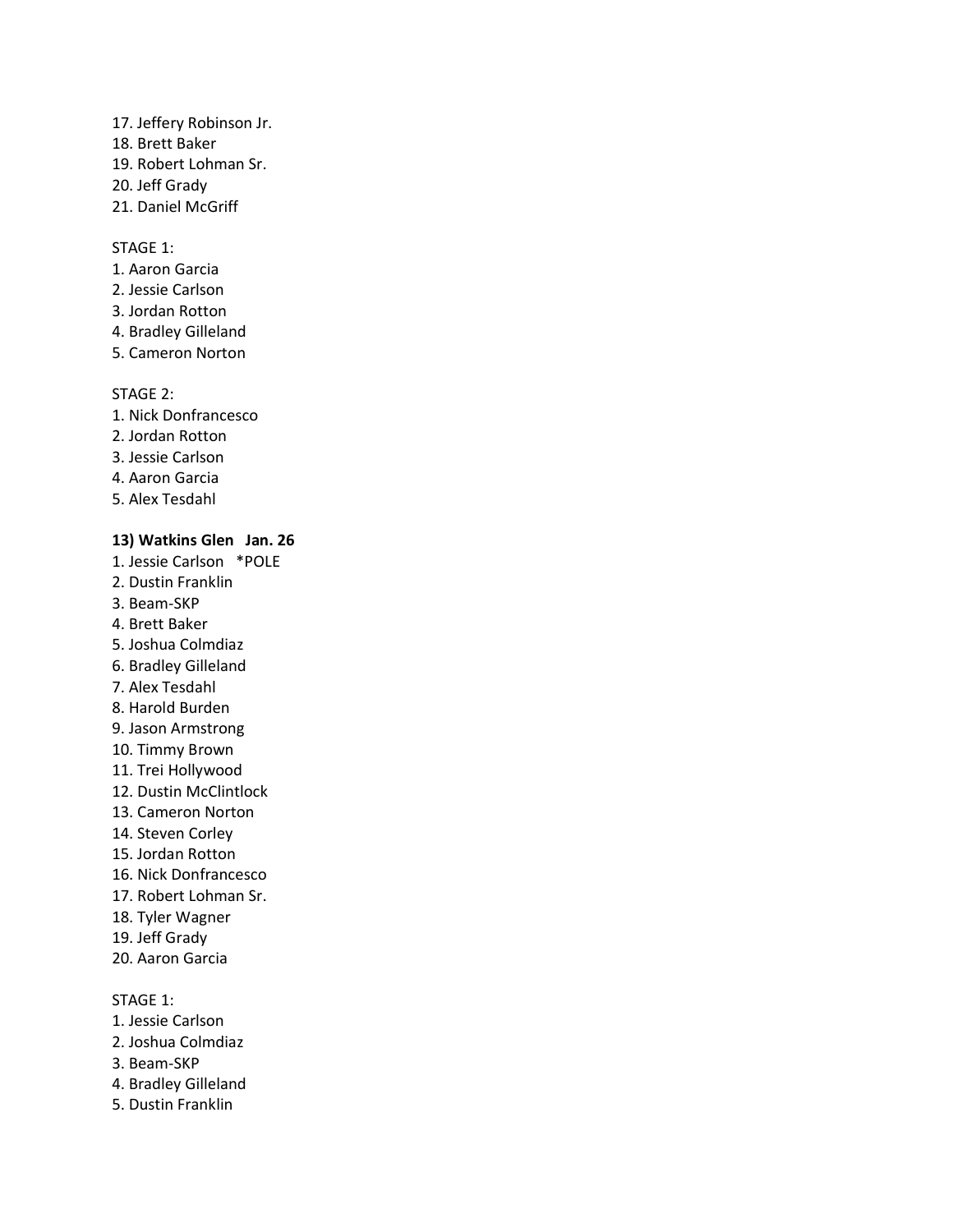#### STAGE 2:

- 1. Jessie Carlson
- 2. Dustin Franklin
- 3. Beam-SKP
- 4. Brett Baker
- 5. Harold Burden

#### **14) Texas Feb. 2**

- 1. Nick Donfrancesco
- 2. Brett Baker
- 3. Alex Tesdahl
- 4. Tyler McMurter
- 5. Harold Burden
- 6. Jessie Carlson
- 7. Jason Armstrong
- 8. Bradley Gilleland
- 9. Timmy Brown
- 10. Jordan Rotton \*POLE
- 11. Jeffery Robinson Jr.
- 12. Trei Hollywood
- 13. Beam-SKP
- 14. Joshua Colmdiaz
- 15. Cameron Norton
- 16. Dave Marks Jr.
- 17. Jeff Grady
- 18. Robert Lohman Sr.
- 19. Jordan Green
- 20. Dustin McClintlock

#### STAGE 1:

- 1. Nick Donfrancesco
- 2. Tyler McMurter
- 3. Jordan Rotton
- 4. Cameron Norton
- 5. Harold Burden

#### STAGE 2:

- 1. Jessie Carlson
- 2. Nick Donfrancesco
- 3. Bradley Gilleland
- 4. Harold Burden
- 5. Tyler McMurter

### **15) Darlington Feb. 2**

- 1. Nick Donfrancesco \*POLE
- 2. Beam-SKP
- 3. Tyler McMurter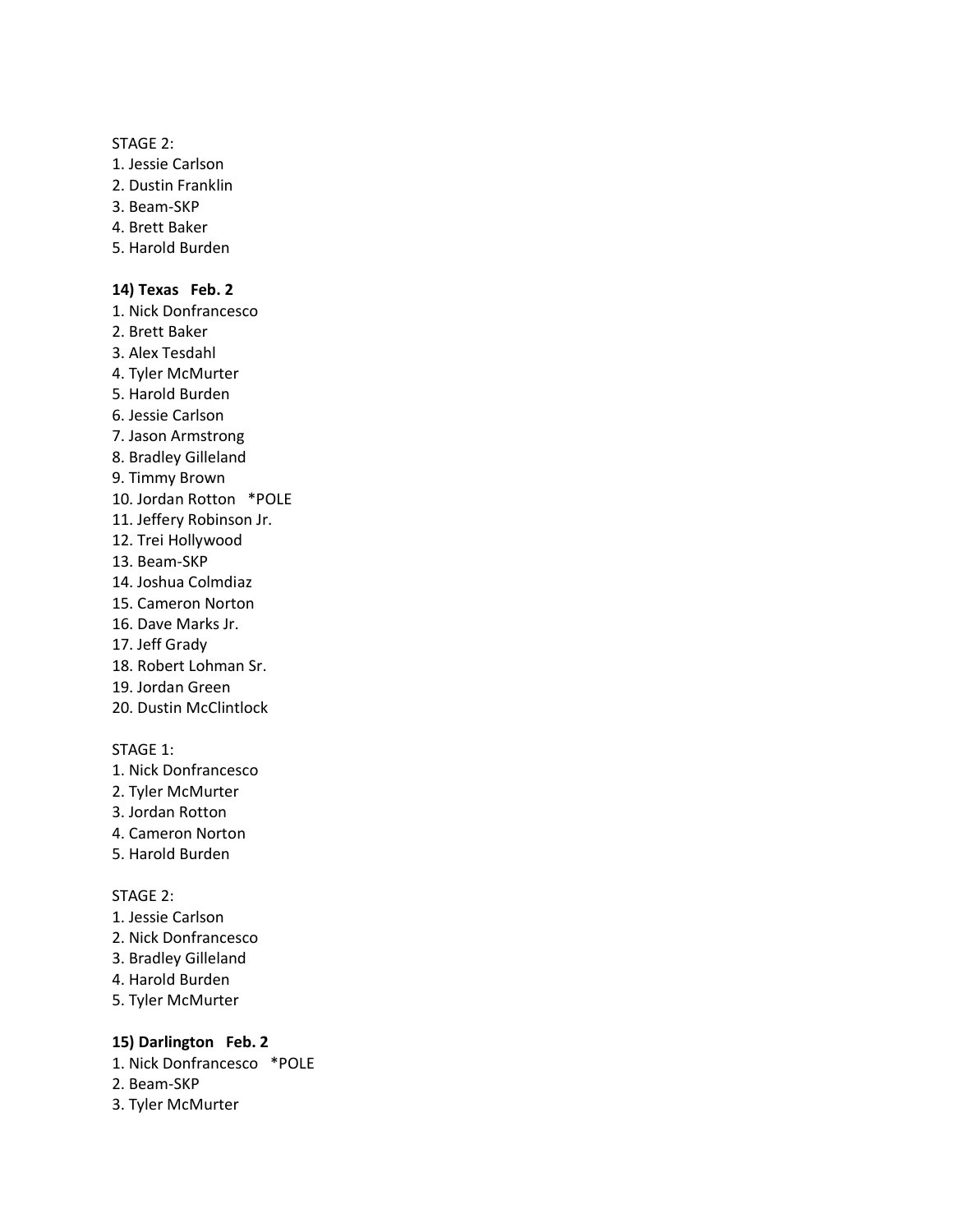- 4. Jessie Carlson
- 5. Alex Tesdahl
- 6. Joshua Colmdiaz
- 7. Jason Armstrong
- 8. Timmy Brown
- 9. Harold Burden
- 10. Jeffery Robinson Jr.
- 11. Jordan Green
- 12. Brett Baker
- 13. Jordan Rotton
- 14. Bradley Gilleland
- 15. Cameron Norton
- 16. Robert Lohman Sr.
- 17. Jeff Grady
- 18. Dave Marks Jr.
- 19. Daniel McGriff
- 20. Steven Corley

- 1. Jordan Green
- 2. Joshua Colmdiaz
- 3. Nick Donfrancesco
- 4. Tyler McMurter
- 5. Brett Baker

### STAGE 2:

- 1. Jessie Carlson
- 2. Nick Donfrancesco
- 3. Brett Baker
- 4. Beam-SKP
- 5. Joshua Colmdiaz

### **16) Iowa Feb. 16**

- 1. Joshua Colmdiaz 2. Nick Donfrancesco \*POLE 3. Jordan Green 4. Beam-SKP 5. Harold Burden 6. Ayrton Frederick 7. Cameron Norton 8. Jason Armstrong 9. Brett Baker 10. Trenton Krentz 11. Jeffery Robinson Jr. 12. Timmy Brown
- 13. Jordan Rotton
- 14. Steven Corley
- 15. Trei Hollywood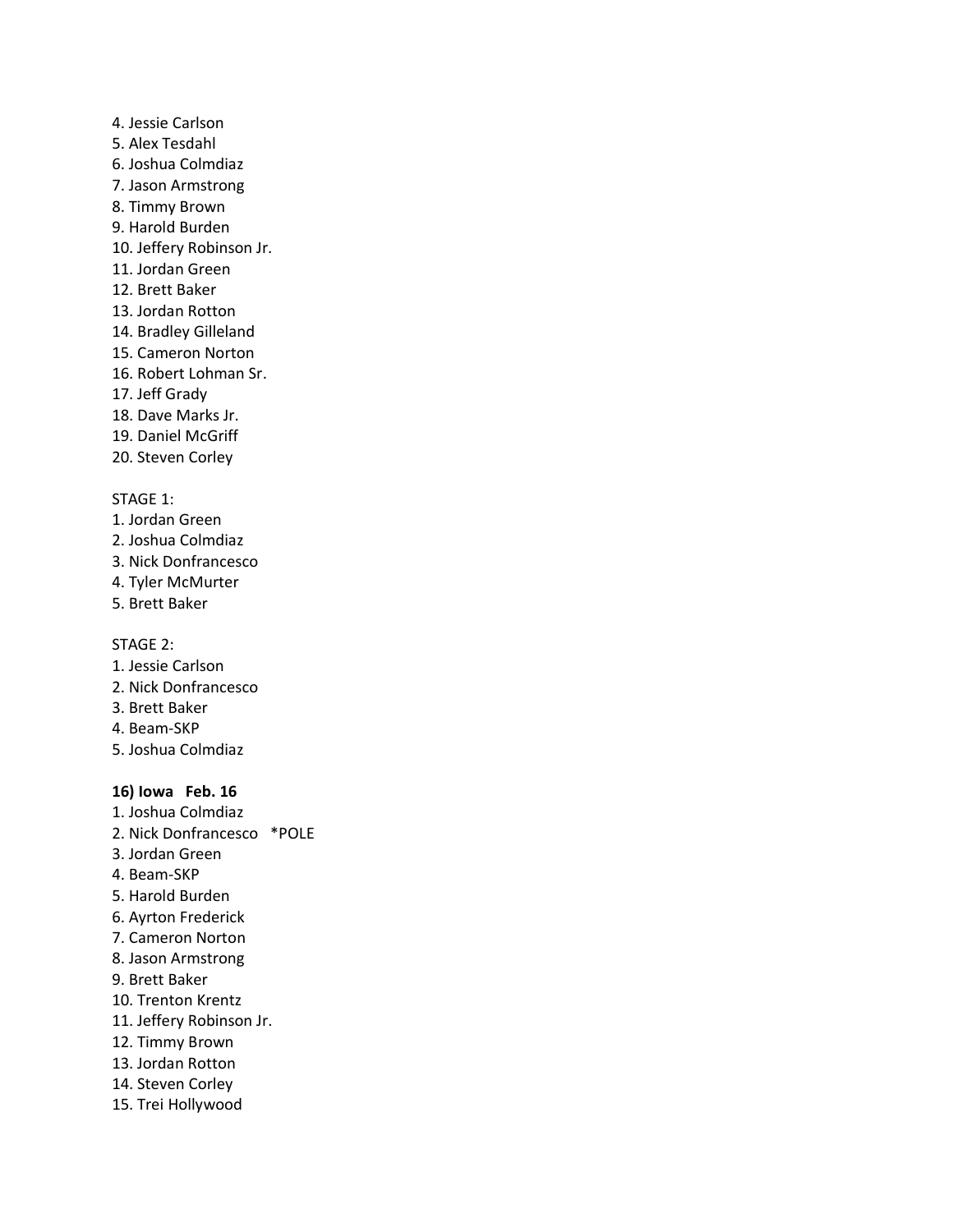- 16. Dustin Franklin 17. Jessie Carlson
- 18. Alex Tesdahl
- 19. Aaron Garcia
- 20. Dustin McClintlock

- 1. Dustin Franklin
- 2. Nick Donfrancesco
- 3. Joshua Colmdiaz
- 4. Ayrton Frederick
- 5. Steven Corley

### STAGE 2:

- 1. Nick Donfrancesco
- 2. Joshua Colmdiaz
- 3. Steven Corley
- 4. Jordan Green
- 5. Beam-SKP

### **17) Chicagoland Feb. 16**

- 1. Nick Donfrancesco \*POLE
- 2. Jordan Rotton
- 3. Harold Burden
- 4. Joshua Colmdiaz
- 5. Ayrton Frederick
- 6. Alex Tesdahl
- 7. Jason Armstrong
- 8. Cameron Norton
- 9. Brett Baker
- 10. Beam-SKP
- 11. Timmy Brown
- 12. Trenton Krentz
- 13. Steven Corley
- 14. Tanner Swalley
- 15. Tristan Vanos
- 16. Jeffery Robinson Jr.
- 17. Aaron Garcia
- 18. Jessie Carlson
- 19. Jordan Green
- 20. Dave Marks Jr.

STAGE 1:

- 1. Nick Donfrancesco
- 2. Jordan Rotton
- 3. Brett Baker
- 4. Aaron Garcia
- 5. Jessie Carlson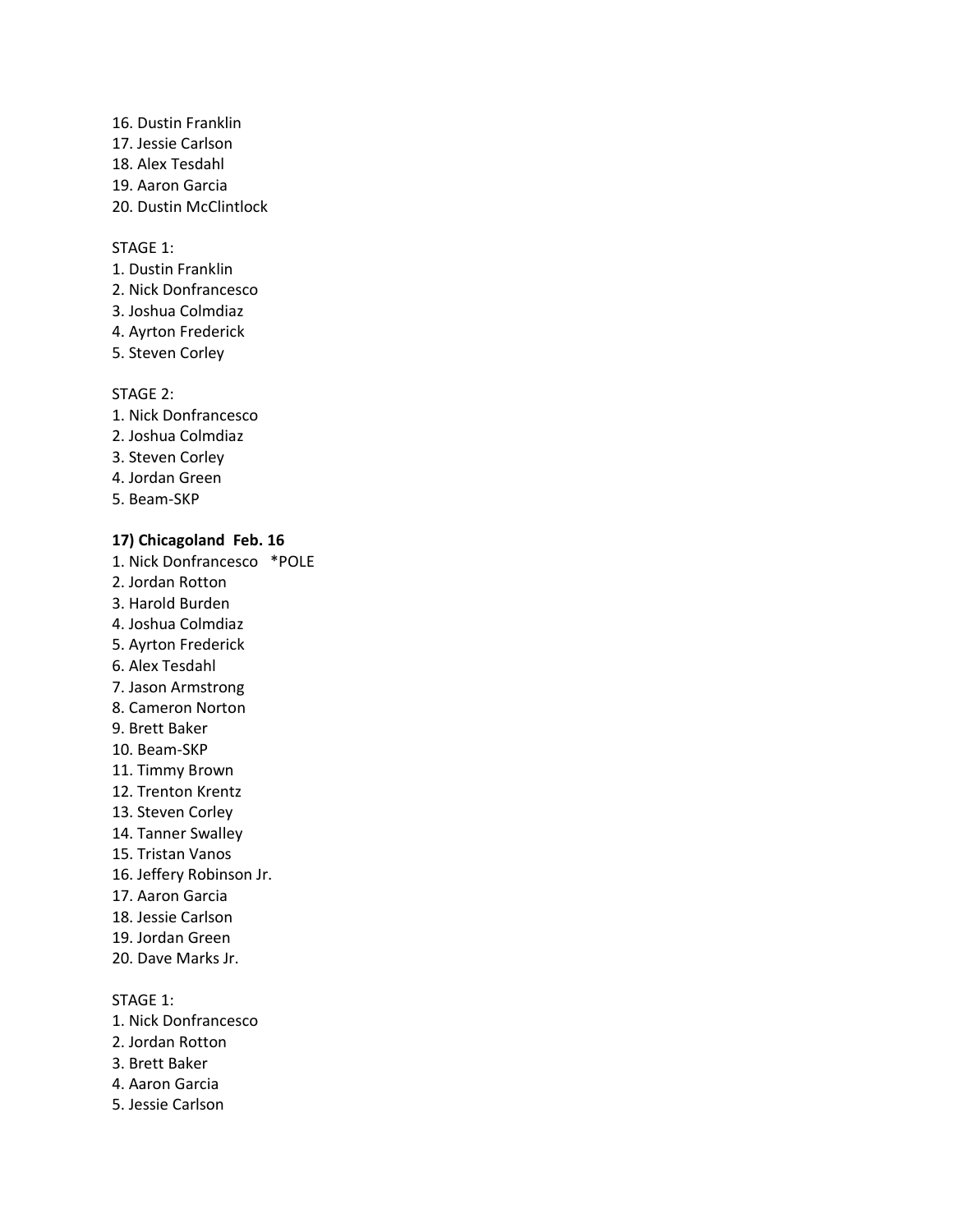#### STAGE 2:

- 1. Nick Donfrancesco
- 2. Ayrton Frederick
- 3. Joshua Colmdiaz
- 4. Jordan Rotton
- 5. Cameron Norton

#### **18) Pocono Feb. 23**

- 1. Nick Donfrancesco
- 2. Noah Underwood \*POLE
- 3. Aaron Garcia
- 4. Tyler McMurter
- 5. Joshua Colmdiaz
- 6. Harold Burden
- 7. Jason Armstrong
- 8. Cameron Norton
- 9. Ayrton Frederick
- 10. Jordan Rotton
- 11. Timmy Brown
- 12. Alex Tesdahl
- 13. Beam-SKP
- 14. Jessie Carlson
- 15. Jeffery Robinson Jr.
- 16. Bradley Gilleland
- 17. Brett Baker
- 18. Tanner Swalley
- 19. Daniel McGriff
- 20. Tyler Wagner

#### STAGE 1:

- 1. Noah Underwood
- 2. Joshua Colmdiaz
- 3. Nick Donfrancesco
- 4. Jessie Carlson
- 5. Cameron Norton

#### STAGE 2:

- 1. Noah Underwood
- 2. Nick Donfrancesco
- 3. Aaron Garcia
- 4. Joshua Colmdiaz
- 5. Jeffery Robinson Jr.

#### **19) Pocono Feb. 23**

- 1. Noah Underwood \*POLE
- 2. Nick Donfrancesco
- 3. Jessie Carlson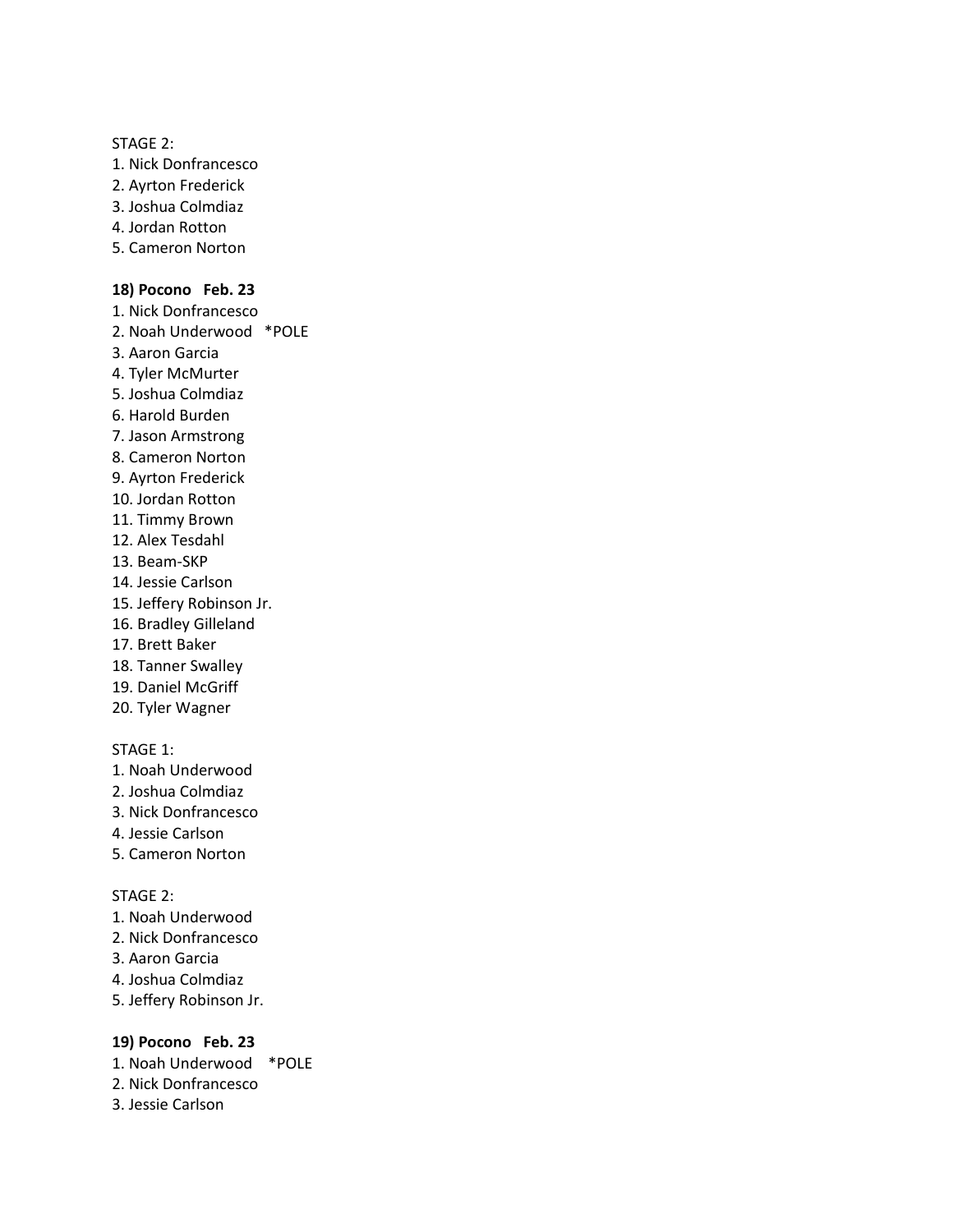#### 4. Aaron Garcia

- 5. Jeffery Robinson Jr.
- 6. Cameron Norton
- 7. Jason Armstrong
- 8. Tyler McMurter
- 9. Timmy Brown
- 10. Harold Burden
- 11. Beam-SKP
- 12. Jordan Rotton
- 13. Brett Baker
- 14. Alex Tesdahl
- 15. Joshua Colmdiaz
- 16. Ayrton Frederick
- 17. Bradley Gilleland
- 18. Daniel McGriff
- 19. Tanner Swalley
- 20. Y. Doneson

#### STAGE 1:

- 1. Noah Underwood
- 2. Harold Burden
- 3. Nick Donfrancesco
- 4. Jordan Rotton
- 5. Jessie Carlson

STAGE 2:

- 1. Nick Donfrancesco
- 2. Harold Burden
- 3. Jordan Rotton
- 4. Ayrton Frederick
- 5. Jessie Carlson

#### **20) Kentucky Mar. 2**

- 1. Noah Underwood
- 2. Ayrton Frederick
- 3. Nick Donfrancesco
- 4. Aaron Garcia
- 5. Jessie Carlson \*POLE
- 6. Jeffery Robinson Jr.
- 7. Trenton Krentz
- 8. Beam-SKP
- 9. Alex Tesdahl
- 10. Jordan Rotton
- 11. Harold Burden
- 12. Jason Armstrong
- 13. Joshua Colmdiaz
- 14. Jordan Dworaczyk
- 15. Timmy Brown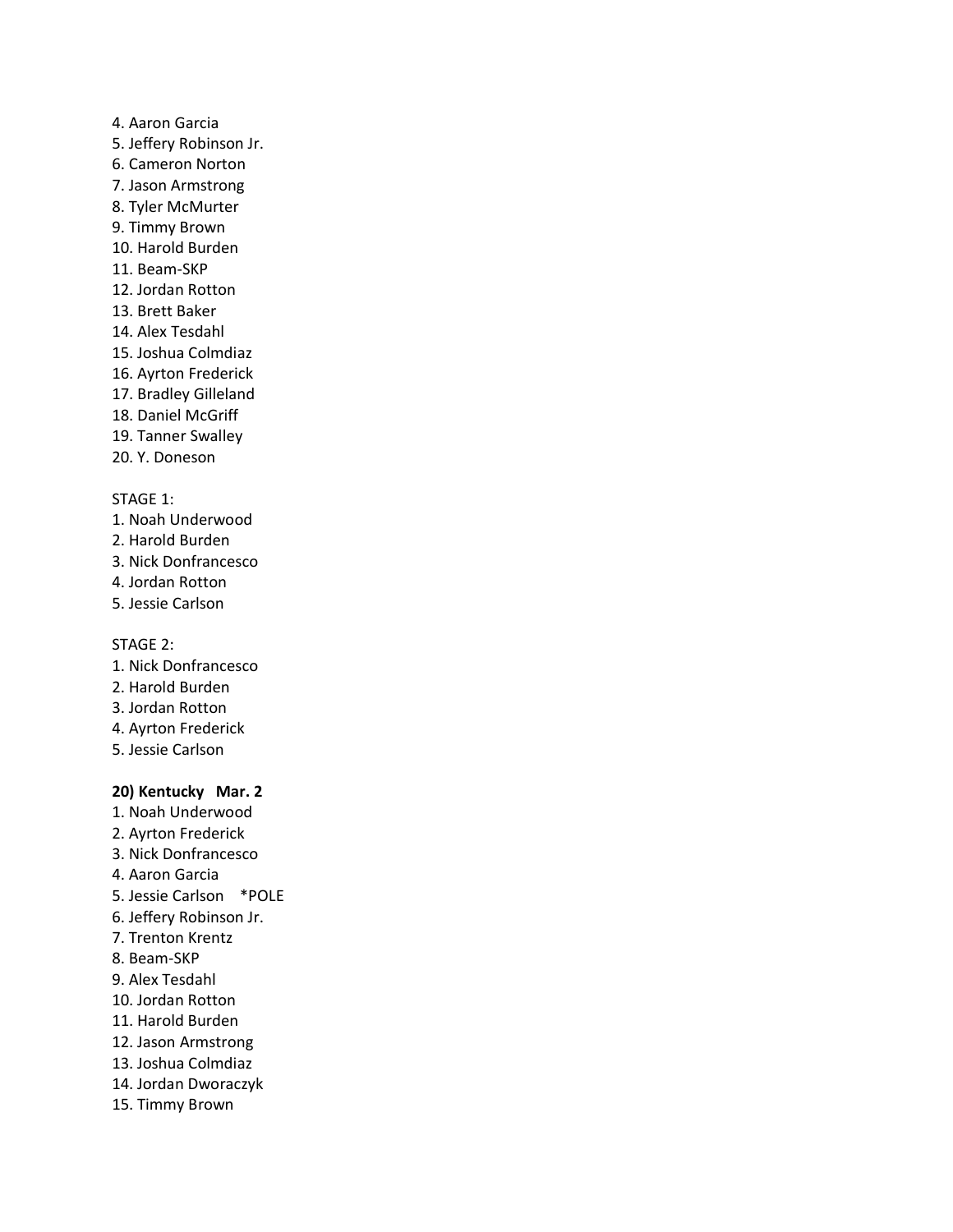- 16. Brett Baker
- 17. Bothe-Racer
- 18. Robert Lohman Sr.
- 19. Bradley Gilleland
- 20. Cameron Norton

- 1. Jordan Dworaczyk
- 2. Jessie Carlson
- 3. Aaron Garcia
- 4. Joshua Colmdiaz
- 5. Ayrton Frederick

### STAGE 2:

- 1. Jordan Dworaczyk
- 2. Noah Underwood
- 3. Nick Donfrancesco
- 4. Aaron Garcia
- 5. Joshua Colmdiaz

### **21) Road America Mar. 2**

- 1. Ayrton Frederick
- 2. Beam-SKP \*POLE
- 3. Dustin Franklin
- 4. Tyler McMurter
- 5. Joshua Colmdiaz
- 6. Brett Baker
- 7. Jeffery Robinson Jr.
- 8. Jordan Rotton
- 9. Cameron Norton
- 10. Trei Hollywood
- 11. Jason Armstrong
- 12. Harold burden
- 13. Skorpion
- 14. Alex Tesdahl
- 15. Jessie Carlson
- 16. Robert Lohman Sr.
- 17. Chill-Khalil
- 18. Timmy Brown
- 19. Thomas Geyer
- 20. Aaron Garcia

### STAGE 1:

- 1. Jessie Carlson
- 2. Beam-SKP
- 3. Harold Burden
- 4. Ayrton Frederick
- 5. Dustin Franklin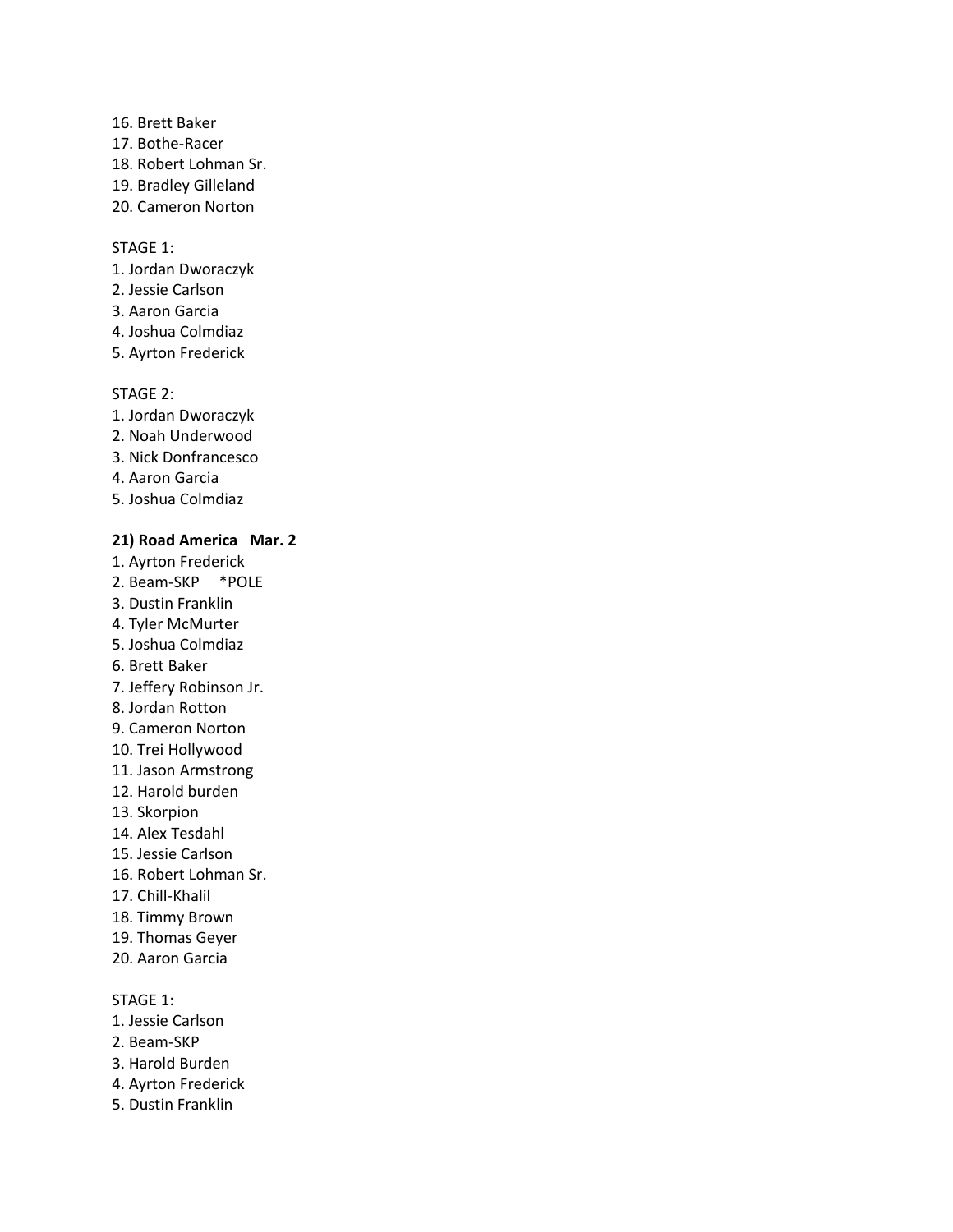STAGE 2:

- 1. Jessie Carlson
- 2. Ayrton Frederick
- 3. Beam-SKP
- 4. Tyler McMurter
- 5. Joshua Colmdiaz

#### **22) Eldora Mar. 9**

1. Donny McBride Jr. \*POLE

- 2. Bradley Gilleland
- 3. Brett Baker
- 4. Jordan Rotton
- 5. Thomas Cohick
- 6. Ayrton Frederick
- 7. Dave Dell
- 8. Dave Marks Jr.
- 9. Trenton Krentz
- 10. Beam-SKP
- 11. Kyle Bowers
- 12. Jeffery Robinson Jr.
- 13. Nick Donfrancesco
- 14. Alex Tesdahl
- 15. Jason Armstrong
- 16. Joshua Colmdiaz
- 17. Skorpion
- 18. Aaron Garcia
- 19. Timmy Brown
- 20. Chris Polhamus
- 21. Jason Dorau
- 22. Chill-Khalil
- 23. Ryan Shreck
- 24. BOTHERACER
- 25. Jessie Carlson
- 26. Robert Lohman Sr.
- 27. Jordan Dworaczyk
- 28. Daniel McGriff

STAGE 1:

- 1. Donny McBride Jr.
- 2. Jordan Rotton
- 3. Bradley Gilleland
- 4. Beam-SKP
- 5. Trenton Krentz

- 1. Donny McBride Jr.
- 2. Bradley Gilleland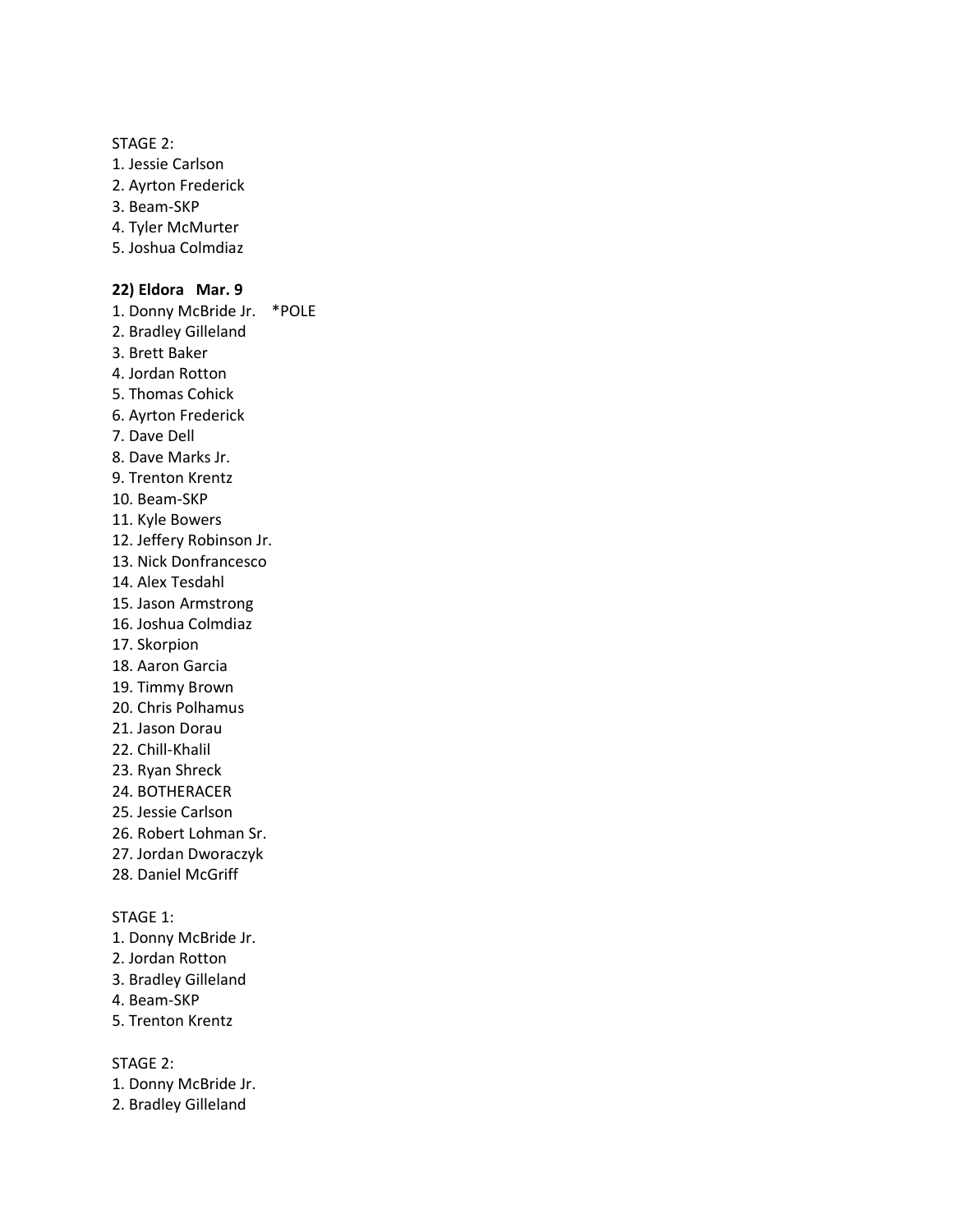- 3. Ayrton Frederick
- 4. Jordan Rotton
- 5. Brett Baker

### **23) Michigan Mar. 9**

1. Dustin Franklin \*POLE 2. Ayrton Frederick 3. Jordan Rotton 4. Jessie Carlson 5. Jeffery Robinson Jr. 6. Nick Donfrancesco 7. Aaron Garcia 8. Alex Tesdahl 9. Brett Baker 10. Joshua Colmdiaz 11. Beam-SKP 12. Cameron Norton 13. Jason Armstrong 14. Dave Marks Jr. 15. Timmy Brown 16. Trenton Krentz 17. Skorpion 18. Robert Lohman Sr. 19. Chill-Khalil 20. BOTHERACER

### STAGE 1:

- 1. Jessie Carlson
- 2. Jordan Rotton
- 3. Ayrton Frederick
- 4. Trenton Krentz
- 5. Cameron Norton

STAGE 2:

- 1. Ayrton Frederick
- 2. Dustin Franklin
- 3. Jeffery Robinson Jr.
- 4. Nick Donfrancesco
- 5. Cameron Norton

# **\*\*PLAYOFFS BEGIN\*\***

### **24) WWT / Gateway Mar. 16**

- 1. Brett Baker
- 2. Steven Corley
- 3. Jessie Carlson
- 4. Jeffery Robinson Jr.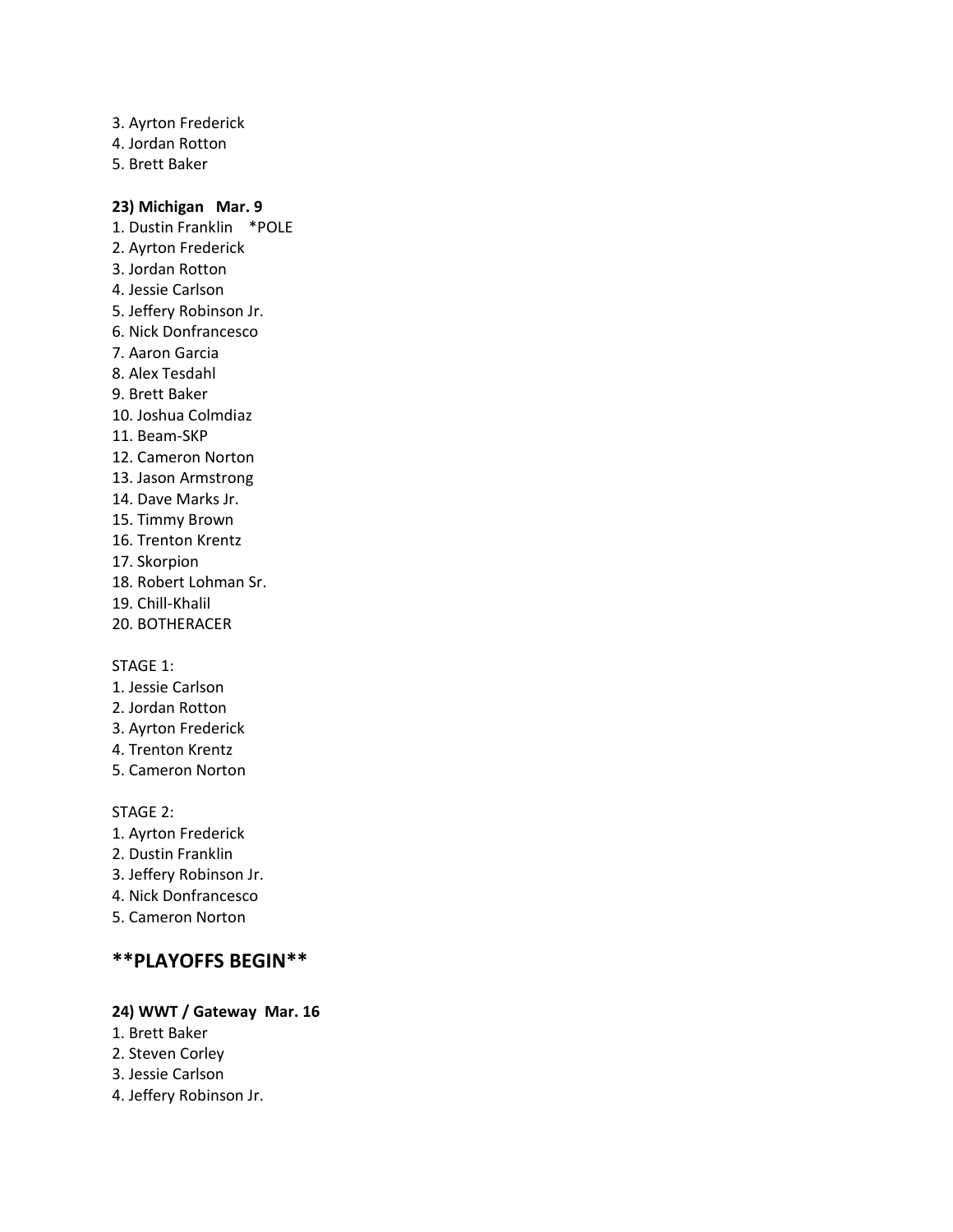- 5. Bradley Gilleland
- 6. Alex Tesdahl
- 7. Nick Donfrancesco
- 8. Jordan Rotton
- 9. Timmy Brown
- 10. Jason Armstrong
- 11. Bo-The-Racer
- 12. Skorpion
- 13. Jackson Stotts \*POLE
- 14. Joshua Colmdiaz
- 15. Beam-SKP
- 16. Robert Lohman Sr.
- 17. Tanner Swalley
- 18. Mitch Grimes
- 19. Cameron Norton
- 20. Dustin McClintlock

- 1. Nick Donfrancesco
- 2. Jessie Carlson
- 3. Bradley Gilleland
- 4. Jason Armstrong
- 5. Brett Baker

### STAGE 2:

- 1. Jessie Carlson
- 2. Steven Corley
- 3. Bradley Gilleland
- 4. Jackson Stotts
- 5. Bo-The-Racer

#### **25) Canadian Tire Motorsport Park Mar. 16**

- 1. Jessie Carlson
- 2. Ayrton Frederick
- 3. Beam-SKP
- 4. Jeffery Robinson Jr.
- 5. Jordan Green
- 6. Trenton Krentz
- 7. Trei Hollywood
- 8. Tanner Gray
- 9. Jason Armstrong
- 10. Nick Donfrancesco
- 11. Timmy Brown
- 12. Cameron Norton
- 13. Alex Tesdahl
- 14. Dustin Franklin \*POLE
- 15. Steven Corley
- 16. Skorpion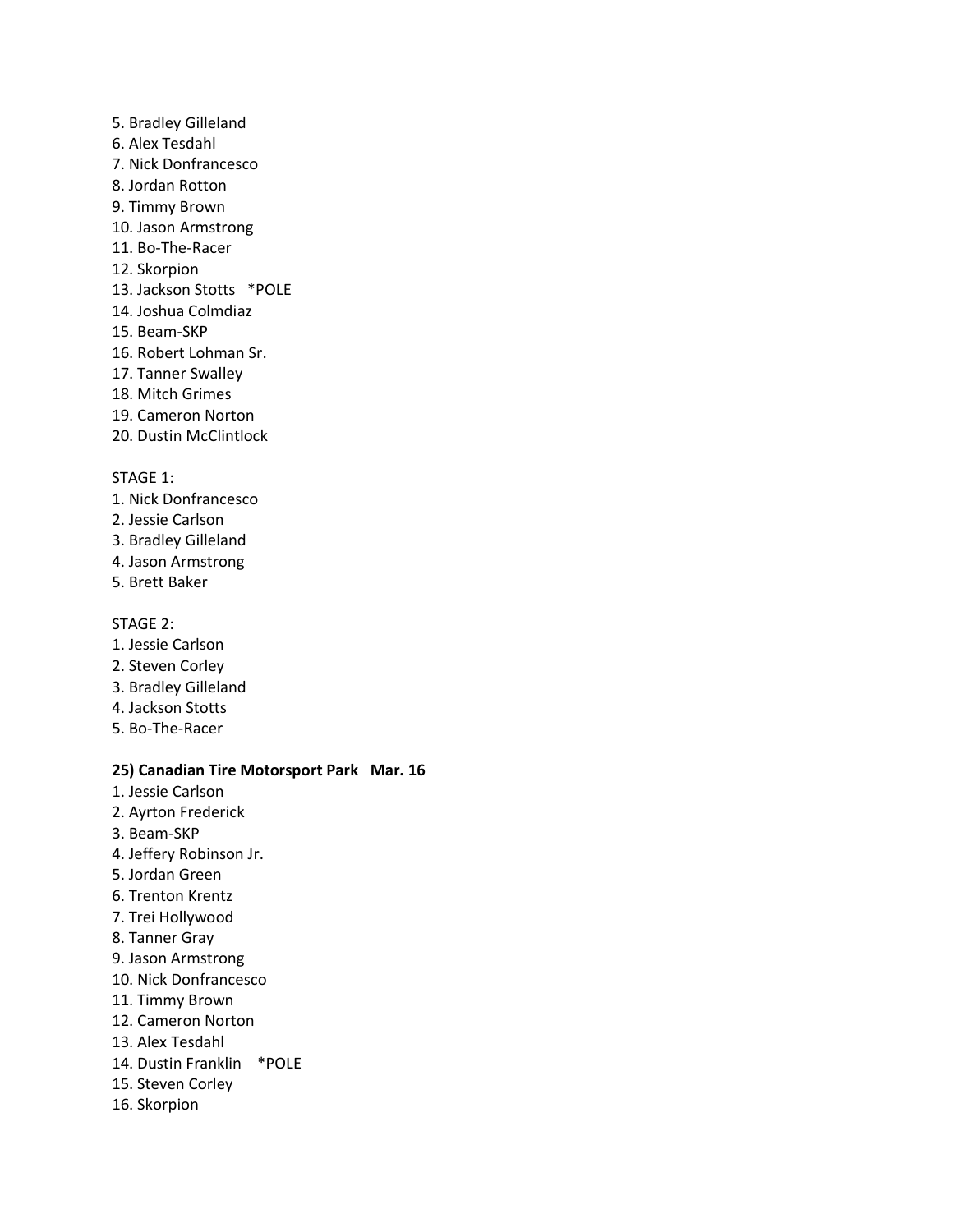- 17. Jordan Rotton
- 18. Bradley Gilleland
- 19. Brett Baker
- 20. Robert Lohman Sr.

- 1. Jessie Carlson
- 2. Dustin Franklin
- 3. Beam-SKP
- 4. Trenton Krentz
- 5. Ayrton Frederick

#### STAGE 2:

- 1. Jessie Carlson
- 2. Ayrton Frederick
- 3. Dustin Franklin
- 4. Trenton Krentz
- 5. Nick Donfrancesco

#### **26) Bristol Mar. 23**

- 1. Alex Tesdahl
- 2. Joshua Colmdiaz
- 3. Jessie Carlson
- 4. Nick Donfrancesco
- 5. Ayrton Frederick
- 6. Cameron Norton
- 7. Timmy Brown
- 8. Rumble-Strips
- 9. Jordan Rotton \*POLE
- 10. Jason Armstrong
- 11. Jeffery Robinson Jr.
- 12. Aaron Garcia
- 13. Beam-SKP
- 14. Skorpion
- 15. Trenton Krentz
- 16. Brett Baker
- 17. Harold Burden
- 18. Bradley Gilleland
- 19. Bo-The-Racer

### STAGE 1:

- 1. Jordan Rotton
- 2. Nick Donfrancesco
- 3. Alex Tesdahl
- 4. Jeffery Robinson Jr.
- 5. Jessie Carlson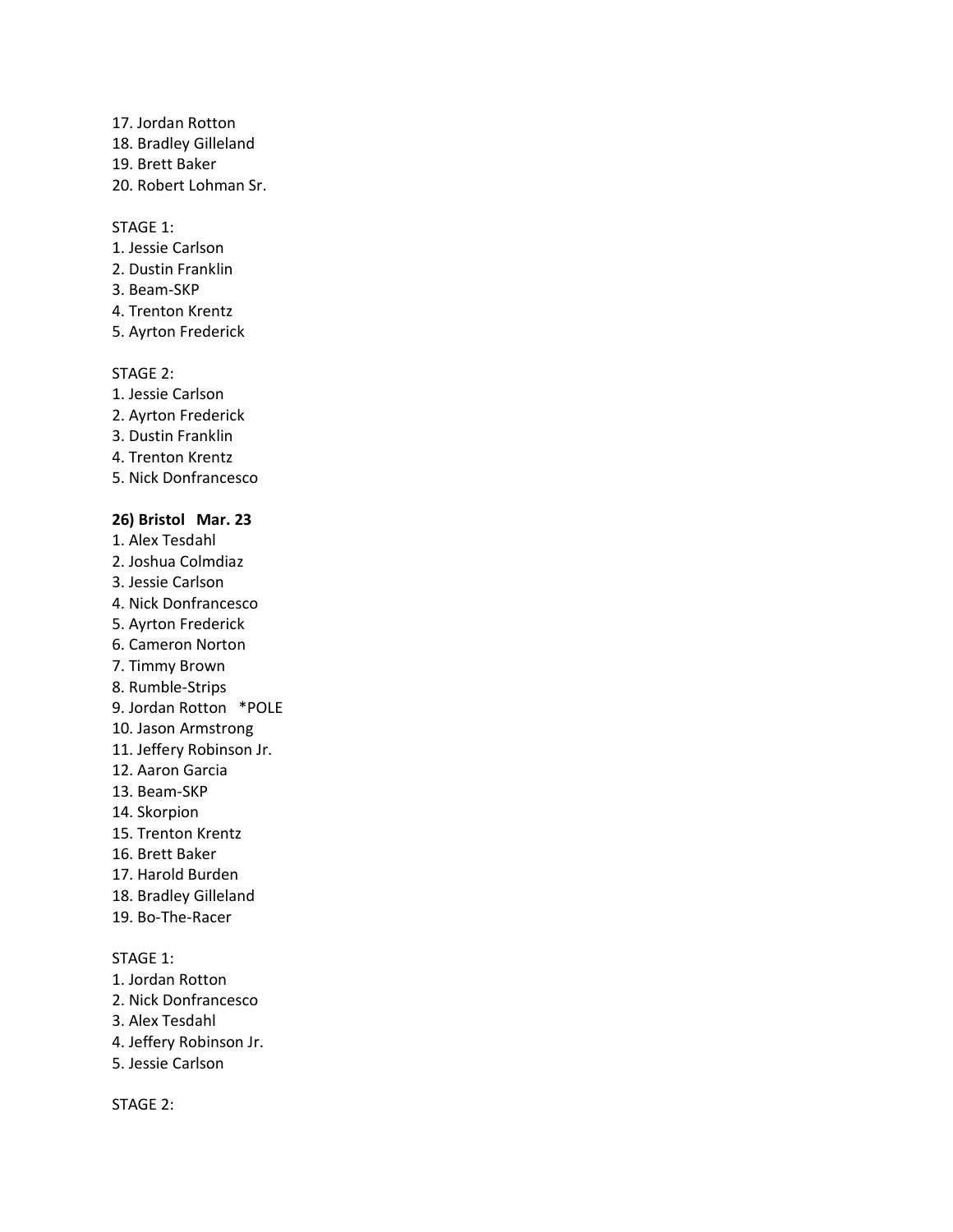- 1. Jordan Rotton
- 2. Joshua Colmdiaz
- 3. Alex Tesdahl
- 4. Cameron Norton
- 5. Timmy Brown

### **27) Las Vegas Mar. 23**

- 1. Ayrton Frederick 2. Joshua Colmdiaz 3. Beam-SKP
- 4. Gotheem \*POLE
- 5. Alex Tesdahl
- 6. Jeffery Robinson Jr.
- 7. Timmy Brown
- 8. Jason Armstrong
- 9. Cameron Norton
- 10. Jordan Rotton
- 11. Jessie Carlson
- 12. Nick Donfrancesco
- 13. Trenton Krentz
- 14. Skorpion
- 15. Dave Marks Jr.
- 16. Aaron Garcia
- 17. Tyler Wagner
- 18. Brett Baker
- 19. Tanner Swalley

### STAGE 1:

- 1. Gotheem
- 2. Jessie Carlson
- 3. Nick Donfrancesco
- 4. Joshua Colmdiaz
- 5. Jordan Rotton

### STAGE 2:

- 1. Gotheem
- 2. Ayrton Frederick
- 3. Jessie Carlson
- 4. Jordan Rotton
- 5. Beam-SKP

### **28) Talladega Mar. 30**

- 1. Beam-SKP \*POLE
- 2. Jessie Carlson
- 3. Dawgman
- 4. Cameron Norton
- 5. Timmy Brown
- 6. Ayrton Frederick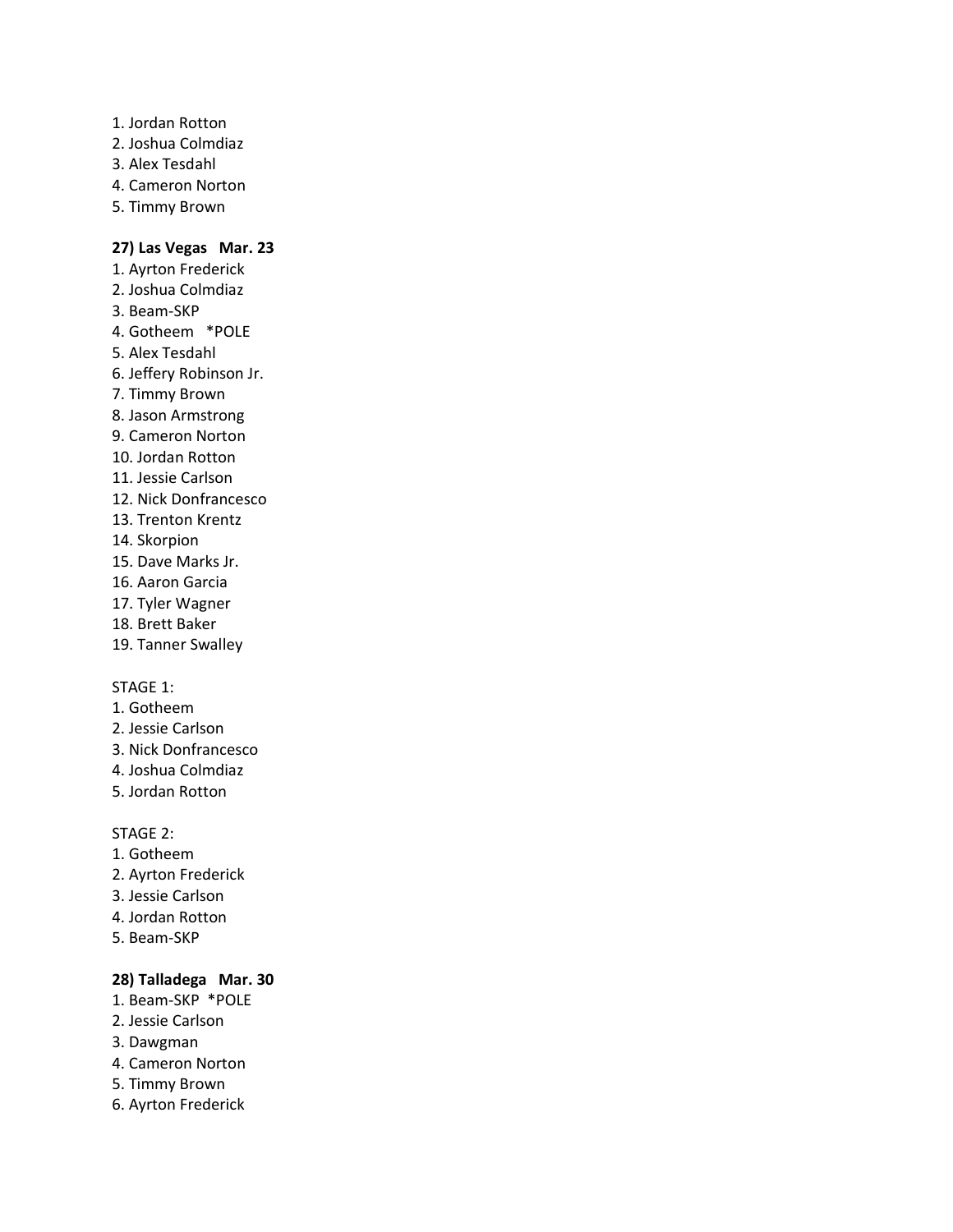- 7. Jeffery Robinson Jr.
- 8. Rumble-Strips
- 9. Joshua Colmdiaz
- 10. Trei Hollywood
- 11. Nick Donfrancesco
- 12. Brett Baker
- 13. Skorpion
- 14. Alex Tesdahl
- 15. Tanner Swalley
- 16. Jordan Rotton
- 17. Jordan Green
- 18. Jason Armstrong
- 19. Jackson Stotts
- 20. Bo-The-Racer
- 21. Steven Corley
- 22. Trenton Krentz
- 23. Robert Lohman Sr.

- 1. Jackson Stotts
- 2. Steven Corley
- 3. Jason Armstrong
- 4. Alex Tesdahl
- 5. Brett Baker

STAGE 2:

- 1. Alex Tesdahl
- 2. Steven Corley
- 3. Brett Baker
- 4. Ayrton Frederick
- 5. Dawgman

### **29) Martinsville Mar. 30**

- 1. Jessie Carlson
- 2. Cameron Norton
- 3. Aaron Garcia
- 4. Joshua Colmdiaz
- 5. Nick Donfrancesco
- 6. Jason Armstrong
- 7. Jeffery Robinson Jr.
- 8. Jordan Green
- 9. Alex Tesdahl
- 10. Timmy Brown
- 11. Skorpion
- 12. Dawgman
- 13. Jordan Rotton
- 14. Beam-SKP
- 15. Jackson Stotts \*POLE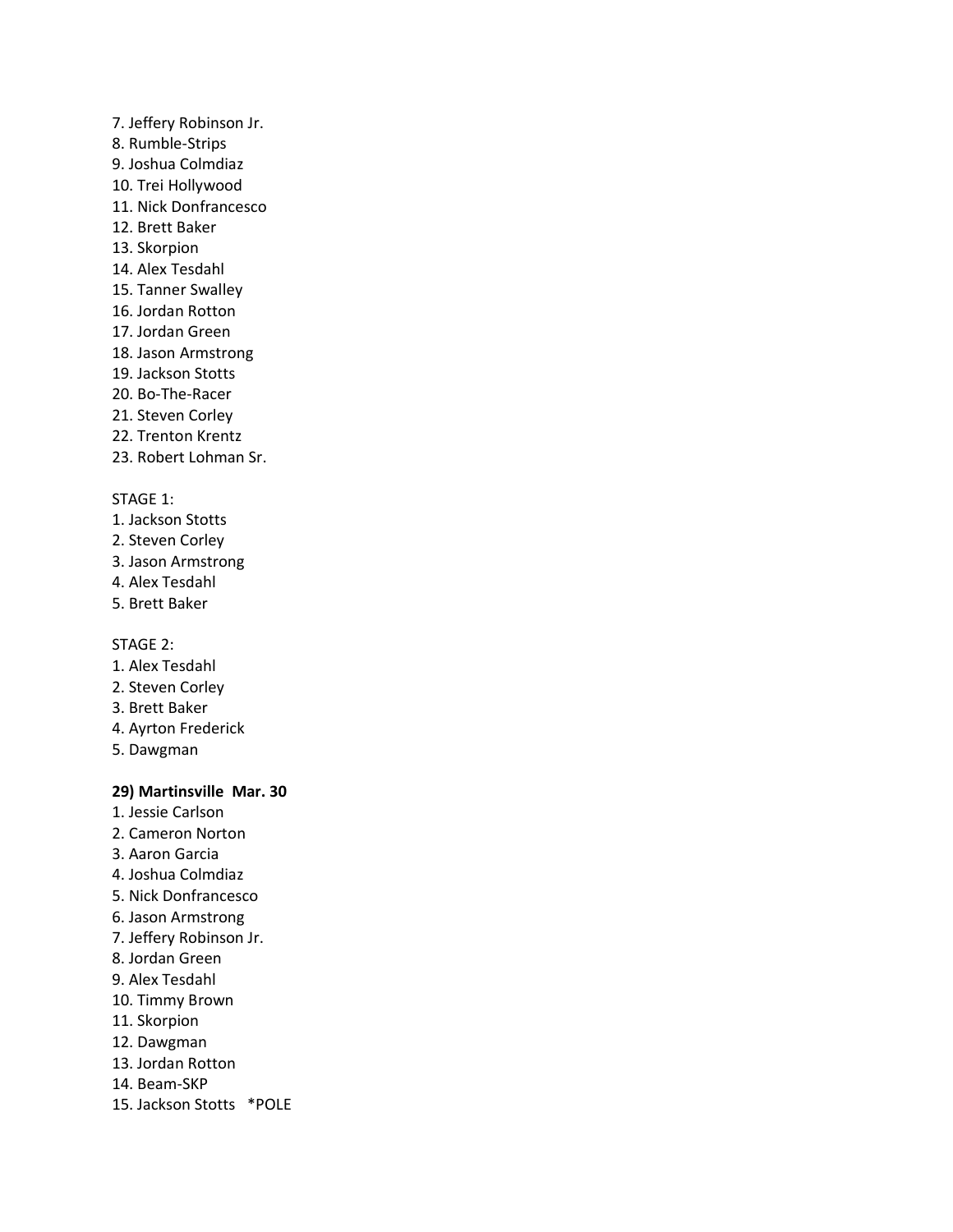- 16. Bo-The-Racer
- 17. Robert Lohman Sr.
- 18. Brett Baker
- 19. Tanner Swalley
- 20. Y. Doneson

- 1. Aaron Garcia
- 2. Nick Donfrancesco
- 3. Joshua Colmdiaz
- 4. Cameron Norton
- 5. Jeffery Robinson Jr.

#### STAGE 2:

- 1. Cameron Norton
- 2. Aaron Garcia
- 3. Alex Tesdahl
- 4. Jessie Carlson
- 5. Joshua Colmdiaz

### **30) Phoenix Raceway Apr. 6**

- 1. Nick Donfrancesco
- 2. Aaron Garcia
- 3. Jessie Carlson \*POLE
- 4. Joshua Colmdiaz
- 5. Jeffery Robinson Jr.
- 6. Beam-SKP
- 7. Jason Armstrong
- 8. Rumble-Strips
- 9. Blake Hendersen
- 10. Cameron Norton
- 11. Axel Bury
- 12. Alex Tesdahl
- 13. Kaitlyn Lohr
- 14. Emma Tesdahl
- 15. Trenton Krentz
- 16. Robert Lohman Sr.
- 17. Bradley Gilleland
- 18. Tanner Swalley

### STAGE 1:

- 1. Jessie Carlson
- 2. Aaron Garcia
- 3. Joshua Colmdiaz
- 4. Nick Donfrancesco
- 5. Alex Tesdahl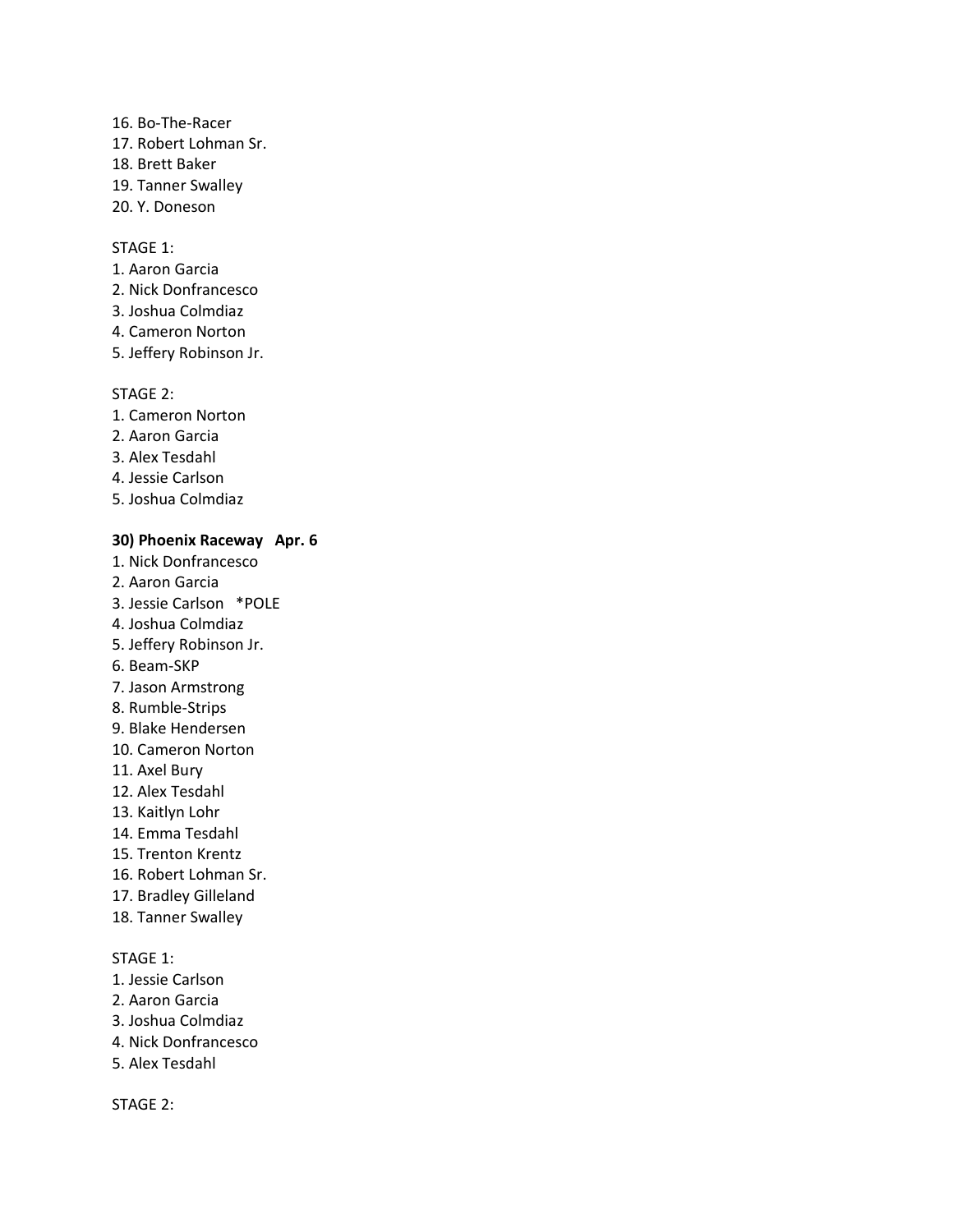- 1. Nick Donfrancesco
- 2. Aaron Garcia
- 3. Joshua Colmdiaz
- 4. Jessie Carlson
- 5. Beam-SKP

## **2021 NOSSCAR Tailgate Truck Series Final Standings**

**\*NASCAR Heat 5 \*Preset Sliders \*100% Races \*Fuel/Tire wear x2** 1. #24 Nick Donfrancesco: 3,030 pts \*8 wins \*62 P.P. 2. #88 Jessie Carlson: 3,028 pts \*5 wins \*36 P.P. 3. #16 Beam-SKP: 3,025 pts \*2 wins \*12 P.P. (R) 4. #98 Alex Tesdahl: 3,019 pts \*1 win \*8 P.P. **---------FINAL 4 CUT LINE---------** 5. #51 Jeffery Robinson Jr.: 2,105 pts \*5 P.P. 6. #8 Timmy Brown: 2,072 pts \*1 P.P. 7. #17 Jordan Rotton: 2,062 pts \*5 P.P. 8. #2 Brett Baker: 2,057 pts \*1 win \*8 P.P. (R) **-------ROUND OF 8 CUT LINE-------** 9. #23 Joshua Colmdiaz: 1,177 pts \*3 wins \*12 P.P. 10. #3 Cameron Norton: 1,165 pts \*3 P.P. 11. #15 Jason Armstrong: 1,155 pts \*1 P.P. 12. #38 Bradley Gilleland: 1,077 pts \*4 P.P. (R) **------PLAYOFF DRIVERS ABOVE------** 13. #56 Harold Burden: 473 pts \*3 P.P. 14. #26 Aaron Garcia: 397 pts \*6 P.P. (R) 15. #99 Steven Corley: 395 pts \*1 win \*5 P.P. 16. #45 Ayrton Frederick: 359 pts \*2 wins \*10 P.P. 17. #21 Robert Lohman Sr.: 311 pts (R) 18. #32 Tyler McMurter: 275 pts \*2 wins \*10 P.P. 19. #4 Dave Marks Jr.: 259 pts 20. #00 Jordan Green: 239 pts \*2 P.P. (R) 21. #13 Daniel McGriff: 223 pts (R) 22. #20 Dustin McClintlock: 212 pts 23. #18 Trenton Krentz: 202 pts (R) 24. #02 Tyler Wagner: 186 pts (R) 25. #33 Noah Underwood: 172 pts \*3 wins \*14 P.P. 26. #52 Axel Bury: 172 pts (R) 27. #82 Jeff Grady: 154 pts 28. #40 Trei Hollywood: 143 pts 29. #45 Dustin Franklin: 141 pts \*1 win \*6 P.P. (R) 30. #87 Y. Doneson: 122 pts \*1 P.P. 31. #22 Tanner Swalley: 109 pts (R) 32. #68 Bo-The-Racer: 91 pts (R) 33. #13 Blake Henderson: 70 pts (R) 34. #44 Rumble-Strips: 69 pts (R) 35. #68 Rob Oglesby: 54 pts (R) 36. #20 Jackson Stotts: 53 pts \*1 P.P. (R)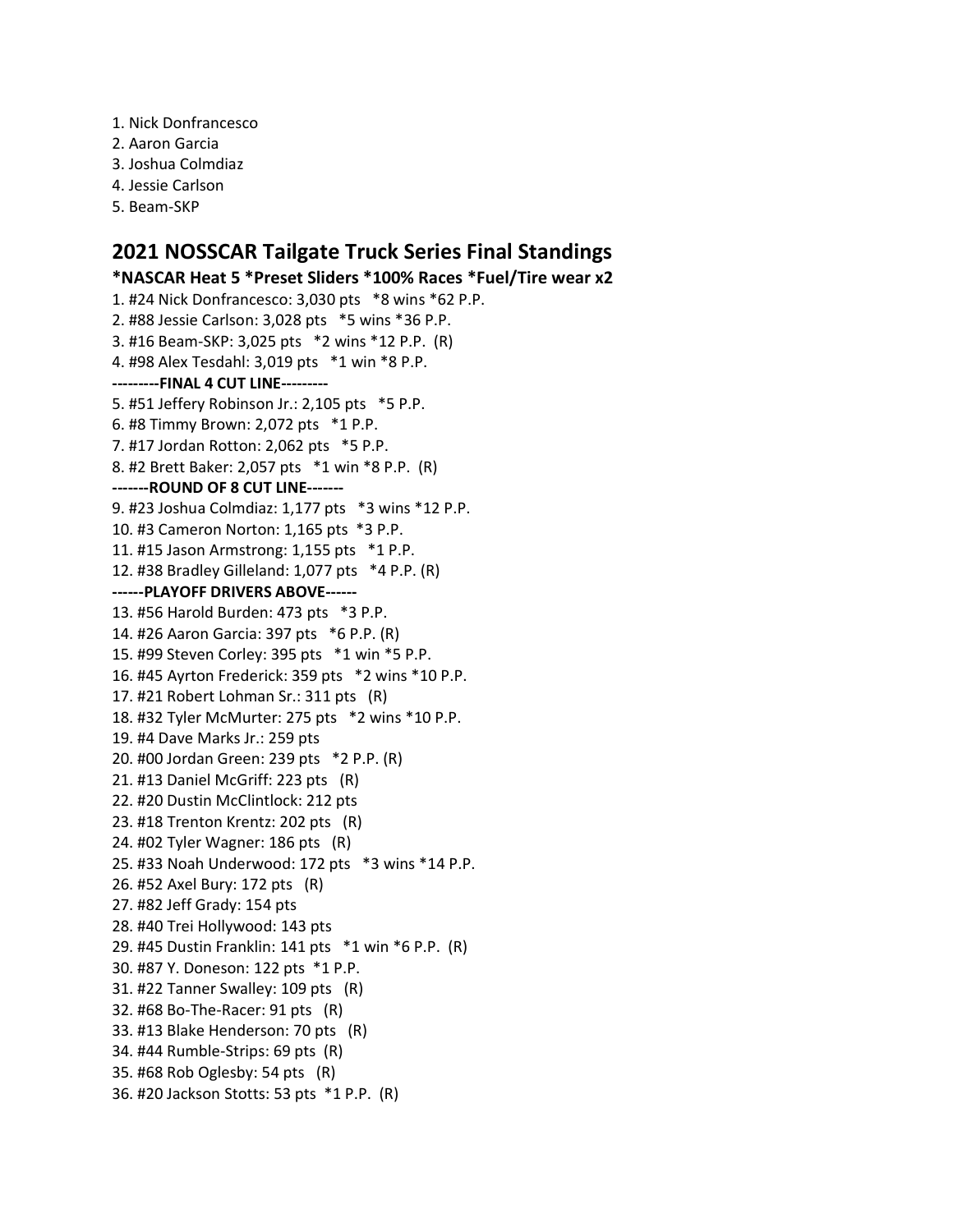37. #26 Natro: 49 pts (R) 38. #32 Chris Ryan: 44 pts 39. #62 Thomas Geyer: 43 pts 40. #97 Donny McBride Jr: 40 pts \*1 win \*5 P.P. 41. #32 Gotheem: 37 pts \*2 P.P. (R) 42. #74 Chill-Khalil: 35 pts (R) 43. #02 Jordan Dworaczyk: 31 pts \*2 P.P. (R) 44. #00 Thomas Cohick: 26 pts (R) 45. #99 Dave Dell: 24 pts (R) 46. #32 Tanner Gray: 23 pts (R) 47. #20 Kyle Bowers: 20 pts (R) 48. #32 Kaitlyn Lohr: 18 pts (R) 49. #10 Emma Tesdahl: 17 pts (R) 50. #13 Tristan Vanos: 16 pts (R) 51. #10 Cook-Racing: 15 pts (R) 52. #34 Mitch Grimes: 13 pts (R) 53. #3 Chris Polhamus: 11 pts (R) 54. #32 Jason Dorau: 10 pts (R) 55. #97 Matt Tetmeyer: 10 pts (R) 56. #44 Jason Pitts: 9 pts (R) 57. #56 Ryan Shreck: 8 pts

# **2022 NOSSCAR Tailgate Truck Series Race Results**

#### **1) \*Tailgate 250 at Daytona\* Dec. 14**

#### 1. Aaron Garcia

- 2. Jason Dorau \*POLE
- 3. Jeffery Robinson Jr.
- 4. Angelo
- 5. Tyler McMurter
- 6. Trenton Krentz
- 7. Derek Roberts
- 8. Alex Tesdahl
- 9. Harold Burden
- 10. Ayrton Frederick
- 11. Trei Hollywood
- 12. Steven Corley
- 13. Razor
- 14. Jordan Rotton
- 15. Dustin Franklin
- 16. Dave Marks Jr.
- 17. Kyle Bowers
- 18. Jason Armstrong
- 19. Brandon Brown
- 20. Ryan Shreck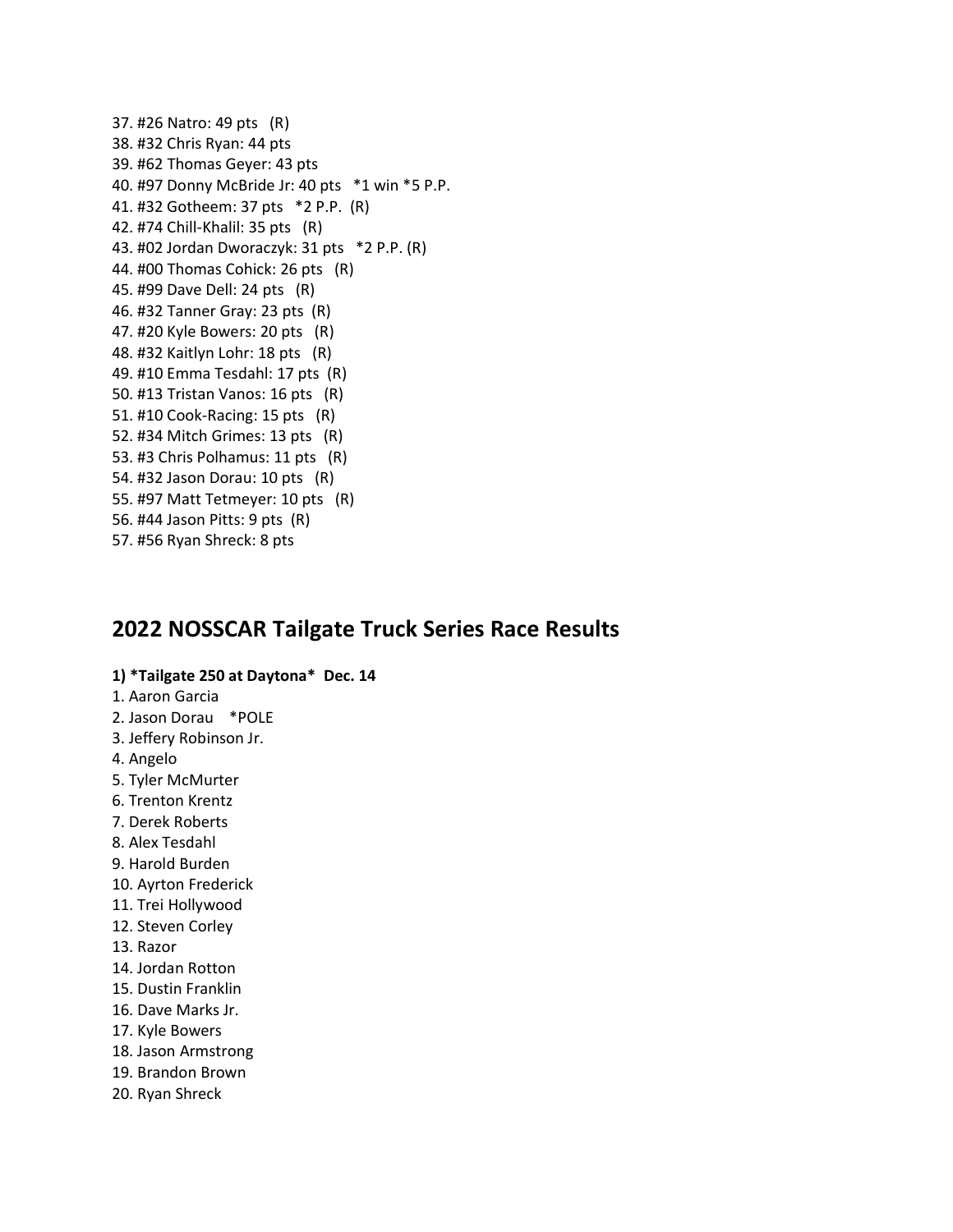- 21. Daniel McGriff
- 22. Jessie Carlson
- 23. Joshua Colmdiaz
- 24. Allen Richardson
- 25. Cameron Norton
- 26. Rush Downing
- 27. Emily
- 28. Jim

- 1. Kyle Bowers
- 2. Jordan Rotton
- 3. Tyler McMurter
- 4. Alex Tesdahl
- 5. Trenton Krentz

### STAGE 2:

- 1. Jordan Rotton
- 2. Harold Burden
- 3. Angelo
- 4. Tyler McMurter
- 5. Kyle Bowers

### **2) Auto Club Dec. 21**

- 1. Jessie Carlson
- 2. Angelo
- 3. Alex Tesdahl
- 4. Jordan Rotton
- 5. Harold Burden
- 6. Tyler McMurter
- 7. Kyle Bowers
- 8. Ayrton Frederick
- 9. Jordan Green
- 10. Steven Corley
- 11. Jeffery Robinson Jr.
- 12. Dustin Franklin
- 13. Trenton Krentz
- 14. Trei Hollywood
- 15. Aaron Garcia \*POLE
- 16. Dave Marks Jr.
- 17. Cameron Norton
- 18. Joshua Colmdiaz
- 19. Brett Baker
- 20. Chris Ryan
- 21. Jason Armstrong
- 22. Tyler Wagner
- 23. Emily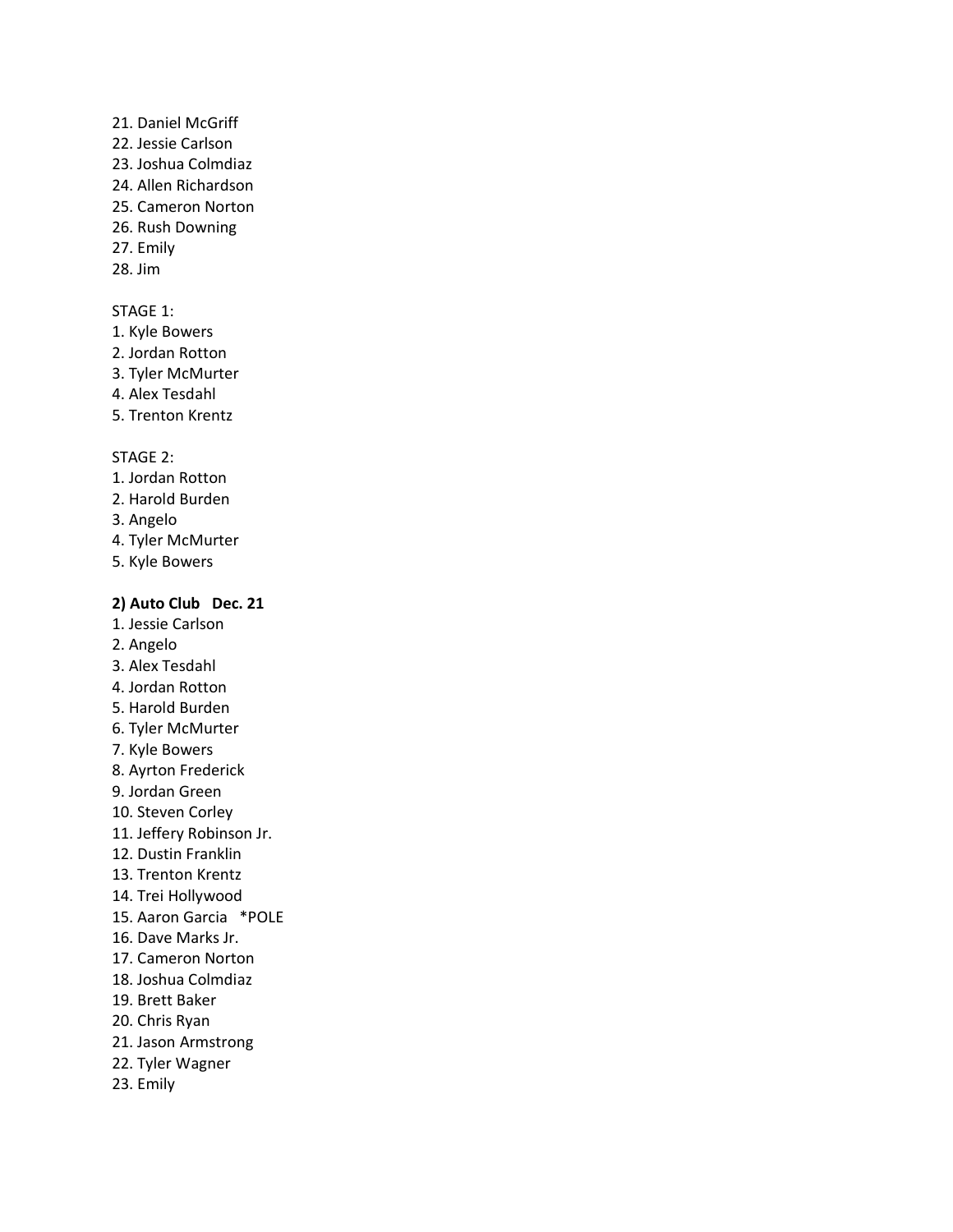- 1. Kyle Bowers
- 2. Angelo
- 3. Ayrton Frederick
- 4. Jessie Carlson
- 5. Harold Burden

### STAGE 2:

- 1. Jessie Carlson
- 2. Kyle Bowers
- 3. Ayrton Frederick
- 4. Angelo
- 5. Harold Burden

#### **3) Las Vegas Dec. 21**

- 1. Kyle Bowers
- 2. Tyler McMurter
- 3. Cameron Norton
- 4. Harold Burden
- 5. Joshua Colmdiaz
- 6. Steven Corley
- 7. Trei Hollywood
- 8. Dustin Franklin
- 9. Angelo
- 10. Aaron Garcia
- 11. Jordan Rotton
- 12. Alex Tesdahl
- 13. Dave Marks Jr.
- 14. Jeffery Robinson Jr.
- 15. Jordan Green
- 16. Chris Ryan
- 17. Jessie Carlson \*POLE
- 18. Ayrton Frederick
- 19. Trenton Krentz
- 20. Brett Baker

#### STAGE 1:

- 1. Kyle Bowers
- 2. Tyler McMurter
- 3. Ayrton Frederick
- 4. Steven Corley
- 5. Harold Burden

- 1. Alex Tesdahl
- 2. Dustin Franklin
- 3. Joshua Colmdiaz
- 4. Jordan Green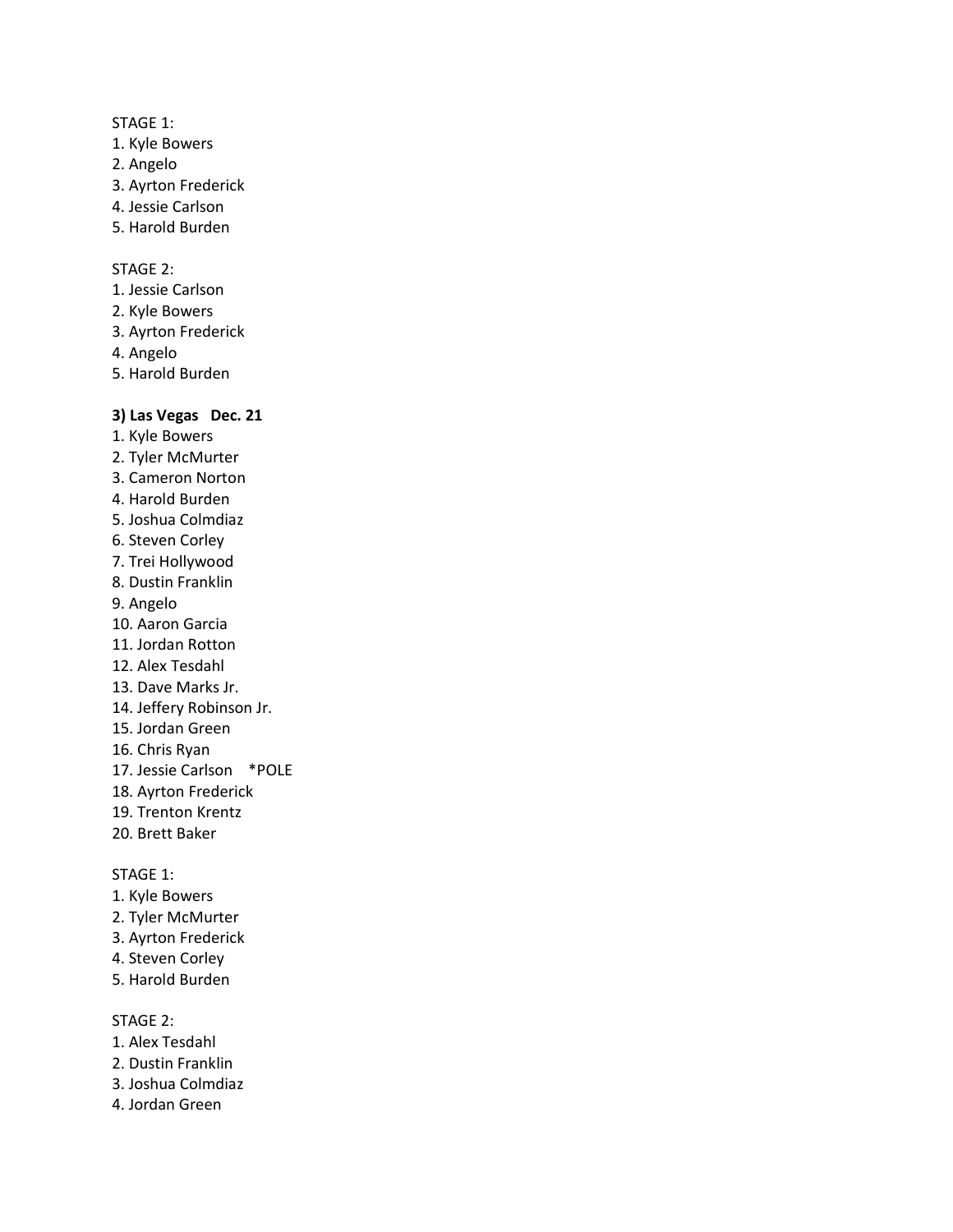#### 5. Tyler McMurter

#### **4) Phoenix Jan. 4**

- 1. Aaron Garcia \*POLE
- 2. Joshua Colmdiaz
- 3. Kyle Bowers
- 4. Jeffery Robinson Jr.
- 5. Tyler McMurter
- 6. Alex Tesdahl
- 7. Jessie Carlson
- 8. Harold Burden
- 9. Trei Hollywood
- 10. Cameron Norton
- 11. Jordan Green
- 12. Temp
- 13. W. Blaze
- 14. Jordan Rotton
- 15. Emily
- 16. JJ-Fan
- 17. Skaar
- 18. Chris Dawson
- 19. HMS-Bold-Pluto
- 20. Timmy Brown
- 21. Dave Marks Jr.
- 22. Trenton Krentz

#### STAGE 1:

- 1. Aaron Garcia
- 2. Jessie Carlson
- 3. Joshua Colmdiaz
- 4. Tyler McMurter
- 5. Kyle Bowers

### STAGE 2:

- 1. Aaron Garcia
- 2. Jessie Carlson
- 3. Kyle Bowers
- 4. Joshua Colmdiaz
- 5. Jeffery Robinson Jr.

### **5) Atlanta Jan. 4**

- 1. Tyler McMurter
- 2. Temp
- 3. Alex Tesdahl
- 4. Jessie Carlson
- 5. Jordan Green
- 6. Harold Burden
- 7. Razor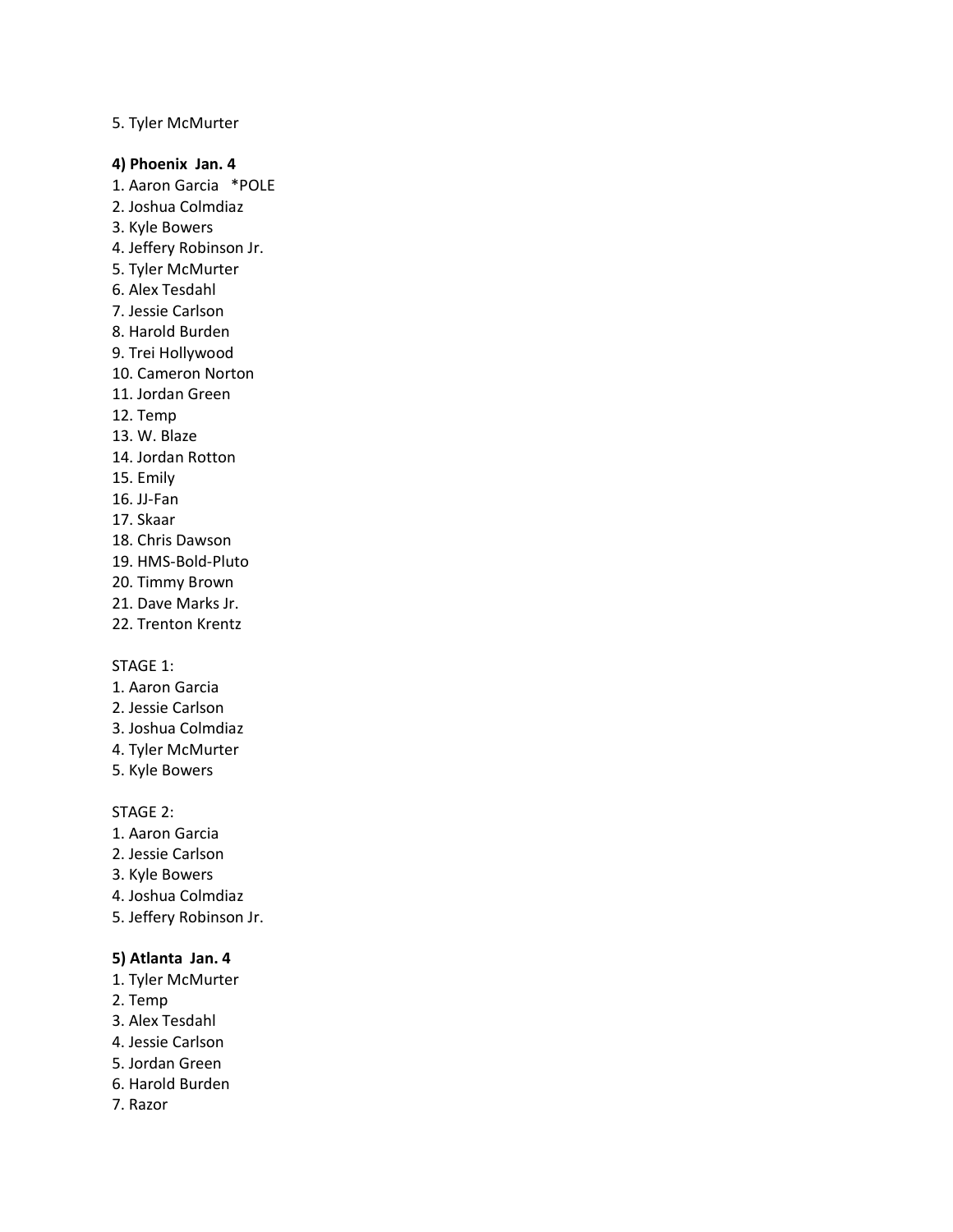- 8. Emily
- 9. Aaron Garcia
- 10. Joshua Colmdiaz
- 11. Kyle Bowers \*Pen \*POLE
- 12. Jeffery Robinson Jr.
- 13. Ned
- 14. W. Blaze
- 15. Trenton Krentz
- 16. Cameron Norton
- 17. Dave Marks Jr.
- 18. Donny McBride Jr.
- 19. Skaar
- 20. Kroyce Wicz
- 21. Trei Hollywood
- 22. Jordan Rotton
- 23. JJ-Fan
- 24. Tanner Swalley

- 1. Kyle Bowers
- 2. Donny McBride Jr.
- 3. Alex Tesdahl
- 4. Tyler McMurter
- 5. Temp

STAGE 2:

- 1. Jessie Carlson
- 2. Alex Tesdahl
- 3. Tyler McMurter
- 4. Harold Burden
- 5. Jordan Green

### **6) Canadian Tire Jan. 11**

- 1. Jessie Carlson
- 2. Joshua Colmdiaz
- 3. Aaron Garcia \*POLE
- 4. Ned
- 5. Tyler McMurter
- 6. Trei Hollywood
- 7. Bailey Steffler
- 8. Kyle Bowers
- 9. Harold Burden
- 10. Bo Tedesco
- 11. Alex Tesdahl
- 12. Typical
- 13. Steven Corley
- 14. Dave Marks Jr.
- 15. Jordan Rotton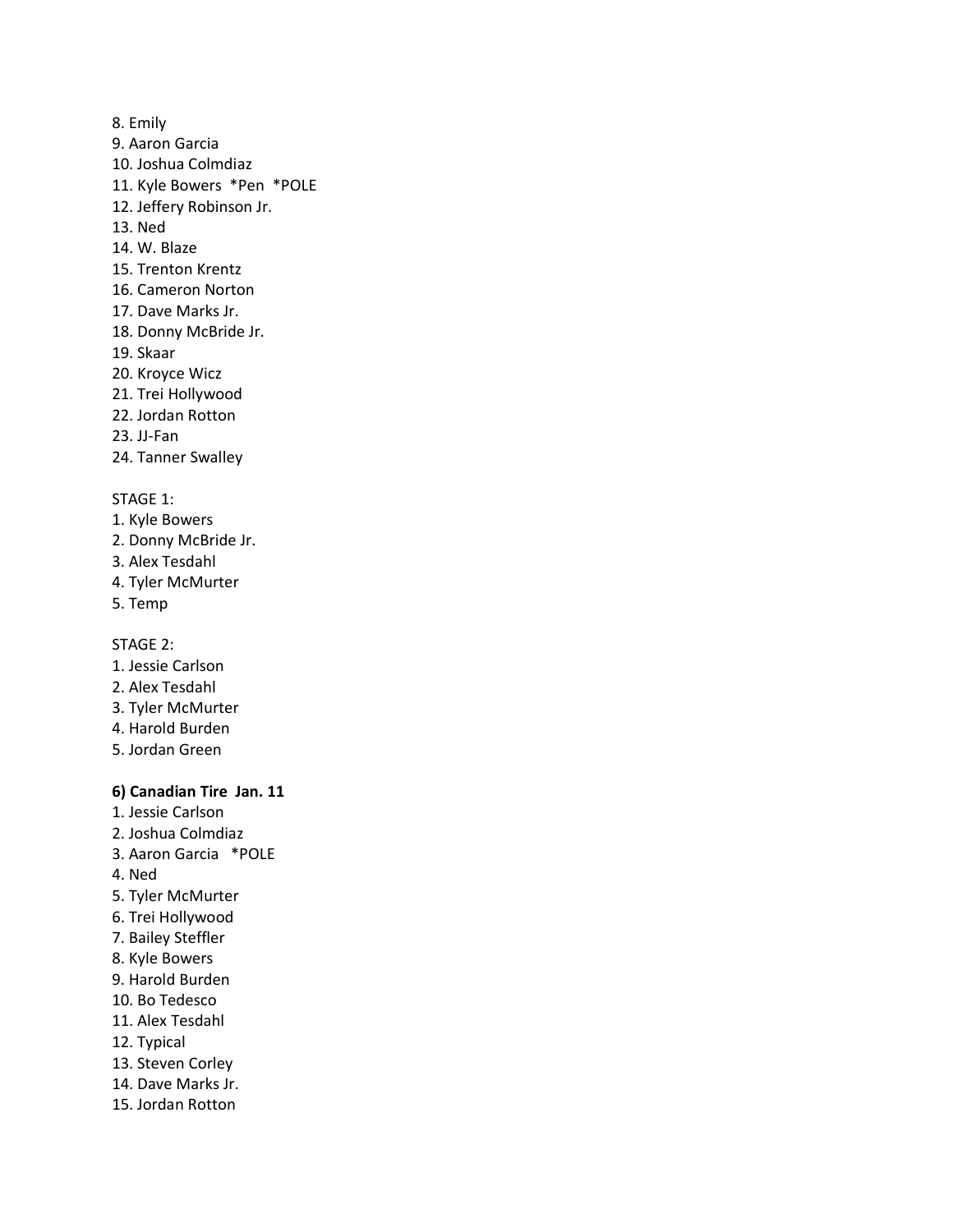### 16. JJ-Fan

- 17. Emily
- 18. Jeffery Robinson Jr.
- 19. Jason Armstrong
- 20. Tanner Swalley
- 21. Razor

### STAGE 1:

- 1. Jessie Carlson
- 2. Joshua Colmdiaz
- 3. Ned
- 4. Kyle Bowers
- 5. Tyler McMurter

#### STAGE 2:

- 1. Jessie Carlson
- 2. Tyler McMurter
- 3. Joshua Colmdiaz
- 4. Kyle Bowers
- 5. Harold Burden

#### **7) Richmond Jan. 11**

- 1. Aaron Garcia
- 2. Kyle Bowers \*POLE
- 3. Donny McBride Jr.
- 4. Joshua Colmdiaz
- 5. Jessie Carlson
- 6. Tyler McMurter
- 7. Trenton Krentz
- 8. Alex Tesdahl
- 9. Jeffery Robinson Jr.
- 10. Harold Burden
- 11. Dave Marks Jr.
- 12. Ned
- 13. Bo Tedesco
- 14. Bailey Steffler
- 15. Typical
- 16. Jim
- 17. Steven Corley
- 18. Emily
- 19. Trei Hollywood
- 20. JJ-Fan

STAGE 1:

- 1. Donny McBride Jr.
- 2. Aaron Garcia
- 3. Joshua Colmdiaz
- 4. Jessie Carlson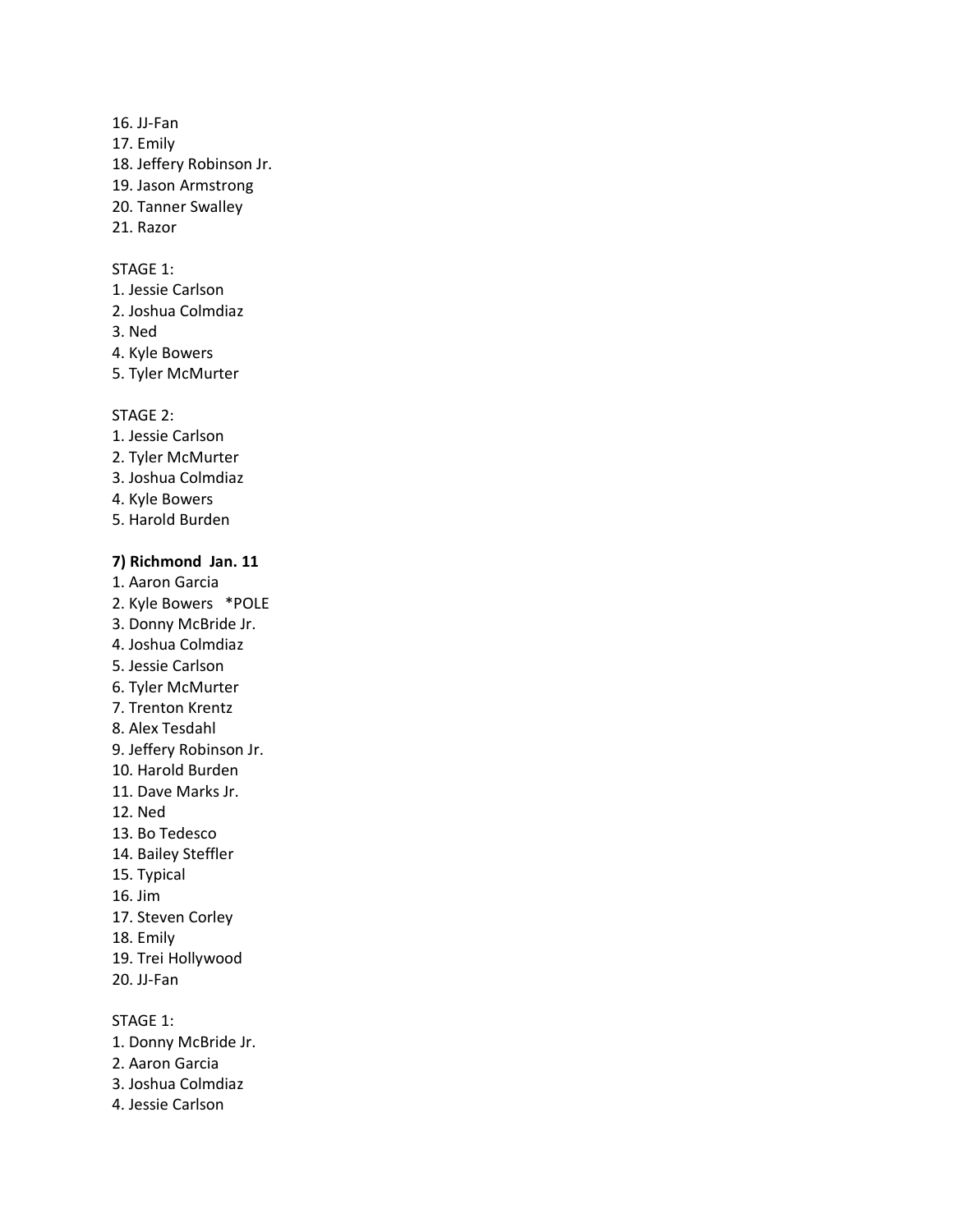#### 5. Trenton Krentz

STAGE 2:

- 1. Aaron Garcia
- 2. Tyler McMurter
- 3. Donny McBride Jr.
- 4. Joshua Colmdiaz
- 5. Kyle Bowers

#### **8) Martinsville Jan. 18**

- 1. Aaron Garcia \*POLE
- 2. Tyler McMurter
- 3. Jeffery Robinson Jr.
- 4. Kyle Bowers
- 5. Dustin Franklin
- 6. Jordan Rotton
- 7. Trei Hollywood
- 8. Joshua Colmdiaz
- 9. Trenton Krentz
- 10. Alex Tesdahl
- 11. Ned
- 12. Tyler Wagner
- 13. JJ-Fan
- 14. Dave Marks Jr.
- 15. Rush Downing
- 16. Cameron Norton
- 17. Jordan Green
- 18. Emily
- 19. Jessie Carlson
- 20. Razor

### STAGE 1:

- 1. Tyler McMurter
- 2. Aaron Garcia
- 3. Trei Hollywood
- 4. Jeffery Robinson Jr.
- 5. Dustin Franklin

### STAGE 2:

- 1. Tyler McMurter
- 2. Aaron Garcia
- 3. Kyle Bowers
- 4. Jeffery Robinson Jr.
- 5. Trei Hollywood

### **9) Bristol Jan. 18**

- 1. Joshua Colmdiaz
- 2. Tyler McMurter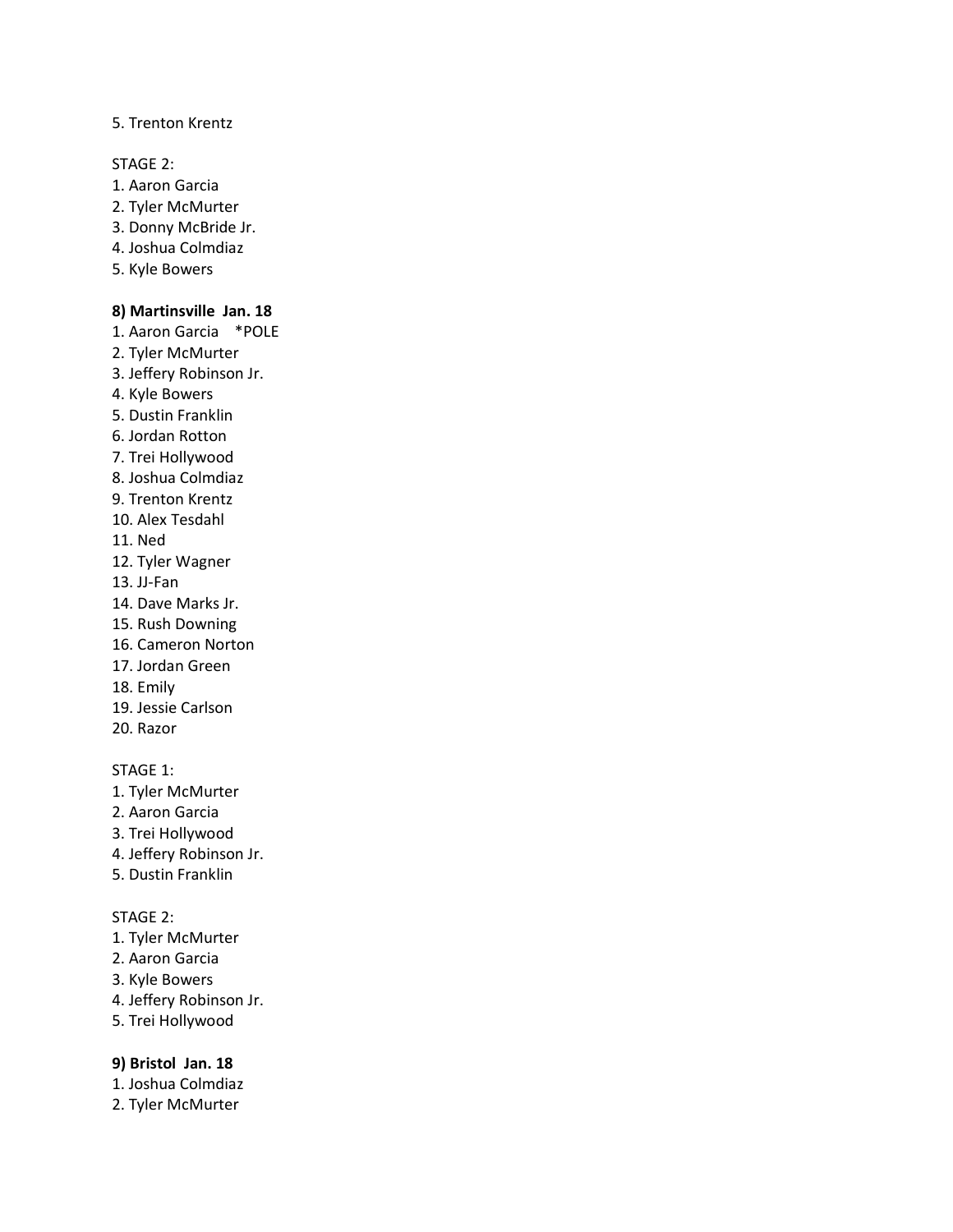### 3. Dustin Franklin

- 4. Trei Hollywood
- 5. Jordan Rotton
- 6. Alex Tesdahl
- 7. TGS\_Predators
- 8. Aaron Garcia \*POLE
- 9. Jessie Carlson
- 10. Razor
- 11. Kyle Bowers
- 12. Dave Marks Jr.
- 13. Jeffery Robinson Jr.
- 14. JJ-Fan
- 15. Brett Baker
- 16. Emily
- 17. Tyler Wagner
- 18. Trenton Krentz
- 19. Ned
- 20. Rush Downing

### STAGE 1:

- 1. Aaron Garcia
- 2. Alex Tesdahl
- 3. Jessie Carlson
- 4. Joshua Colmdiaz
- 5. Kyle Bowers

STAGE 2:

- 1. Joshua Colmdiaz
- 2. Alex Tesdahl
- 3. Jessie Carlson
- 4. Aaron Garcia
- 5. Brett Baker

### **10) Talladega Jan. 25**

- 1. Trei Hollywood
- 2. Jordan Rotton
- 3. Dustin Franklin
- 4. Aaron Garcia
- 5. Razor
- 6. Jessie Carlson
- 7. Kyle Bowers
- 8. Jeffery Robinson Jr.
- 9. Dave Marks Jr.
- 10. Alex Tesdahl \*POLE
- 11. Bailey Steffler
- 12. Joshua Colmdiaz
- 13. Angelo
- 14. JJ-Fan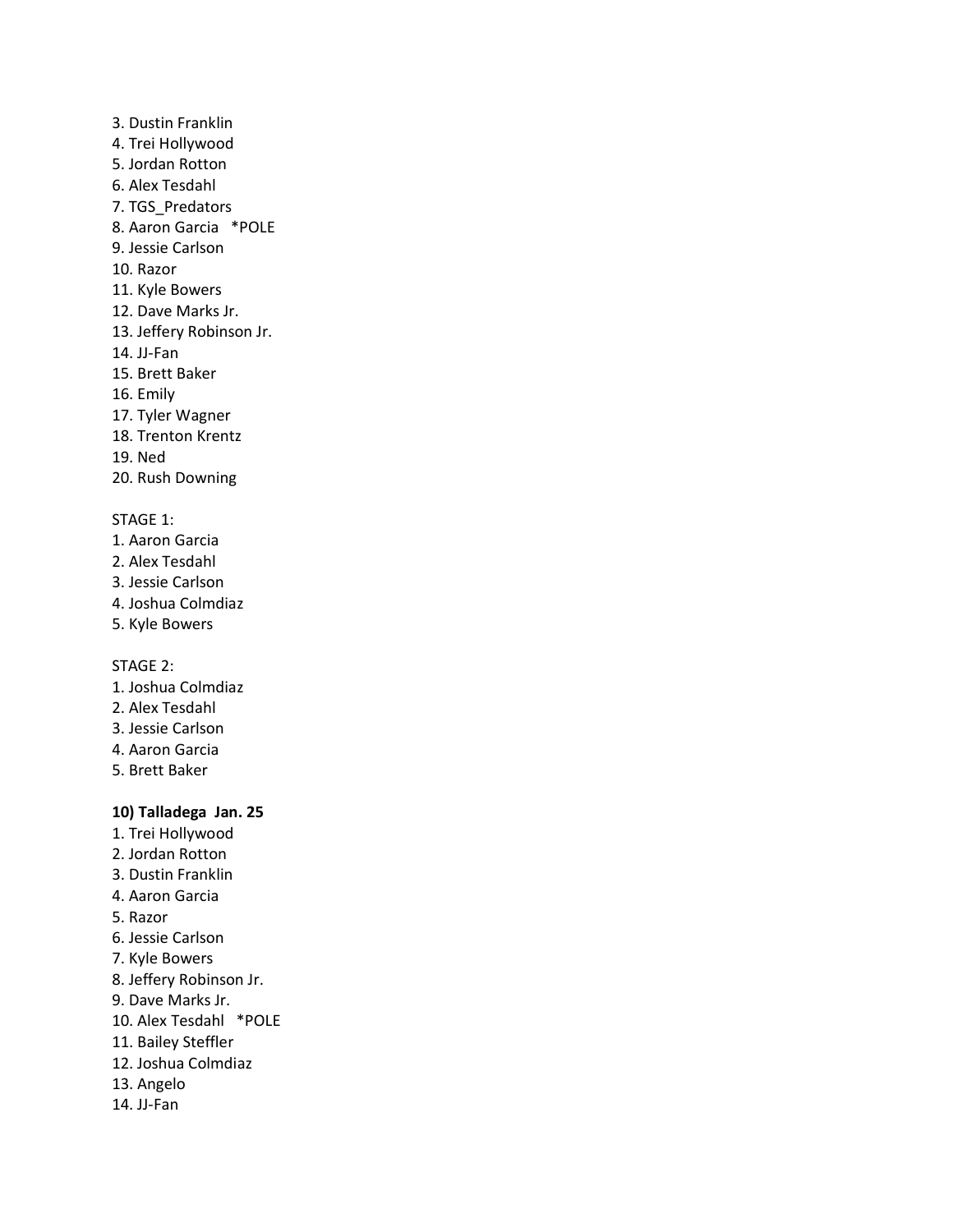### 15. Emma Tesdahl

- 16. Timmy Brown
- 17. Donny McBride Jr.
- 18. Cameron Norton
- 19. Trenton Krentz
- 20. Bo Tedesco
- 21. Tyler Wagner
- 22. Tanner Swalley

#### STAGE 1:

- 1. Trei Hollywood
- 2. Angelo
- 3. Aaron Garcia
- 4. Cameron Norton
- 5. Kyle Bowers

#### STAGE 2:

- 1. Kyle Bowers
- 2. Dustin Franklin
- 3. Aaron Garcia
- 4. Angelo
- 5. Alex Tesdahl

#### **11) Dover Jan. 25**

- 1. Kyle Bowers \*POLE
- 2. Aaron Garcia
- 3. Joshua Colmdiaz
- 4. Trenton Krentz
- 5. Alex Tesdahl
- 6. Jeffery Robinson Jr.
- 7. Trei Hollywood
- 8. Timmy Brown
- 9. Dave Marks Jr.
- 10. JJ-Fan
- 11. Jessie Carlson
- 12. Dustin Franklin
- 13. Angelo
- 14. Cameron Norton
- 15. Emily
- 16. Razor
- 17. Emma Tesdahl
- 18. Tyler Wagner
- 19. Brett Baker
- 20. Bo Tedesco

STAGE 1:

- 1. Kyle Bowers
- 2. Aaron Garcia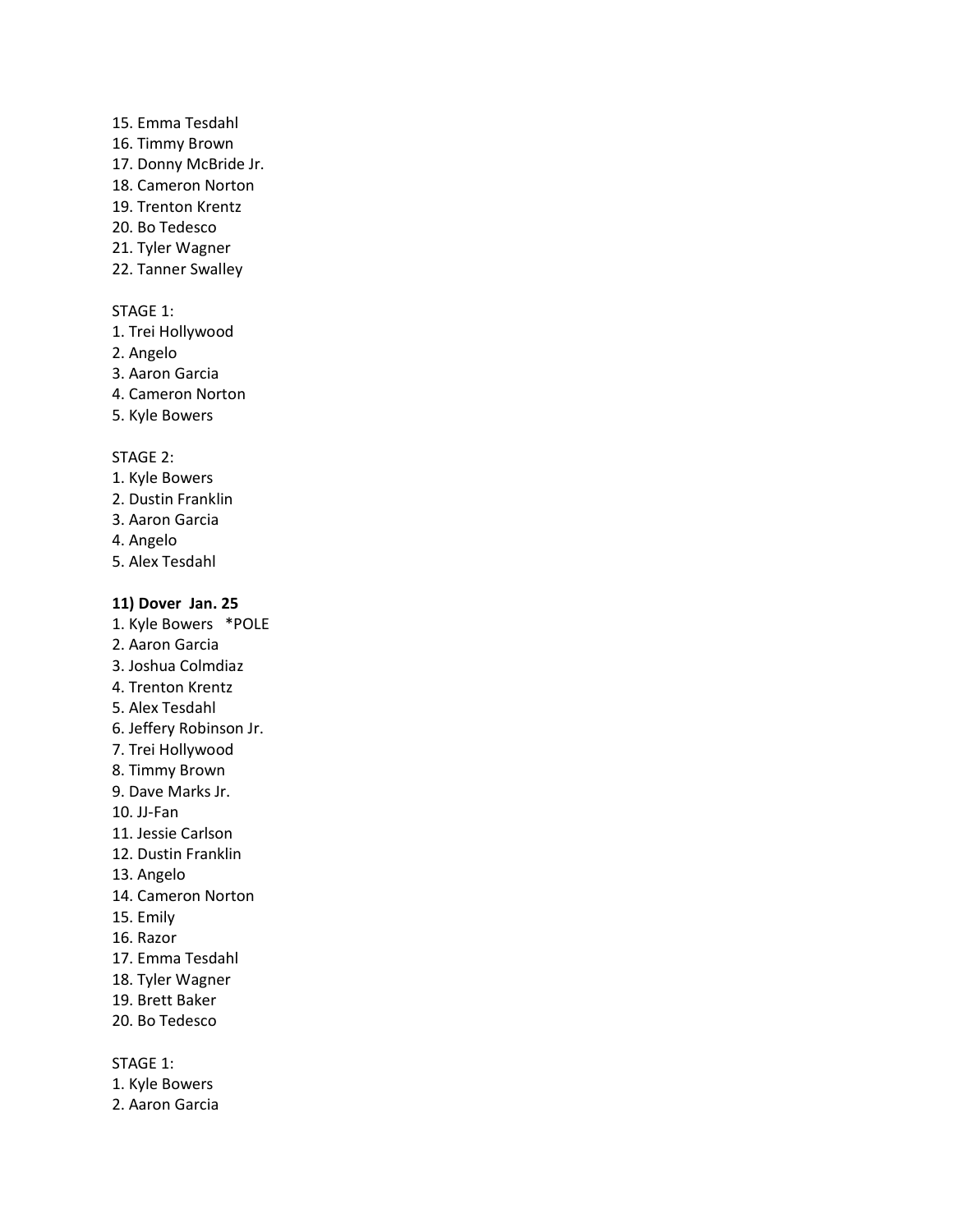3. Jessie Carlson 4. Dustin Franklin 5. Angelo

#### STAGE 2:

- 1. Kyle Bowers
- 2. Jessie Carlson
- 3. Angelo
- 4. Joshua Colmdiaz
- 5. Alex Tesdahl

#### **12) Kentucky Feb. 1**

- 1. Aaron Garcia \*POLE
- 2. Joshua Colmdiaz
- 3. Jessie Carlson
- 4. Alex Tesdahl
- 5. Trenton Krentz
- 6. Jeffery Robinson Jr.
- 7. Tanner Swalley
- 8. Timmy Brown
- 9. JJ-Fan
- 10. Dave Marks Jr.
- 11. Harold Burden
- 12. Emma Tesdahl
- 13. Emily
- 14. Beam-SKP
- 15. Cameron Norton
- 16. Razor
- 17. Jordan Rotton
- 18. Dustin Franklin
- 19. Angelo
- 20. Tyler Wagner

STAGE 1:

- 1. Jessie Carlson
- 2. Joshua Colmdiaz
- 3. Jeffery Robinson Jr.
- 4. Trenton Krentz
- 5. Alex Tesdahl

- 1. Aaron Garcia
- 2. Jessie Carlson
- 3. Joshua Colmdiaz
- 4. Jeffery Robinson Jr.
- 5. Trenton Krentz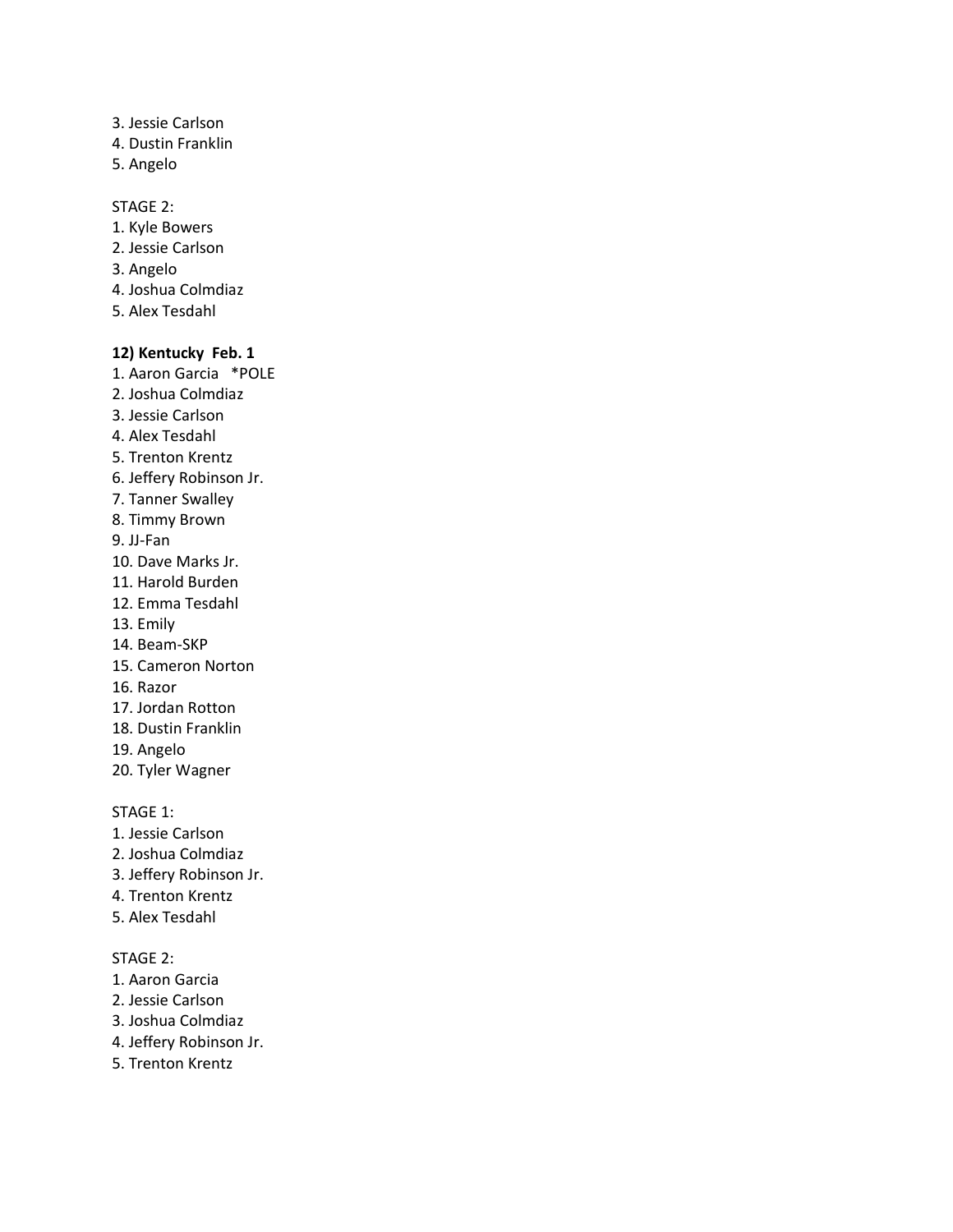### **13) Texas Feb. 1** 1. Kyle Bowers 2. Jessie Carlson 3. Cameron Norton 4. Trei Hollywood 5. Dave Marks Jr. 6. Joshua Colmdiaz 7. Alex Tesdahl 8. Jeffery Robinson Jr. 9. Donny McBride Jr. \*Pen 10. Harold Burden 11. JJ-Fan 12. Trenton Krentz 13. Timmy Brown 14. Emily 15. Aaron Garcia \*Pen \*POLE 16. Razor 17. Tanner Swalley 18. Jordan Rotton

- 19. Temp
- 20. W. Blaze

### STAGE 1:

- 1. Aaron Garcia
- 2. Kyle Bowers
- 3. Razor
- 4. Donny McBride Jr.
- 5. Trei Hollywood

### STAGE 2:

- 1. Kyle Bowers
- 2. Jessie Carlson
- 3. Donny McBride Jr.
- 4. Aaron Garcia
- 5. Jeffery Robinson Jr.

### **14) Charlotte Feb. 8**

- 1. Kyle Bowers
- 2. Joshua Colmdiaz
- 3. Trenton Krentz
- 4. Cameron Norton
- 5. Jessie Carlson
- 6. Jordan Green \*POLE
- 7. Alex Tesdahl
- 8. JJ-Fan
- 9. Timmy Brown
- 10. Emily
- 11. Dave Marks Jr.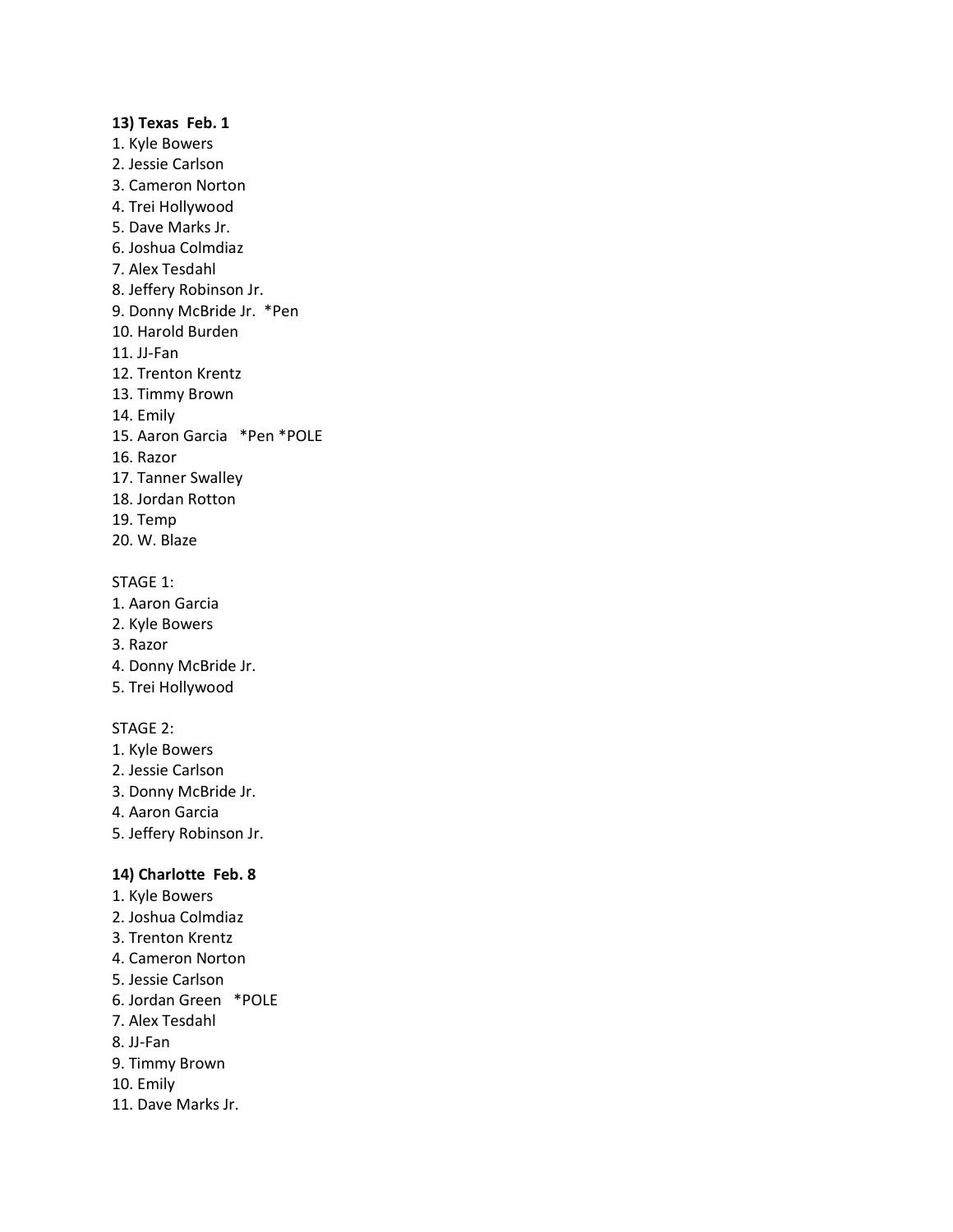### 12. Harold Burden

- 13. Rush Downing
- 14. Jeffery Robinson Jr.
- 15. Tanner Swalley

#### STAGE 1:

- 1. Kyle Bowers
- 2. Joshua Colmdiaz
- 3. Jeffery Robinson Jr.
- 4. Jessie Carlson
- 5. Jordan Green

### STAGE 2:

- 1. Kyle Bowers
- 2. Jeffery Robinson Jr.
- 3. Joshua Colmdiaz
- 4. Jessie Carlson
- 5. Alex Tesdahl

### **15) WWT Gateway Feb. 8**

- 1. Harold Burden
- 2. Kyle Bowers
- 3. Joshua Colmdiaz
- 4. Jessie Carlson \*POLE
- 5. Jeffery Robinson Jr.
- 6. Jordan Green
- 7. Dave Marks Jr.
- 8. Alex Tesdahl
- 9. Rush Downing
- 10. Timmy Brown
- 11. JJ-Fan
- 12. Cameron Norton
- 13. Emily
- 14. Tanner Swalley
- 15. Tyler Wagner
- 16. Chris Pohl

### STAGE 1:

- 1. Harold Burden
- 2. Kyle Bowers
- 3. Jessie Carlson
- 4. Dave Marks Jr.
- 5. Alex Tesdahl

- 1. Harold Burden
- 2. Kyle Bowers
- 3. Jessie Carlson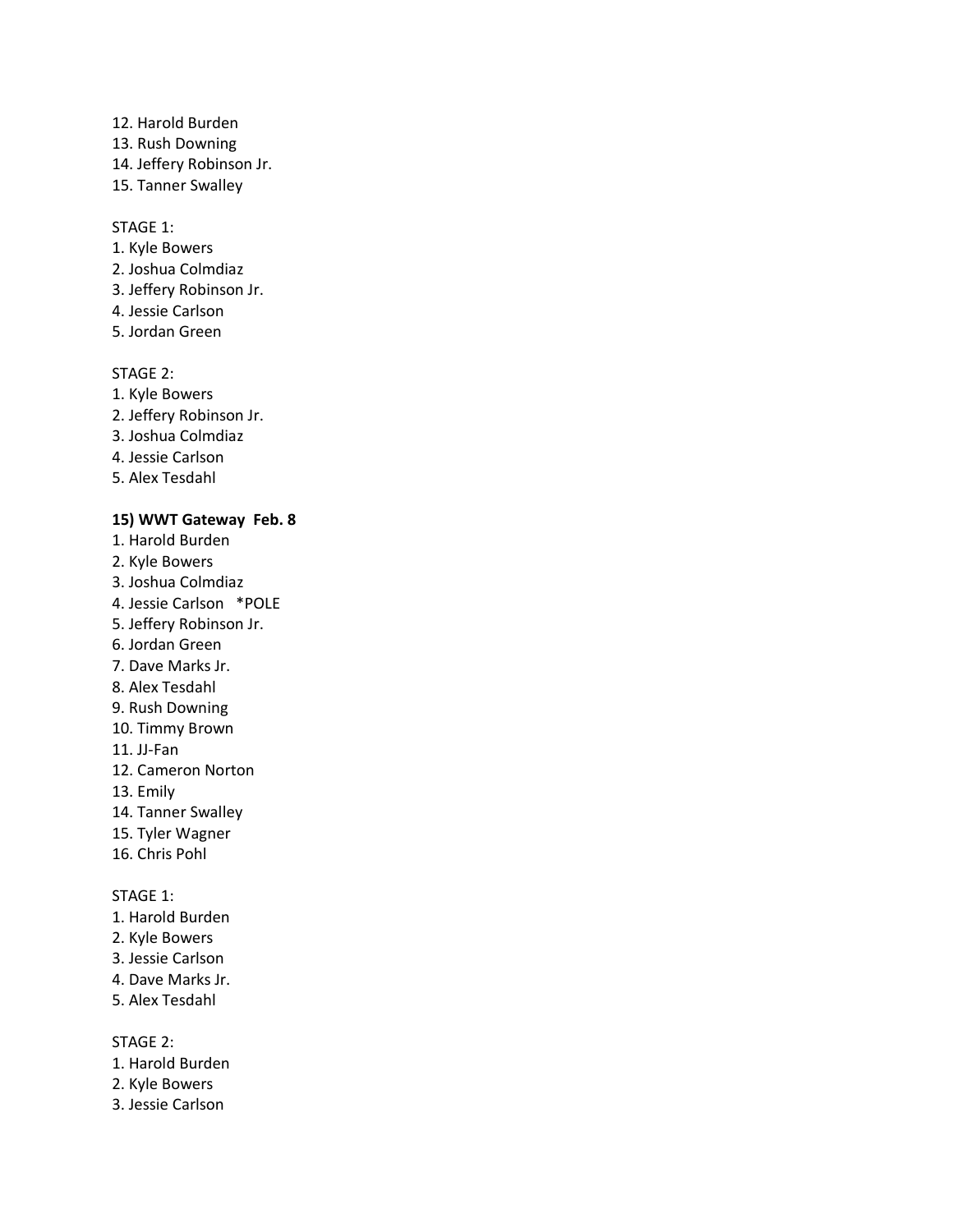4. Joshua Colmdiaz 5. Jeffery Robinson Jr.

#### **16) Watkins Glen Feb. 22**

- 1. Jessie Carlson 2. Aaron Garcia \*POLE
- 3. Jordan Green
- 4. Dustin Franklin
- 5. Trenton Krentz
- 6. Trei Hollywood
- 7. Harold Burden
- 8. Jeffery Robinson Jr.
- 9. Cameron Norton
- 10. Timmy Brown
- 11. Bailey Steffler
- 12. Alex Tesdahl
- 13. Dave Marks Jr.
- 14. Tanner Swalley
- 15. Emma Tesdahl
- 16. Archer
- 17. Jordan Rotton
- 18. Brett Baker
- 19. Joshua Colmdiaz
- 20. JJ-Fan
- 21. Emily

### STAGE 1:

- 1. Aaron Garcia
- 2. Jessie Carlson
- 3. Dustin Franklin
- 4. Trenton Krentz
- 5. Jeffery Robinson Jr.

### STAGE 2:

- 1. Aaron Garcia
- 2. Jessie Carlson
- 3. Trenton Krentz
- 4. Dustin Franklin
- 5. Harold Burden

### **17) Eldora Feb. 22**

- 1. Tanner Swalley
- 2. Matt Smith
- 3. TGS Predators
- 4. Cameron Norton
- 5. Jordan Green
- 6. Trenton Krentz
- 7. Donny McBride Jr.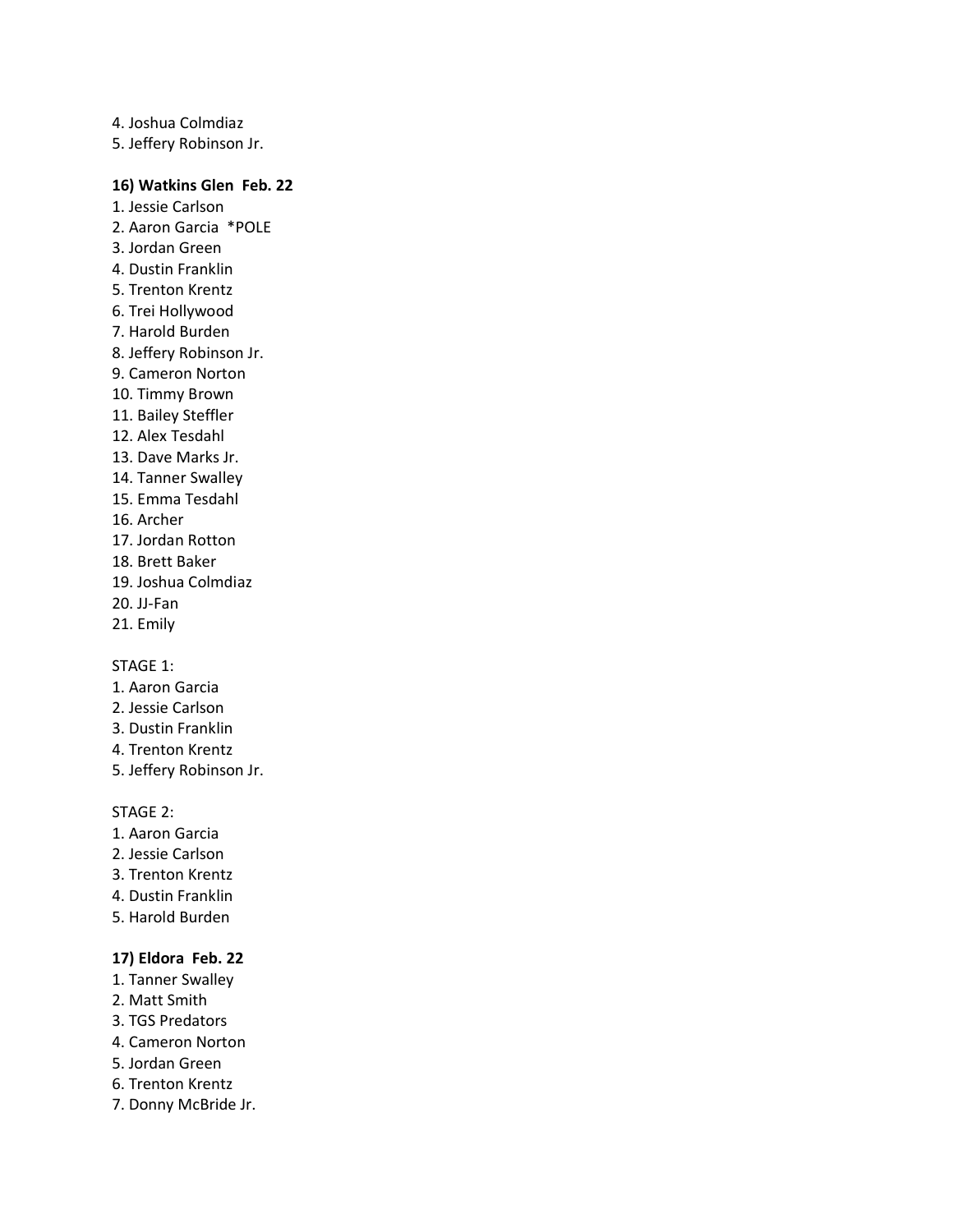- 8. Jessie Carlson \*POLE 9. Dave Marks Jr. 10. Alex Tesdahl 11. Harold Burden 12. Aaron Garcia 13. Jeffery Robinson Jr. 14. Timmy Brown 15. Archer 16. Jordan Rotton 17. Brett Baker 18. Intel 19. Emma Tesdahl 20. Emily 21. Kyle Bowers
- 22. Joshua Colmdiaz

- 1. Tanner Swalley
- 2. Jordan Rotton
- 3. Jordan Green
- 4. Cameron Norton
- 5. Aaron Garcia

#### STAGE 2:

- 1. Tanner Swalley
- 2. Cameron Norton
- 3. Matt Smith
- 4. Jordan Rotton
- 5. TGS Predators

#### **18) Chicagoland Mar. 1**

- 1. Kyle Bowers
- 2. Harold Burden
- 3. Charles Jackson
- 4. Joshua Colmdiaz
- 5. Jessie Carlson \*POLE
- 6. Jeffery Robinson Jr.
- 7. Trei Hollywood
- 8. Alex Tesdahl
- 9. JJ-Fan
- 10. Trenton Krentz
- 11. Emily
- 12. Timmy Brown
- 13. Rush Downing
- 14. Chris Pohl
- 15. MonteMotorsports
- 16. Aaron Garcia
- 17. Tanner Swalley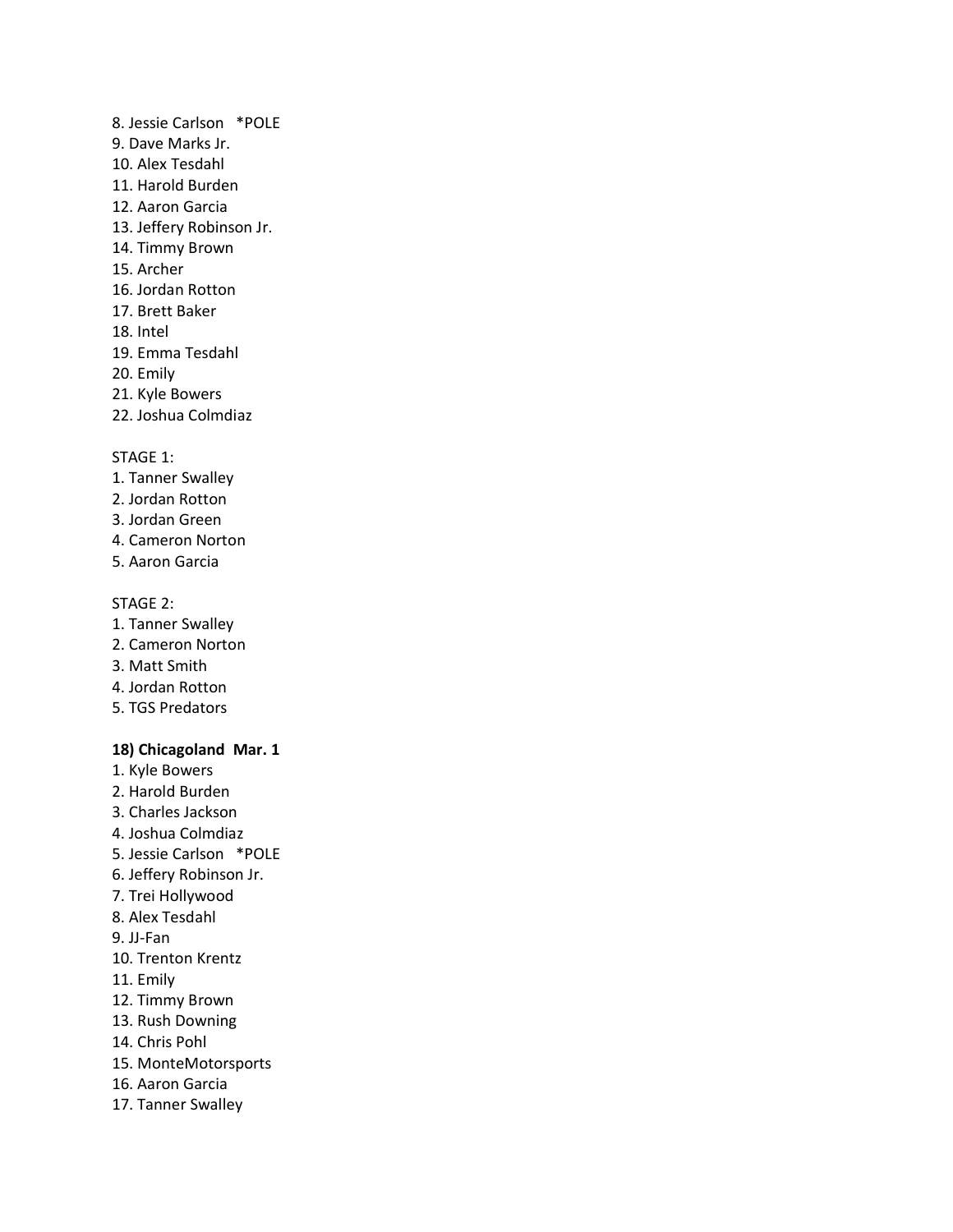#### 18. Dave Marks Jr.

#### STAGE 1:

- 1. Charles Jackson
- 2. Kyle Bowers
- 3. Aaron Garcia
- 4. Jessie Carlson
- 5. Harold Burden

#### STAGE 2:

- 1. Charles Jackson
- 2. Kyle Bowers
- 3. Aaron Garcia
- 4. Jessie Carlson
- 5. Harold Burden

### **19) Road America Mar. 1**

- 1. Trenton Krentz
- 2. Jessie Carlson
- 3. Jeffery Robinson Jr.
- 4. Dustin Franklin
- 5. Joshua Colmdiaz
- 6. Trei Hollywood
- 7. Harold Burden
- 8. Alex Tesdahl
- 9. Timmy Brown
- 10. Emily
- 11. JJ-Fan
- 12. Rush Downing
- 13. Aaron Garcia \*POLE
- 14. Charles Jackson
- 15. Tanner Swalley
- 16. MonteMotorsports

#### STAGE 1:

- 1. Jessie Carlson
- 2. Trenton Krentz
- 3. Aaron Garcia
- 4. Harold Burden
- 5. Charles Jackson

- 1. Jessie Carlson
- 2. Charles Jackson
- 3. Trenton Krentz
- 4. Aaron Garcia
- 5. Joshua Colmdiaz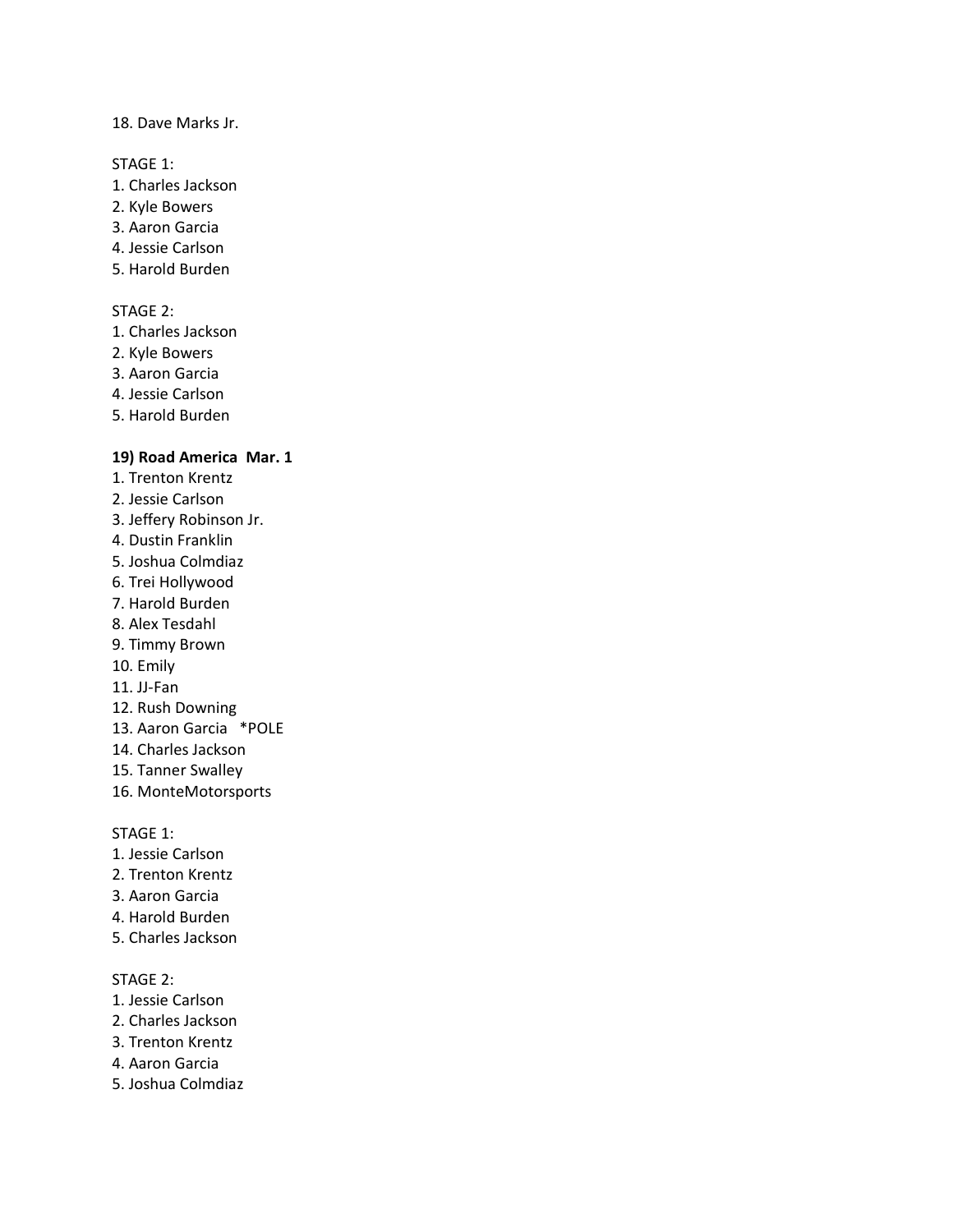#### **20) Mid-Ohio Mar. 8**

- 1. Jessie Carlson \*POLE
- 2. TGS\_Predators
- 3. Trenton Krentz
- 4. Aaron Garcia
- 5. Joshua Colmdiaz
- 6. Harold Burden
- 7. Kyle Bowers
- 8. Allen Richardson
- 9. Trei Hollywood
- 10. Alex Tesdahl
- 11. Jordan Rotton
- 12. Rush Downing
- 13. Dustin Franklin
- 14. Timmy Brown
- 15. Emily
- 16. Jack Stotts
- 17. Dave Marks Jr.
- 18. Tanner Swalley

#### STAGE 1:

- 1. Jessie Carlson
- 2. Aaron Garcia
- 3. Joshua Colmdiaz
- 4. TGS\_Predators
- 5. Allen Richardson

### STAGE 2:

- 1. Aaron Garcia
- 2. Joshua Colmdiaz
- 3. Trenton Krentz
- 4. Kyle Bowers
- 5. Harold Burden

#### **21) Brickyard 150 Mar. 8**

- 1. Jessie Carlson
- 2. Trenton Krentz \*POLE
- 3. Harold Burden
- 4. Joshua Colmdiaz
- 5. Trei Hollywood
- 6. Alex Tesdahl
- 7. Rush Downing
- 8. Emily
- 9. Jordan Rotton \*Pen
- 10. Timmy Brown
- 11. Aaron Garcia
- 12. Allen Richardson
- 13. Jack Stotts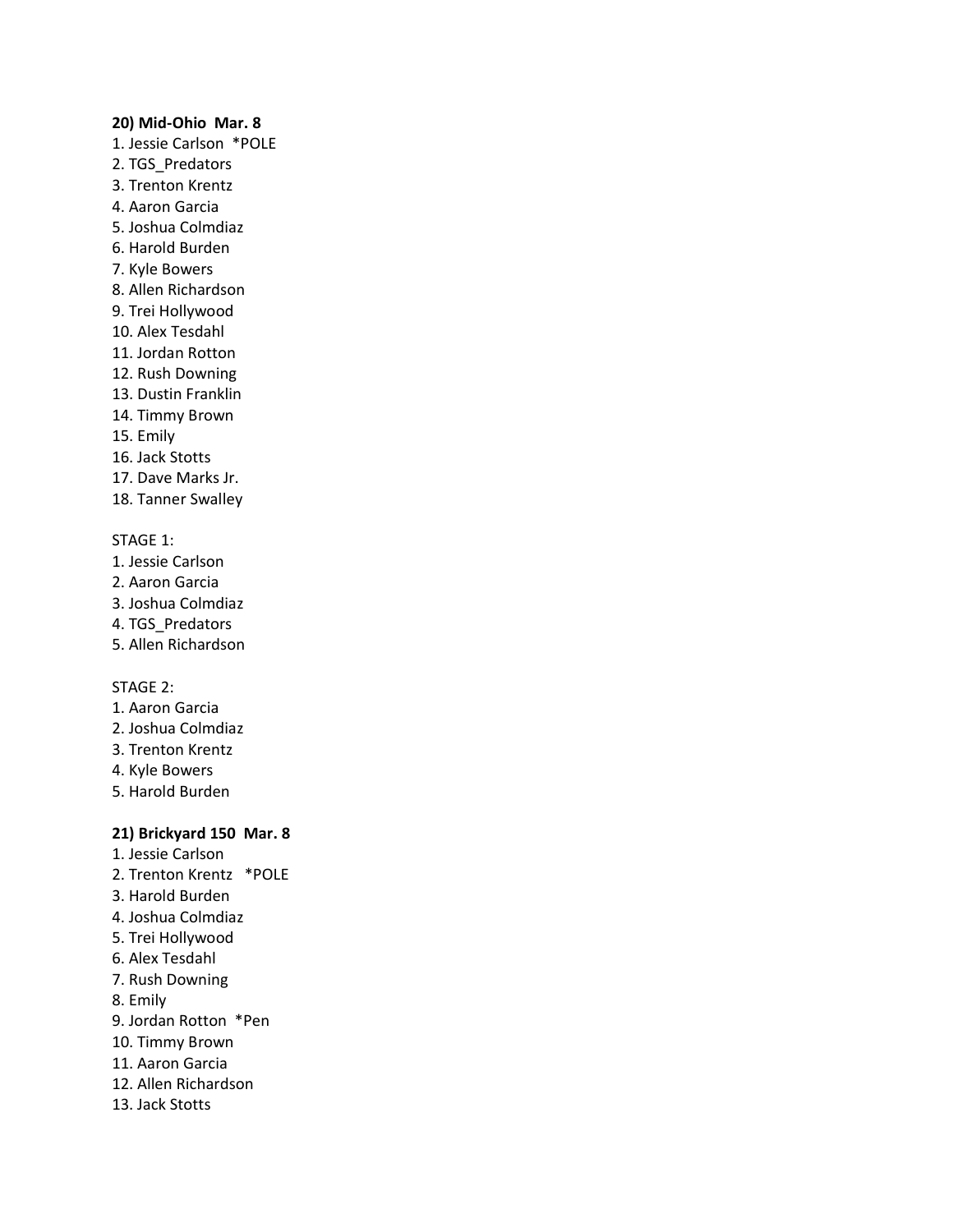# 14. Dave Marks Jr.

15. Tanner Swalley

16. Kyle Bowers

### STAGE 1:

- 1. Jessie Carlson
- 2. Harold Burden
- 3. Trenton Krentz
- 4. Alex Tesdahl
- 5. Trei Hollywood

### STAGE 2:

- 1. Trenton Krentz
- 2. Aaron Garcia
- 3. Jessie Carlson
- 4. Harold Burden
- 5. Joshua Colmdiaz

### **22) Pocono Mar. 15**

- 1. Aaron Garcia
- 2. Jessie Carlson \*POLE
- 3. Trenton Krentz
- 4. Harold Burden
- 5. Joshua Colmdiaz
- 6. Jeffery Robinson Jr.
- 7. Emily
- 8. Timmy Brown
- 9. Jordan Rotton
- 10. JJ-Fan
- 11. Dave Marks Jr.
- 12. Monte Motorsports
- 13. Alex Tesdahl
- 14. Ian Henwian
- 15. Emma Tesdahl
- 16. Trei Hollywood
- 17. Tanner Swalley

### STAGE 1:

- 1. Aaron Garcia
- 2. Jessie Carlson
- 3. Jeffery Robinson Jr.
- 4. Jordan Rotton
- 5. Trenton Krentz

- 1. Aaron Garcia
- 2. Jessie Carlson
- 3. Trenton Krentz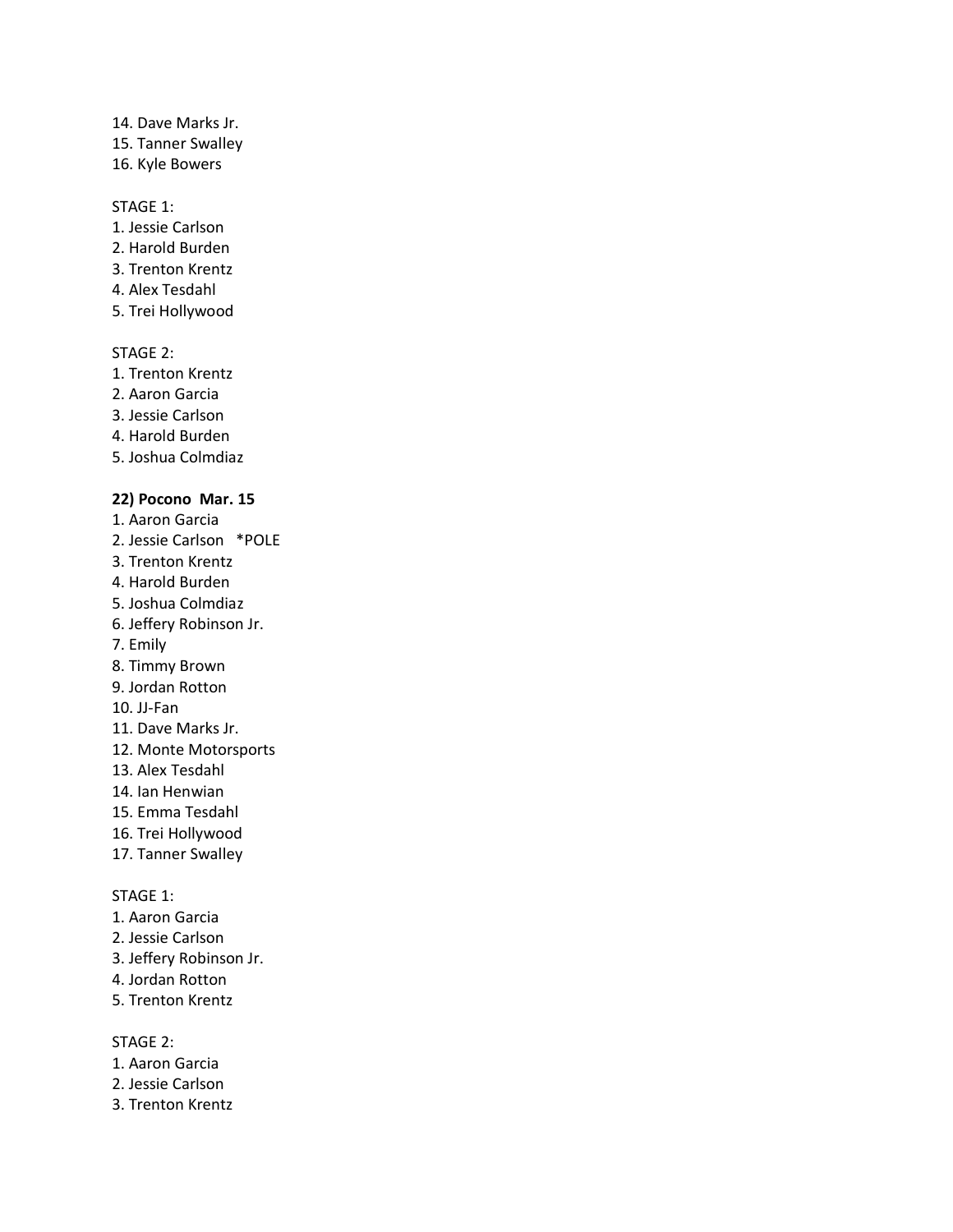4. Harold Burden 5. Jeffery Robinson Jr.

#### **23) Michigan Mar. 15**

1. Charles Jackson 2. Alex Tesdahl 3. Harold Burden 4. Joshua Colmdiaz 5. Trei Hollywood 6. Jessie Carlson 7. Donny McBride Jr. 8. JJ-Fan 9. Jackson Stotts 10. Tanner Swalley 11. Trenton Krentz 12. Dave Marks Jr. 13. Ian Henwian 14. Jordan Rotton \*POLE \*Pen 15. Emily 16. Timmy Brown 17. Jeffery Robinson Jr. 18. Kyle Bowers 19. Aaron Garcia 20. MonteMotorsports

STAGE 1:

- 1. Alex Tesdahl
- 2. Trei Hollywood
- 3. Jackson Stotts
- 4. Joshua Colmdiaz
- 5. Aaron Garcia

### STAGE 2:

- 1. Kyle Bowers
- 2. Donny McBride Jr.
- 3. Jeffery Robinson Jr.
- 4. Jackson Stotts
- 5. Harold Burden

#### *----CHASE FOR THE CHAMPIONSHIP BEGINS----*

#### **24) Iowa Mar. 22**

- 1. Aaron Garcia
- 2. Kyle Bowers \*POLE
- 3. Joshua Colmdiaz
- 4. Charles Jackson
- 5. Harold Burden
- 6. Jessie Carlson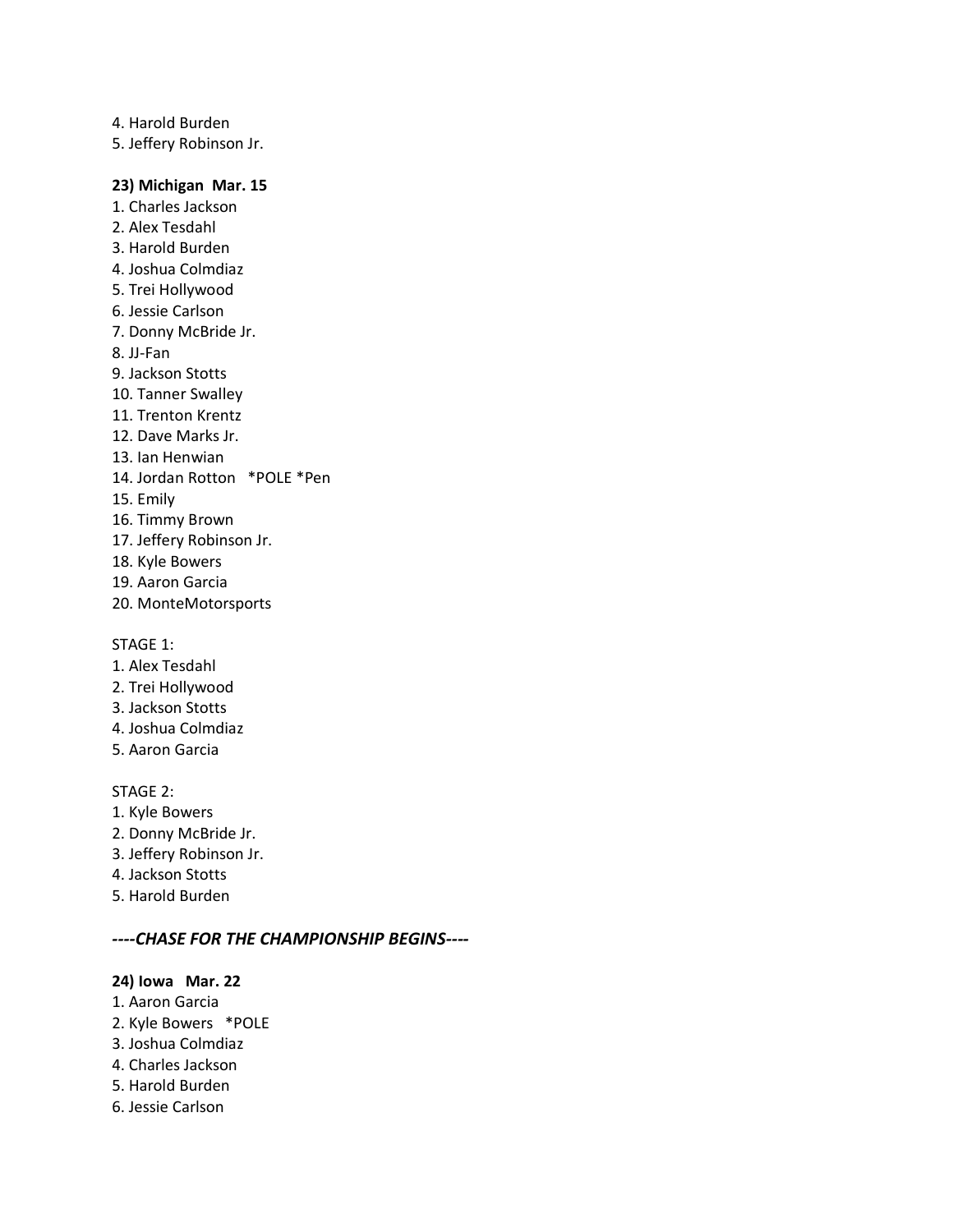# 7. Trenton Krentz

- 8. Jeffery Robinson Jr.
- 9. Allen Richardson
- 10. Jordan Green
- 11. Alex Tesdahl
- 12. Trei Hollywood
- 13. Tanner Swalley
- 14. Cameron Norton
- 15. Timmy Brown
- 16. Dave Marks Jr.
- 17. MonteMotorsports
- 18. Emily
- 19. Jordan Rotton
- 20. Jackson Stotts

#### STAGE 1:

- 1. Aaron Garcia
- 2. Charles Jackson
- 3. Kyle Bowers
- 4. Joshua Colmdiaz
- 5. Jessie Carlson

### STAGE 2:

- 1. Aaron Garcia
- 2. Charles Jackson
- 3. Kyle Bowers
- 4. Trenton Krentz
- 5. Jeffery Robinson Jr.

### **25) Darlington Mar. 22**

- 1. Kyle Bowers
- 2. Harold Burden
- 3. Jordan Green
- 4. Tanner Swalley
- 5. Allen Richardson
- 6. Aaron Garcia
- 7. Alex Tesdahl \*Pen
- 8. Trenton Krentz
- 9. Joshua Colmdiaz \*POLE
- 10. Jeffery Robinson Jr.
- 11. Trei Hollywood
- 12. Jessie Carlson \*Pen
- 13. Dave Marks Jr.
- 14. Timmy Brown
- 15. MonteMotorsports
- 16. JJ-Fan
- 17. Charles Jackson
- 18. Emily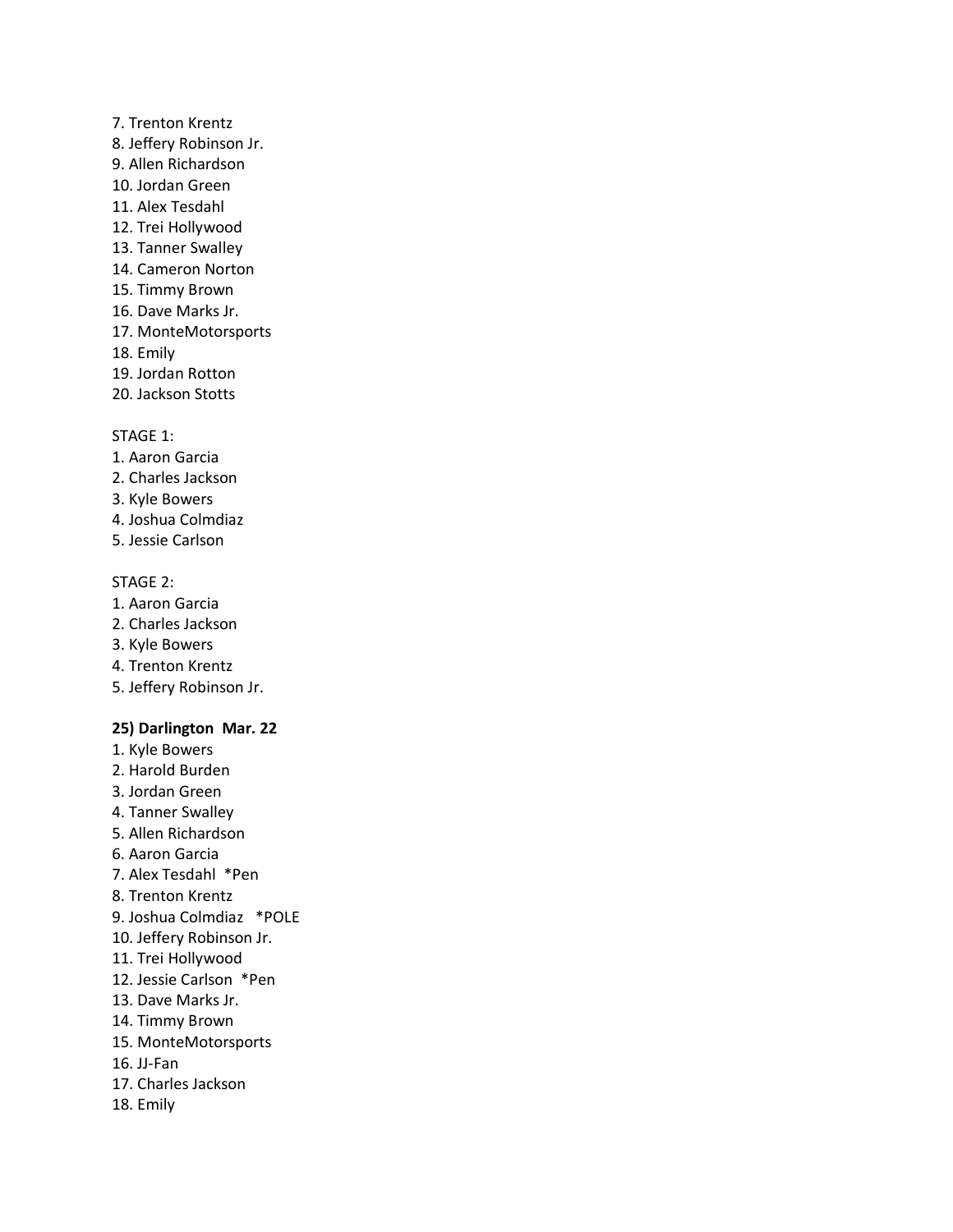#### 19. Cameron Norton

#### 20. Jackson Stotts

#### STAGE 1:

- 1. Jessie Carlson
- 2. Kyle Bowers
- 3. Joshua Colmdiaz
- 4. Charles Jackson
- 5. Aaron Garcia

#### STAGE 2:

- 1. Joshua Colmdiaz
- 2. Charles Jackson
- 3. Aaron Garcia
- 4. Jessie Carlson
- 5. Kyle Bowers

#### **26) Kansas Mar. 29**

- 1. Fidel Fabian
- 2. Jeffery Robinson Jr.
- 3. Trenton Krentz
- 4. Emily
- 5. Jessie Carlson
- 6. Kyle Bowers \*POLE
- 7. Harold Burden
- 8. Aaron Garcia
- 9. JJ-Fan
- 10. Alex Tesdahl
- 11. Allen Richardson
- 12. Dave Marks Jr.
- 13. Jordan Rotton
- 14. Trei Hollywood
- 15. Bailey Steffler
- 16. Timmy Brown
- 17. Tanner Swalley \*Pen
- 18. Charles Jackson
- 19. MonteMotorsports
- 20. Rush Downing
- 21. Cameron Norton \*Pen
- 22. Joshua Colmdiaz

### STAGE 1:

- 1. Kyle Bowers
- 2. Jessie Carlson
- 3. Jeffery Robinson Jr.
- 4. Fidel Fabian
- 5. Charles Jackson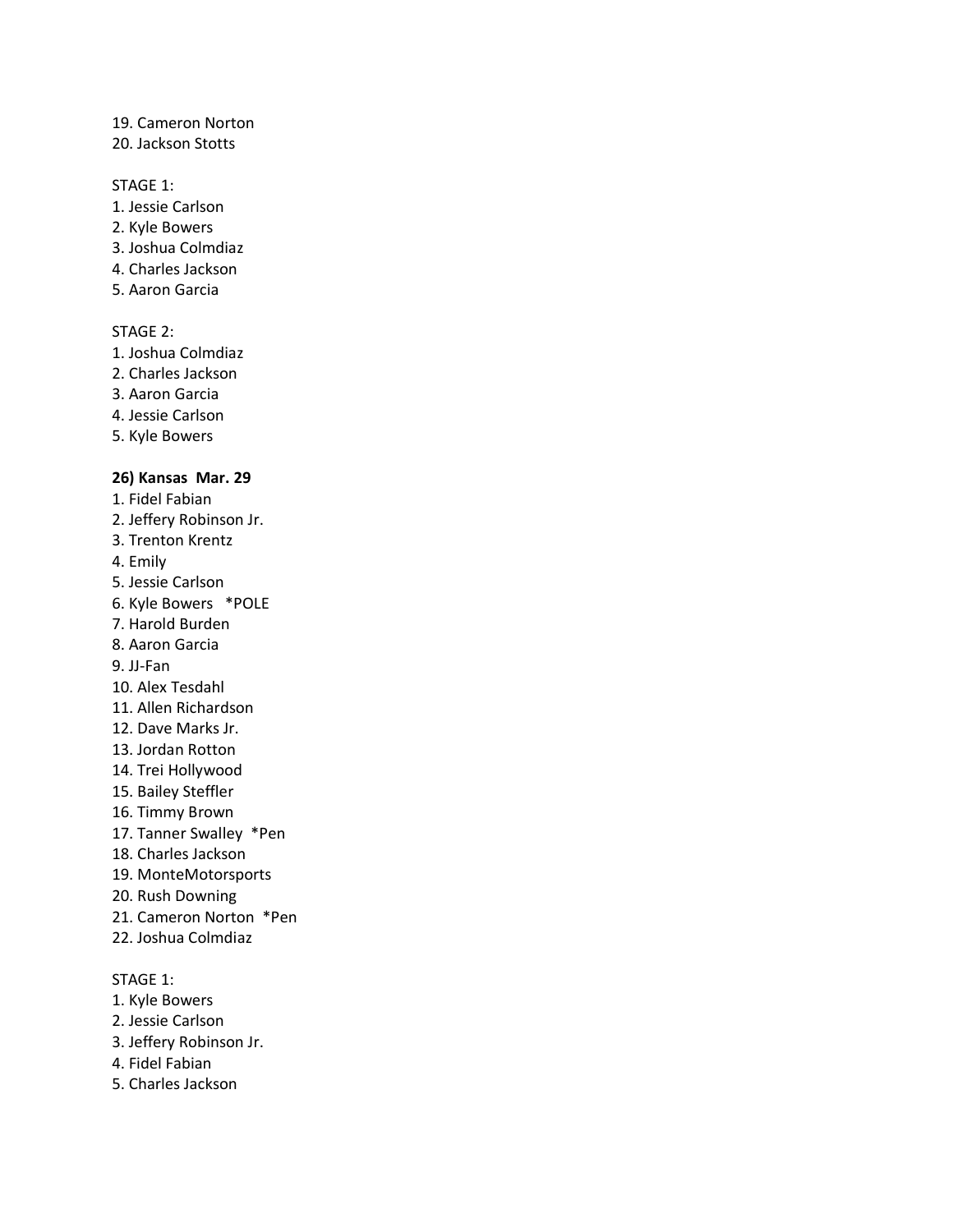#### STAGE 2:

- 1. Kyle Bowers
- 2. Jessie Carlson
- 3. Charles Jackson
- 4. Fidel Fabian
- 5. Jeffery Robinson Jr.

#### **27) Bristol Mar. 29**

- 1. Jessie Carlson 2. Aaron Garcia \*POLE 3. Alex Tesdahl 4. Joshua Colmdiaz 5. Jordan Rotton 6. Trenton Krentz 7. Harold Burden 8. Tanner Swalley 9. Bailey Steffler 10. Trei Hollywood 11. Cameron Norton 12. Kyle Bowers \*Pen 13. Dave Marks Jr. 14. Jeffery Robinson Jr. 15. Timmy Brown 16. Charles Jackson \*Pen 17. JJ-Fan \*Pen
- 18. Allen Richardson
- 19. Emily
- 20. Rush Downing

### STAGE 1:

- 1. Jessie Carlson
- 2. Aaron Garcia
- 3. Harold Burden
- 4. Alex Tesdahl
- 5. Jordan Rotton

#### STAGE 2:

- 1. Jessie Carlson
- 2. Aaron Garcia
- 3. Alex Tesdahl
- 4. Joshua Colmdiaz
- 5. Harold Burden

### **28) Talladega Apr. 5**

- 1. Trei Hollywood
- 2. Aaron Garcia
- 3. Trenton Krentz
- 4. Joshua Colmdiaz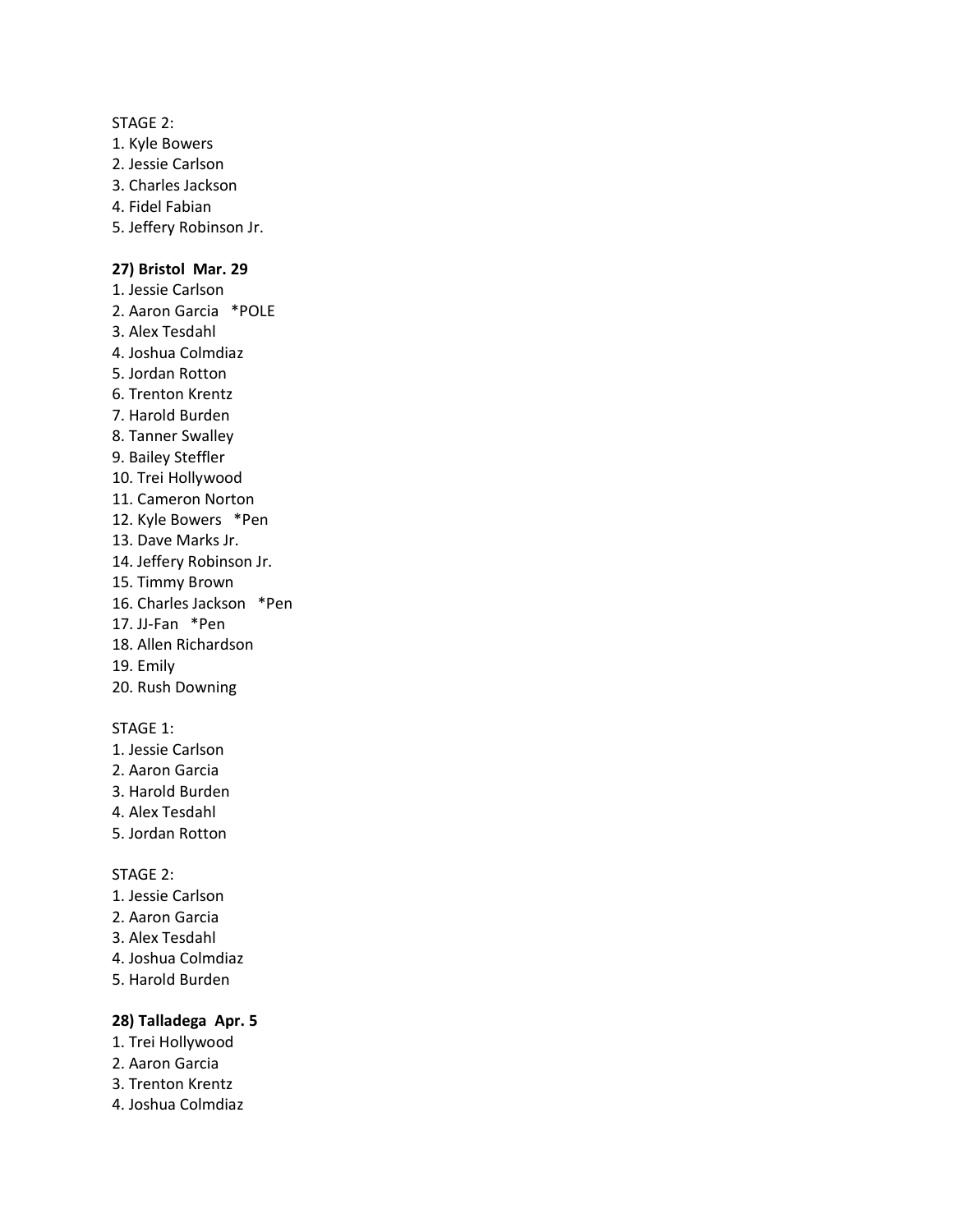- 5. Dave Marks Jr.
- 6. Tanner Swalley
- 7. Jeffery Robinson Jr.
- 8. Alex Tesdahl \*POLE
- 9. Jessie Carlson
- 10. JJ-Fan
- 11. Allen Richardson
- 12. Jordan Rotton
- 13. Timmy Brown
- 14. Bailey Steffler
- 15. Dustin Franklin
- 16. Harold Burden
- 17. Emily
- 18. Jordan Green
- 19. Rush Downing
- 20. Cameron Norton

# STAGE 1:

- 1. Harold Burden
- 2. Trei Hollywood
- 3. Bailey Steffler
- 4. Alex Tesdahl
- 5. Tanner Swalley

# STAGE 2:

- 1. Harold Burden
- 2. Jessie Carlson
- 3. Jordan Rotton
- 4. Trenton Krentz
- 5. Jeffery Robinson Jr.

# **29) Phoenix Apr. 5**

- 1. Harold Burden
- 2. Dustin Franklin
- 3. Aaron Garcia \*POLE
- 4. Jessie Carlson
- 5. Jeffery Robinson Jr.
- 6. Alex Tesdahl
- 7. Timmy Brown
- 8. Joshua Colmdiaz
- 9. Dave Marks Jr.
- 10. Trei Hollywood
- 11. JJ-Fan
- 12. Trenton Krentz
- 13. Cameron Norton
- 14. Emily
- 15. Rush Downing
- 16. Bailey Steffler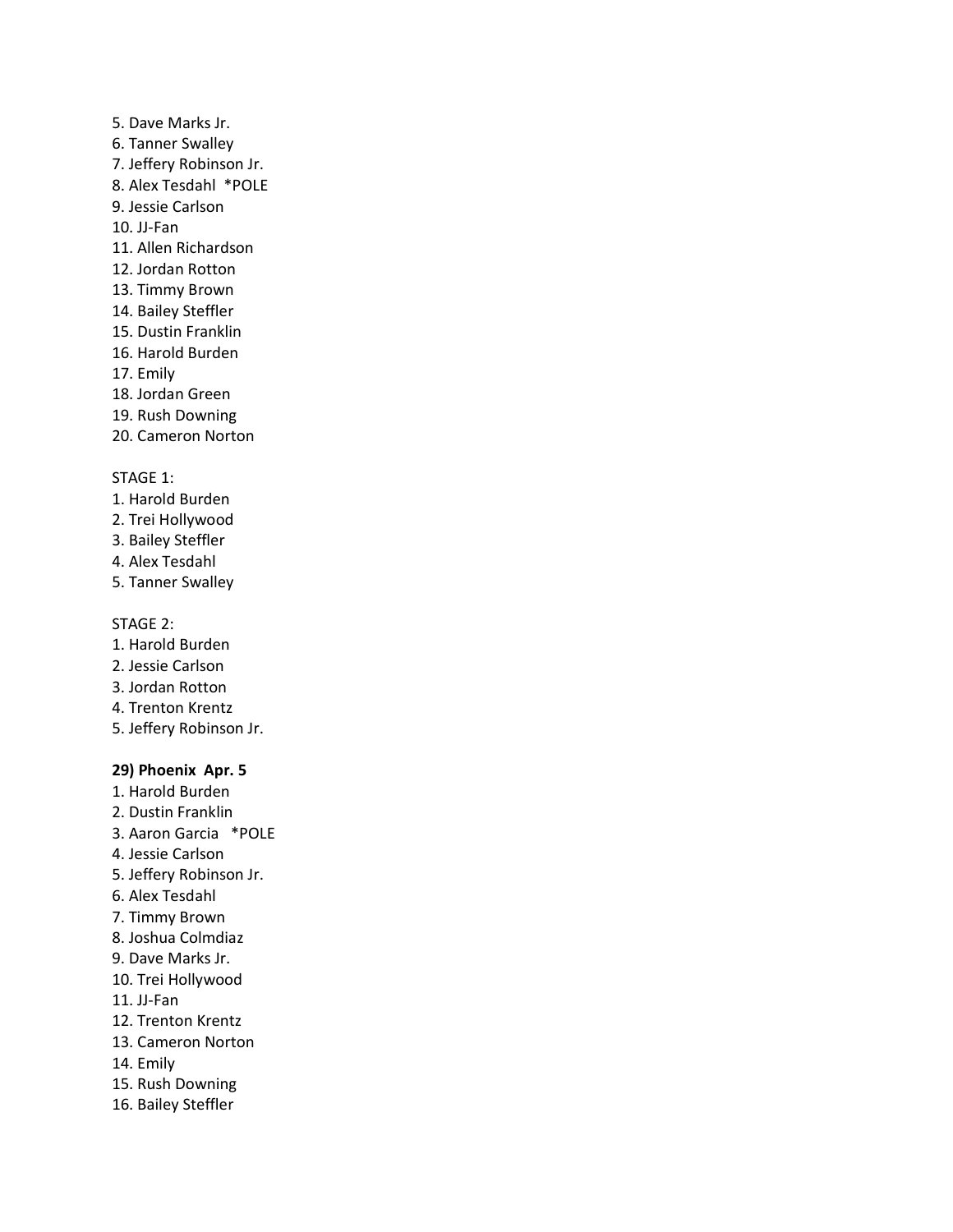- 17. Charles Jackson
- 18. Allen Richardson
- 19. Jackson Stotts
- 20. Jordan Rotton \*Pen

#### STAGE 1:

- 1. Aaron Garcia
- 2. Joshua Colmdiaz
- 3. Jessie Carlson
- 4. Jeffery Robinson Jr.
- 5. Trenton Krentz

# STAGE 2:

- 1. Aaron Garcia
- 2. Jeffery Robinson Jr.
- 3. Dustin Franklin
- 4. Joshua Colmdiaz
- 5. Trei Hollywood

# **30) Homestead Apr. 12**

- 1. Jessie Carlson
- 2. Trenton Krentz
- 3. Harold Burden
- 4. Charles Jackson
- 5. Alex Tesdahl
- 6. Jeffery Robinson Jr.
- 7. Jordan Green
- 8. Joshua Colmdiaz
- 9. Aaron Garcia \*POLE \*Pen
- 10. Typical
- 11. Timmy Brown
- 12. Allen Richardson
- 13. Dave Marks Jr.
- 14. Emily
- 15. MRJ
- 16. Rush Downing
- 17. Scouse
- 18. Jim
- 19. MonteMotorsports
- 20. Tanner Swalley

### STAGE 1:

- 1. Jessie Carlson
- 2. Aaron Garcia
- 3. Joshua Colmdiaz
- 4. Charles Jackson
- 5. Alex Tesdahl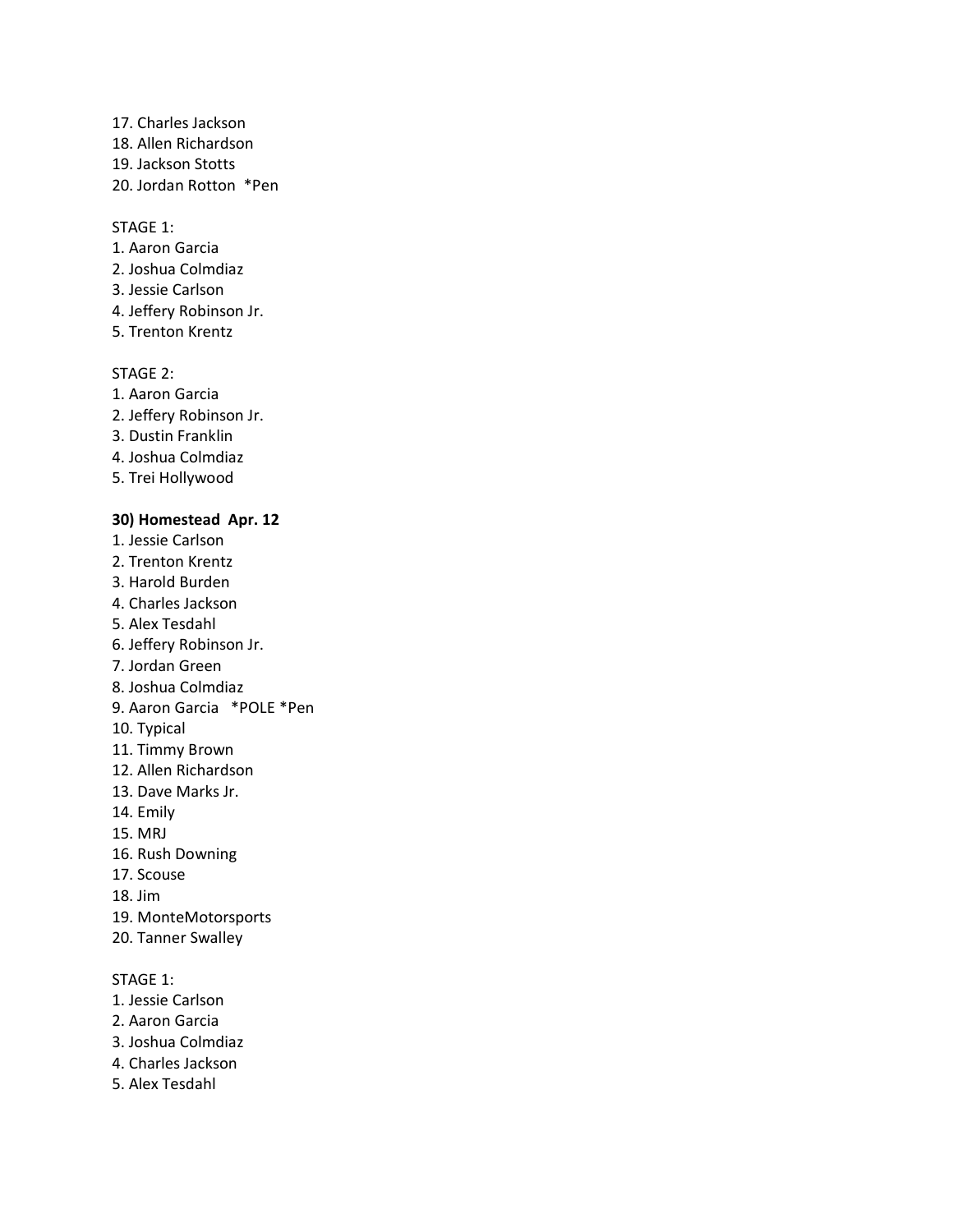STAGE 2:

- 1. Harold Burden
- 2. Jordan Green
- 3. Jessie Carlson
- 4. Alex Tesdahl
- 5. Charles Jackson

# **2022 NOSSCAR Tailgate Truck Series Final Standings**

1. #24 Aaron Garcia: 1,250 pts \*7 wins \*42 P.P. **\*CHAMPION** 2. #88 Jessie Carlson: 1,249 pts \*7 wins \*38 P.P. 3. #56 Harold Burden: 1,205 pts \*2 wins \*16 P.P. 4. #23 Joshua Colmdiaz: 1,195 pts \*1 win \*12 P.P. 5. #98 Alex Tesdahl: 1,190 pts \*6 P.P. 6. #18 Trenton Krentz: 1,189 pts \*1 win \*11 P.P. 7. #51 Jeffery Robinson Jr.: 1,185 pts \*4 P.P. 8. #97 Kyle Bowers: 1,146 pts \*6 wins \*35 P.P. **\*ROTY** 9. #40 Trei Hollywood: 1,140 pts \*2 wins \*7 P.P. 10. #87 Dave Marks Jr.: 1,139 pts 11. #22 Tanner Swalley: 1,128 pts \*1 win \*5 P.P. (R) 12. #02 Emily Saari: 1,116 pts (R) 13. #38 Jordan Rotton: 1,095 pts \*2 P.P. *---------PLAYOFF CUT LINE---------* 14. #8 Timmy Brown: 414 pts 15. #99 JJ-Fan: 396 pts (R) 16. #3 Cameron Norton: 364 pts \*2 P.P. 17. #44 Dustin Franklin: 308 pts \*3 P.P. 18. #00 Jordan Green: 299 pts \*2 P.P. 19. #32 Tyler McMurter: 281 pts \*1 win \*8 P.P. 20. #20 Charles Jackson: 221 pts \*1 win \*6 P.P. (R) 21. #28 Rush Downing: 217 pts (R) 22. #13 Allen Richardson: 183 pts (R) 23. #4 Razor: 158 pts (R) 24. #26 Bailey Steffler: 154 pts (R) 25. #74 Donny McBride Jr: 146 pts \*2 P.P. (R) 26. #10 Angelo: 145 pts \*1 P.P. (R) 27. #33 MonteMotorsports: 115 pts (R) 28. #21 Ned: 99 pts (R) 29. #17 Steven Corley: 99 pts 30. #17 Jack Stotts: 94 pts (R) 31. #13 Emma Tesdahl: 93 pts (R) 32. #02 Tyler Wagner: 92 pts 33. #26 TGS\_Predators: 84 pts \*2 P.P. (R) 34. #2 Brett Baker: 66 pts 35. #45 Ayrton Frederick: 66 pts 36. #34 Bo Tedesco: 61 pts (R) 37. #4 Temp: 61 pts \*1 P.P. (R)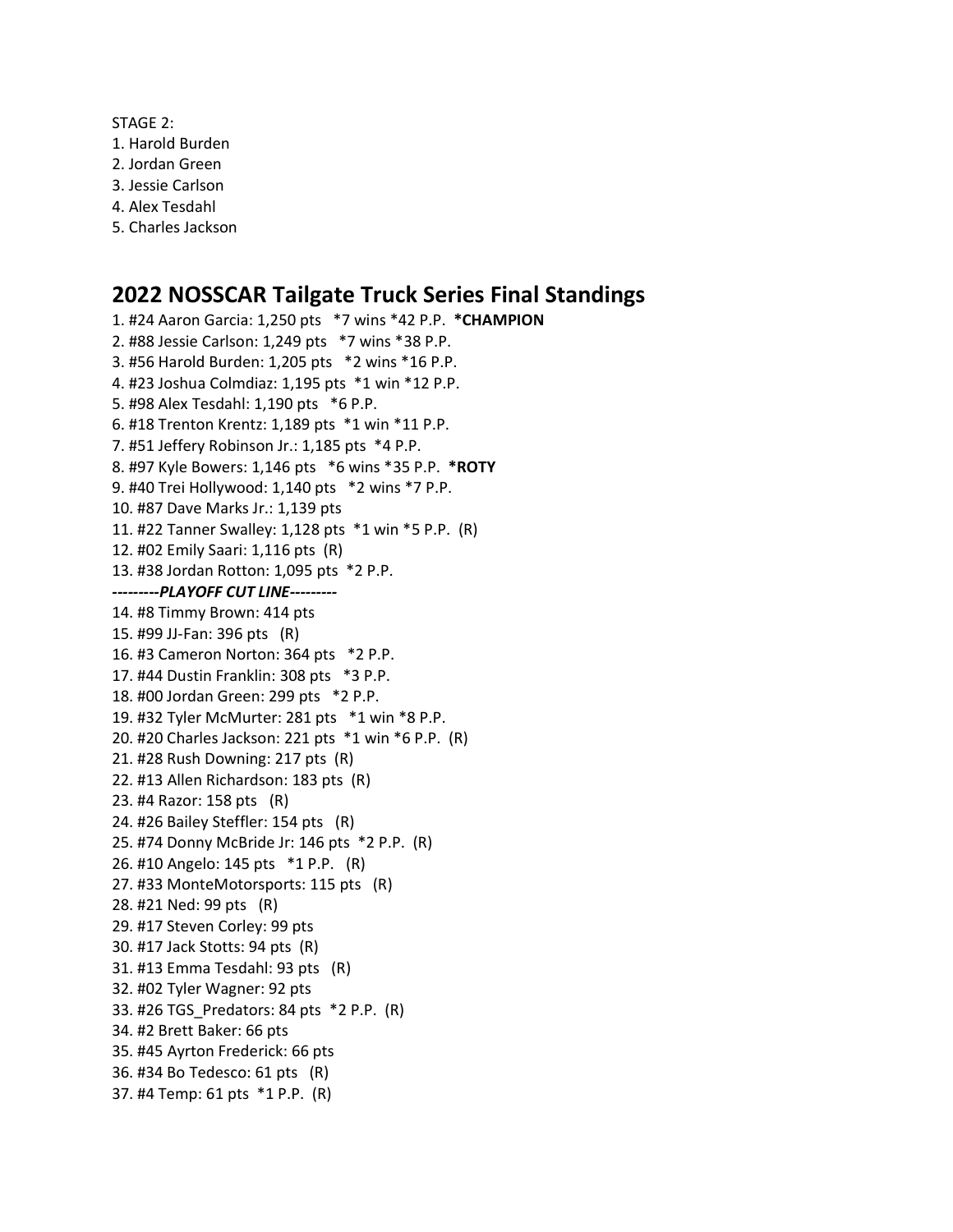38. #19 Typical: 56 pts (R) 39. #33 W. Blaze: 46 pts (R) 40. #15 Jason Armstrong: 35 pts 41. #45 Ian Henwian: 35 pts (R) 42. #00 Fidel Fabian: 34 pts \*1 win \*3 P.P. (R) 43. #32 Matt Smith: 32 pts \*1 P.P. (R) 44. #91 Chris Pohl: 32 pts (R) 45. #22 Jim: 31 pts (R) 46. #99 Archer: 31 pts (R) 47. #2 Jason Dorau: 29 pts \*1 P.P. 48. #26 Chris Ryan: 26 pts 49. #52 Skaar: 26 pts (R) 50. #02 Derek Roberts: 24 pts (R) 51. #16 Beam-SKP: 17 pts 52. #13 MRJ: 16 pts (R) 53. #32 Scouse: 14 pts (R) 54. #72 Chris Dawson: 13 pts (R) 55. #23 Intel: 13 pts (R) 56. #44 Brandon Brown: 12 pts (R) 57. #68 HMS-Bold-Pluto: 12 pts (R) 58. #52 Ryan Shreck: 11 pts 59. #2 Kroyce Wicz: 11 pts (R) 60. #20 Daniel McGriff: 10 pts

2018 Champion: #92 Kenny Adair 2019 Champion: #41 Jade Burr 2020 Champion: #47 Jimmie Best 2021 Champion: #24 Nick Donfrancesco 2022 Champion: #24 Aaron Garcia

# **NOSSCAR Tailgate Truck Series Season Record Holders (after 2022)**

# **Most NTTS Wins in a Season**

Nick Donfrancesco (8) Aaron Garcia (7) Jessie Carlson (7) Jimmie Best (6) Kyle Bowers (6) Charlie Irwin (6) Noah Underwood (4) Dakota Brough (3) Joshua Colmdiaz (3) Tyler McMurter (3)

**Most NTTS Top-5s in a Season**

Jimmie Best (18)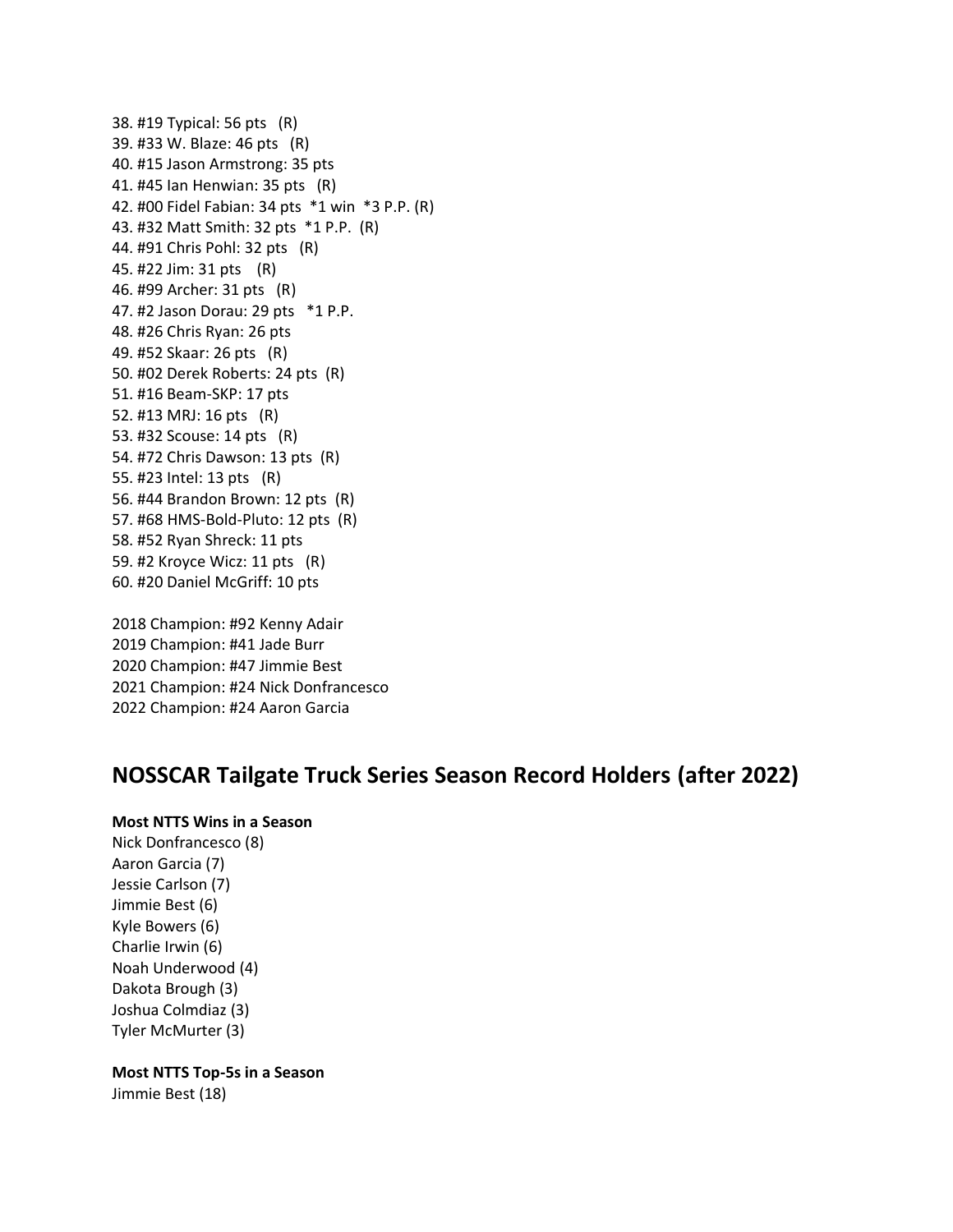Jessie Carlson (18) Joshua Colmdiaz (18) Nick Donfrancesco (18) Aaron Garcia (15) Keith Ayers (12) Jeffery Robinson Jr. (12) Charlie Irwin (12) Kyle Bowers (11) Harold Burden (11) Trenton Krentz (11) Alex Tesdahl (11) Jade Burr (10)

#### **Most NTTS Top-10s in a Season**

Jimmie Best (26) Jessie Carlson (25) Alex Tesdahl (25) Joshua Colmdiaz (24) Nick Donfrancesco (22) Harold Burden (22) Aaron Garcia (21) Jason Armstrong (20) Keith Ayers (19) Charlie Irwin (19) Trenton Krentz (19) Jeffery Robinson Jr. (19) Jessie Carlson (18) Cameron Norton (18) Beam-SKP (17) Trei Hollywood (17) Noah Underwood (17) Jarvis Jacques (17) Kyle Bowers (16) BJ Thomas (16) Jade Burr (15) Trei Hollywood (14) Dakota Brough (13)

#### **Most NTTS Poles in a Season**

Aaron Garcia (12) Keith Ayers (7) Nick Donfrancesco (7) Jessie Carlson (6) Kyle Bowers (5) Noah Underwood (5) Dakota Brough (4) Michael Burch (4) Jimmie Best (3)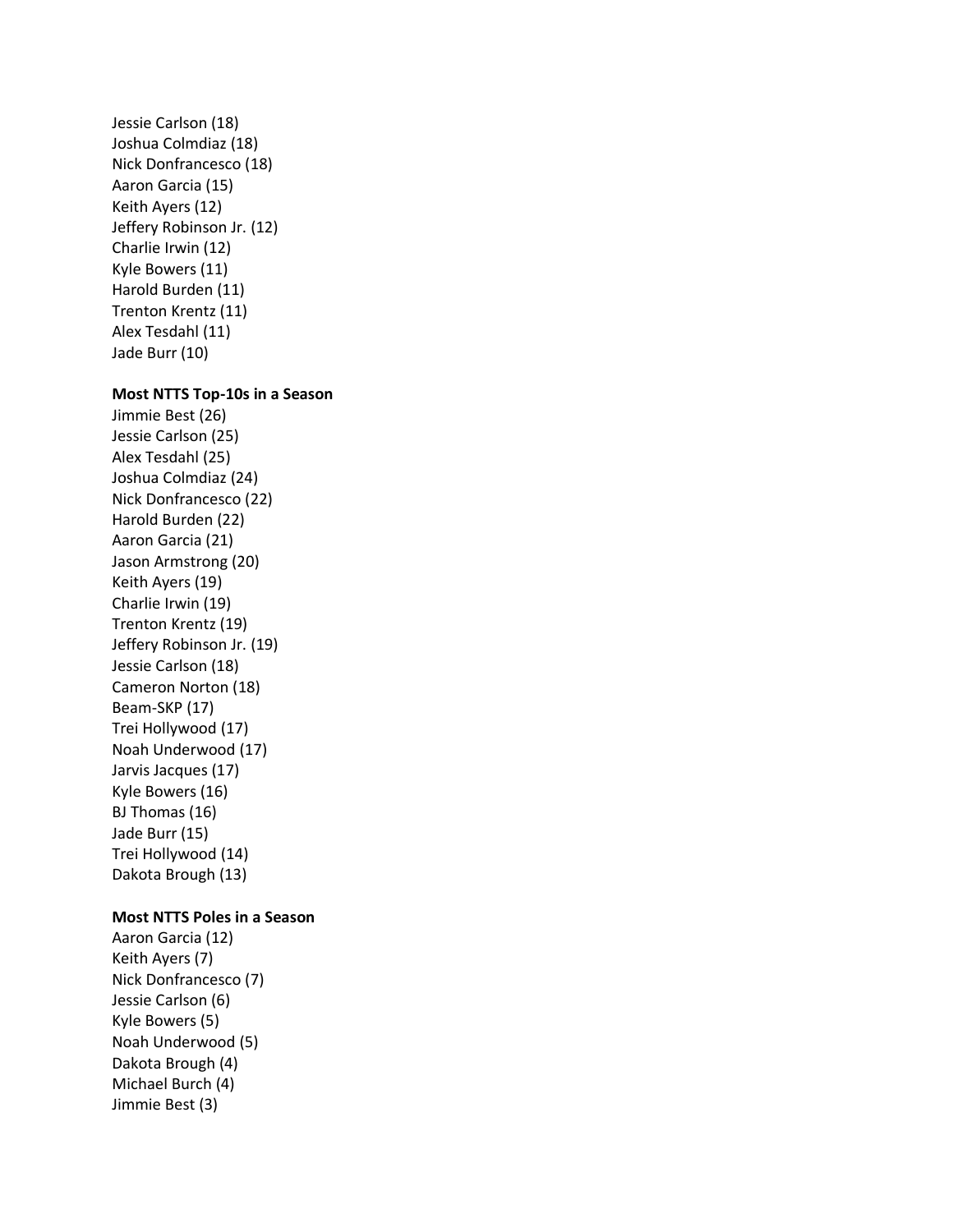Jade Burr (3) Jordan Rotton (3)

#### **Most NTTS Stage Wins in a Season**

Nick Donfrancesco (17) Aaron Garcia (15) Jessie Carlson (14) Kyle Bowers (11) Jimmie Best (10) Keith Ayers (10) Charlie Irwin (10) Noah Underwood (7) Michael Burch (5) Harold Burden (5) Dakota Brough (4)

# **NOSSCAR Tailgate Truck Series Crown Jewel Race Winners**

#### **NOSSCAR Tailgate 250 Winners**

2018: #52 Dakota Brough 2019: #92 Kenny Adair 2020: #33 Noah Underwood 2021: #23 Joshua Colmdiaz 2022: #24 Aaron Garcia

### **NOSSCAR Eldora 150 Winners**

2018: #88 Jarvis Jacques 2018: #98 TJ McGowan 2019: #52 Dakota Brough 2019: #52 Dakota Brough 2020: #52 Dakota Brough 2021: #97 Donny McBride Jr. 2022: #22 Tanner Swalley

#### **NOSSCAR Maple Leaf 250 Winners**

2018: #41 Jade Burr 2018: #13 Nemo 2019: #02 Tyler McMurter 2019: #99 BJ Thomas 2020: #46 Tyler McMurter 2020: #98 Keith Ayers 2021: #32 Tyler McMurter 2021: #88 Jessie Carlson 2022: #88 Jessie Carlson